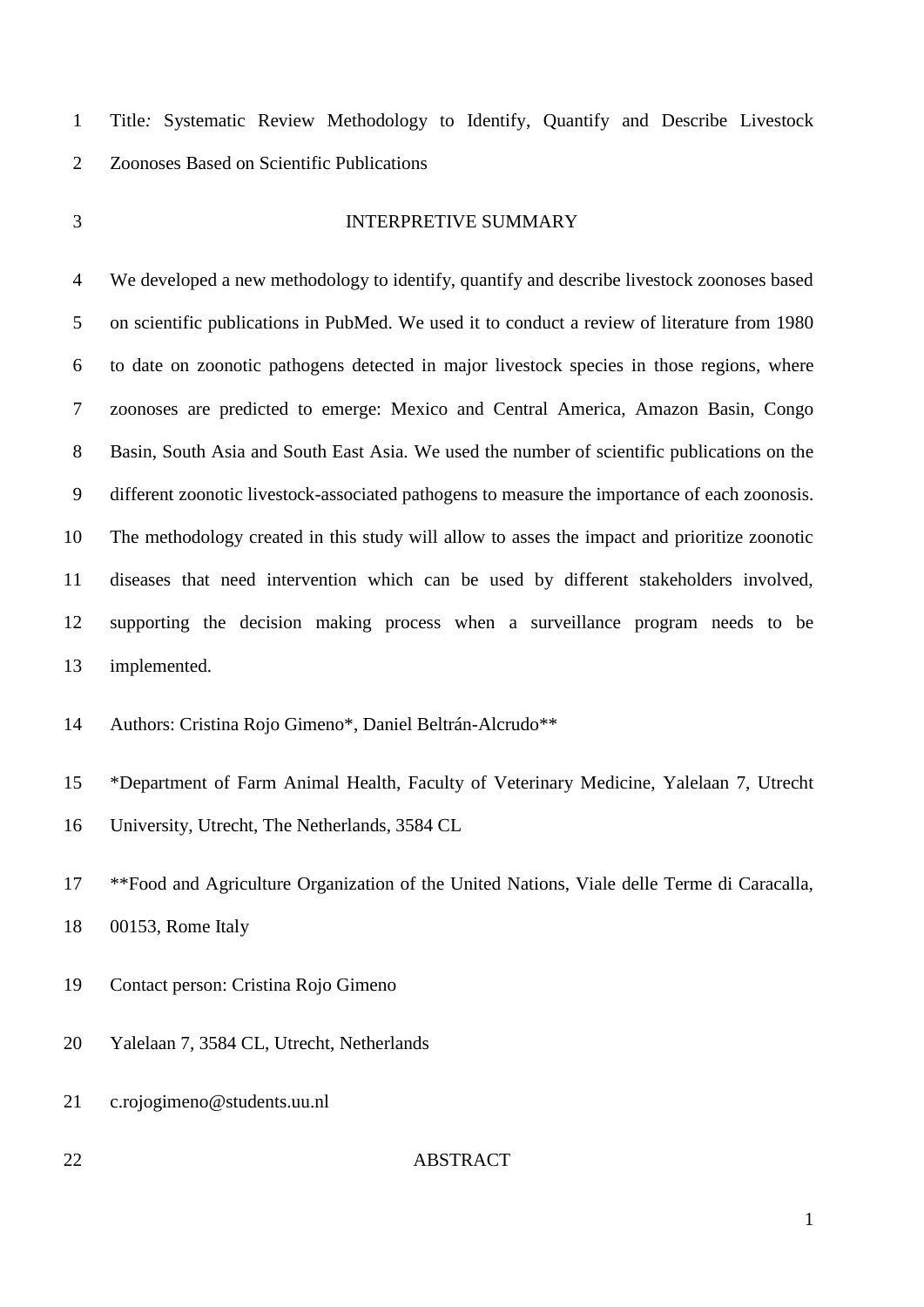About 60% of human infectious diseases are zoonotic. To date, there have been several approaches to create an inventory of human zoonotic diseases but information is lacking regarding zoonotic diseases that affect specific livestock species in regions where diseases are most likely to emerge. Most zoonoses are under-reported both by the veterinary services (because many of them do not cause important losses to livestock or have no trade implications) and by the public health services (because of their historically rare occurrence). There are multiple data sources on zoonoses (official reporting, media, scientific publications and prioritization exercises at national level), all of them subjected to strong biases. Only a combination of all those sources will give an accurate picture of the situation. In this study we developed an objective methodology that allows the relative quantification of the occurrence of zoonoses and the livestock species affected per region by recording the number of publications on each pathogen in the PubMED database as a measure of importance. We performed the search in five priority regions for the emergence of disease. Influenza was the most predominant cited disease in the articles retrieved from three areas in the globe. The latter reflects the importance and magnitude of the H5N1 and H1N1 epidemics in those regions. The methodology created in this study provides several benefits: it assess the impact and prioritize livestock-zoonotic diseases that need intervention and it provides a scientifically grounded estimation of the state of livestock-zoonotic diseases (sometimes neglected by the official reports and the media) which will help to better design surveillance and intervention strategies of zoonotic pathogens on livestock.

**Keywords:** zoonotic, livestock zoonoses, prioritization, PubMED, scientific publication

#### INTRODUCTION

 The steep human population growth has posed a critical challenge for food production in general and particularly for the livestock sector. As a result, the number of heads in the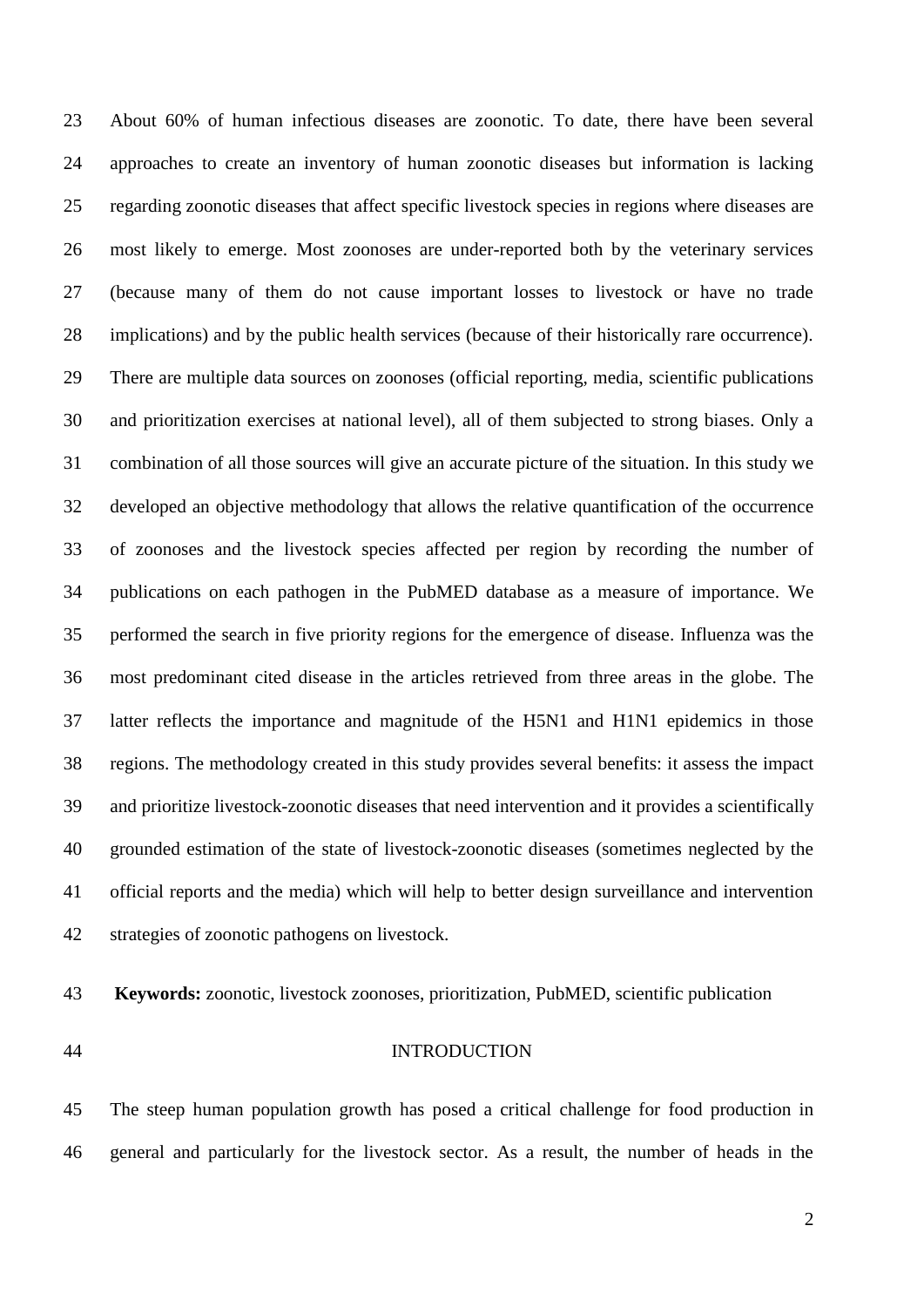livestock sector have increased, especially in developing countries, where the income increase have boomed the demand of protein-based food e.g. meat, eggs and dairy products (Tomley and Shirley 2009). The human and animal demographics interrelated with climate change, increased mobility and globalization, urbanization, land degradation, drug resistance, and mass animal rearing act as factors that have triggered disease emergence (Beltran-Alcrudo et al., 2010). These risk factors for the emergence of disease, particularly the socioeconomic ones, are particularly strong in several regions in the globe and affect the spatial distribution of emerging zoonotic diseases (Jones, Patel et al. 2008). Those regions act as melting pots for the emergence or reemergence of zoonotic disease challenges, e.g. the severe acute respiratory syndrome (SARS) in China, the H5N1 in 1998 and H7N9 in 2013 avian influenza also in China, or the pandemic H1N1 in 2009 in Mexico. Additionally, endemic zoonotic diseases continue to be a problem, e.g. bovine tuberculosis, brucellosis, cysticercosis, etc. (Maudlin, Eisler et al. 2009).

 About 60% of human infectious diseases are caused by zoonotic agents (Cleaveland, Laurenson et al. 2001). Zoonoses have a major impact on public health, local livelihoods (particularly of the poorest) and trade. However, zoonotic agents are often underreported because they may not cause important losses in livestock and thereby they get neglected by the veterinary services. Moreover, some zoonoses are often not properly diagnosed by medical services due to historically rare occurrence in humans or insufficient diagnostic services. As a consequence, the development of methodologies that allow the quantification and identification of these zoonotic pathogens is crucial.

 The sources of information on the presence and magnitude of diseases, zoonotic or non zoonotic, can be classified into four major categories: 1) internet-based reporting system that capture media and rumours, e.g. ProMED, HealthMap, GPHIN, etc.; 2) Official data at national (veterinary services and public health authorities), regional e.g. [Southern African](http://www.sadc.int/fanr/livestock/print/lims.php)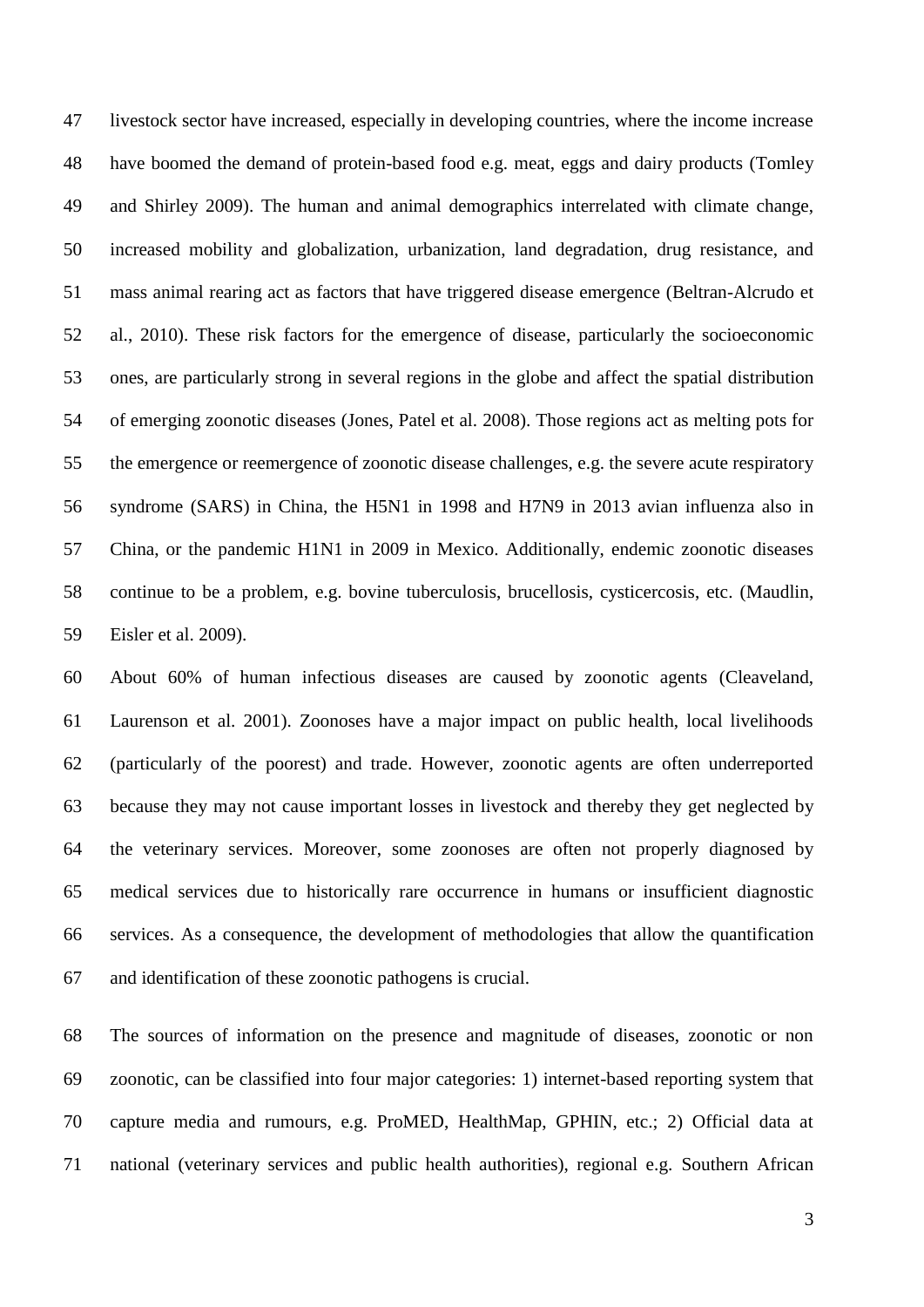[Development Community](http://www.sadc.int/fanr/livestock/print/lims.php) (SADC) Livestock Information Management System (LIMS), and international e.g. World Animal Health Information System (WAHIS) from the [World](http://www.oie.int/)  [Organisation for Animal Health](http://www.oie.int/) (OIE), global animal health information system (EMPRES-i) from the Food and Agriculture Organization (FAO), or some of the World Health Organization (WHO) databases; 3) the results of prioritization exercises at national level; and 4) Scientific literature published in journals (Figure 1). It is important to bear in mind that no single source will be able to provide an exact picture, but just an estimate of the zoonoses situation in one country or region, since all the above sources are subjected to strong biases.

 There have been a number of studies which provided an inventory of the humans' pathogens to quantify known zoonotic diseases using information contained in peer-reviewed publications. Those combined the zoonotic disease pathogens with animal species hosts and host-pathogen characteristics (Taylor, Latham et al. 2001). In this line of work, the University of Liverpool created in 2011 the ENHanCEd Infectious Diseases database (EID2), a database that automatically extracts and analyses the metadata from nucleotide sequences from the National Centre for Biotechnology Information (NCBI) which publications and obtains information regarding a certain pathogen species and their hosts. However, structured information regarding specific zoonotic diseases and the livestock species they affect in each country/region is lacking.

 The aim of this study is to obtain a relative quantification of zoonoses in each livestock species in the regions that pose the highest risk for disease emergence. For that purpose, we created a database containing the information on livestock-derived zoonoses from about ten thousand peer reviewed articles retrieved from PubMED.

#### MATERIALS AND METHODS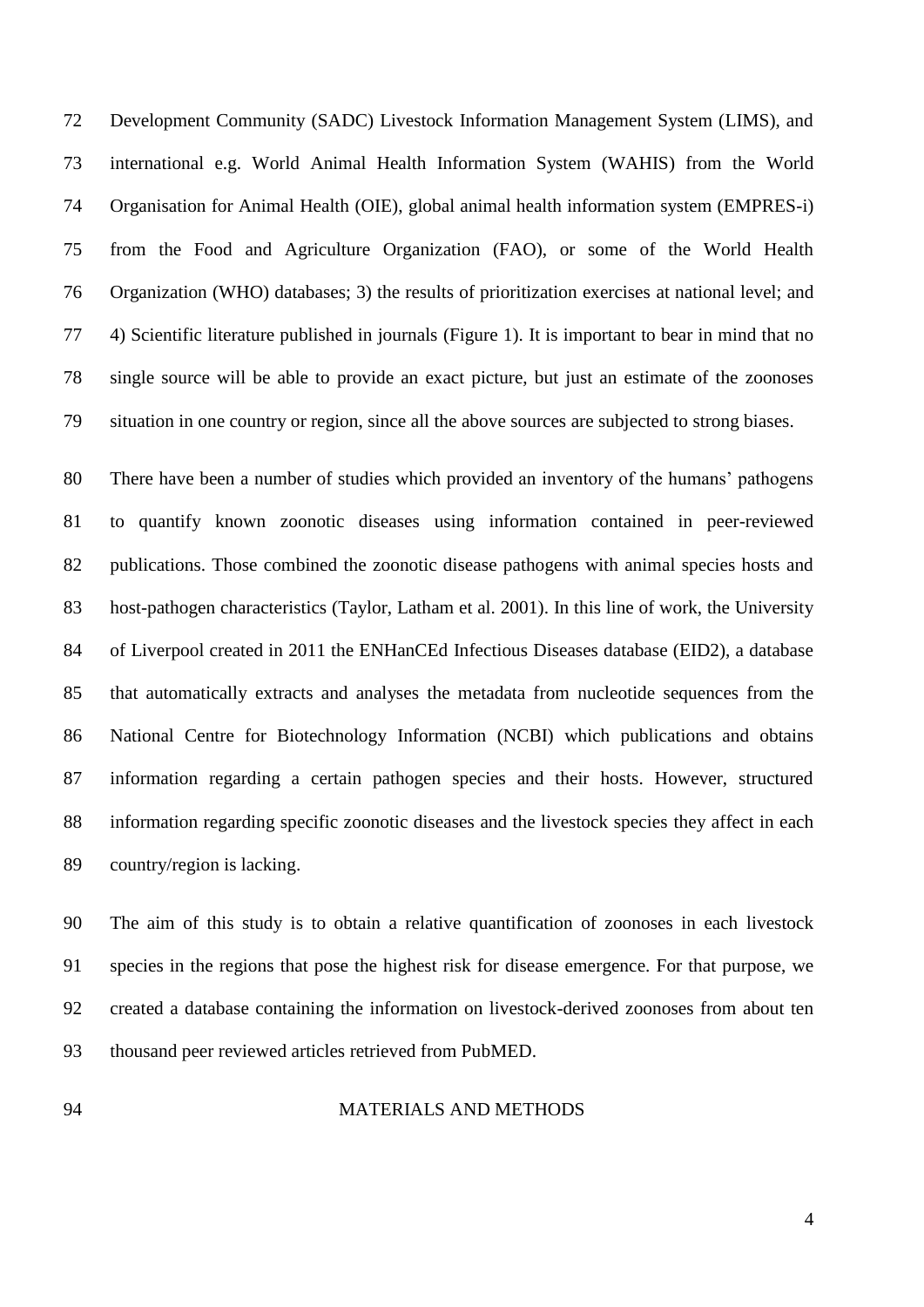As a first step, a literature review was conducted on methodologies and meta-analyses was used to conduct systematic reviews on animal and human diseases (Cleaveland, Laurenson et al. 2001; Taylor, Latham et al. 2001; Cowen, Garland et al. 2006).

 Lists of zoonotic-, livestock- and region-specific- search terms were developed and used to search in the title and the abstract of scientific publications in the PubMed database [\(http://www.ncbi.nlm.nih.gov/pubmed\)](http://www.ncbi.nlm.nih.gov/pubmed) from 1 January 1980 to 28 June 2013. Only manuscripts that contained terms from each of the three lists were considered. Each of the lists of terms was developed as follows:

 *Creating search terms for regions:* it was decided to restrict searches to priority regions, where disease emergence has been pointed out as most likely to occur: the Amazon Basin, Mexico and Central America, Congo Basin, South Asia and South East Asia. The rationale behind including South East Asia is due to the steep growth in livestock production, with an enormous number of animals characterized by a combination of intensive and traditional backyard farming. Similar determinants occur in South Asia with an increasing population and poor sanitation (Beltrán-Alcrudo et al., 2010). The same reasons applied to include the regions of the Amazon Basin, Mexico and Central America and the Congo Basin countries in the specific searches.

 The search terms for each region included 1) Country names (Table 1) plus relevant synonyms (e.g. Myanmar and Burma) and possible alternative spellings (e.g. Viet Nam and Vietnam); 2) Gentilics, 3) Names of capitals (plus relevant synonyms e.g. Yangon and Rangoon); 3) Names of the most populated cities and regions (for large countries, e.g. India, China or Brazil); 4) Major dialects and languages spoken i.e. Brazilian and 5) Major geographical features, such as rivers (e.g. Ganges, Amazon, Congo or Yangtze) and mountain ranges.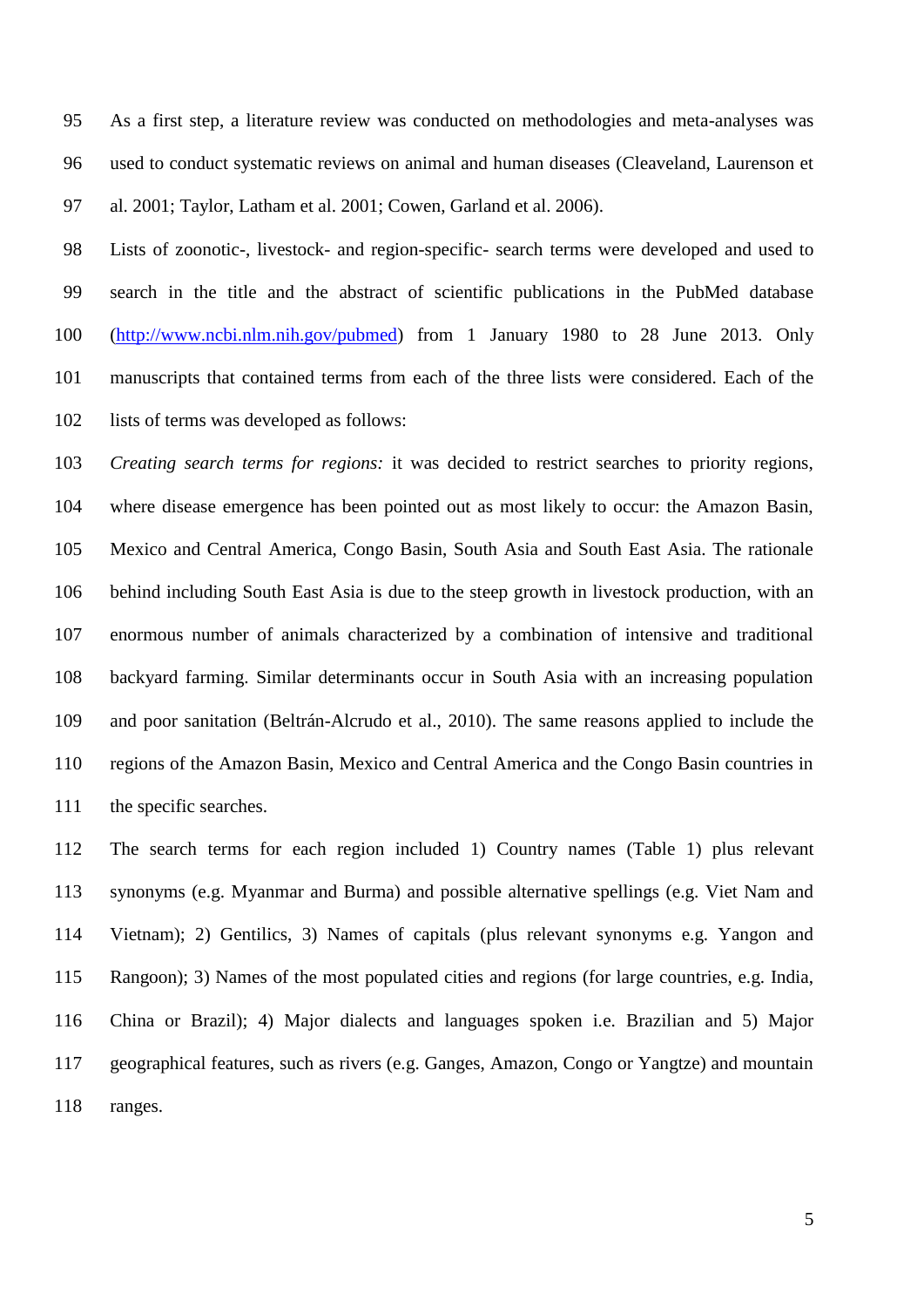The inclusion of the names of administrative regions and cities was particularly useful to retrieve papers on human cases or hospital studies, where, surprisingly, the country name was not included in the paper. Some names retrieved mostly articles that did not refer to the city or region, often because they are the same as a common word e.g. Acre Region in Brazil or Chihuahua, which retrieved mostly articles about the dog breed rather than the Mexican region and city. Therefore, they were removed from the search terms list.

 Country and city names were truncated so that slight modifications like "Uganda's" or "Beijing's" would be retrieved. Additionally, the list of words actually being searched for each truncated term was carefully checked to ensure that unrelated similar words were not retrieved, e.g. entering Peru\* would retrieve records about Perugia.

 In addition, Medical Subheadings Terms (MeSH Terms), a controlled vocabulary for the purpose of indexing journal articles and books in the life scieces and a thesaurus, were used to retrieve articles related to geographic locations.

 *Search terms for zoonotic livestock pathogens*: The list of 218 zoonotic pathogens included bacterial (n=92), viral (n=32), parasitic (n=77), arthropodal (n=5), fungal species (n=12) and prion diseases (n=1). The complete list of zoonotic agents used in the searches is included in Appendix 1, and it was compiled from various sources including the Merck Veterinary Manual (Kahn, Line et al. 2010), review papers on livestock (Coetzer and Tustin 2004) and zoonotic diseases (Cleaveland, Laurenson et al. 2001; Taylor, Latham et al. 2001; Jones, Patel et al. 2008), and lists developed by WHO, OIE, he Centres for Disease Control and 139 Prevention (CDC), the Center for Food Security & Public Health at Iowa State University and the Public Health Agency of Canada. Very rare zoonoses with only a few sporadic cases were excluded from the list.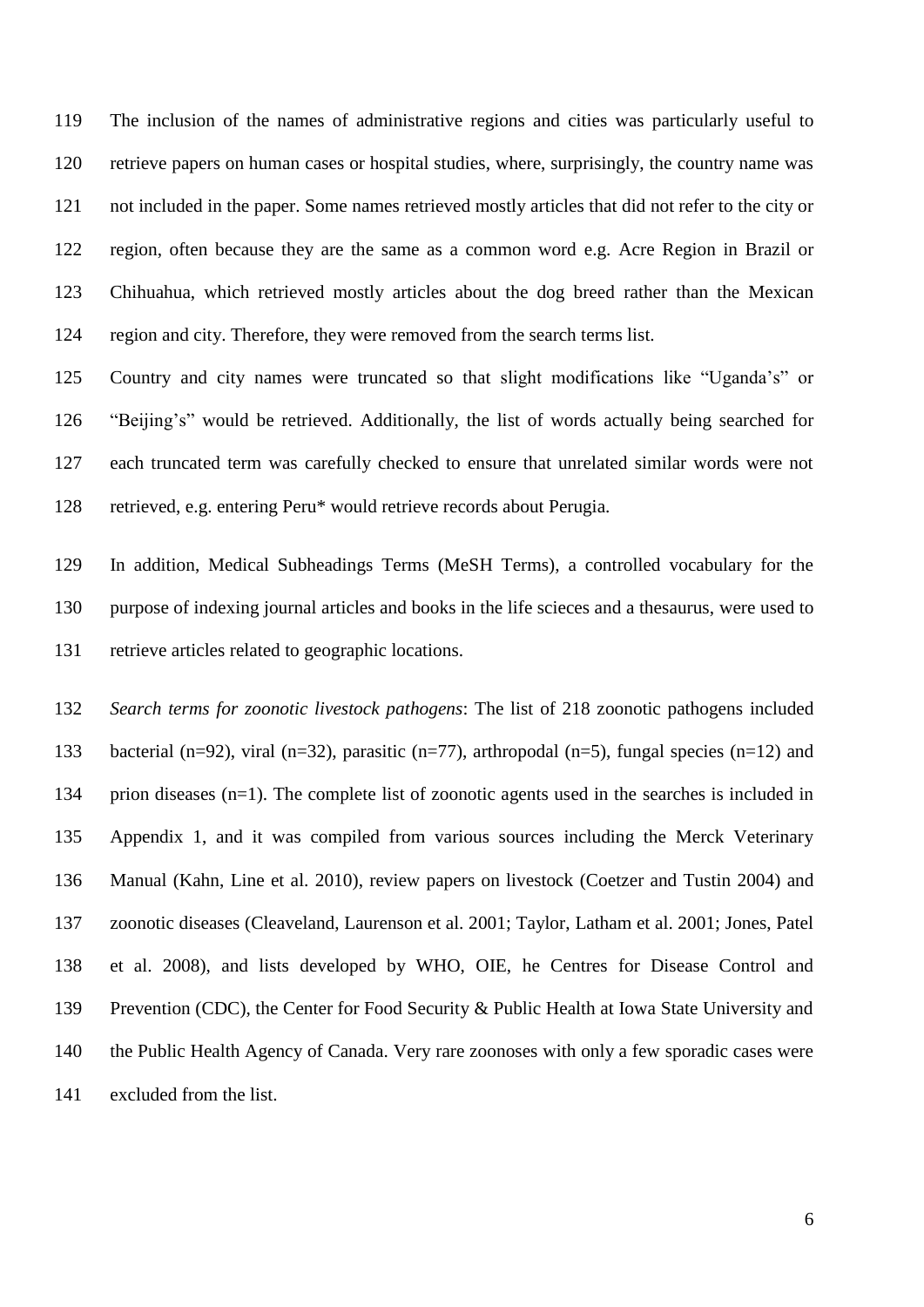In addition, with the complete list of terms we repeated the searches adding the term zoonotic, to identify zoonotic diseases that were not retrieved by our list. We reviewed the resulting articles and we added the relevant livestock-zoonotic diseases.

 The search terms list was obtained by including for each of the 218 pathogens the disease name disease synonym(s) (obtained from the Merck Veterinary Manual [http://www.merckmanuals.com/vet/search.html\)](http://www.merckmanuals.com/vet/search.html), the disease causing pathogen (genus and species), and pathogen synonym(s), due to the common changes in pathogen taxonomy over the years (compiled from the taxonomy database of the National Centre for Biotechnology Information (NCBI) - [http://www.ncbi.nlm.nih.gov/taxonomy/\)](http://www.ncbi.nlm.nih.gov/taxonomy/). Synonyms of the disease names and pathogens were only included if additional relevant articles were retrieved. Useful disease synonyms found include Milker's Nodule to refer to pseudopox, contagious pustular dermatitis, scabby mouth or sore mouth to refer to Orf virus, ranikhet disease to refer to Newcastle disease, beef or pork tapeworm to refer to *Taenia saginata* and *T. solium,* or undulant fever for *Brucella melitensis*. MeSH Terms for diseases and pathogens were also used.

 Genus and species of bacteria, parasites and fungi were searched separately within the same paper (e.g pasteurella AND multocida) to retrieve papers where *Pasteurella multocida* appears as *P. multocida* because another *Pasteurella* species has been listed before.

 General terms for the disease, (e.g. salmonellosis, listeriosis, taeniasis, schistosomiasis, mammomonogamosis) were only included when most species in the genus are zoonotic. Otherwise, including the general term in the search would retrieve irrelevant papers on non- zoonotic agents. When a genus included both zoonotic and non-zoonotic species, the clause NOT was used to exclude non-zoonotic pathogens from the search, e.g. NOT *Salmonella bongori* NOT *Salmonella typhi*.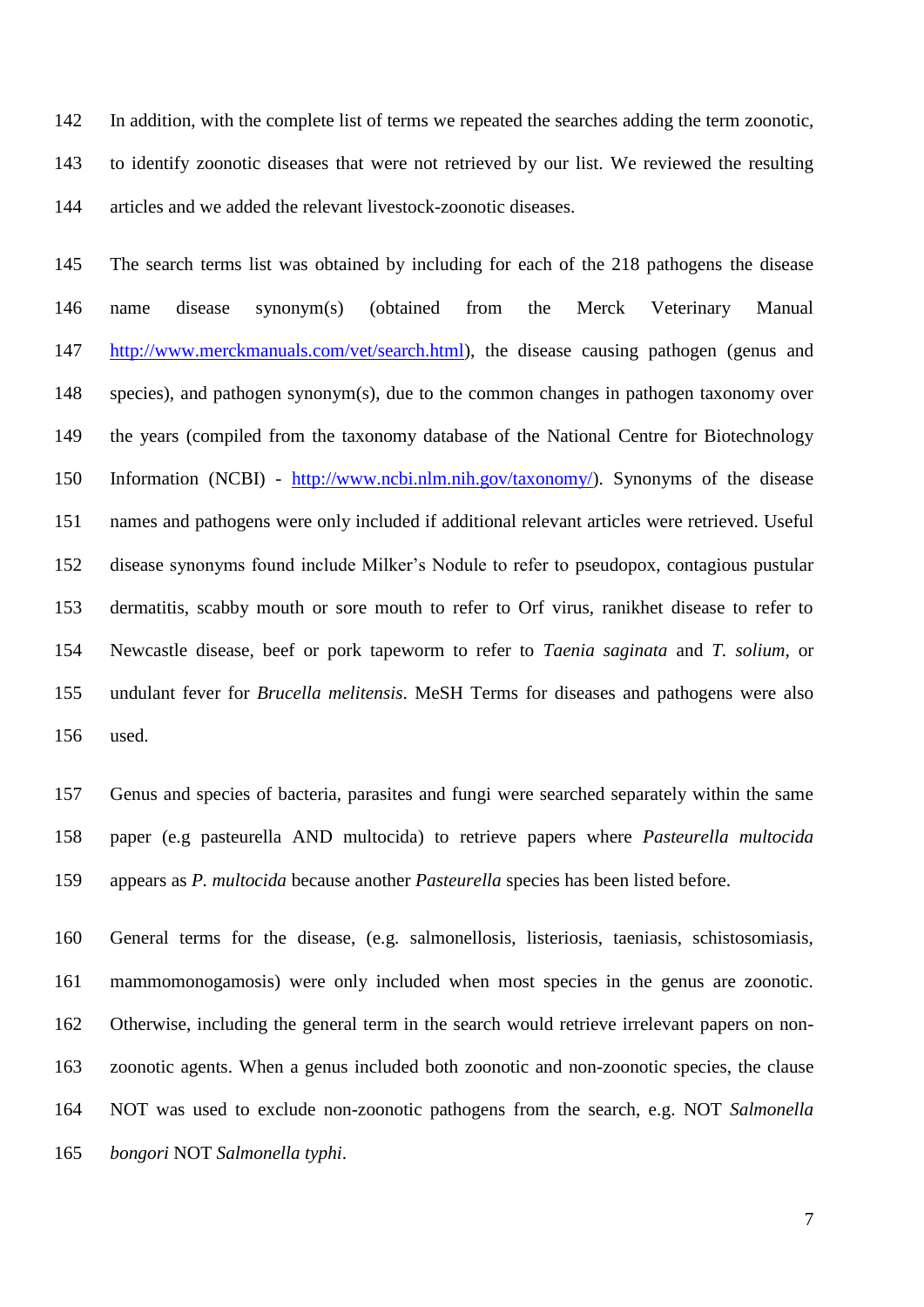For the viruses, both the plural and singular names of the virus were searched. As with the genus and species of bacteria, parasites and fungi, the virus name and the word "virus" were searched separately within the same paper (e.g. West Nile AND Virus) to retrieve lists of viruses (e.g. "West Nile and St Louis viruses"), where both words appeared separated in the text. Exceptions were made when the virus name was a very common word, e.g. Newcastle or Ganjam viruses, where Newcastle is a major town in the United Kingdom and Ganjam a goat breed.

 Additionally, we took into account slightly different form used when citing the same disese, e.g. Crimean Congo Hemorrhagic fever or Crimean-Congo Hemorrhagic fever and the different spelling in American English or British English, e.g. Crimean Congo Hemorrhagic Fever or Crimean Congo Haemorrhagic Fever.

 In some cases, the root of the disease was included instead of the whole word to avoid common misspellings (e.g. bovine spongiform encephalopathy or contagious ecthyma) and the exclusion of alternative names that are also correct e.g. Western equine encephalomyelitis or Western equine encephalitis are both correct.

 Acronyms had to be included for some diseases. Although proper scientific writing requires spelling of acronyms the first time they are used in the text, it was not uncommon to find bovine spongiform encephalopathy written only as BSE, Crimean-Congo Haemorrhagic Fever as CCHF or Creutzel Jakob disease as CJD. However, since searching for acronyms lead to papers where the acronyms meant something different, e.g. BSE could also stand for breast self examination or Backscatter electron, NOT clauses were included to avoid those irrelevant publications.

 Some diseases admit slight variations in their names, e.g. Wesselsbron fever also known as Wesselsbron disease, Nairobi sheep disease as Nairobi disease, or West Nile fever as West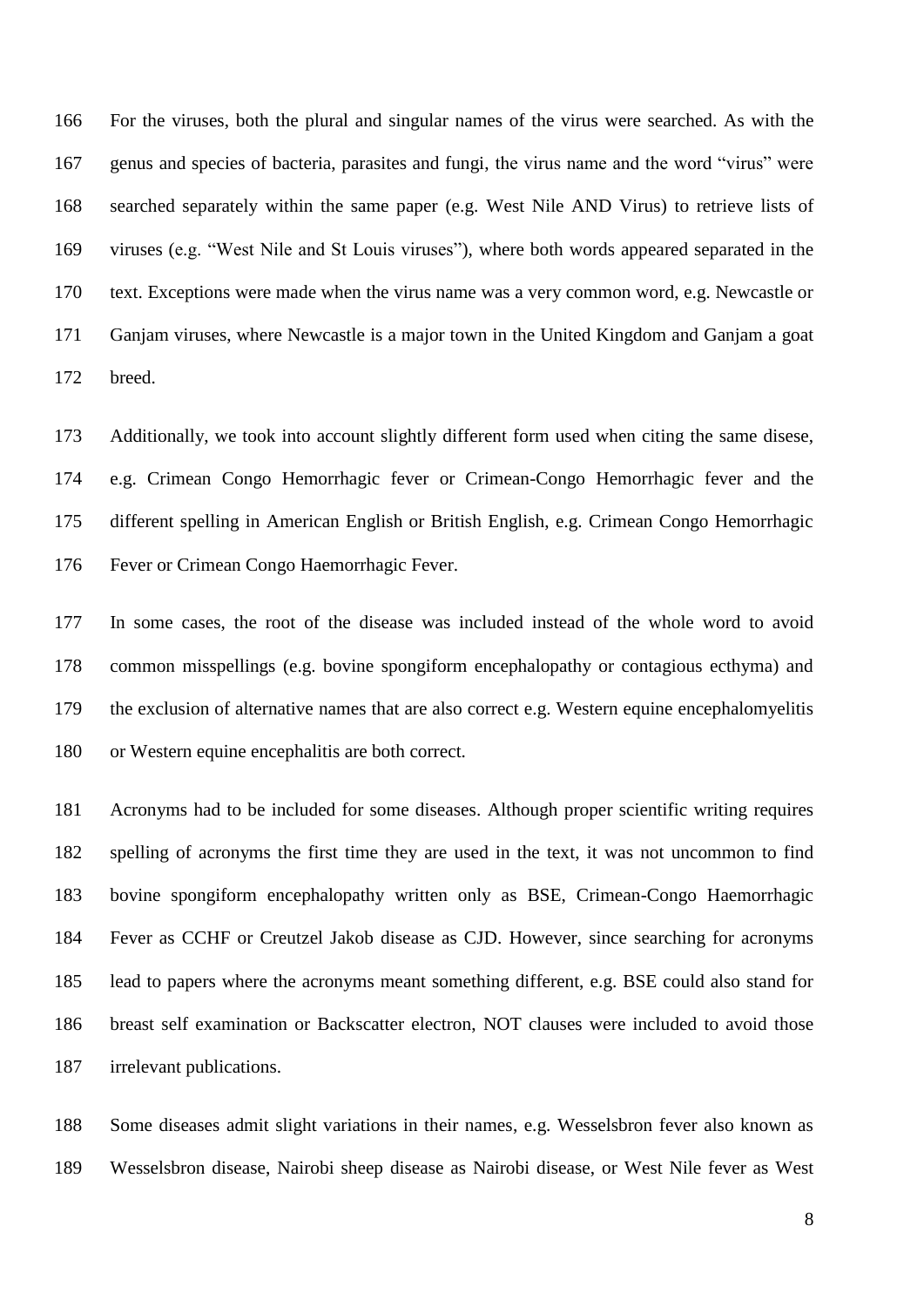Nile encephalitis or West Nile disease. In these cases, all possible combinations were searched.

 In addition, to obtain all the influenza A subtypes all H and N combinations had to be included, because often the term avian influenza was not mentioned.

 *Search terms for livestock species*: Search terms were defined by the thesaurus in AGROVOC for swine, poultry, bovine, small ruminants, livestock-related terminology, camelids, equine and farmed wild animals. The group on livestock-related terminology includes terms that refer to livestock in general rather than a specific livestock species.

 For each livestock species, we included generic names, synonyms, scientific names, the way animals of certain age, gender or castration status are named, and some major breeds, e.g. Holstein for cattle or Leghorn for layers (Table 2).

 Words refering to animal products, professions, or where those professions take place often lead to relevant papers. When those terms were specific to a certain livestock group, the terms were included in that group e.g. cashmere or mohair for goats, mutton, sheepherd for sheep, beef for cattle, pork or bacon for pig, herd, butcher or slaughterhouse.

MeSH Terms of livestock species, groups and products were also used.

 Both the singular and the plural of words were entered, either by truncation (usually for the longer words) or by specifying them both (for the shorter words). Short words, particularly those related to livestock species, sometimes have additional meanings, e.g. cock, sow, gilt, hog, boar, turkey, ram (as in RAM), hen (as in HEN), etc. The inclusion of such words would lead to the retrieval of multiple irrelevant papers. This was solved by using the plural only, which is used more commonly than the singular when referring to livestock.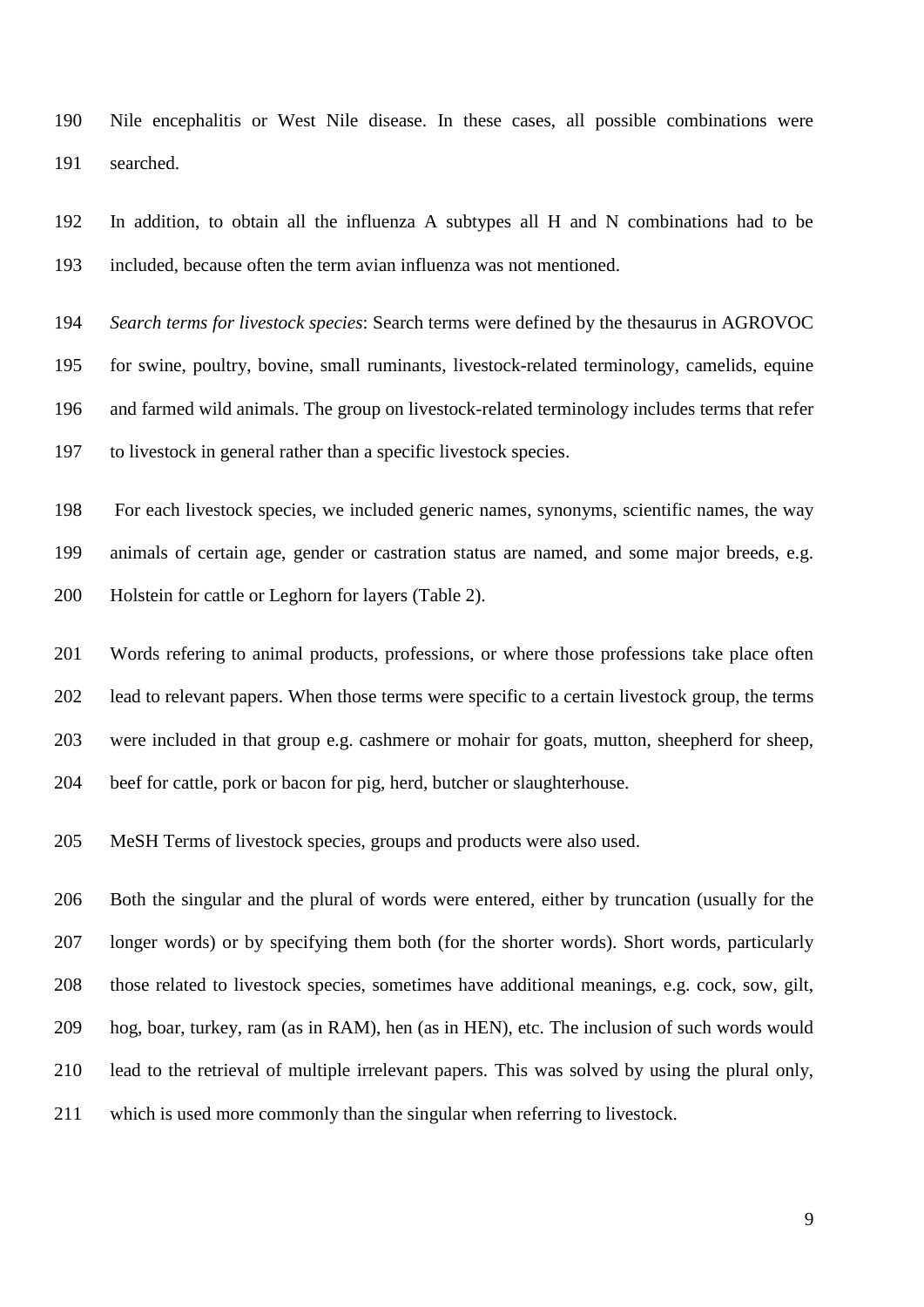The term buffalo was added only for searches outside Africa, as often water buffaloes (*Bubalus bubalis*) are referred just as buffaloes. In Africa, however, the term was excluded since almost all retrieved papers refered to the wild species (*Syncerus caffer*).

 *Database construction:* Region-, zoonoses- and livestock-related search terms were combined in the PubMED searches to retrieve only those records that contained terms from each the three lists in the abstract or the title.

 The searches covered the period between 1 January 1980 and 28 June 2013. The articles retrieved for each region-livestock species combination were imported from a .txt file into the reference manager library EndNote (EndNote® X3). Within EndNote (EndNote® X3), references were categorized using the 'smart groups' tool by the 218 zoonotic diseases (Appendix 1). Afterwards, we obtained the 10 diseases with more articles per region. Some articles appeared duplicated after the combination of searches in the different databases and they were deleted automatically by Endnote (EndNote® X3) after their importation. Moreover, we reviewed the title and the abstract of the articles to delete "aberrant" articles (articles that did not mention terms for the region and the species searched e.g. the country Turkey appeared in the poultry category because it has the same word as turkey the bird).

#### RESULTS

 In total we obtained 9,526 articles from the searches combining livestock-, region- and zoonotic-disease- terms. South East Asia was the region with more articles (n=4,090) followed by the Amazon Basin (n=2,640). Mexico and the region of Central America (n=791) and the Congo Basin (n=924) had the fewest articles (Table 3).

 The species with more articles in all regions combined were poultry (n=2633), bovine (n=2,131) and swine (n=2,098) (Table 3).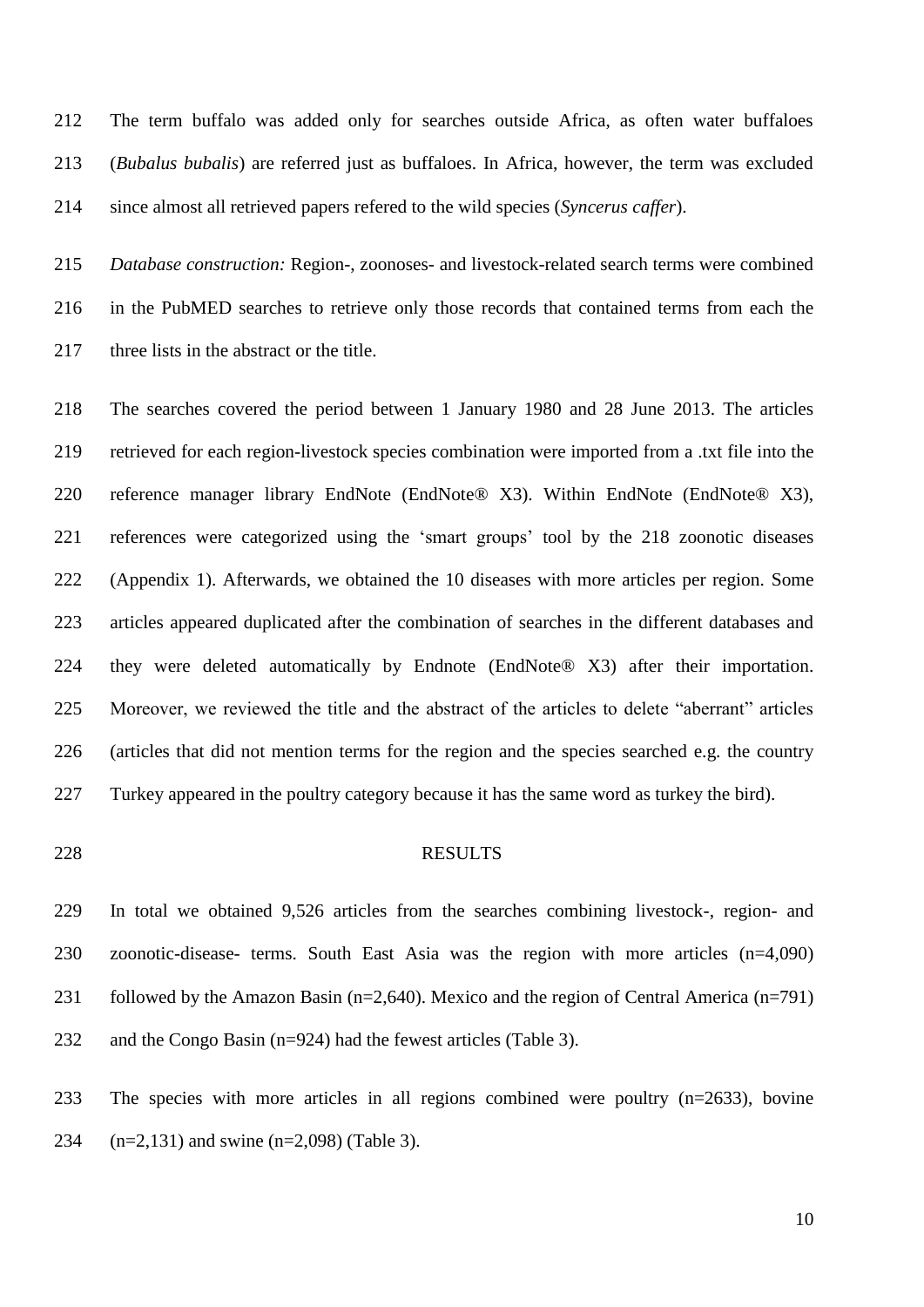For the Amazon Basin small ruminants (n=629) and bovine (n=594) had most of the manuscripts. In the case of Mexico and Central America, bovine (n=286) and poultry (n=160) 237 were the species with more articles. Bovine  $(n=227)$  and poultry  $(n=196)$  were also the ones with more manuscripts in the Congo Basin and in South Asia, bovine (n=295) and poultry (n=258). In South East Asia, most of the manuscripts referred to poultry (n=1,642) and swine (n=1,028) (Table 3).

 The ten diseases with the most manuscripts are listed for each region in Table 4. For the 242 Amazon Basin, rabies had the most of the manuscripts  $(n=392)$  and Trypanosomiasis  $(n=245)$  was the second disease. The latter was the disease with more articles in the Congo Basin (n=154) and Crimean-Congo Haemorrhagic fever (n=61). Influenza A predominated in the regions of Mexico and Central America (n=292), South East Asia (n=1,564) and South Asia (n=206).

 Most influenza manuscripts in Mexico (97%) were published after the 2009 outbreak of swine influenza A H1N1. In the case of South Asia, 69% were published after the emergence of highly pathogenic influenza (HPAI) H5N1 in 1998.

 We also searched the articles for the farmed wild animals, but since only four papers were retrieved, we decided not to present the results.

#### DISCUSSION

 Papers on influenza predominated in the regions of South Asia, Mexico and Central America, and South East Asia, which may reflect the magnitude and impact of the of the highly pathogenic avian influenza (HPAI) H5N1 in South and South East Asia, and H1N1 in 2009 in Mexico. This importance was translated into an increase in funding for research on influenza, and hence an increase in the number of publications.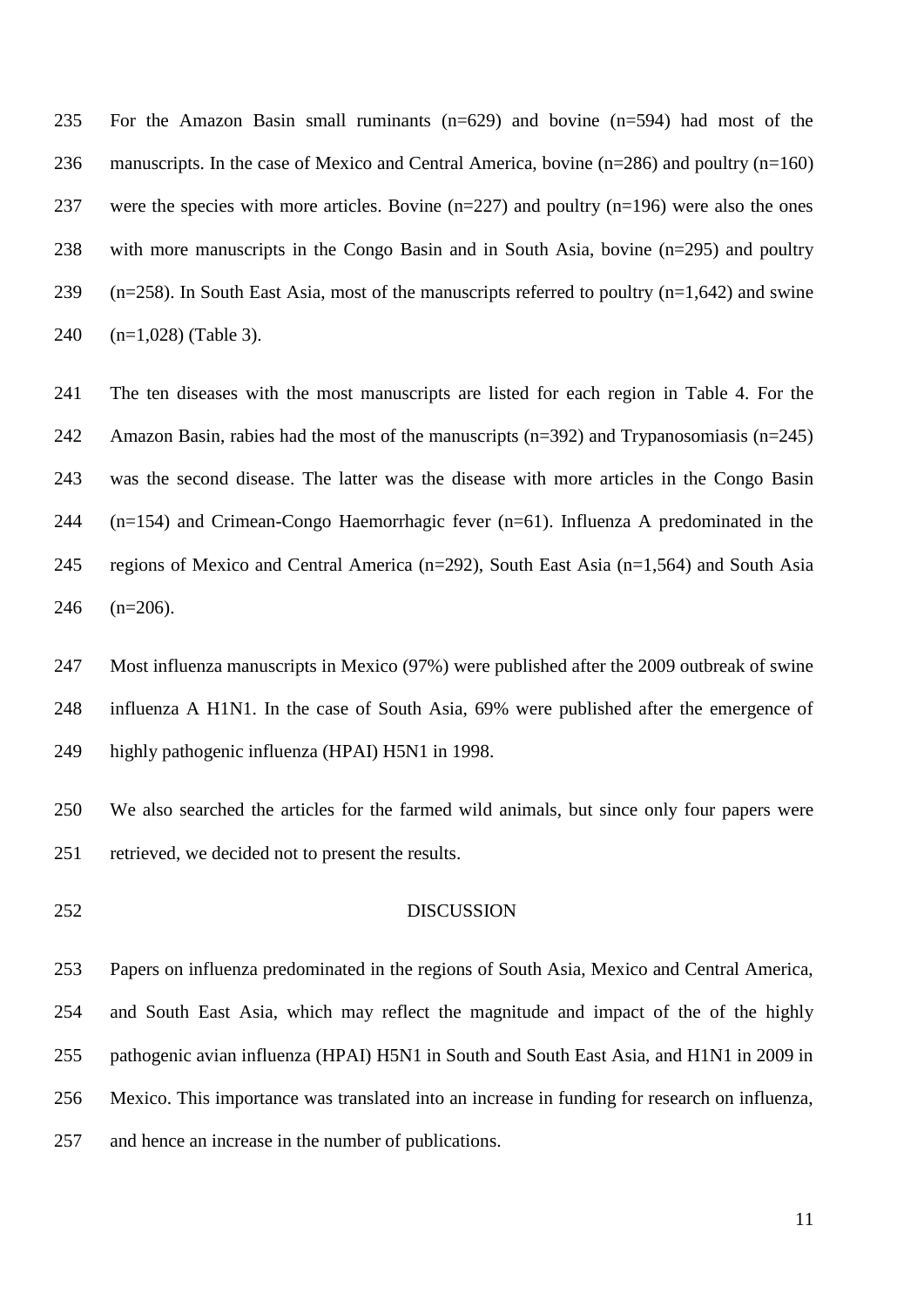On the other hand, in South East Asia there was a dearth of research studies on zoonosis that are considered endemic in the area like rabies, bovine tuberculosis or leptospirosis. Those are usually underreported and their global burden is underestimated. For example, leptospirosis is an emerging health problem in Thailand since 1996 (Tangkanakul, Smits et al. 2005). However, from 1980 to 2013 we retrieved only 42 articles.

 Trypanosomiasis was the disease with more articles in the Congo Basin. This may have been influenced by the research projects funded by FAO and WHO to support human African trypanosomiasis endemic countries in their efforts to control the disease (Simarro, Cecchi et al. 2010).

 Rabies represented the disease with more articles in the Amazon Basin, where it is a burdening disease. Of particular importance is the increasing prevalence in the last years of livestock cases of rabies transmitted by vampire bats. This maybe related with the encroachment of agricultural activities in bat habitats (Fernandes, da Costa et al. 2013). The information available on the incidence of many zoonotic diseases is often poor because of the lack of proper reporting by national authorities. This is explained by several factors. Veterinary authorities often neglect those livestock diseases that do not have a significant impact on livestock production or do not imply international trade restrictions. Similarly, public health authorities may not be familiar with the diagnosis of zoonotic diseases that affect mostly those communities with little or no access to the public health system, either because of remoteness, low education/awareness and/or lack of financial means to pay for the assistance. As a result, the underreporting and misdiagnosis of zoonotic diseases by public health authorities is not uncommon. For instance, in Brazil, most of the rabies victims reported in the outbreaks of 2004 lived in extreme poverty, with no electricity or access to the medical health system. Therefore, not all clinical cases were actually reported (Fernandes, da Costa et al. 2013).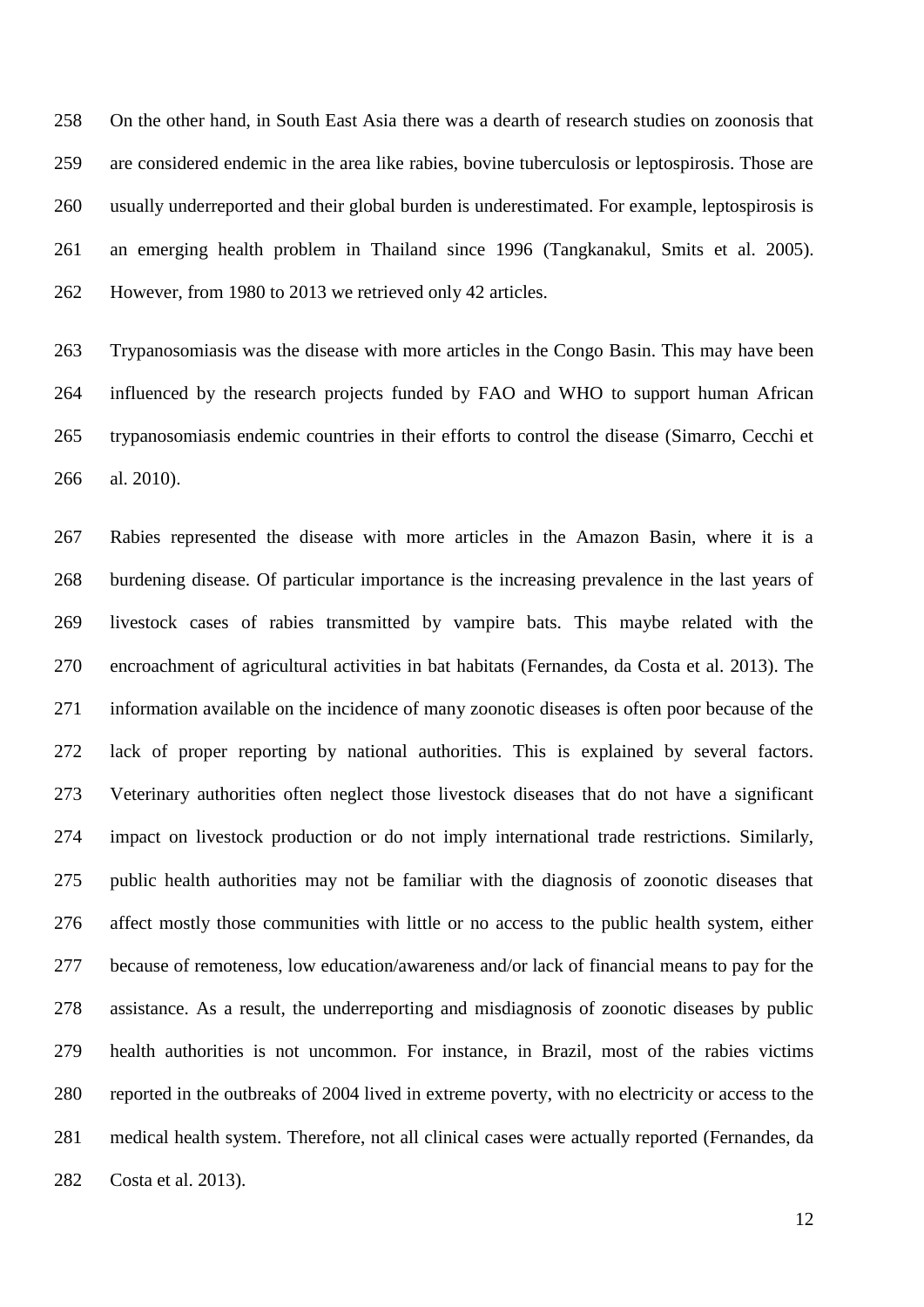Moreover, in Thailand, it has been estimated that 65% of the deaths occur outside the hospitals and the information regarding the cause of death is obtained through relatives (Polprasert, Rao et al. 2010). Underreporting of livestock diseases by farmers to government is often the consequence of lack of compensation or any recovery measure in place, together with mandatory culling of animals and movement restrictions in some cases, which leaves the farmer with hardly any incentive for reporting.

 At the governmental level, if the notification of disease involves trade restrictions or negative impacts on tourism, veterinary and public health services may decide not to report them to the international community. This is particularly the case in countries that are under military regime, dictatorship, or non-transparent governments, e.g. we found only 17 articles published in Myanmar out of a total 4,090 retrieved for South East Asia.

 Because of all of the above reasons, to estimate the importance and magnitude of zoonoses, it is crucial to find access, not only to official sources of information, but to all other alternative sources on disease occurrence (media, blogs, scientific publications and prioritization exercises at national level). All these sources are subjected to strong biases. For example, international reports, such as those from WAHIS will only focus on few animal diseases with impact on trade, while media reports and blogs will focus on those events that may be more attractive to the public, because of its rareness, fatality rate, etc. and covering mostly human events. Furthermore, the results of prioritization exercises are country specific, costly and time-consuming. Therefore, only a combination of all of them will give the most accurate picture of the situation. One advantage of looking at scientific publications is that it allows covering both veterinary and medical publications, and other related disciplines, e.g. socioeconomic studies.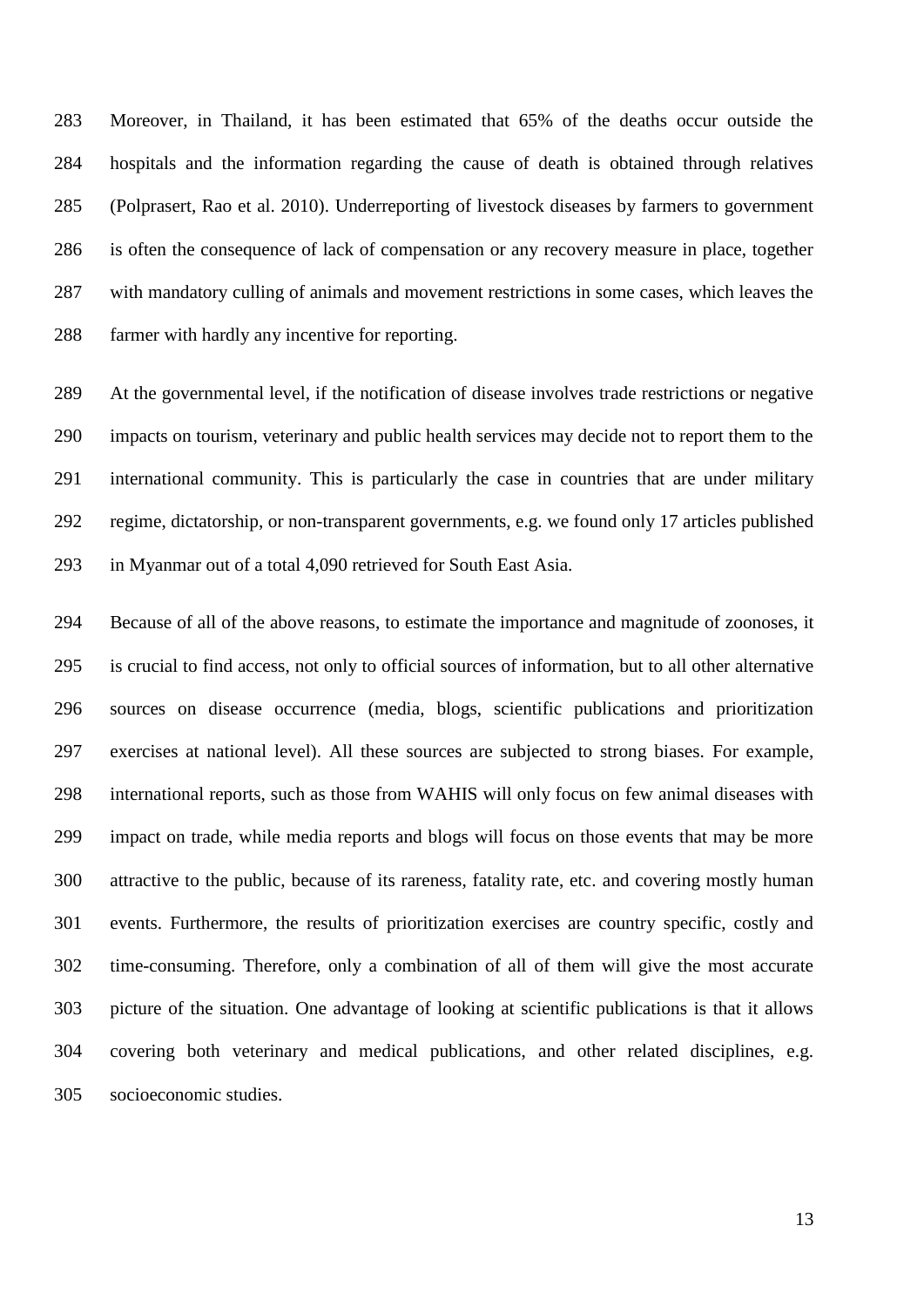The methodology presented in this paper looks into one of these sources, which has often been overlooked for this type of prioritization exercises. It measures the relative importance of zoonoses from the perspective of the research community. This should be a reflection of the real occurrence of these zoonoses, since reported outbreaks in livestock, cases in humans, serological studies and other proofs of the presence of disease will lead to the allocation of funds for research in that specific disease, or to the publishing of the results. Of course, this relationship between real occurrence and amount of scientific publications will be just an estimate. Some of the most important biases that we have identified are:

 We used only PubMed in this study and it lacks literature from some regional journals, conference proceedings and gray literature. To improve and broaden the search we are repeating the zoonotic-livestock species-regional specific searches in three different databases: AGRIS, CAB Abstracts and AGRICOLA. These databases are less focused on human medicine and we expect to retrieve more articles from regional journals with lower impact factor.

 The number of existing peer-reviewed papers was biased towards those diseases attracting more research funding, which is mainly influenced by trade issues and public health importance (i.e. zoonoses). As a result, one single event in time with high international repercussion because of the threatening effects of its international spread can lead to an unprecedented amount of publications on the topic that overrepresents the actual magnitude of the event. Such was the case in Mexico with the influenza A H1N1 outbreak that occurred in 2009. Almost 97% of the manuscripts in the Mexico and Central America region were published between 2009 and 2011.

 The amount of scientific publications is strongly dependent on the research capacity of each country or region. For example, countries in Southeast Asia invested much more on research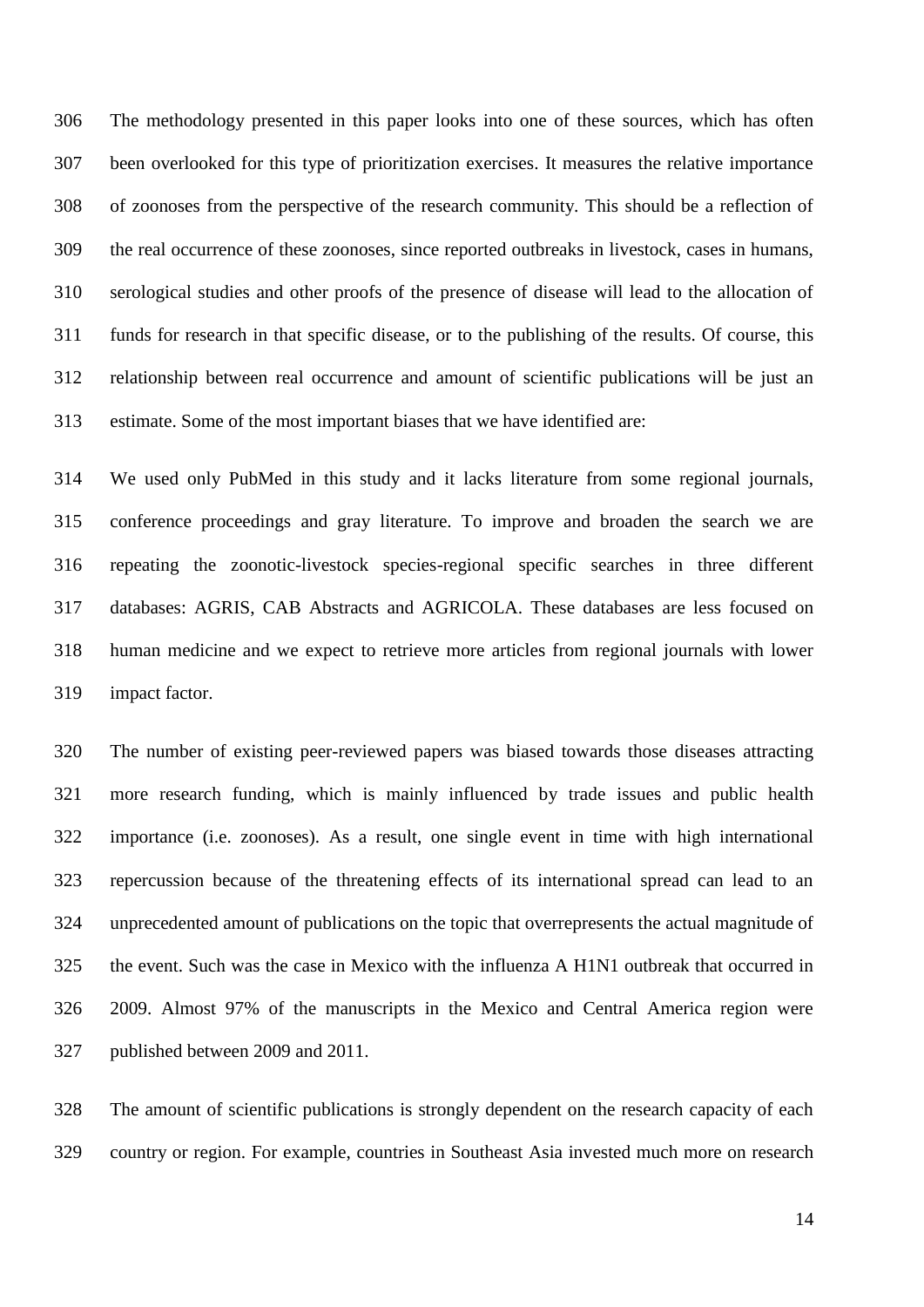(and therefore published more peer reviewed papers) than those countries in the Congo Basin. This implies that comparisons across regions may not be valid. However, comparing different diseases within the same region was a valid approach.

 Research in non-transparent countries is likely to be government-controlled and, therefore, the occurrence of some diseases may be hidden.

 Although data from peer-reviewed papers would ensure the validity and quality of data, timeliness will be poor due to the long time to publish peer-reviewed papers especially those manuscripts with many collaborating agencies.

 This study represents a demonstration of a new methodology that could be used to quickly assess the status of zoonoses in a certain region or country. The results of this study intend to be a proof-of-concept on how this methodology could be easily used in other regions or specific countries. In addition, the scope of diseases covered or livestock species affected could be easily expanded and updated in the future to the needs or circumstances in a different context (for istance to wildlife).

The results of the present study have several significant applications which include:

 It will help to assess the impact and prioritize diseases that need intervention in a certain area and livestock species. In addition, this methodology will provide scientifically grounded information on diseases neglected by the official and media reports which will help to better design surveillance of zoonotic pathogens in livestock e.g. identify relevant livestock species affected.

 Moreover, it offers raw data that will allow to identify and monitor changes in disease incidence, geographic distribution, new species being affected, etc (when analyzing the changes of incidence over time); It provides the basis data to perform a time series analysis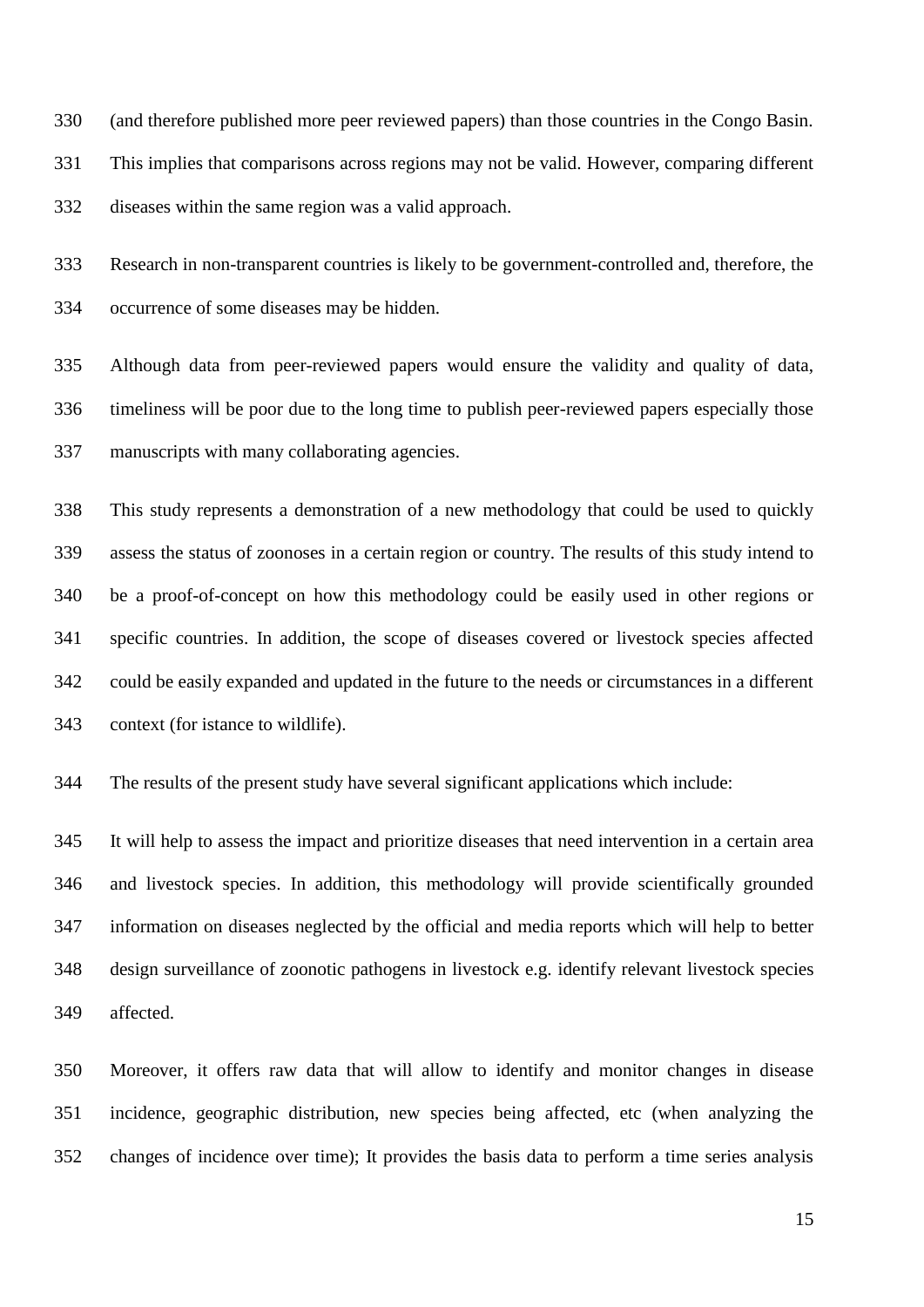and analyse the trends of the zoonotic diseases over time combined with livectock and region information. In this line of work, it will help to identify and detect emergent zoonoses. Another application will be the establishment of a number of publications threshold associated with the emergence of disease. This will be particularly useful to predict the emergence of disease. If official data about outbreaks is combined with the publication date of the articles of this outbreak will give an estimation of the duration of the peer reviewing process.

 The information obtained from this study will provide scientifically grounded information to share with donors, policy makers and other stakeholders that will raise awareness on the potential risk of zoonotic diseases and will help to allocate efficiently funds in surveillance

 Furthermore, the results obtained of this study has generated a database of publications (bibliography on the EndNote libraries) on zoonoses by country and livestock species affected that will help different stakeholders to get information with regards about the zoonotic situation in a certain area and livestock species.

 Additionally, the search terms that we included stand on their own as a thesaurus of terms that can be used by different actors of the scientific community, agencies and institutions to retrieve specific livestock-zoonotic-region specific articles from PubMed.

#### CONCLUSION

 To our knowledge, this systematic review is the first study to provide a solid scientifically grounded overview about the zoonotic diseases disaggregated by animal species and region. From that point of view, it provides significant information about the livestock zoonotic diseases in areas that have socio-economic, environmental and ecological factors which act as determinants for the appearance of emerging zoonotic diseases.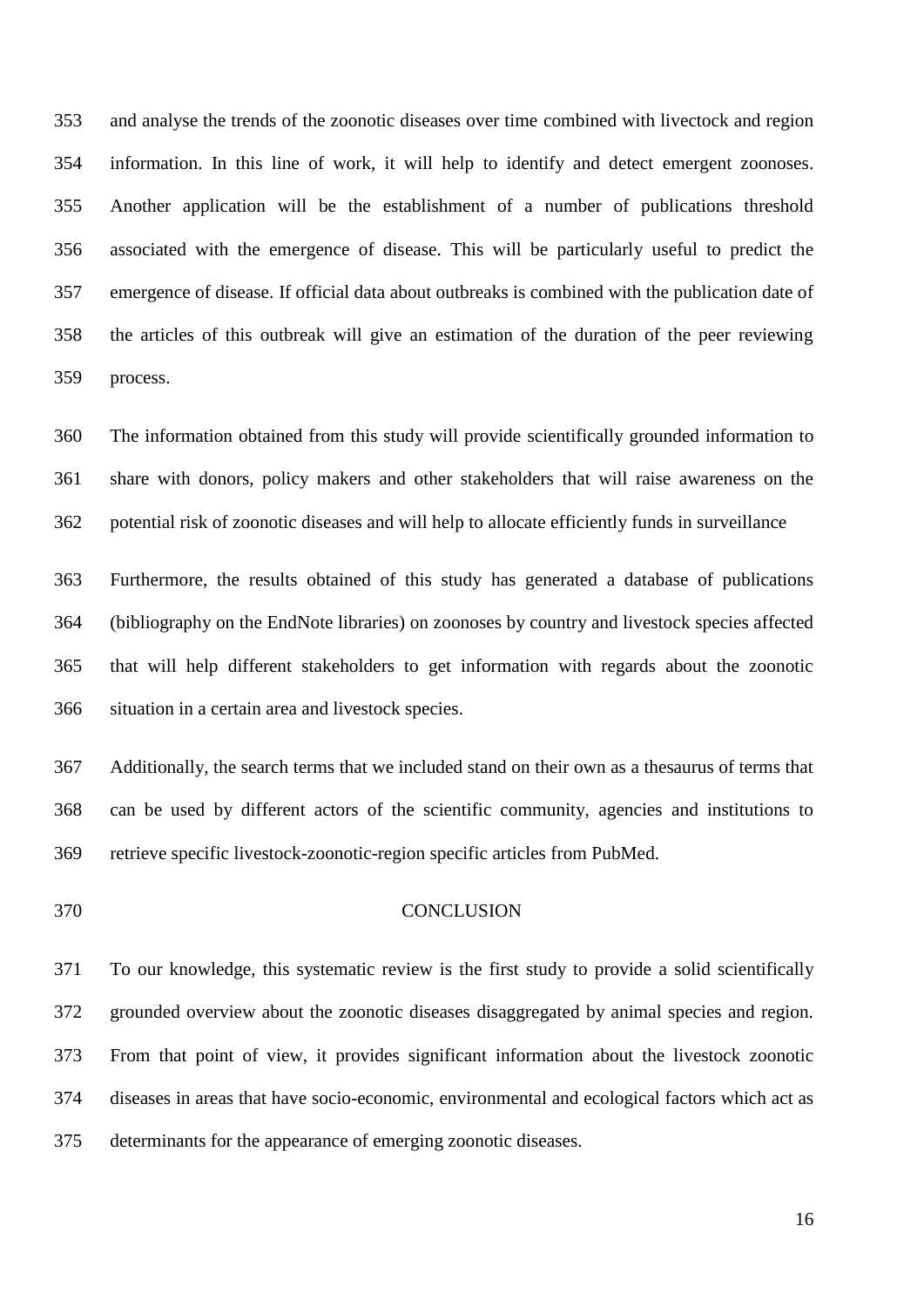We suggest improving the accessibility of the created methodology and results of this study by national, regional and international surveillance programs focused on zoonotic diseases. The results of this methodology will help to assess the impact and prioritize diseases that need intervention and will provide information on diseases neglected by the official and media reports which will support the better design of surveillance programs for zoonotic diseases.

#### AKNOWLEDGEMENTS

 We would like to thank Fernando Aguado Criado from the University Complutense of Madrid for his enthusiastic help preparing the EndNote libraries and his constructive critics on the manuscript.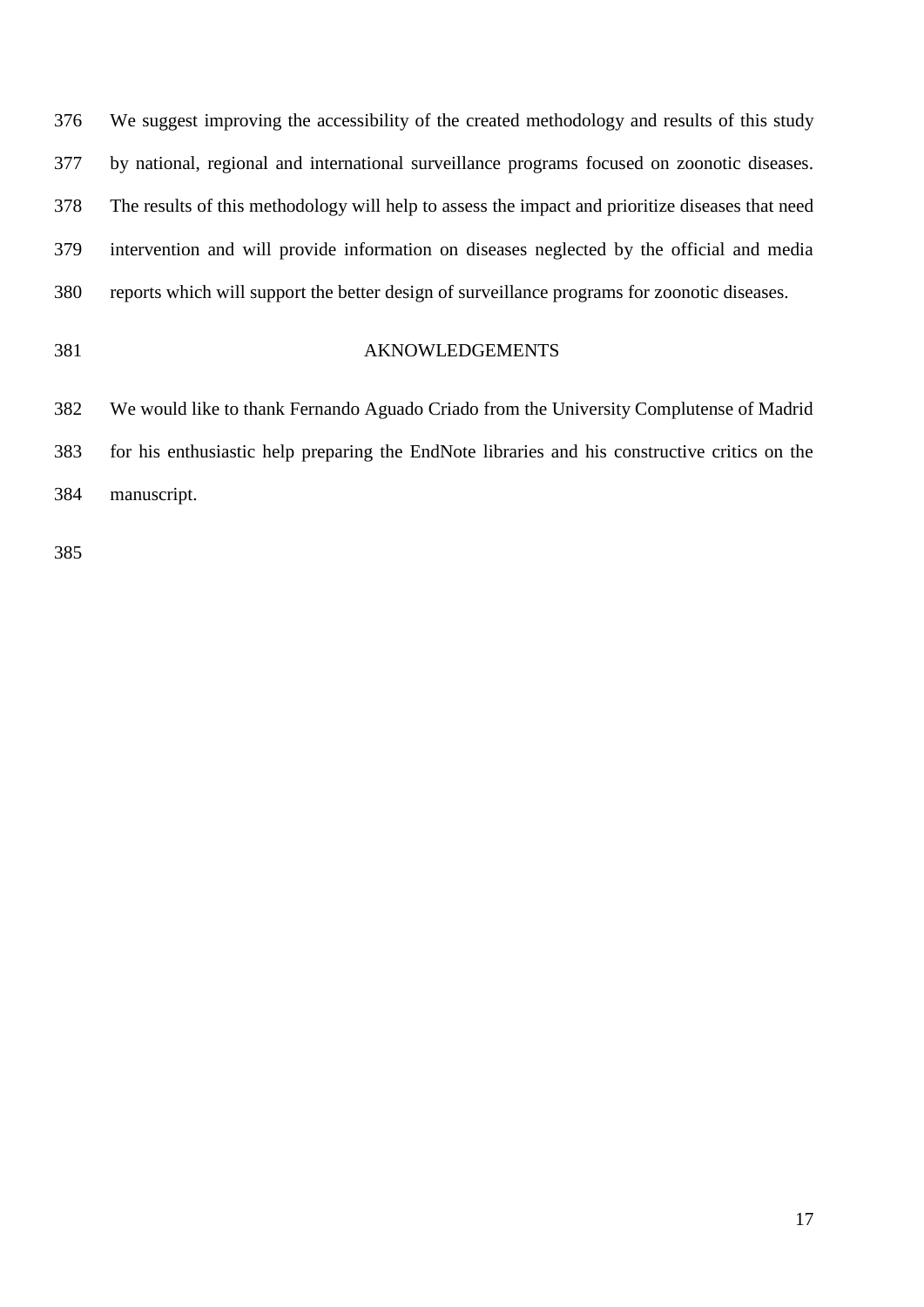- 386 Figure 1. Categories of the sources of information on the presence and magnitude of disease
- 387 (zoonotic or non zoonotic)



388

389 Table 1. The regions and countries included in the study

| Mexico<br>and   | Amazon Basin      | Congo Basin            | South Asia  | South East Asia |
|-----------------|-------------------|------------------------|-------------|-----------------|
| Central America |                   |                        |             |                 |
| <b>Belize</b>   | <b>Bolivarian</b> | <b>Central African</b> | People's    | Malaysia        |
|                 | Republic of       | Republic               | Republic of |                 |
|                 | Venezuela         |                        | Bangladesh  |                 |
|                 |                   |                        |             |                 |
| Republic of     | Co-operative      | Democratic             | Republic of | Kingdom of      |
| Costa Rica      | Republic of       | Republic of            | India       | Cambodia        |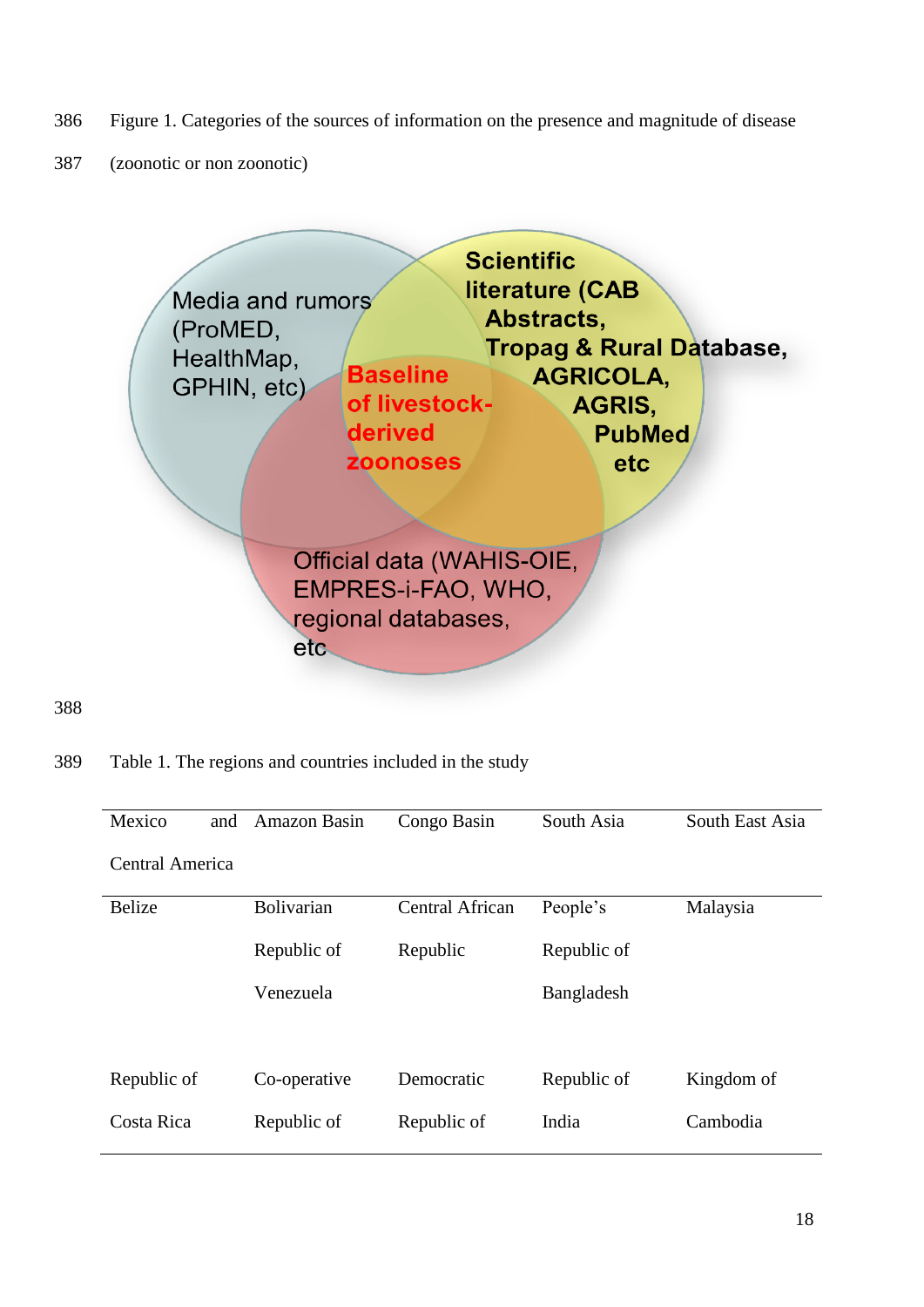|                       | Guyana           | Congo                  |                  |                  |
|-----------------------|------------------|------------------------|------------------|------------------|
|                       |                  |                        |                  |                  |
| Republic of El        | Federative       | Democratic             | Democratic       | Lao People's     |
| Salvador              | Republic of      | republic of Sao        | Republic of      | Democratic       |
|                       | <b>Brazil</b>    | Tome and               | Nepal            | Republic         |
|                       |                  | Principe               |                  |                  |
|                       |                  |                        |                  |                  |
| Republic of           | Plurinational    | Republic of            | Kingdom of       | Nation of Brunei |
| Guatemala             | state of Bolivia | Angola                 | <b>Bhutan</b>    |                  |
| Republic of           | Guiana           | Burundi                | Islamic Republic | People's         |
| Honduras              |                  |                        | of Pakistan      | Republic of      |
|                       |                  |                        |                  | China            |
| Republic of           | Republic of      | Republic of            |                  | Republic of      |
| Panama                | Colombia         | Congo                  |                  | Indonesia        |
|                       |                  |                        |                  |                  |
| <b>United Mexican</b> |                  | Republic of            |                  | Republic of the  |
| <b>States</b>         | Republic of      | Equatorial             |                  | Philippines      |
|                       | Ecuador          | Guinea                 |                  |                  |
| Nicaragua             |                  | Republic of            |                  | Republic of the  |
|                       |                  | Uganda                 |                  | Union of         |
|                       | Suriname         |                        |                  | Myanmar          |
|                       | Peru             | <b>United Republic</b> |                  | Socialist        |
|                       |                  | of Tanzania            |                  | Republic of      |
|                       |                  |                        |                  | Vietnam          |
|                       |                  | Rwanda                 |                  | Papua New        |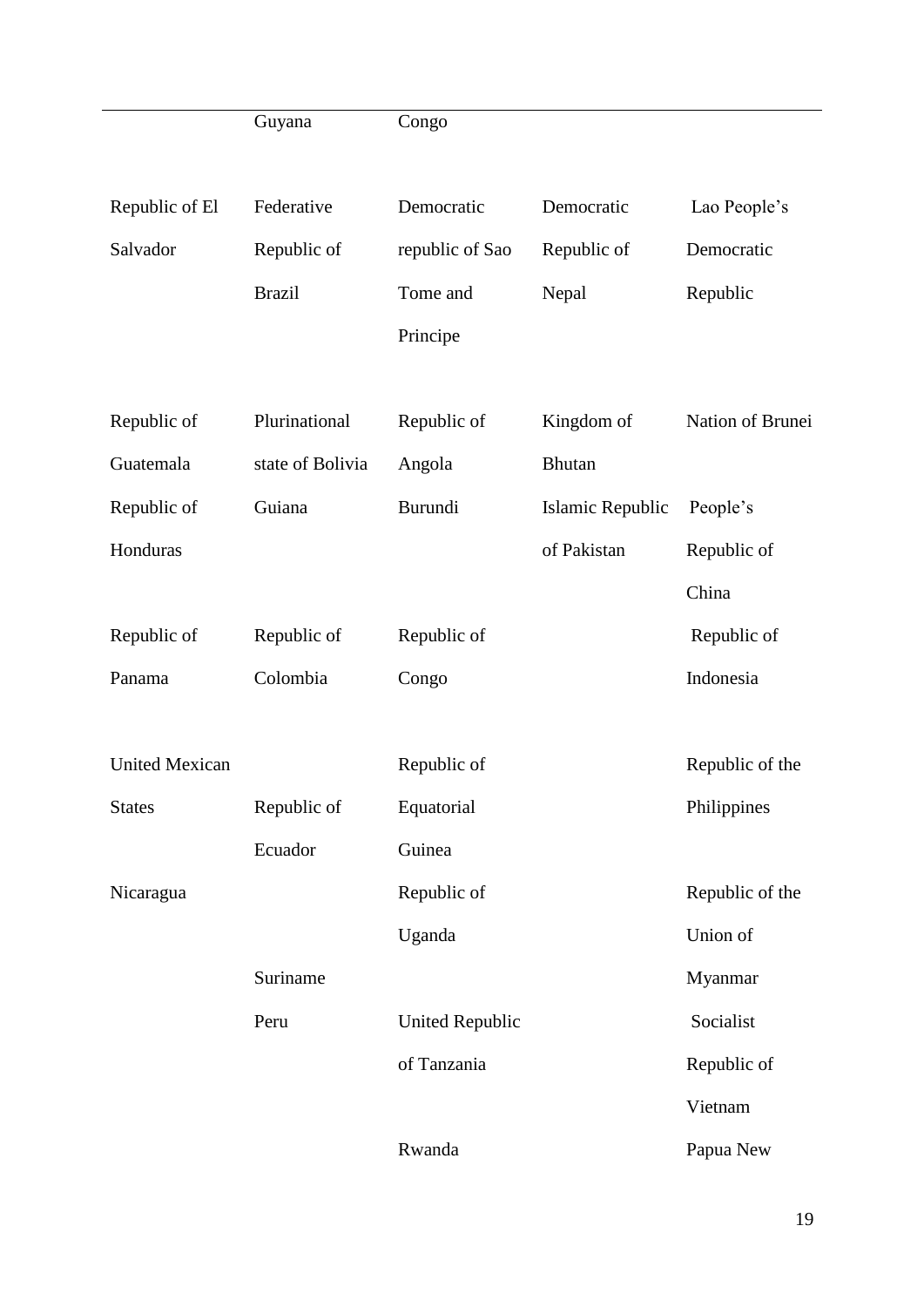Guinea

Thailand

# Singapore

## 390

# 391 Table 2. Major livestock groups included in the searchs

| <b>Species group</b>       | <b>Search terms</b>                                               |
|----------------------------|-------------------------------------------------------------------|
| Camelid                    | Llama, alpaca, dromedary camel and bactrian camel                 |
| <b>Bovine</b>              | Cattle, zebu cattle, water buffalo, yak, banteng and farmed bison |
| Equine                     | Horse, donkey mule and hinnie                                     |
| Swine                      | Pig and farmed wild boar                                          |
| Poultry                    | Chicken, duck, turkey, goose, quail, partridge, pheasant,         |
|                            | guineafowl, pigeon and ratite (ostrich, emu and rhea)             |
| Rabbits and rodents        | Rabbit                                                            |
| Small ruminant             | Sheep and goat                                                    |
| Animal related terminology | e.g. domestic ruminant, livestock, herd, flock, milk, bone meal,  |
|                            | dung, leather, meat, wool, egg, etc.                              |
| Other farmed wild animals  | Farmed deer, reindeer and elk and domesticated elephant           |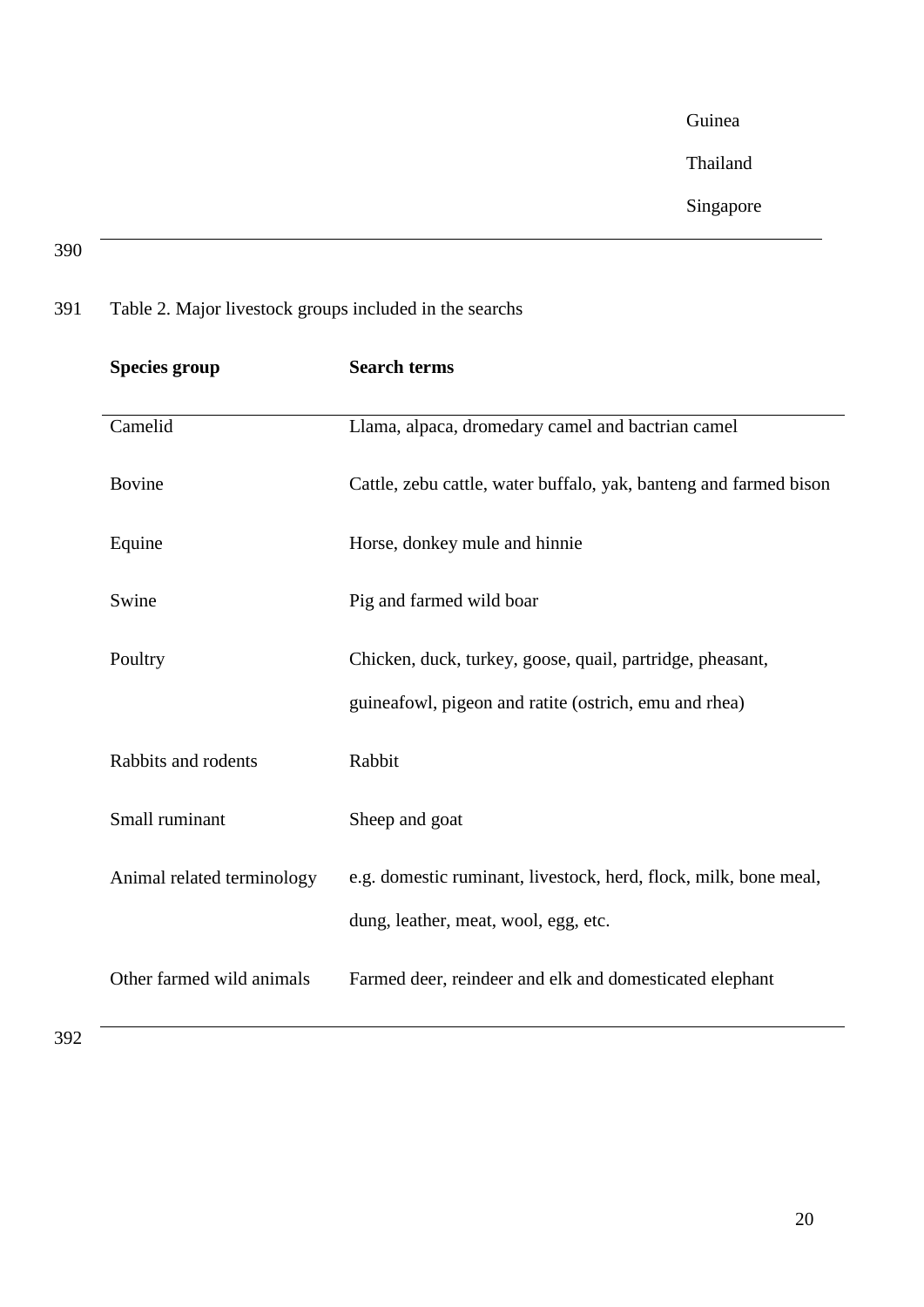Table 3. Frequency of manuscripts retrieved in the PubMED engine published between 1980 and 2013 on zoonotic livestock animal diseases by region and domestic animal species group

|             | Equine | Swine | Poultry | Small $rum1$ |       | Bovine Camelids | $R\&R^2$ | R.A.T. <sup>3</sup> | total |
|-------------|--------|-------|---------|--------------|-------|-----------------|----------|---------------------|-------|
| Amazon      | 377    | 417   | 377     | 629          | 594   | 70              | 152      | 22                  | 2,638 |
| Mexico      | 68     | 104   | 160     | 120          | 286   | 3               | 35       | 14                  | 790   |
| Congo Basin | 35     | 352   | 196     | 69           | 227   | 20              | 21       | 4                   | 924   |
| South Asia  | 68     | 197   | 258     | 188          | 295   | 17              | 43       | 19                  | 1,085 |
| South East  |        |       |         |              |       |                 |          |                     |       |
| Asia        | 164    | 1,028 | 1,642   | 293          | 729   | 14              | 187      | 32                  | 4,089 |
| Total       | 712    | 2,098 | 2,633   | 1,299        | 2,131 | 124             | 438      | 91                  | 9,526 |

<sup>1</sup> Small ruminants

<sup>2</sup> Rabbits and rodents

<sup>3</sup> Related animal terminology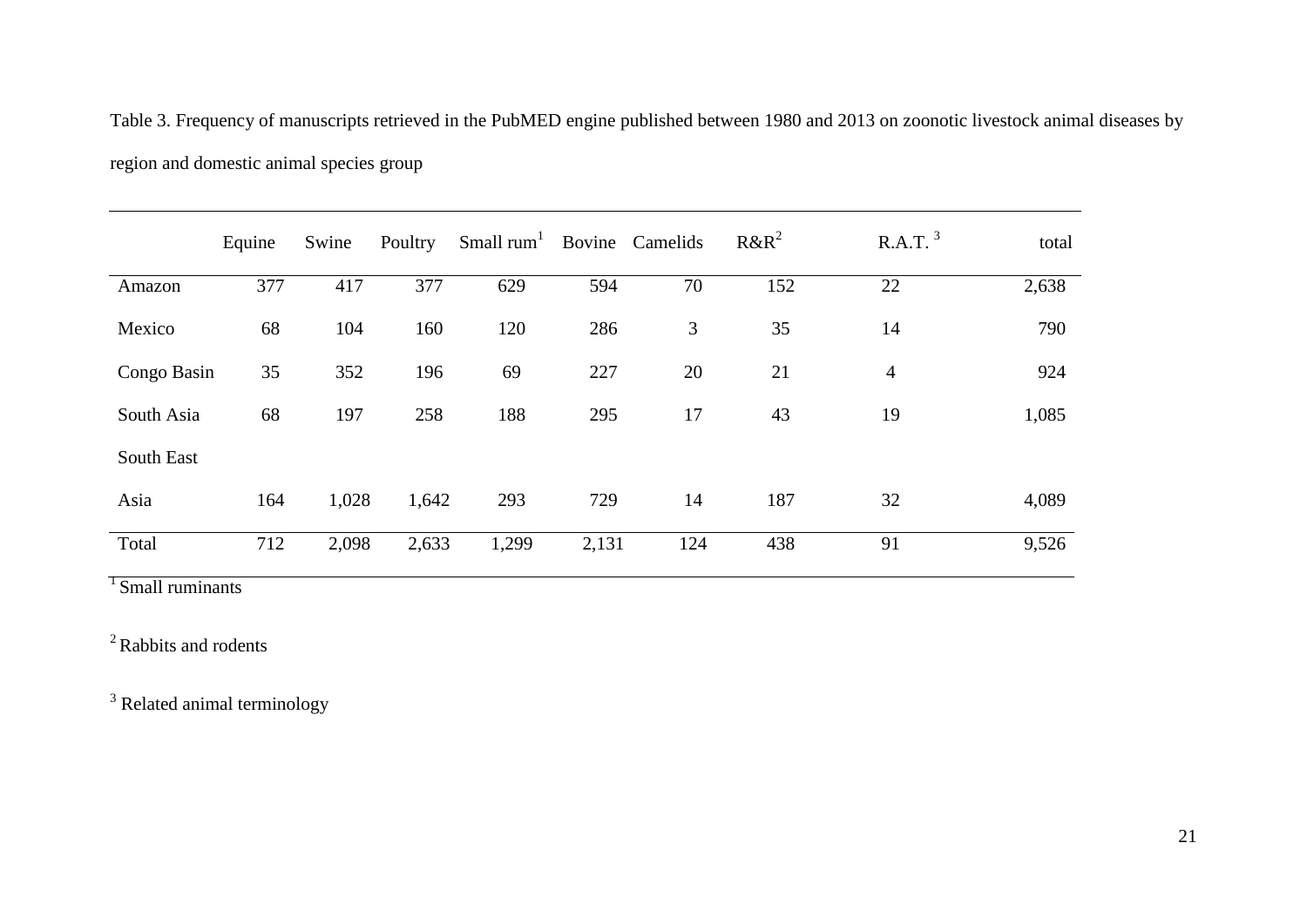Table 4. Ten diseases with the most manuscripts on zoonotic livestock pathogens by livestock species group and region from 1980 to 2013 retrieved from PubMed

| Pathogen         | Equine           | Swine            | Poultry          | Small rum <sup>1</sup> | Bovine         | Camelid          | $R\&R^2$         | R.A.T. <sup>3</sup> | total |
|------------------|------------------|------------------|------------------|------------------------|----------------|------------------|------------------|---------------------|-------|
| Amazon Basin     |                  |                  |                  |                        |                |                  |                  |                     |       |
| Rabies           | 88               | 54               | 81               | 81                     | 56             | 11               | 12               | $\overline{2}$      | 385   |
| Trypanosomiasis  | 35               | 24               | 28               | 43                     | 89             | $\mathfrak{Z}$   | $22\,$           | $\boldsymbol{0}$    | 245   |
| Influenza A      | 44               | 65               | 75               | 26                     | 5              | $\overline{3}$   | $\mathbf{1}$     | $\mathbf{1}$        | 220   |
| Tuberculosis     | 6                | 19               | 20               | 20                     | 54             | $\overline{3}$   | $\boldsymbol{0}$ | $\boldsymbol{0}$    | 123   |
| Fasciolasis      | 5                | $\tau$           | 28               | 28                     | 46             | 5                | $\overline{2}$   | $\overline{0}$      | 121   |
| Leptospirosis    | 15               | 11               | 19               | 19                     | 30             | $\boldsymbol{0}$ | $\boldsymbol{0}$ | $\mathbf{1}$        | 95    |
| Echinococcosis   | $\boldsymbol{0}$ | 8                | 21               | 21                     | 16             | 8                | $\boldsymbol{0}$ | $\mathbf{1}$        | 75    |
| Hepatitis E      | 3                | 27               | 18               | 18                     | $\overline{2}$ | $\boldsymbol{0}$ | $\boldsymbol{0}$ | 3                   | 71    |
| VEE <sup>4</sup> | 41               | $\overline{4}$   | $\mathbf{2}$     | $\mathbf{1}$           | 11             | $\boldsymbol{0}$ | $\boldsymbol{0}$ | $\boldsymbol{0}$    | 59    |
| Orf virus        | 3                | $\boldsymbol{0}$ | $\boldsymbol{0}$ | 39                     | 3              | $\overline{4}$   | $\boldsymbol{0}$ | $\boldsymbol{0}$    | 49    |
| South East Asia  | Equine           | Swine            | Poultry          | Small rum <sup>1</sup> | <b>Bovine</b>  | Camelid          | $R\&R^2$         | R.A.T. <sup>3</sup> | Total |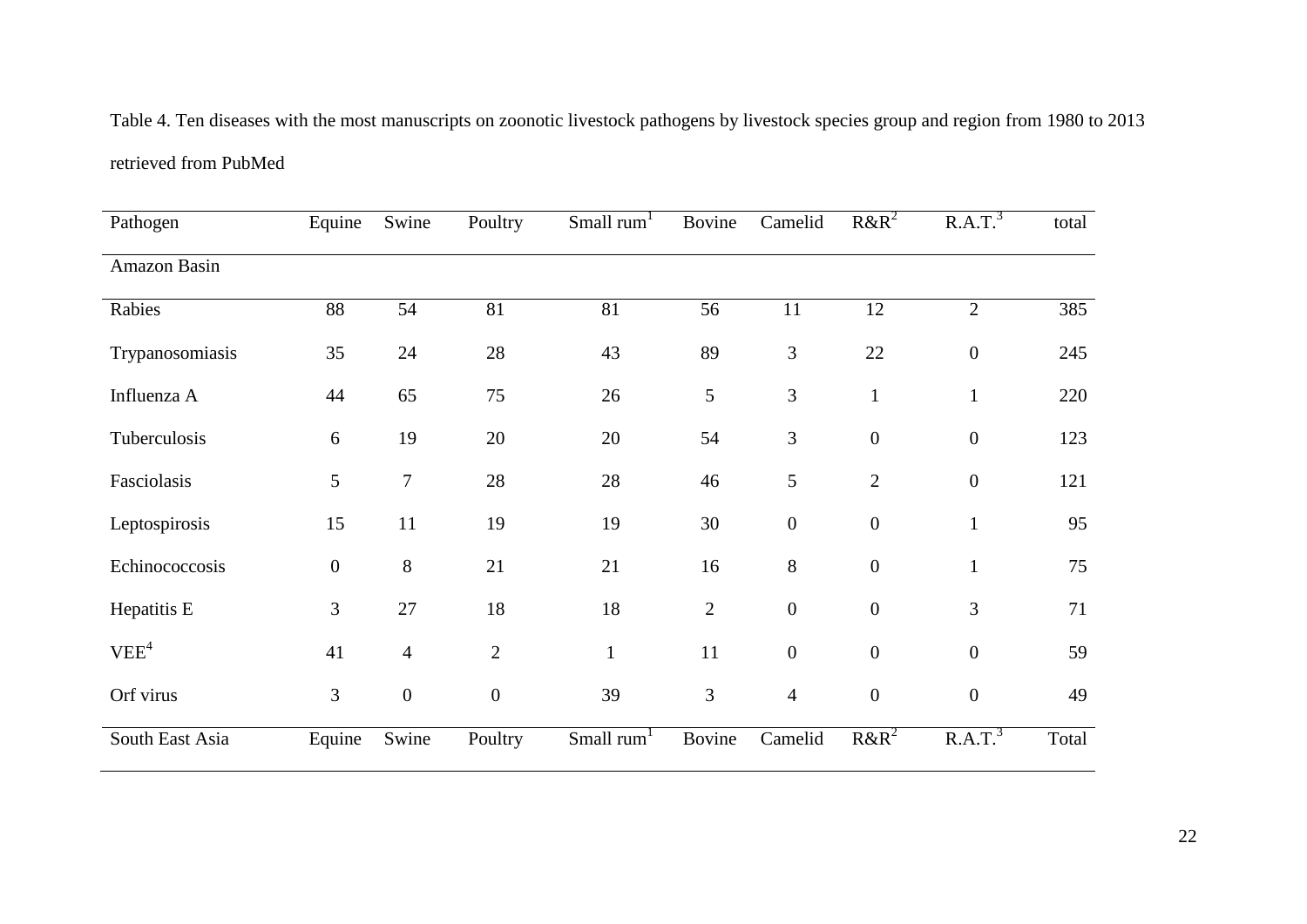| Influenza A      | 44               | 334              | 1,106            | 10               | 41               | $\boldsymbol{0}$ | 28               | $\mathbf{1}$        | 1,564 |
|------------------|------------------|------------------|------------------|------------------|------------------|------------------|------------------|---------------------|-------|
| Schistosomiasis  | 6                | 41               | 3                | 18               | 188              | $\mathbf{1}$     | 53               | $\sqrt{2}$          | 312   |
| Salmonelosis     | 3                | 43               | 100              | $\tau$           | 40               | $\boldsymbol{0}$ | 18               | $\boldsymbol{0}$    | 211   |
| Escherichia coli | $\overline{2}$   | 30               | 42               | 17               | 45               | $\boldsymbol{0}$ | 28               | $\overline{9}$      | 173   |
| Hepatitis E      | $\mathbf{1}$     | 77               | 11               | $\boldsymbol{0}$ | $\boldsymbol{0}$ | $\boldsymbol{0}$ | 17               | $\boldsymbol{0}$    | 108   |
| Streptococcosis  | $\boldsymbol{0}$ | 103              | $\boldsymbol{0}$ | $\mathbf{1}$     | 13               | $\boldsymbol{0}$ | $\boldsymbol{7}$ | $\boldsymbol{0}$    | 124   |
| Staphylococcosis | $\boldsymbol{0}$ | 38               | 13               | $\sqrt{2}$       | 31               | $\boldsymbol{0}$ | 11               | $\overline{9}$      | 104   |
| Trypanosomiasis  | 19               | 9                | $\boldsymbol{0}$ | $\boldsymbol{7}$ | 57               | 5                | 3                | $\boldsymbol{0}$    | 100   |
| Nipah virus      | $\mathbf{9}$     | 72               | $\mathbf{1}$     | $\mathbf{1}$     | $\boldsymbol{0}$ | $\boldsymbol{0}$ | $\mathbf{2}$     | $\boldsymbol{0}$    | 85    |
| Echinococcosis   | 3                | 6                | $\boldsymbol{0}$ | 46               | 22               | $\overline{4}$   | $\boldsymbol{0}$ | $\boldsymbol{0}$    | 81    |
| Mexico and       |                  |                  |                  |                  |                  |                  |                  |                     |       |
| Central America  | Equine           | Swine            | Poultry          | Small $rum1$     | Bovine           | Camelid          | $R\&R^2$         | R.A.T. <sup>3</sup> | Total |
| Influenza A      | $\overline{3}$   | 183              | $\overline{75}$  | $\overline{0}$   | $\overline{26}$  | $\boldsymbol{0}$ | $\overline{4}$   | $\overline{0}$      | 291   |
| Salmonellosis    | $\boldsymbol{0}$ | 31               | 33               | $\mathbf{1}$     | 26               | $\boldsymbol{0}$ | $\boldsymbol{0}$ | $\boldsymbol{0}$    | 91    |
| VEE <sup>4</sup> | 38               | $\boldsymbol{0}$ | $\boldsymbol{0}$ | $\boldsymbol{0}$ | 36               | $\boldsymbol{0}$ | $\boldsymbol{0}$ | $\boldsymbol{0}$    | 74    |
| West Nile Virus  | 40               | $\boldsymbol{0}$ | 10               | $\boldsymbol{0}$ | $8\,$            | $\boldsymbol{0}$ | $\boldsymbol{0}$ | $\boldsymbol{0}$    | 58    |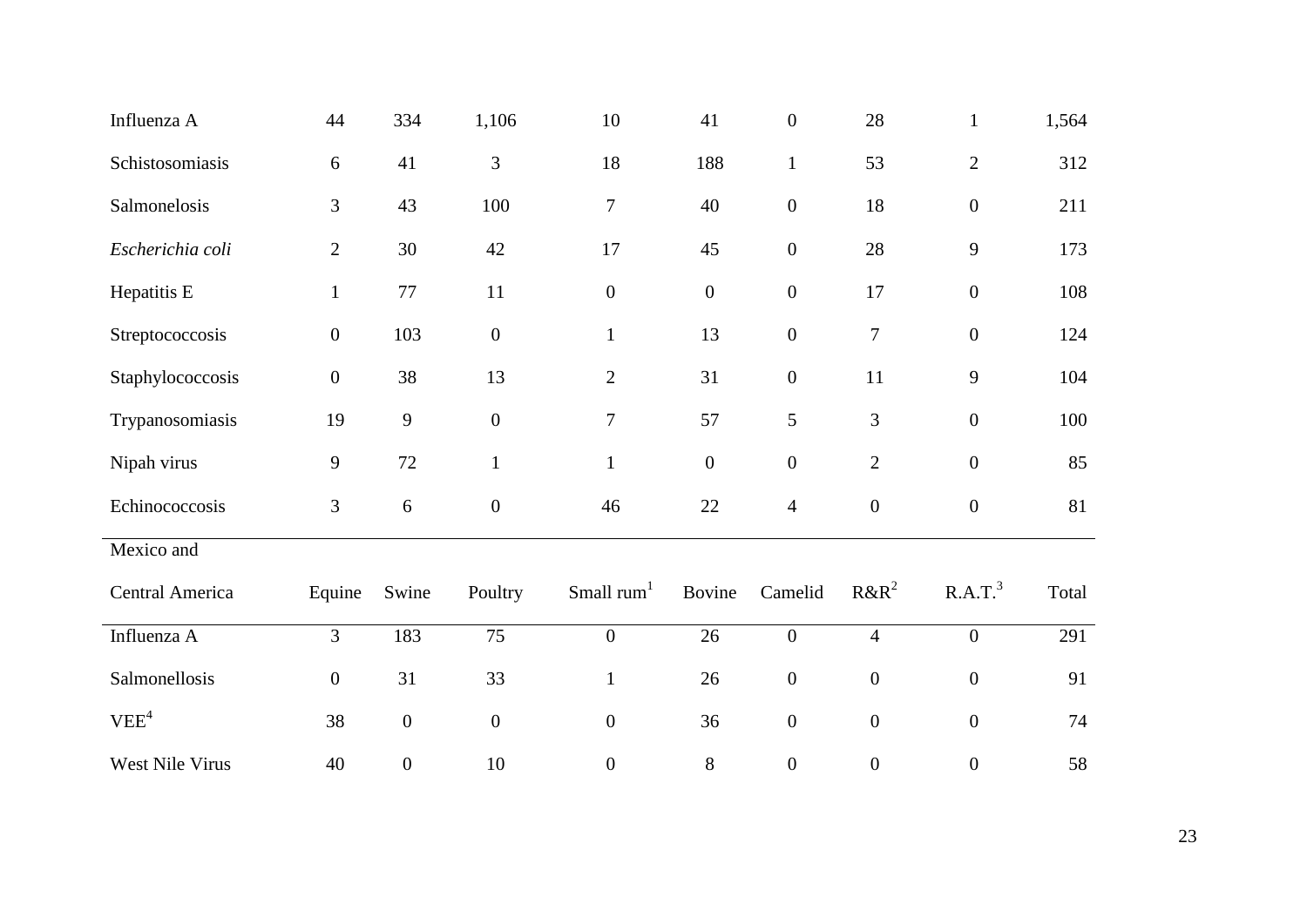| Tuberculosis             | $\boldsymbol{0}$ | $\overline{2}$   | $\overline{0}$   | $\overline{2}$         | 39               | $\overline{0}$   | $\boldsymbol{0}$ | $\boldsymbol{0}$    | 43    |
|--------------------------|------------------|------------------|------------------|------------------------|------------------|------------------|------------------|---------------------|-------|
| Trypanosomiasis          | $\mathbf{1}$     | $\boldsymbol{0}$ | 13               | $\overline{2}$         | $\mathbf{9}$     | $\boldsymbol{0}$ | $10\,$           | $\boldsymbol{0}$    | 35    |
| Newcastle                | $\overline{0}$   | $\overline{0}$   | 16               | $\boldsymbol{0}$       | $\boldsymbol{0}$ | $\boldsymbol{0}$ | $\boldsymbol{0}$ | $\boldsymbol{0}$    | 16    |
| Escherichia coli         | $\boldsymbol{0}$ | $\boldsymbol{0}$ | $\boldsymbol{0}$ | $\boldsymbol{0}$       | 16               | $\boldsymbol{0}$ | 3                | $\boldsymbol{0}$    | 19    |
| Leptospirosis            | $\boldsymbol{0}$ | $\boldsymbol{0}$ | $\mathbf{1}$     | $\boldsymbol{0}$       | 12               | $\boldsymbol{0}$ | $\boldsymbol{0}$ | $\boldsymbol{0}$    | 14    |
| screwworm                | $\overline{0}$   | $\mathbf{1}$     | $\overline{2}$   | 6                      | $\overline{4}$   | $\overline{0}$   | $\boldsymbol{0}$ | $\overline{0}$      | 13    |
| Congo Basin              | Equine           | Swine            | Poultry          | Small rum <sup>1</sup> | Bovine           | Camelid          | $R\&R^2$         | R.A.T. <sup>3</sup> | Total |
| Trypanosoma              | $\overline{4}$   | $\overline{30}$  | $\boldsymbol{0}$ | 26                     | $\overline{90}$  | $\overline{4}$   | $\overline{0}$   | $\boldsymbol{0}$    | 154   |
| Crimean Congo            |                  |                  |                  |                        |                  |                  |                  |                     |       |
| Hemorrhagic fever        | $\mathbf{1}$     | 6                | 13               | 32                     | $\mathbf{1}$     | $\boldsymbol{0}$ | $8\,$            | $\boldsymbol{0}$    | 61    |
| Tuberculosis             | $\boldsymbol{0}$ | 5                | $\boldsymbol{0}$ | $\overline{2}$         | 43               | $\boldsymbol{0}$ | $\boldsymbol{0}$ | $\boldsymbol{0}$    | 50    |
| Salmonella               | 3                | 8                | 14               | 3                      | 8                | $\boldsymbol{0}$ | $\boldsymbol{0}$ | $\mathbf{1}$        | 37    |
| Taenia                   | $\overline{0}$   | 18               | $\overline{0}$   | $\overline{2}$         | $\overline{4}$   | $\overline{0}$   | $\mathbf{1}$     | $\overline{0}$      | 25    |
| Echinococcos             | $\boldsymbol{0}$ | $\overline{2}$   | $\boldsymbol{0}$ | $\boldsymbol{7}$       | 10               | $\overline{2}$   | $\boldsymbol{0}$ | $\boldsymbol{0}$    | 21    |
| <b>Babesia</b>           | $\mathbf{1}$     | $\boldsymbol{0}$ | $\boldsymbol{0}$ | $\mathbf{1}$           | 11               | $\boldsymbol{0}$ | $\boldsymbol{0}$ | $\overline{0}$      | 13    |
| <b>Rift Valley Fever</b> | 5                | $\overline{2}$   | $\boldsymbol{0}$ | 7                      | $\boldsymbol{0}$ | $\boldsymbol{0}$ | $\mathbf{1}$     | $\boldsymbol{0}$    | 15    |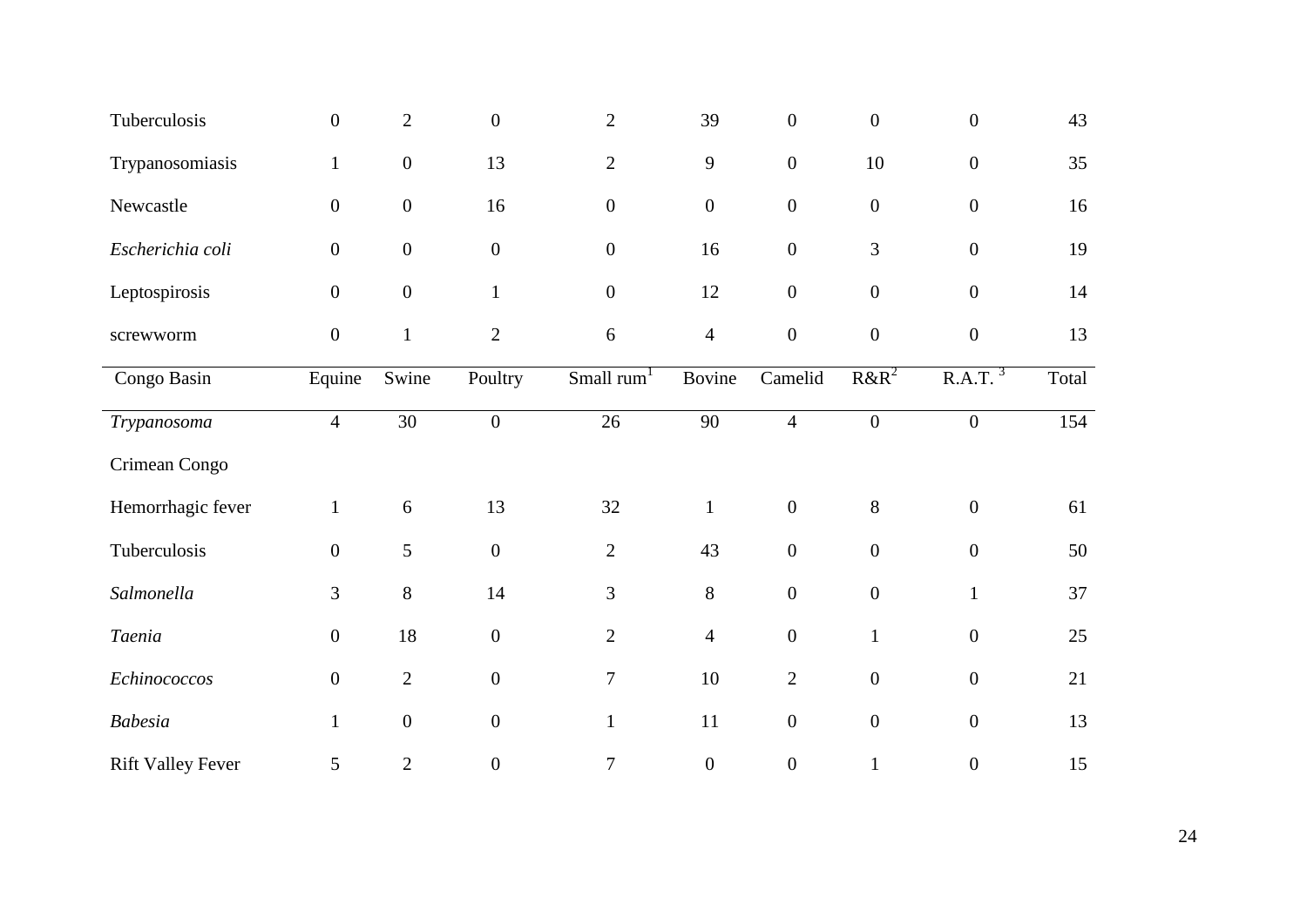| Cryptosporidium       | $\mathbf{1}$     |                  | $\overline{0}$   |                        | 8                | $\overline{0}$   | $\boldsymbol{0}$ | $\overline{0}$      | 11    |
|-----------------------|------------------|------------------|------------------|------------------------|------------------|------------------|------------------|---------------------|-------|
| Q fever               | $\boldsymbol{0}$ | $\mathbf{0}$     | 3                | 3                      | $\overline{4}$   | $\boldsymbol{0}$ | $\boldsymbol{0}$ | $\boldsymbol{0}$    | 10    |
| South Asia            | Equine           | Swine            | Poultry          | Small rum <sup>1</sup> | Bovine           | Camelid          | $R\&R^2$         | R.A.T. <sup>3</sup> | Total |
| Influenza A           | 13               | 62               | 127              | $\overline{0}$         | $\overline{4}$   | $\boldsymbol{0}$ | $\boldsymbol{0}$ | $\mathbf{0}$        | 206   |
| BSE <sup>5</sup>      | $\boldsymbol{0}$ | $\boldsymbol{0}$ | $\boldsymbol{0}$ | 38                     | 57               | $\boldsymbol{0}$ | $\boldsymbol{0}$ | $\boldsymbol{0}$    | 95    |
| Tuberculosis          | $\boldsymbol{0}$ | $6\,$            | $\boldsymbol{0}$ | $28\,$                 | 45               | $\boldsymbol{0}$ | $\mathbf{2}$     | $\boldsymbol{0}$    | 81    |
| Salmonelosis          | $\boldsymbol{0}$ | 6                | 27               | $8\,$                  | 23               | $\boldsymbol{0}$ | $\overline{2}$   | $\mathbf{1}$        | 67    |
| Mycobacterium avium   | $\boldsymbol{0}$ | 3                | $\mathbf{0}$     | 24                     | 23               | $\overline{0}$   | $\boldsymbol{0}$ | $\boldsymbol{0}$    | 50    |
| Japanese Encephalitis | 8                | 29               | 8                | $\boldsymbol{0}$       | $\overline{0}$   | $\overline{0}$   | $\mathfrak{Z}$   | $\boldsymbol{0}$    | 48    |
| Staphilococcus aureus | $\boldsymbol{0}$ | $\boldsymbol{0}$ | $\boldsymbol{0}$ | 12                     | 29               | $\boldsymbol{0}$ | 5                | $\boldsymbol{0}$    | 46    |
| Escherichia coli      | $\mathbf{0}$     | $\mathbf{1}$     | 9                | 5                      | 21               | $\overline{0}$   | $\overline{7}$   | $\overline{0}$      | 43    |
| Newcastle Disease     | $\boldsymbol{0}$ | $\boldsymbol{0}$ | 41               | $\boldsymbol{0}$       | $\boldsymbol{0}$ | $\boldsymbol{0}$ | $\boldsymbol{0}$ | $\boldsymbol{0}$    | 41    |
| Echinococcus          |                  |                  |                  |                        |                  |                  |                  |                     |       |
| granulosus            | $\boldsymbol{0}$ | 6                | $\boldsymbol{0}$ | 26                     | $\overline{0}$   | $\tau$           | $\overline{0}$   | $\boldsymbol{0}$    | 39    |

 $1$ Small ruminants

<sup>2</sup> Rabbits and rodents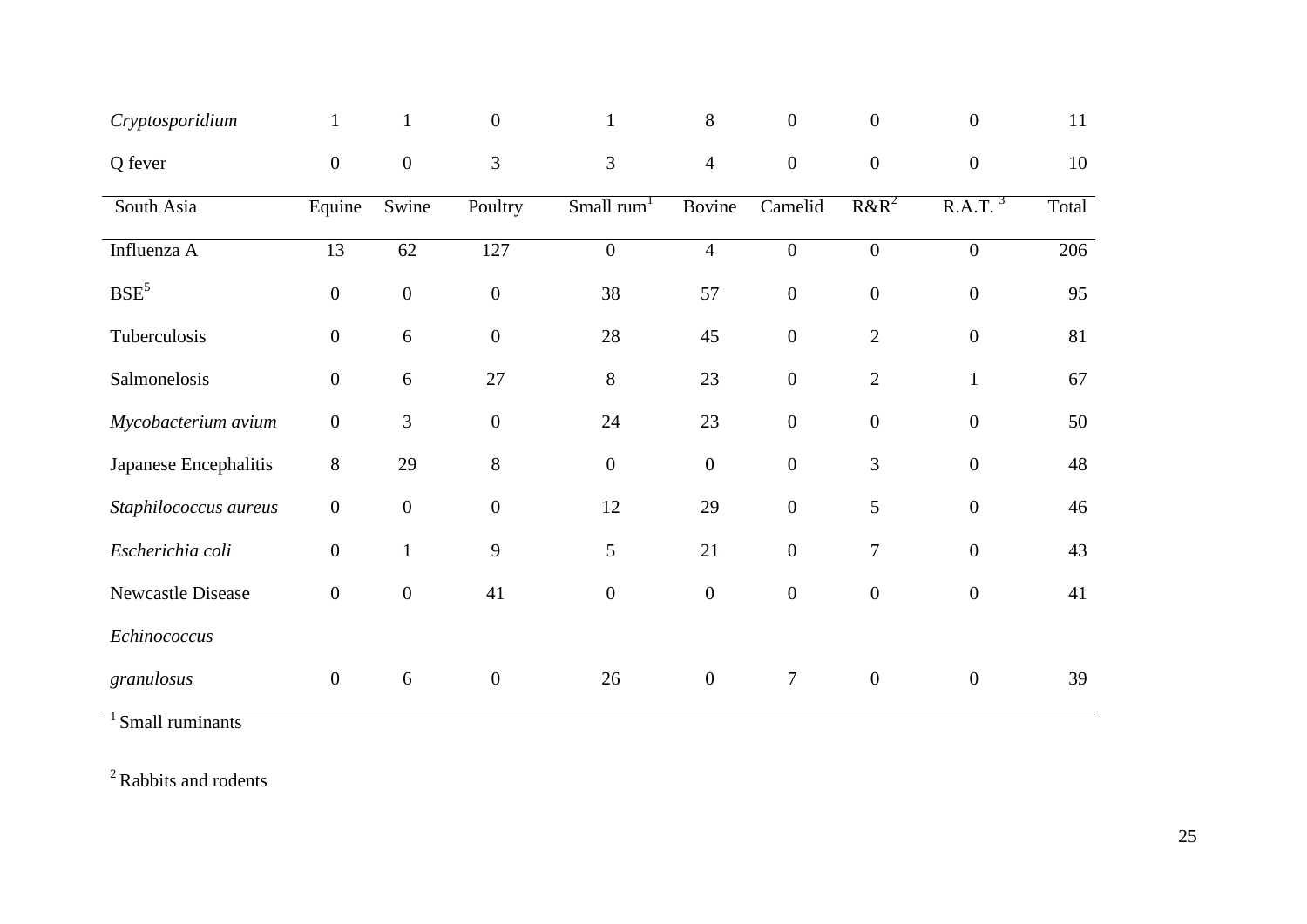<sup>3</sup> Related animal terminology

<sup>4</sup>Venezuelan equine encephalitis

<sup>5</sup> Bovine spongiform encephalitis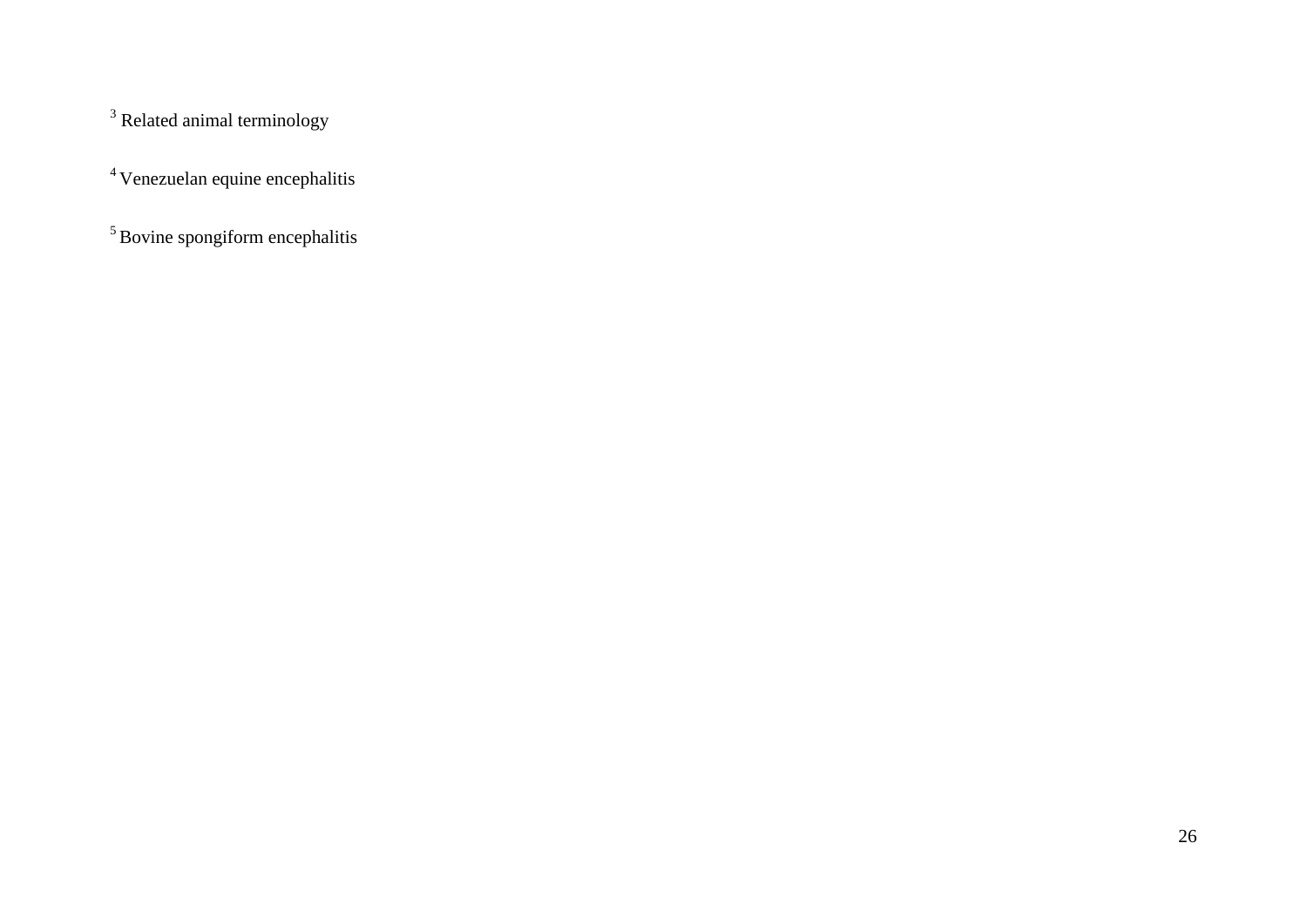#### **REFERENCES**

Beltrán-Alcrudo, D., Khomenko, S., Wainwright, S., Slingenbergh, J. Main animal disease threats in 2010: pathogen types, drivers and challenges. Trasboundary Animal Diseases Bulletin 37: 2-13.<http://www.fao.org/docrep/014/i2249e/i2249e00.pdf>

Centers for Disease Control and Prevention <http://www.cdc.gov/> (accessed on May 2013)

The Center for Food Security & Public Health at Iowa State University <http://www.cfsph.iastate.edu/?lang=en> (accessed on  $25<sup>th</sup>$  May 2013)

Bordier, M. and F. Roger (2013). "Zoonoses in South-East Asia: a regional burden, a global threat." Anim Health Res Rev **14**(1): 40-67.

Cleaveland, S., M. K. Laurenson, et al. (2001). "Diseases of humans and their domestic mammals: pathogen characteristics, host range and the risk of emergence." Philos Trans R Soc Lond B Biol Sci **356**(1411): 991-999.

Fernandes, M. E., L. J. da Costa, et al. (2013). "Rabies in humans and non-human in the state of Para, Brazilian Amazon." Braz J Infect Dis **17**(2): 251-253.

Grace, D., J. Gilbert, et al. (2011). "Zoonotic emerging infectious disease in selected countries in Southeast Asia: insights from ecohealth." Ecohealth **8**(1): 55-62.

Li, Y., J. Wang, et al. (2008). "Antibodies to Nipah or Nipah-like viruses in bats, China." Emerg Infect Dis **14**(12): 1974-1976.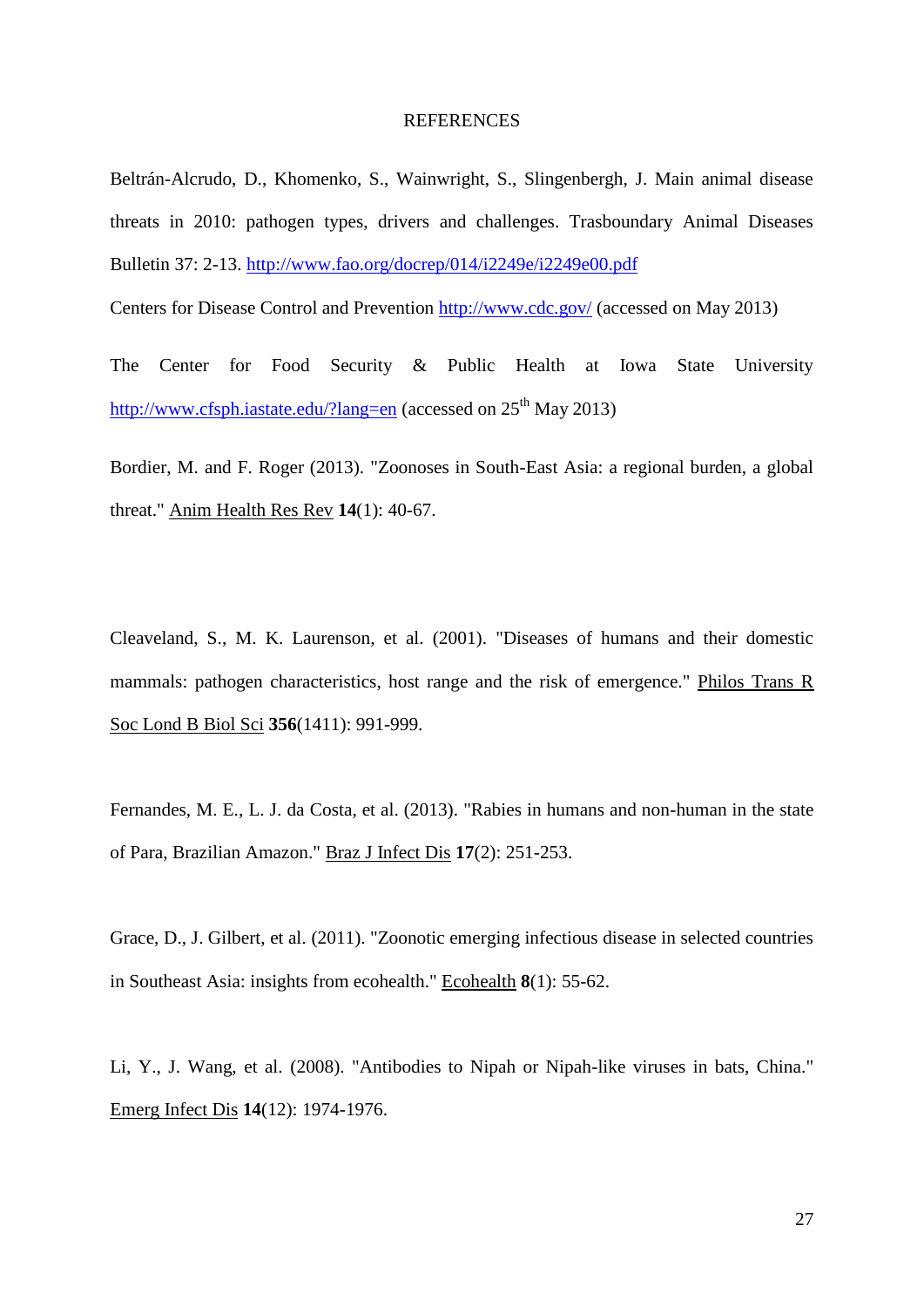Maudlin, I., M. C. Eisler, et al. (2009). "Neglected and endemic zoonoses." Philos Trans R Soc Lond B Biol Sci **364**(1530): 2777-2787.

Polprasert, W., C. Rao, et al. (2010). "Cause-of-death ascertainment for deaths that occur outside hospitals in Thailand: application of verbal autopsy methods." Popul Health Metr **8**: 13.

Reynes, J. M., D. Counor, et al. (2005). "Nipah virus in Lyle's flying foxes, Cambodia." Emerg Infect Dis **11**(7): 1042-1047.

Simarro, P. P., G. Cecchi, et al. (2010). "The Atlas of human African trypanosomiasis: a contribution to global mapping of neglected tropical diseases." Int J Health Geogr **9**: 57.

Tangkanakul, W., H. L. Smits, et al. (2005). "Leptospirosis: an emerging health problem in Thailand." Southeast Asian J Trop Med Public Health **36**(2): 281-288.

Taylor, L. H., S. M. Latham, et al. (2001). "Risk factors for human disease emergence." Philos Trans R Soc Lond B Biol Sci **356**(1411): 983-989.

Tomley, F. M. and M. W. Shirley (2009). "Livestock infectious diseases and zoonoses." Philos Trans R Soc Lond B Biol Sci **364**(1530): 2637-2642.

Wacharapluesadee, S., K. Boongird, et al. (2010). "A longitudinal study of the prevalence of Nipah virus in Pteropus lylei bats in Thailand: evidence for seasonal preference in disease transmission." Vector Borne Zoonotic Dis **10**(2): 183-190.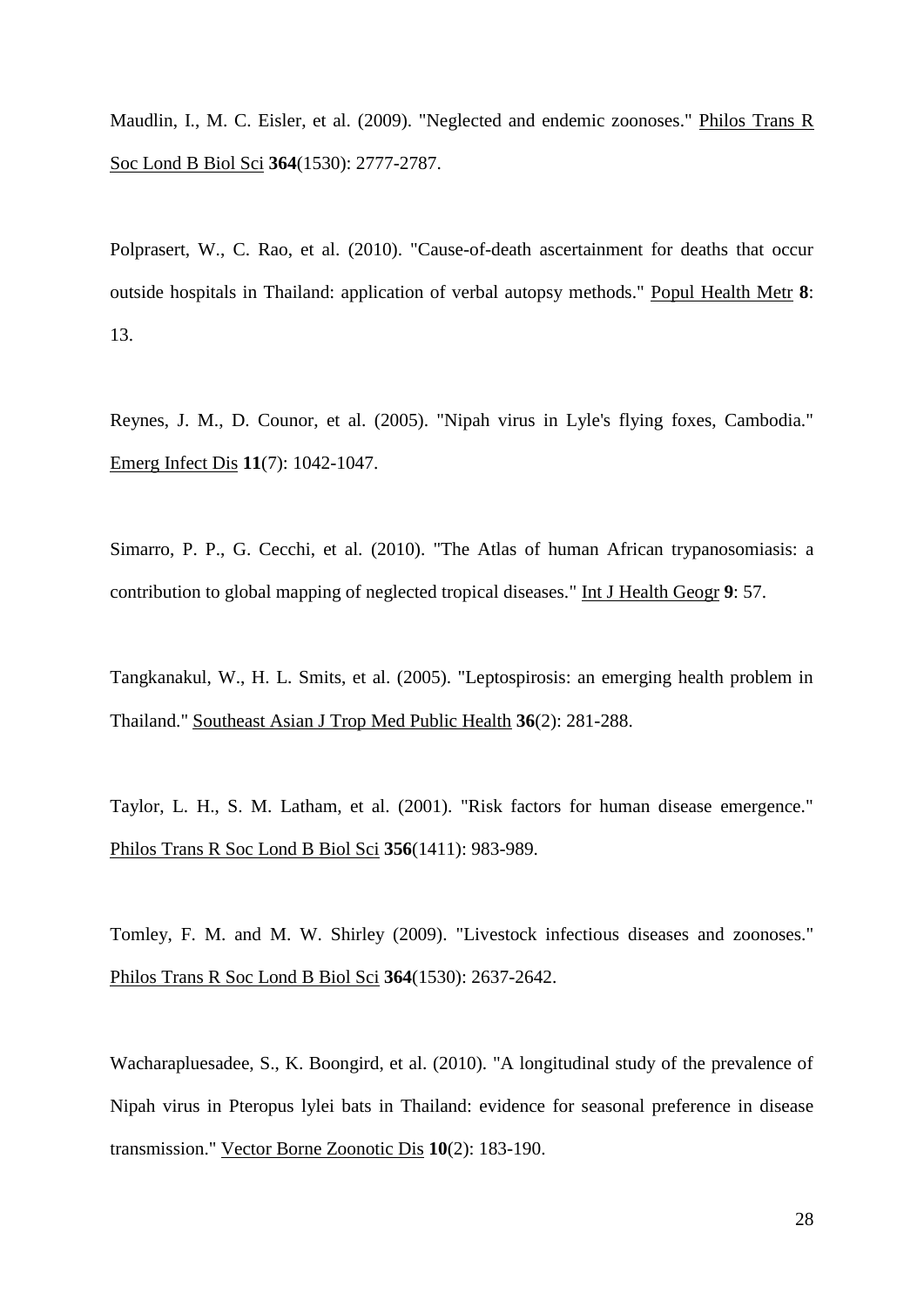World Health Organization: <http://www.who.int/en/index.html> (accessed on 24th April 2013)

World Organization for Animal Health<http://www.oie.int/en/> (accessed on 20<sup>th</sup> May 2013)

APPENDIX 1: list of 218 zoonotic diseases presented in the livestock species which were the focus of this study

| Bacterial diseases $(n=92)$ | Genus | <b>Species</b> |
|-----------------------------|-------|----------------|
|                             |       |                |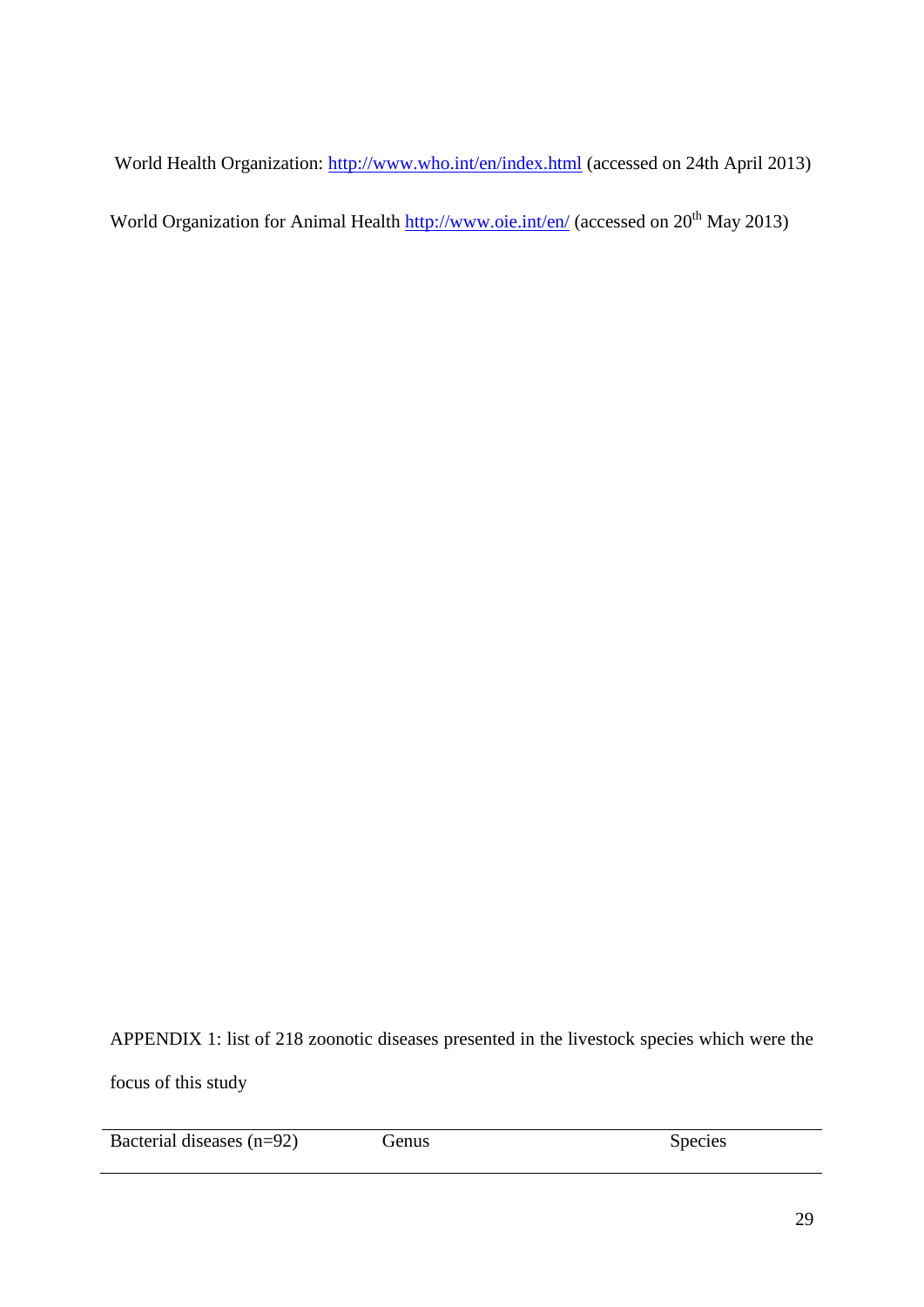| Actinobacilosis    | <b>Actinobacillus</b> | equuli           |
|--------------------|-----------------------|------------------|
|                    | Actinobacillus        | lignieresii      |
|                    | Actinobacillus        | pleuropneumoniae |
|                    | Actinobacillus        | suis             |
| Actinomicosis      | Actinomyces           | israelii         |
|                    | Actinomyces           | naeslundii       |
| Aeromoniasis       | Aeromonas             | carviae          |
|                    | Aeromonas             | sobria           |
| Anaplasmosis       | Anaplasma             | phagocytophilum  |
|                    | Arcanobacterium       | haemoliticum     |
|                    | Arcanobacterium       | pyogenes         |
|                    | Arcobacter            | butzelri         |
|                    | Arcobacter            | cryaerophilus    |
|                    | Arcobacter            | cibarius         |
| Anthrax            | <b>Bacillus</b>       | anthracis        |
|                    | <b>Bacteriodes</b>    | fragilis         |
|                    | <b>Bordetella</b>     | parapertussis    |
|                    | <b>Borrelia</b>       | burgdorferi      |
| <b>Brucelosis</b>  | <b>Brucella</b>       | abortus          |
|                    | <b>Brucella</b>       | suis             |
|                    | <b>Brucella</b>       | melitensis       |
| Campilobacteriosis | Campylobacter         | jejuni           |
|                    | Campylobacter         | coli             |
|                    | Campylobacter         | hyointestinalis  |
| Chlamydiosis       | Chlamydia             | abortus          |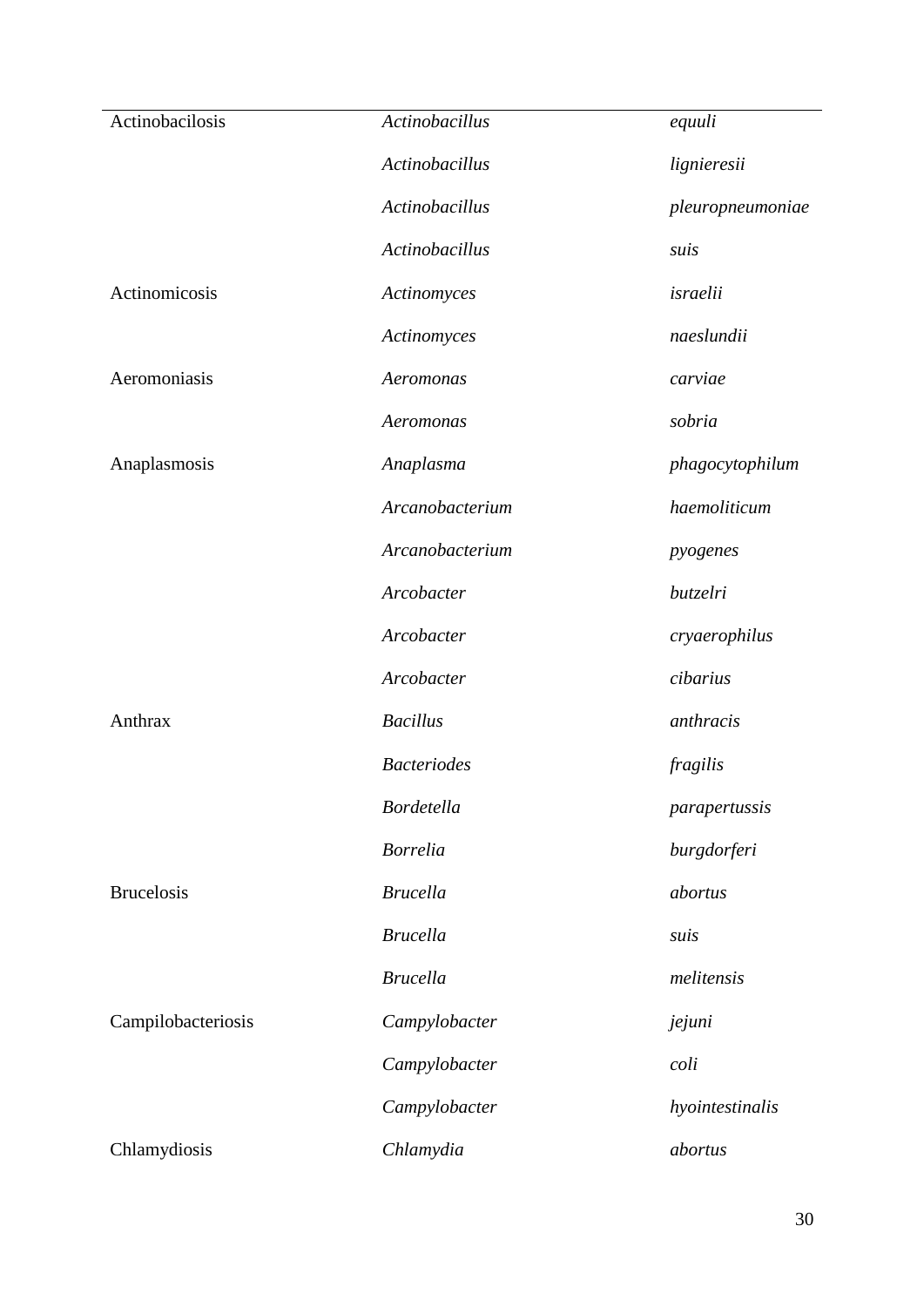|                               | Chlamydia       | trachomatis        |
|-------------------------------|-----------------|--------------------|
| Chlamydiosis                  | Clamydophila    | pneumoniae         |
|                               | Clamydophila    | abortus            |
| Psittacosis(ornithosis)       | Chlamydia       | psittaci           |
| Clostridial disease           | Clostridium     | perfringens type a |
|                               | Clostridium     | perfringens type c |
| Clostridial disease           | Clostridium     | septicum           |
|                               | Clostridium     | novyi              |
|                               | Clostridium     | dificile           |
| <b>Tetanus</b>                | Clostridium     | tetani             |
|                               | Corynebacterium | pseudotuberculosis |
|                               | Corynebacterium | ulcerans           |
|                               | Corynebacterium | bovis              |
|                               | Corynebacterium | renale             |
|                               | Corynebacterium | pilosum            |
|                               | Corynebacterium | cystitidis         |
| Q fever                       | Coxiella        | burnetii           |
| Enterococosis                 | Enterococcus    | avium              |
|                               | Enterococcus    | durans             |
|                               | Enterococcus    | faecalis           |
|                               | Enterococcus    | faecium            |
|                               | Enterococcus    | hirae              |
| Enterohemorrhagic Escherichia | Escherichia     | coli O157          |
| coli                          |                 |                    |

*Escherichia coli* O26:H11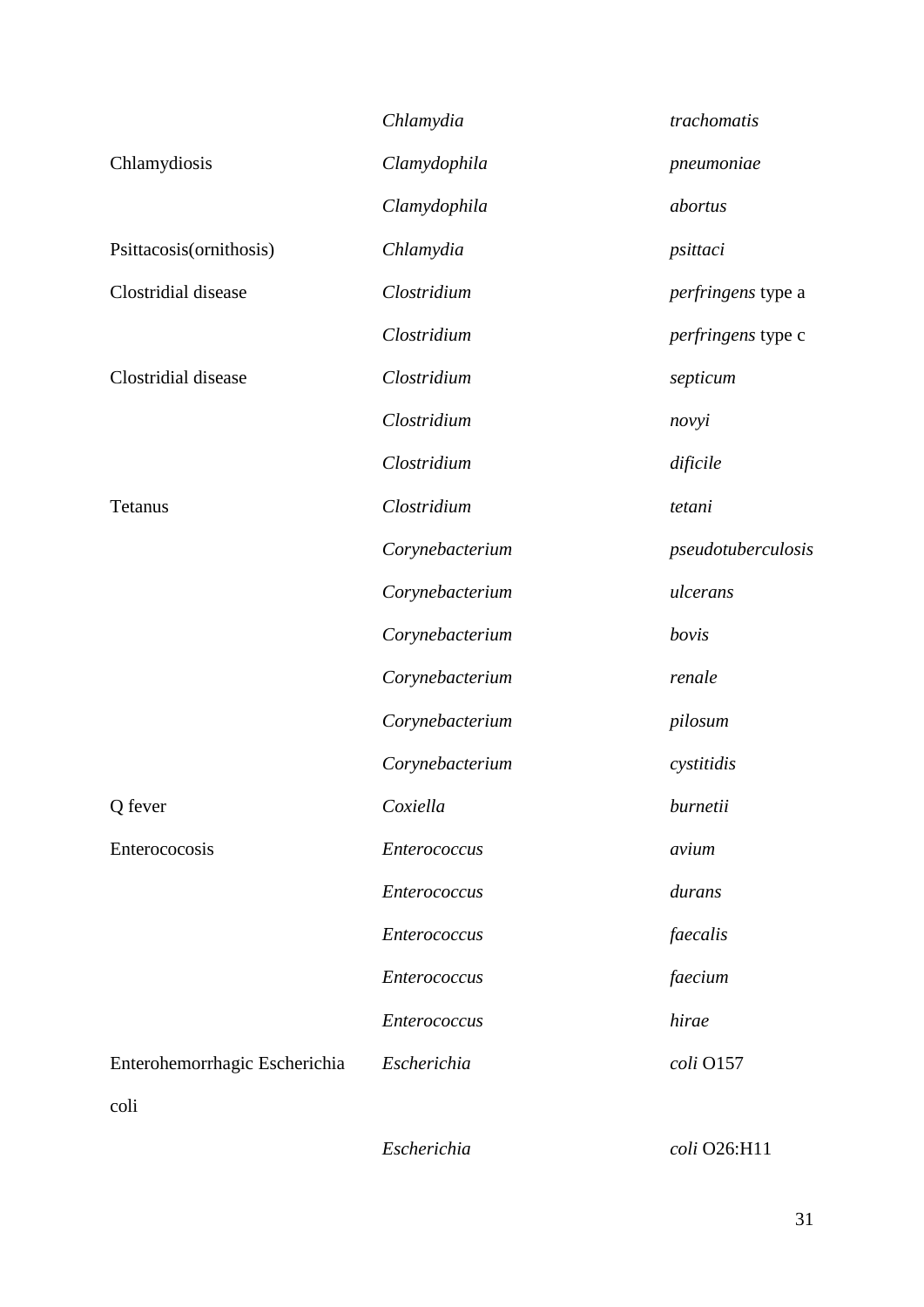|                   | Escherichia         | coli O111:H8   |
|-------------------|---------------------|----------------|
|                   | Escherichia         | coli O104:H21  |
|                   | Escherichia         | coli O48:H21   |
| Erysipeloid       | Erysipelothrix      | rhusiopathiae  |
| Erlichiosis       | Erlichia            | phagocytophila |
| Tularemia         | Francisella         | tularensis     |
|                   | Fusobacterium       | necrophorum    |
|                   | Hafnia              | alvei          |
| Leptospirosis     | Leptospira spp.     |                |
| Listeriosis       | Lysteria            | monocytogenes  |
|                   | Lysteria            | ivanovii       |
| Paratuberculosis  | Mycobacterium       | avium          |
| Tuberculosis      | Mycobacterium       | bovis          |
|                   | Mycobacterium       | caprae         |
|                   | Mycobacterium       | microti        |
| Eperythrozoonosis | Mycoplasma          | suis           |
| Pasteurellosis    | Pasterurella        | multocida      |
|                   | Pasterurella        | haemolytica    |
| Glanders          | <b>Burkholderia</b> | mallei         |
|                   | Pseudomonas         | mallei         |
| Meloidosis        | <b>Burkholderia</b> | pseudomallei   |
|                   | Pseudomonas         | pseudomallei   |
|                   | Pseudomonas         | aeruiginosa    |
|                   | Rhodococcus         | equi           |
| Salmonelosis      | Salmonella          | eneterica      |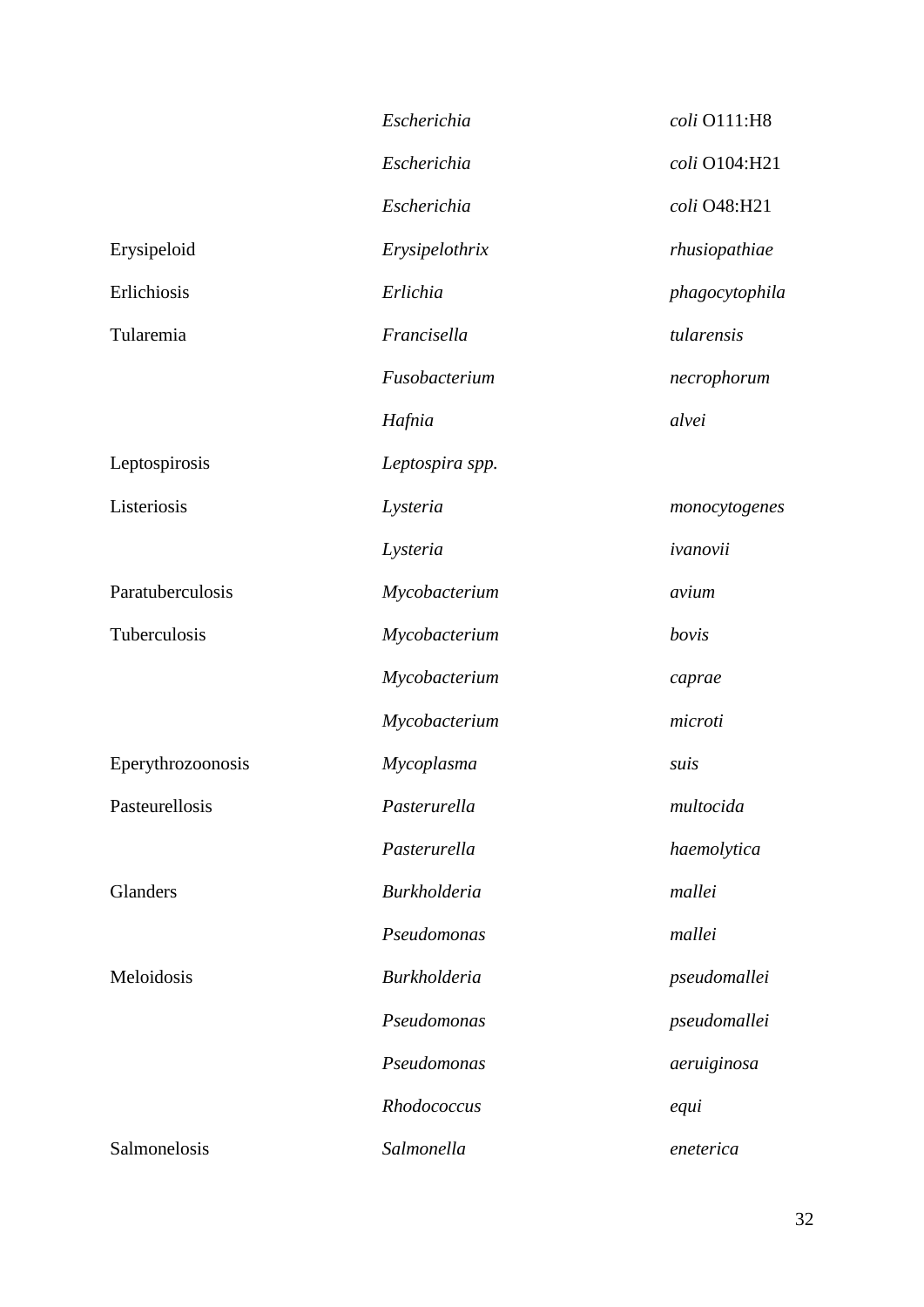|                          | Salmonella           | cholerasuis        |
|--------------------------|----------------------|--------------------|
| Staphilococcosis         | Staphylococcus       | aureus             |
|                          | Staphylococcus       | warneri            |
| Streptococcosis          | Streptococcus        | pyogenes           |
|                          | Streptococcus        | agalactiae         |
|                          | <b>Streptococcus</b> | suis               |
|                          | Streptococcus        | equi               |
|                          | Streptococcus        | dysgalactiae       |
|                          | Streptococcus        | porcinus           |
|                          | Streptococcus        | bovis              |
|                          | Streptococcus        | zooepidemicus      |
|                          | Streptococcus        | canis              |
|                          | Streptococcus        | acidominimus       |
|                          | Streptococcus        | uberis             |
|                          | Streptococcus        | pneumoniae         |
| Yersiniosis              | Yersinia             | pseudotuberculosis |
|                          | Yersinia             | enterocolitica     |
| Fungal diseases $(n=12)$ | Genus                | species            |
|                          | Absidia              | corymbifera        |
|                          | Acremonium           | kiliense           |
| Actinomycosis            | Actinomyces          | israelii           |
| Coccidioidomycosis       | Coccidioides         | immitis            |
|                          | Coccidioides         | posadasii          |
| Cryptococcosis           | Cryptococcus         | neoformans         |
| Dermatophilosis          | Dermatophilus        | congolensis        |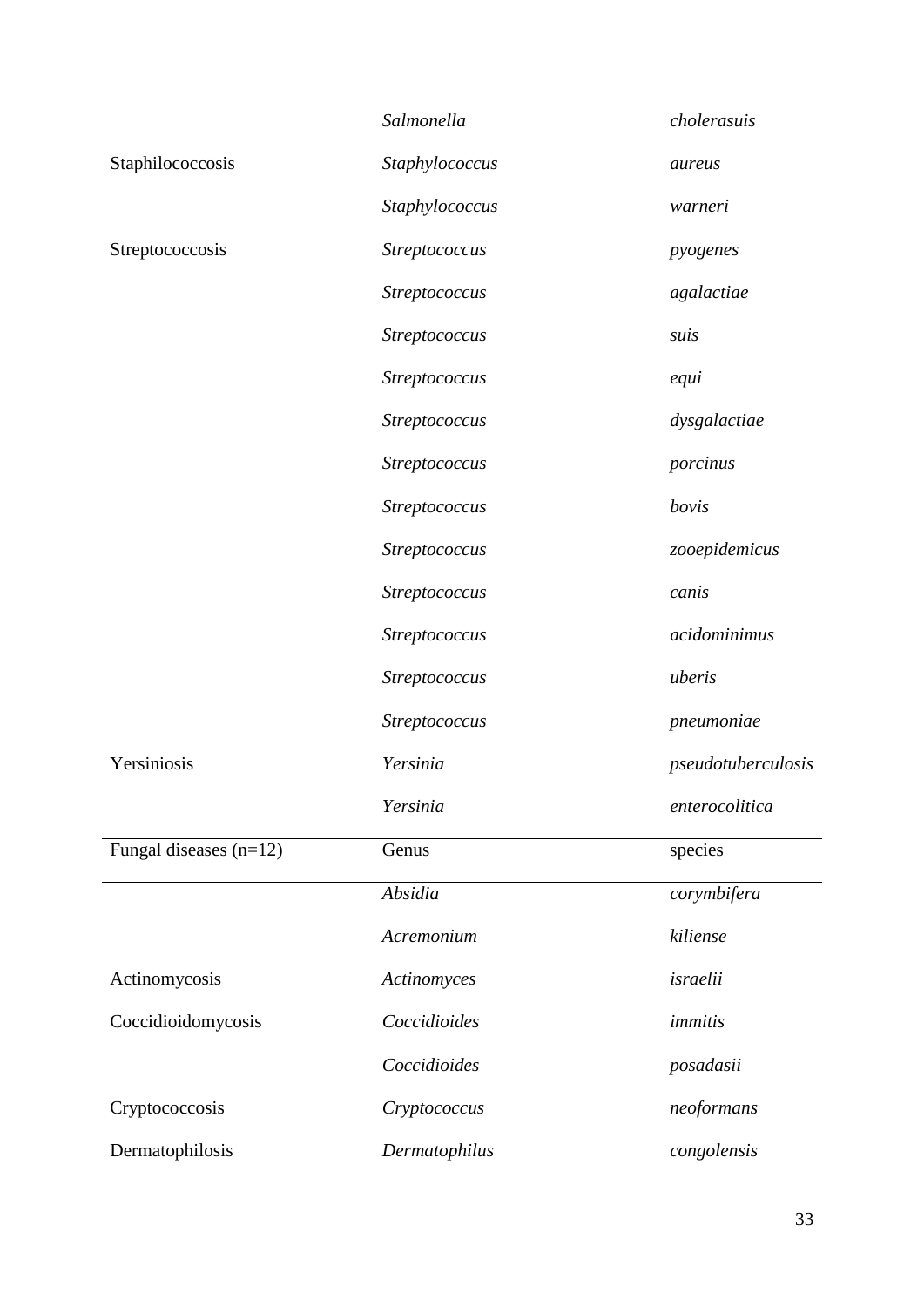| Ringworm                  | Microsporum spp.    |              |
|---------------------------|---------------------|--------------|
|                           | Trchophyton spp.    |              |
|                           | Epidermophyton spp. |              |
| Nocardiosis               | Nocardia            | asteroides   |
| Pneumocystis pneumonia    | Pneumocystis        | carini       |
| Rhinosporidiosis          | Rhinospordium       | seeberi      |
| Parasitic diseases $N=77$ | Genus               | species      |
| Bovine babesiosis         | <b>Babesia</b>      | bovis        |
|                           | <b>Babesia</b>      | divergens    |
|                           | <b>Babesia</b>      | microti      |
| Equine piroplasmosis      | <b>Babesia</b>      | cavalli      |
|                           | <b>Theileria</b>    | equi         |
| Balantidiasis             | Balantidium         | coli         |
|                           | Blastocystis        | hominis      |
| Clonorchiasis             | Clonorchis          | sinensis     |
| Cryptosporidiosis         | Cryptosporidium     | parvum       |
| Dicrocoeliasis            | Dicrocelium         | dendriticum  |
| Dientamoebiasis           | Dientamoeba         | fragilis     |
| Echinococcosis            | Echinococcus        | granulosus   |
|                           | Echinostoma         | malayanum    |
|                           | Entamoeba           | polecki      |
|                           | Eurytema            | pancreaticum |
| Fasciolosis               | Fasciola            | hepatica     |
|                           | Fasciola            | indica       |
|                           | Fasciolopsis        | buski        |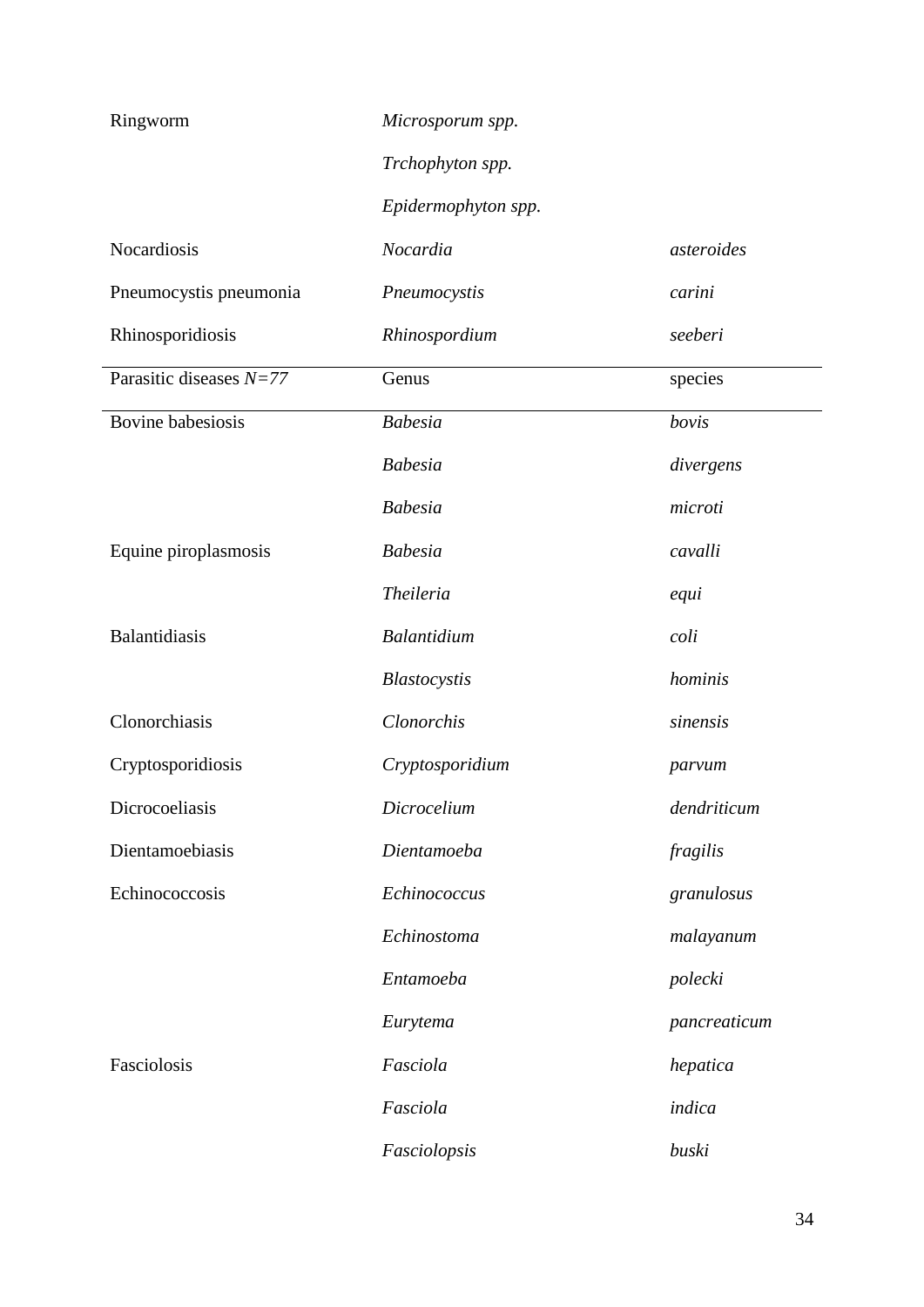| Gastrodiscoidiasis    | Gastrodiscoides         | hominis      |
|-----------------------|-------------------------|--------------|
| Giardiasis            | Giardia                 | intestinalis |
|                       | Giardia                 | duodenalis   |
|                       | Giardia                 | enteritis    |
|                       | Giardia                 | lambia       |
|                       | Gnathostoma             | doloresi     |
|                       | Gnathostoma             | hispidum     |
| Gongylonemiasis       | Gongylonema             | pulchrum     |
| Haemonchosis          | Haemonchus              | contortus    |
| Hirundiniasis         | Limnatis                | nilotica     |
| Macracanthorhynchosis | Macracanthorhyncus      | hirudinaceus |
| Mammomonogamiasis     | Laryngeus               | nasciola     |
|                       | Marshallagia            | marshalli    |
|                       | Metagonimis             | yokogawai    |
|                       | Metastrongylus          | elongatus    |
|                       | Micronema               | deletrix     |
| Monieza infection     | Moniezia                | expansa      |
|                       | Nematodirus             | abnormalis   |
|                       | <b>Oesophagostomums</b> | aculeatum    |
|                       | Opisthorchis            | sinensis     |
|                       | <b>Opisthorchis</b>     | felineus     |
|                       | <b>Opisthorchis</b>     | nover        |
|                       | Orientobilharzia        | turkestanica |
|                       | Ostertagia              | ostertagi    |
|                       | Paragonimus             | kellicotti   |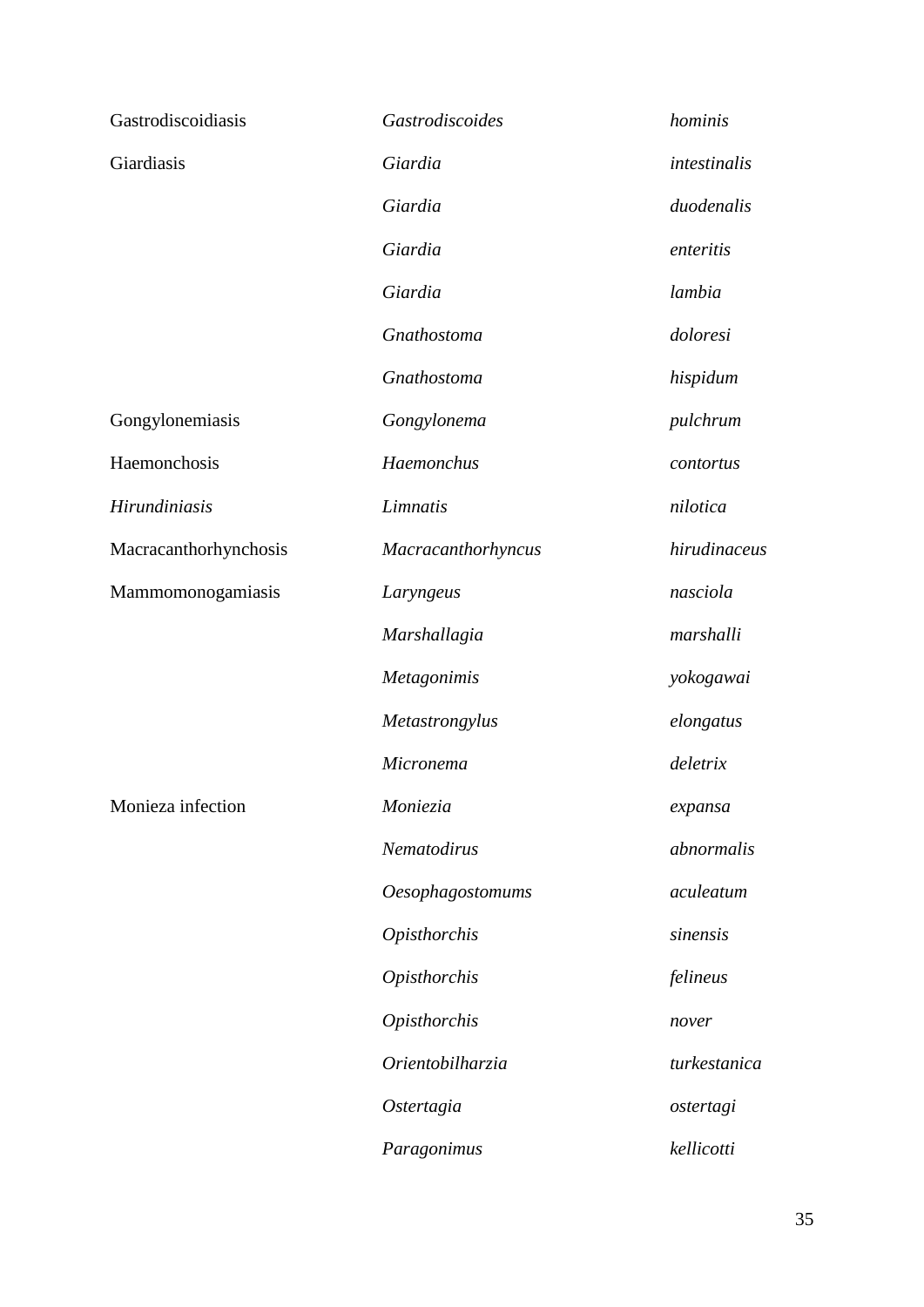|                           | Paragonimus    | westermani       |
|---------------------------|----------------|------------------|
|                           | Paragonimus    | africanus        |
|                           | Paragonimus    | caliensis        |
|                           | Paragonimus    | ohirai           |
|                           | Paragonimus    | uterobilateralis |
|                           | Parascaris     | equorum          |
| Larva migrans             | Pedolera       | strongyloides    |
| Sarcosporidiosis          | Sarcocystis    | suihominis       |
|                           | Sarcocystis    | hominis          |
| Schistosomiasis           | Schistosoma    | mansoni          |
|                           | Schistosoma    | japonicum        |
|                           | Schistosoma    | mattheei         |
|                           | Schistosoma    | intercalatum     |
|                           | Schistosoma    | spindle          |
|                           | Schistosoma    | mekongi          |
|                           | Setaria equina | equina           |
| <i>Sparganosis</i>        | Spirometra     |                  |
|                           | Strongyloides  | ransomi          |
|                           | Strongyloides  | westeri          |
|                           | Strongyloides  | papillosus       |
| Asian taeniasis           | Taenia         | asiatica         |
| Taeniasis (pork tapeworm) | <b>Taenia</b>  | solium           |
|                           | Taenia         | multiceps        |
|                           | Taenia         | ovis             |
|                           | Taenia         | hydatigena       |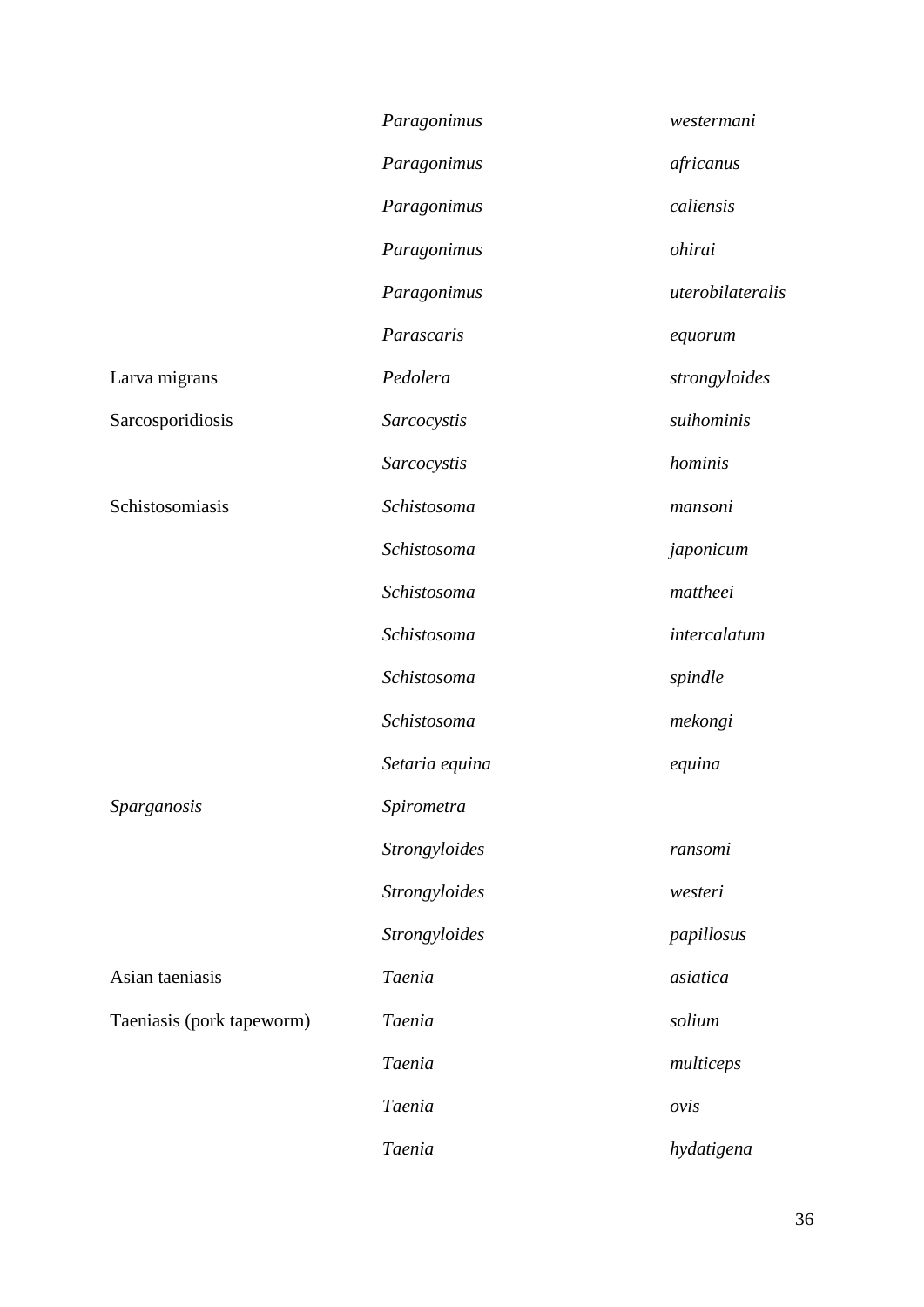| Taeniasis (beef tapeworm)  | Taenia                           | saginata     |  |
|----------------------------|----------------------------------|--------------|--|
|                            | Taeniarhynchus                   | saginatus    |  |
|                            | Teladorsagia                     | circumcincta |  |
| Thelaziasis                | Thelazia                         | rhodesii     |  |
| Trichinellosis             | Trichinella                      | spiralis     |  |
| Trichomonosis              | Trichomonas                      | foetus       |  |
| Trypanosomiasis            | Trypanosoma                      | gambiense    |  |
|                            | Trypanosoma                      | cruzi        |  |
|                            | Trypanosoma                      | evansi       |  |
|                            | Trypanosoma                      | rhodesiense  |  |
| Viral diseases n=32        |                                  |              |  |
| Borna disease virus        | Borna disease virus              |              |  |
| Bovine ephemeral fever     | Bovine ephemeral virus           |              |  |
| camelpox                   | camelpox                         |              |  |
| Contagious ecthyma         | Contagious ecthyma               |              |  |
| Cowpox virus               | Cowpox virus                     |              |  |
| Orf virus                  | Orf virus                        |              |  |
| Crimean-Congo haemorrhagic | Crimean-Congo haemorrhagic fever |              |  |
| fever                      |                                  |              |  |
| Ganjam virus               | Ganjam virus                     |              |  |
| Getah virus                | Getah virus                      |              |  |
| Hendra virus               | Hendra virus                     |              |  |
| Hepatitis E                | Hepatitis E                      |              |  |
| Influenza A                | Influenza A                      |              |  |
| Influenza C                | Influenza C                      |              |  |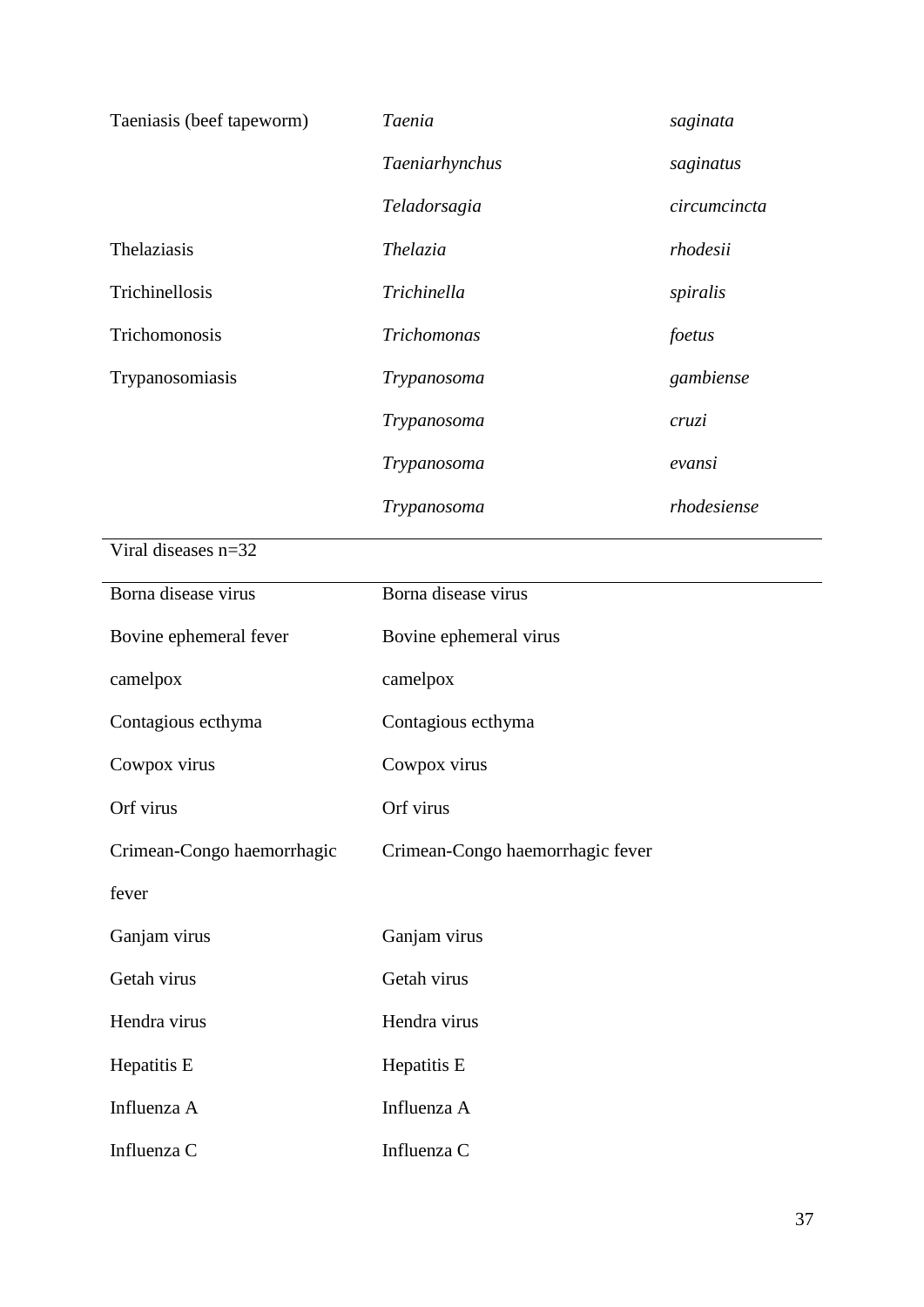| Japanese encephalitis virus    | Japanese encephalitis virus    |             |  |
|--------------------------------|--------------------------------|-------------|--|
| Kokobera virus                 | Kokobera virus                 |             |  |
| Kairi virus                    | Kairi virus                    |             |  |
| Louping ill                    | Louping ill                    |             |  |
| Nairobi sheep disease          | Nairobi sheep disease          |             |  |
| Newcastle                      | Newcastle disease              |             |  |
| Nipah virus                    | Nipah virus                    |             |  |
| pseudocowpox                   | pseudocowpox                   |             |  |
| Milkers node virus             | Milkers node virus             |             |  |
| Rabies                         | Rabies                         |             |  |
| Rift valley fever virus        | Rift valley fever virus        |             |  |
| St. Louis encephalitis virus   | St. Louis encephalitis virus   |             |  |
| Vaccinia virus                 | Vaccinia virus                 |             |  |
| Venezuelan equine encephalitis | Venezuelan equine encephalitis |             |  |
| Eastern equine encephalitis    | Eastern equine encephalitis    |             |  |
| Western equine encephalitis    | Western equine encephalitis    |             |  |
| Vesicular stomatitis           | Vesicular stomatitis           |             |  |
| Wesselsbron fever              | Wesselsbron fever              |             |  |
| West Nile virus                | <b>West Nile Virus</b>         |             |  |
| Arthropodal diseases           | $N=5$                          |             |  |
| <b>Scabies</b>                 | <b>Sarcoptes</b>               |             |  |
| Red mites                      | Dermanyssus                    | gallinae    |  |
| New world screwworm            | Cochliomyia                    | hominivorax |  |
| Old world screwworm            | Chrsomoya                      | bezziana    |  |
|                                | Tunga                          | penetrans   |  |
|                                |                                |             |  |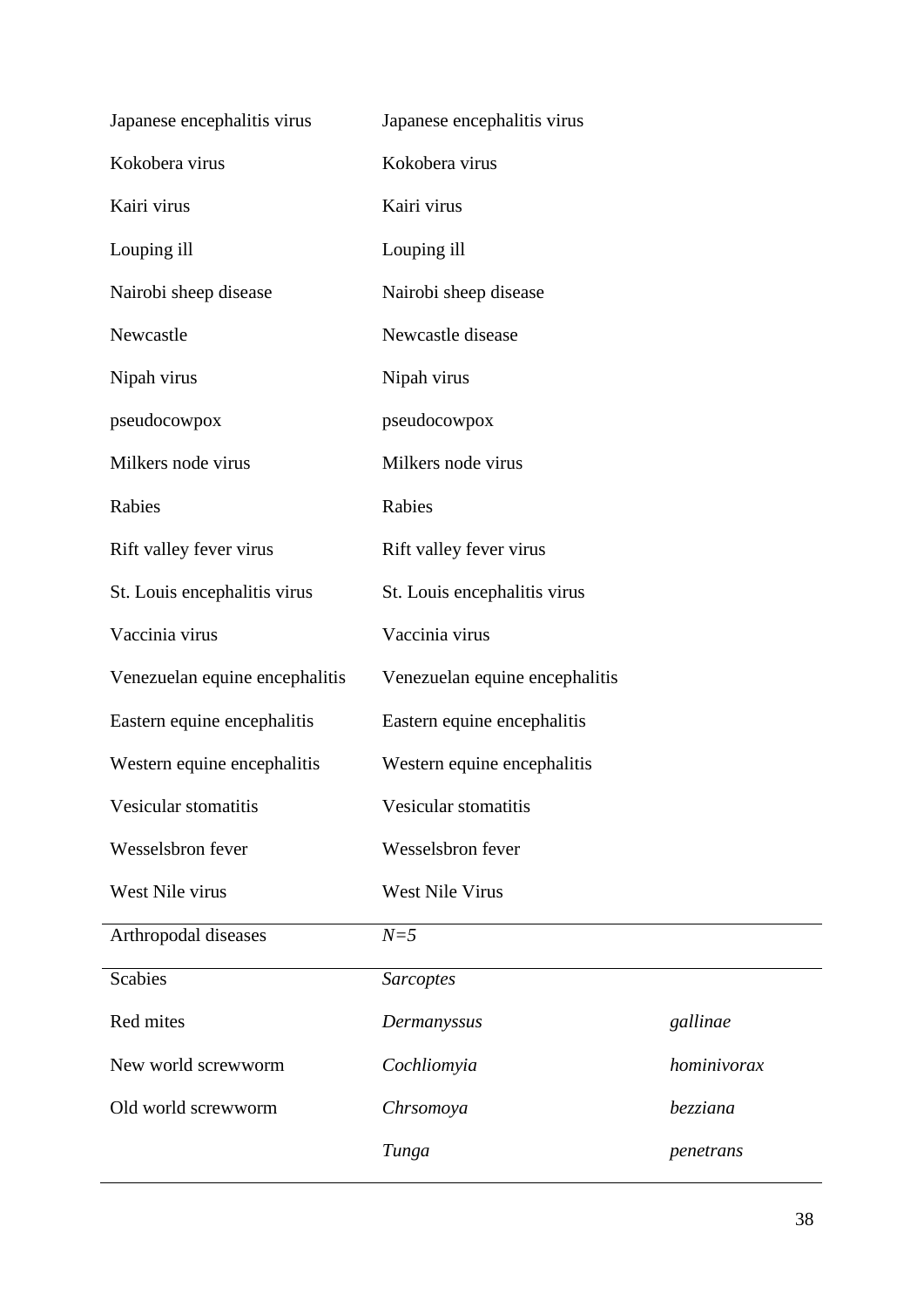| <b>Prion Diseases</b> | $N = I$                          |  |
|-----------------------|----------------------------------|--|
| Bovine spongiform     | Bovine spongiform encephalopathy |  |
| encephalopathy        |                                  |  |
|                       |                                  |  |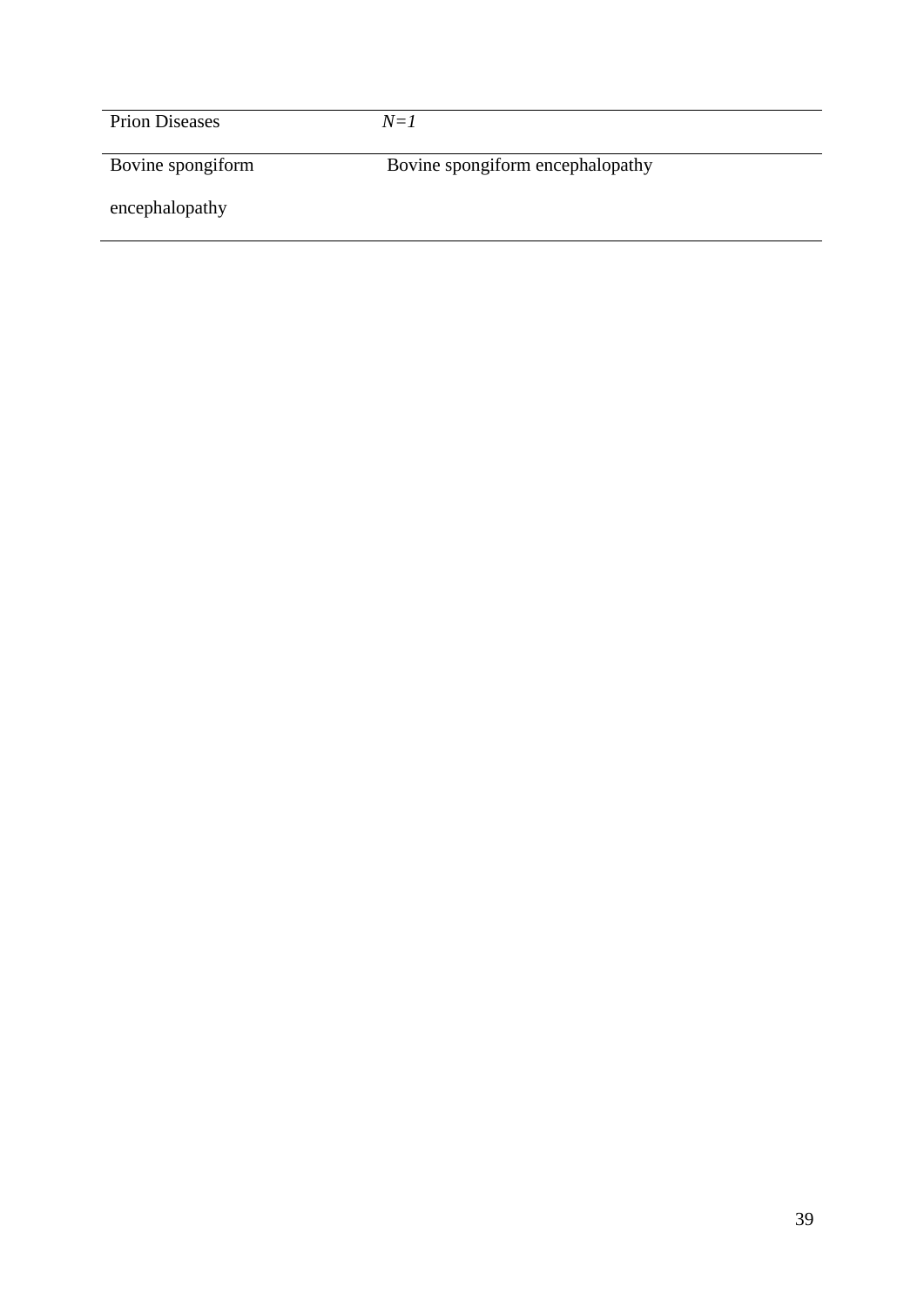|                 | <b>Bacterial</b><br>diseases    |                                                              |
|-----------------|---------------------------------|--------------------------------------------------------------|
|                 | $n=92$                          |                                                              |
| Actinobacilosis |                                 | (actinobacillus[TITLE/ABSTRACT] AND                          |
|                 |                                 | (equuli [TITLE/ABSTRACT] OR lignieresii                      |
|                 | <b>Actinobacillus</b>           | [TITLE/ABSTRACT] OR                                          |
|                 | equuli, A. lignieresii,         | pleuropneumoniae [TITLE/ABSTRACT]                            |
|                 | A.                              | OR suis[TITLE/ABSTRACT]))                                    |
|                 | pleuropneumoniae,               | OR (actinobacillus equuli [MeSH Terms]                       |
|                 | A. suis                         | OR (actinobacillus lignieresii [MeSH]                        |
|                 |                                 | Terms]) OR (actinobacillus                                   |
|                 |                                 | pleuropneumoniae [MeSH Terms] OR                             |
|                 |                                 | (actinobacillus suis [MeSH Terms])                           |
| Actinomicosis   |                                 | (actinomyces[TITLE/ABSTRACT] AND                             |
|                 |                                 | (israelii[TITLE/ABSTRACT] OR                                 |
|                 |                                 | naeslundii[TITLE/ABSTRACT])) OR                              |
|                 | Actinomyces israelii,           | (actinomyces[TITLE/ABSTRACT] AND                             |
|                 | A naeslundii                    | (israeli[TITLE/ABSTRACT] OR                                  |
|                 |                                 | naeslundi[TITLE/ABSTRACT])) OR                               |
|                 |                                 | (actinomyces israelii [MeSH Terms]) OR                       |
|                 |                                 | (actinomyces naeslundii [MeSH Terms])                        |
| Aeromoniasis    | Aeromonas carviae,<br>A. sobria | (aeromonas[TITLE/ABSTRACT] AND<br>(caviae[TITLE/ABSTRACT] OR |
|                 |                                 | sobria[TITLE/ABSTRACT])) OR                                  |

## APPENDIX 2: Search terms for region, zoonotic diseases and animal species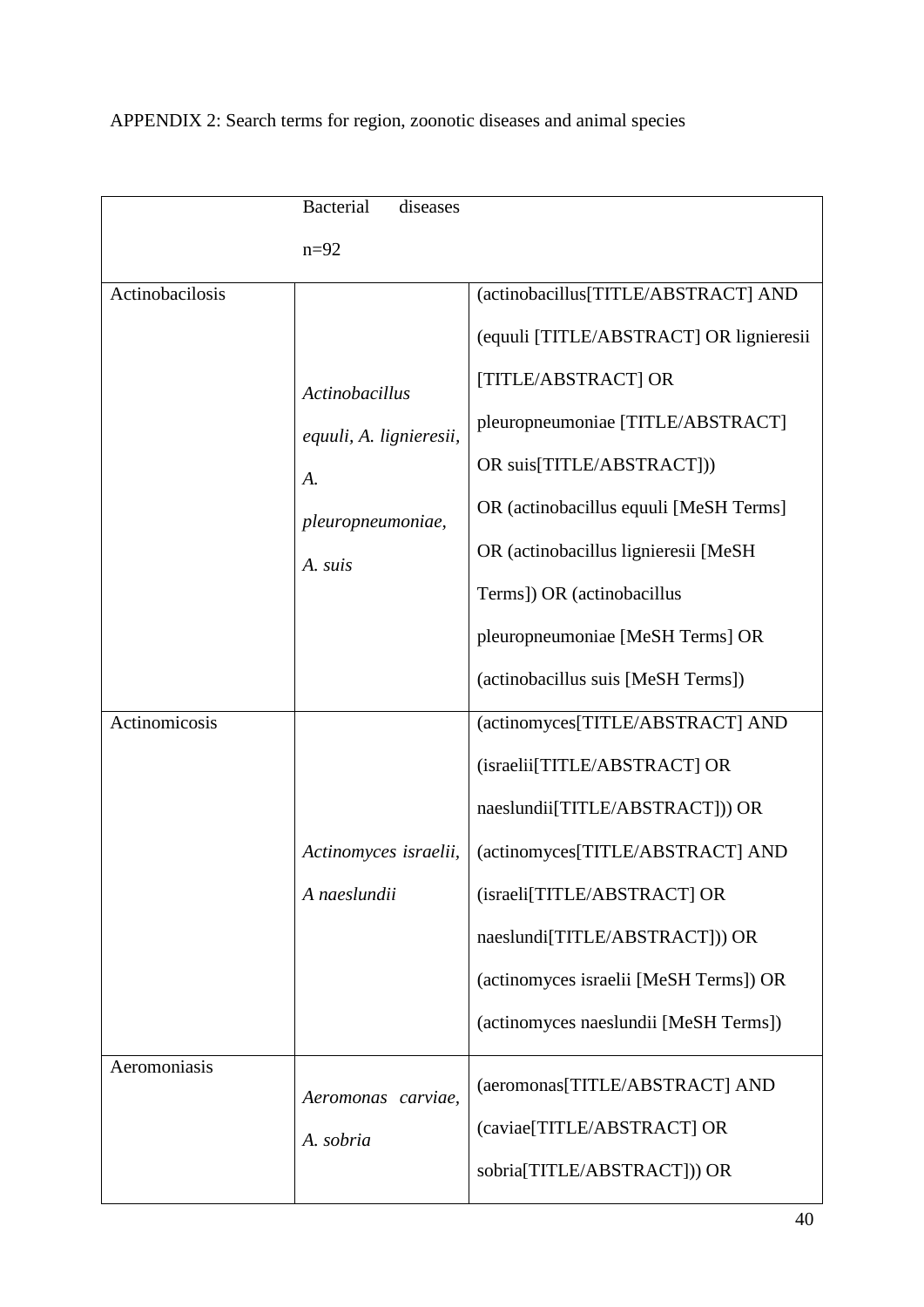|                 |                                                             | (aeromonas caviae [MeSH Terms]) OR<br>(aeromonas sobria [MeSH Terms]) |
|-----------------|-------------------------------------------------------------|-----------------------------------------------------------------------|
|                 |                                                             |                                                                       |
| Anaplasmosis    | Anaplasma                                                   | Anaplasma[TITLE/ABSTRACT] AND                                         |
|                 | phagocytophilum                                             | phagocytophilum[TITLE/ABSTRACT]) OR                                   |
|                 |                                                             | (Anaplasma phagocytophilum [MeSH]                                     |
|                 |                                                             | Terms])                                                               |
| Arcanobacterium |                                                             | arcanobacterium[TITLE/ABSTRACT] AND                                   |
|                 | Arcanobacterium                                             | (haemolyticum[TITLE/ABSTRACT] OR                                      |
|                 | haemoliticum,<br>A.                                         | pyogenes[TITLE/ABSTRACT]) OR                                          |
|                 | pyogenes                                                    | (arcanobacterium haemolyticum[MeSH                                    |
|                 |                                                             | Terms]) OR (arcanobacterium                                           |
|                 |                                                             | pyogenes[MeSH Terms])                                                 |
| Arcobacter      |                                                             | (arcobacter[TITLE/ABSTRACT] AND                                       |
|                 |                                                             | (butzleri[TITLE/ABSTRACT] OR                                          |
|                 | Arcobacter<br><i>butzelri</i> (old<br>name<br>Campylobacter | (campylobacter[TITLE/ABSTRACT] AND                                    |
|                 |                                                             | butzeri[TITLE/ABSTRACT]) OR                                           |
|                 |                                                             | (arcobacter[TITLE/ABSTRACT] AND                                       |
|                 | butzelri),<br>А.                                            | (cryaerophilus[TITLE/ABSTRACT] OR                                     |
|                 | А.                                                          | cibarius[TITLE/ABSTRACT])) OR                                         |
|                 | cryaerophilus,<br>cibarius                                  | (arcobacter butzleri[MeSH Terms]) OR                                  |
|                 |                                                             | (campylobacter butzeri[MeSH Terms] OR                                 |
|                 |                                                             | (arcobacter cryaerophilus [MeSH Terms])                               |
|                 | OR (arcobacter cibarius [MeSH Terms])                       |                                                                       |
| Anthrax         |                                                             | anthrax[TITLE/ABSTRACT] OR                                            |
|                 | <b>Bacillus</b> anthracis                                   | (bacillus[TITLE/ABSTRACT] AND                                         |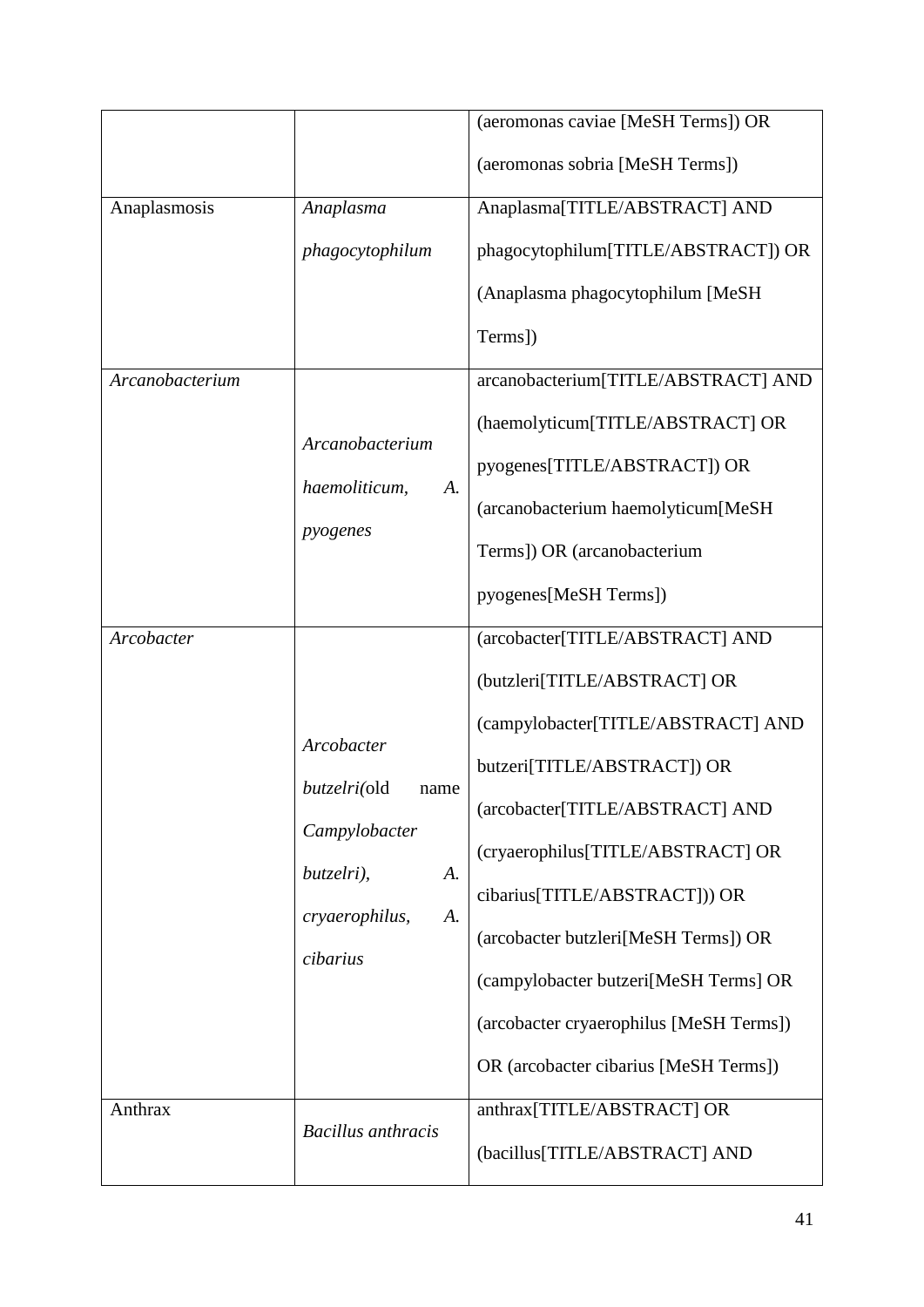|                   |                             | anthracis[TITLE/ABSTRACT]) OR anthrax      |
|-------------------|-----------------------------|--------------------------------------------|
|                   |                             | [MeSH Terms] OR (bacillus anthracis        |
|                   |                             |                                            |
|                   |                             | [MeSH Terms])                              |
|                   | <b>Bacteriodes fragilis</b> | (bacteroides[TITLE/ABSTRACT] AND           |
|                   |                             | fragilis[TITLE/ABSTRACT]) OR               |
|                   |                             | (bacteroides fragilis [MeSH Terms])        |
|                   | <b>Bordetella</b>           | (bordetella[TITLE/ABSTRACT] AND            |
|                   | parapertussis               | parapertussis[TITLE/ABSTRACT]) OR          |
|                   |                             | (bordetella parapertussis [MeSH Terms])    |
|                   | Borrelia burgdorferi        | (lyme disease[TITLE/ABSTRACT]) OR          |
|                   |                             | (borrelia[TITLE/ABSTRACT] AND              |
|                   |                             | burgdorferi[TITLE/ABSTRACT]) OR lyme       |
|                   |                             | borreliosis[TITLE/ABSTRACT] OR lyme        |
|                   |                             | arthritis[TITLE/ABSTRACT] OR (lyme         |
|                   |                             | disease[MeSH Terms]) OR (borrelia          |
|                   |                             | burgdorferi[MeSH Terms])                   |
| <b>Brucelosis</b> | Brucella abortus, B.        | (brucella[TITLE/ABSTRACT]<br><b>AND</b>    |
|                   | suis, B melitensis          | [TITLE/ABSTRACT]<br><b>OR</b><br>(abortus  |
|                   |                             | melitensis[TITLE/ABSTRACT]<br><b>OR</b>    |
|                   |                             | suis[TITLE/ABSTRACT])) OR malta fever      |
|                   |                             | [TITLE/ABSTRACT] OR undulant fever         |
|                   |                             | [TITLE/ABSTRACT] OR (brucella abortus      |
|                   |                             | Terms])<br><b>OR</b><br>(brucella<br>[MeSH |
|                   |                             | melitensis[MeSH Terms]) OR (brucella suis  |
|                   |                             | [MeSH Terms])                              |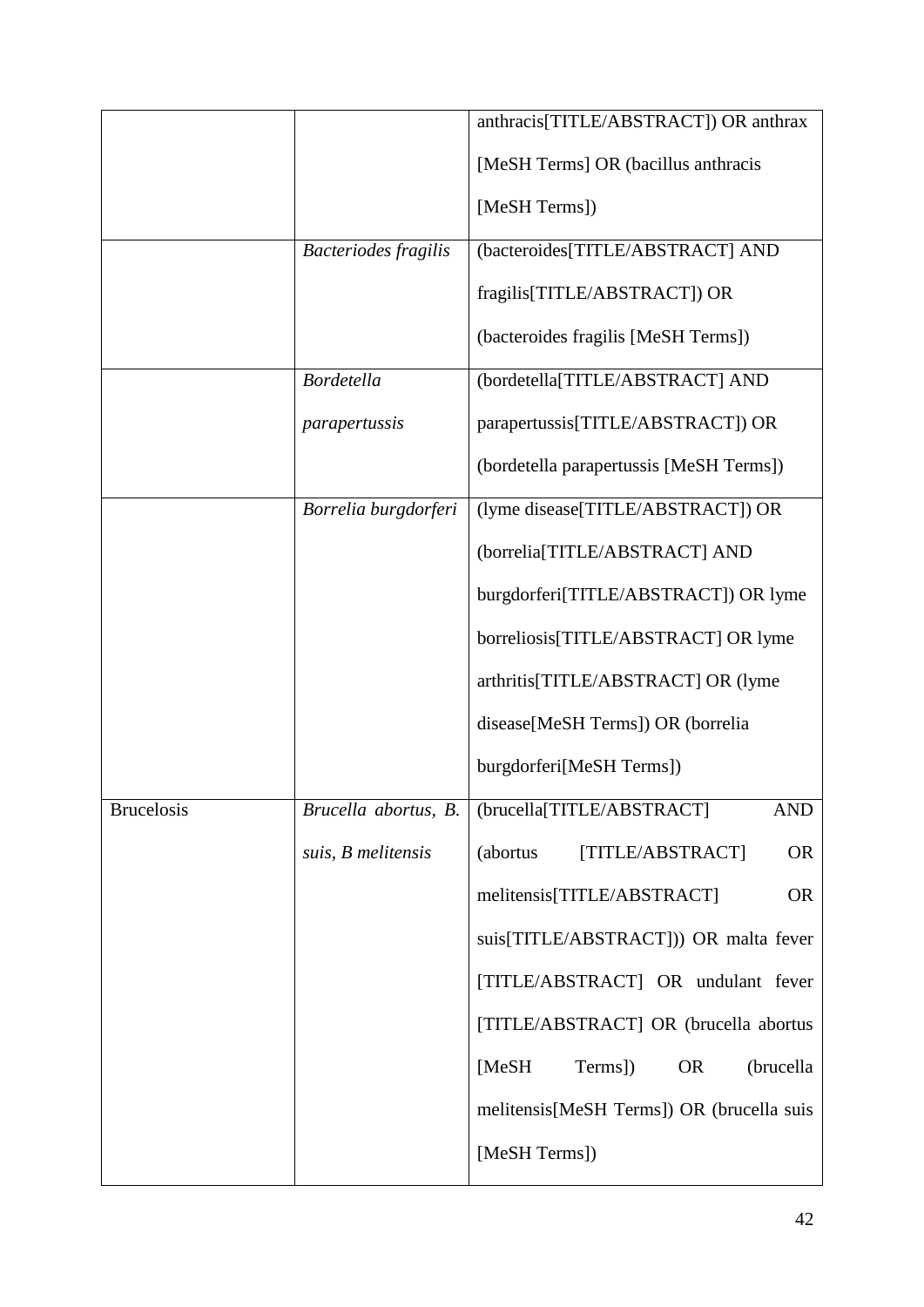| Campilobacteriosis | Campylobacter                                | (campylobacter[TITLE/ABSTRACT] AND     |
|--------------------|----------------------------------------------|----------------------------------------|
|                    | jejuni,<br>C. coli,<br>$\mathcal{C}_{0}^{0}$ | (jejuni[TITLE/ABSTRACT] OR             |
|                    | hyointestinalis                              | coli[TITLE/ABSTRACT] OR                |
|                    |                                              | fetus[TITLE/ABSTRACT] OR               |
|                    |                                              | hyointestinalis[TITLE/ABSTRACT]) or    |
|                    |                                              | (campylobacter jejuni[MeSH Terms]) OR  |
|                    |                                              | (campylobacter coli[MeSH Terms]) OR    |
|                    |                                              | (campylobacter fetus [MeSH Terms]) OR  |
|                    |                                              | (campylobacter hyointestinalis [MeSH   |
|                    |                                              | Terms]) OR (Vibrio [TITLE/ABSTRACT]    |
|                    |                                              | AND jejuni[TITLE/ABSTRACT])OR          |
|                    |                                              | (Vibrio [TITLE/ABSTRACT] AND           |
|                    |                                              | hepaticus [TITLE/ABSTRACT]) OR         |
|                    |                                              | (Campylobacter [TITLE/ABSTRACT] AND    |
|                    |                                              | fetus [TITLE/ABSTRACT] AND subsp.      |
|                    |                                              | Jejuni[TITLE/ABSTRACT])                |
| Chlamydiosis       | Chlamydia abortus,                           | (chlamydia[TITLE/ABSTRACT] AND         |
|                    | C. trachomatis                               | (abortus[TITLE/ABSTRACT] OR            |
|                    |                                              | trachomatis[TITLE/ABSTRACT]) OR        |
|                    |                                              | (chlamydia abortus [MeSH Terms] OR     |
|                    |                                              | (chlamydia trachomatis[MeSH Terms])    |
| Clamydiosis        | Clamydophila                                 | (chlamydophila[TITLE/ABSTRACT] AND     |
|                    | pneumoniae, C.                               | (pneumoniae[TITLE/ABSTRACT] OR         |
|                    | abortus                                      | abortus[TITLE/ABSTRACT])) OR           |
|                    |                                              | (chlamydophila pneumoniae[MeSH Terms]) |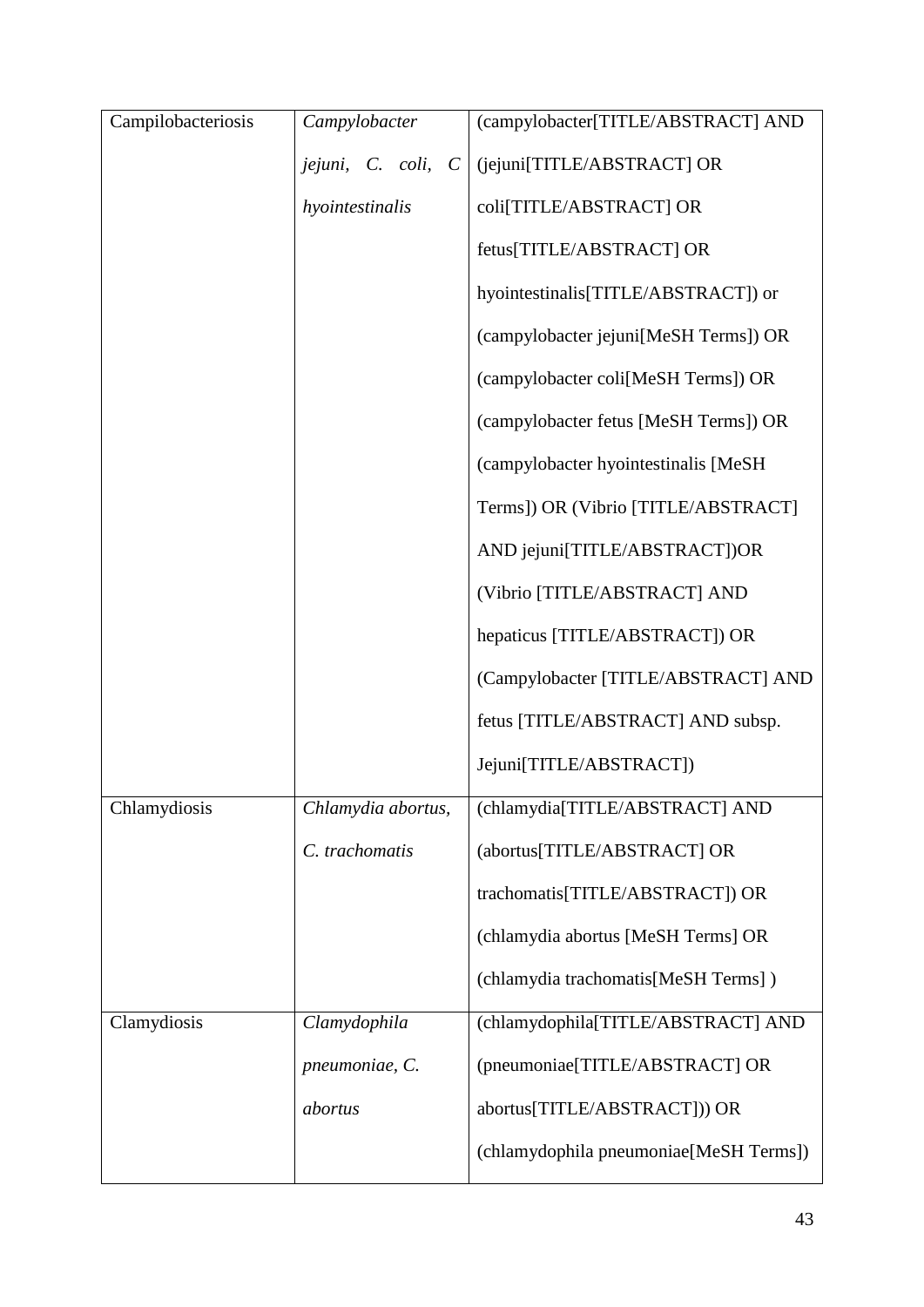|                         |                       | OR (chlamydophila abortus[MeSH Terms]) |
|-------------------------|-----------------------|----------------------------------------|
| Psittacosis(ornithosis) | Chlamydia psittaci    | psittacosis OR                         |
|                         |                       | (chlamydophila[TITLE/ABSTRACT] AND     |
|                         |                       | psittaci[TITLE/ABSTRACT]) OR           |
|                         |                       | (chlamydia[TITLE/ABSTRACT] AND         |
|                         |                       | psittaci[TITLE/ABSTRACT]) OR avian     |
|                         |                       | chlamydiosis[TITLE/ABSTRACT] OR        |
|                         |                       | ornithosis[TITLE/ABSTRACT] OR parrot   |
|                         |                       | fever[TITLE/ABSTRACT] OR               |
|                         |                       | (Chlamydophila[TITLE/ABSTRACT] AND     |
|                         |                       | psittaci [TITLE/ABSTRACT]) OR          |
|                         |                       | (Rickettsiaformis[TITLE/ABSTRACT]      |
|                         |                       | AND psittacosis[TITLE/ABSTRACT]) OR    |
|                         |                       | (Rickettsia[TITLE/ABSTRACT] AND        |
|                         |                       | psittaci[TITLE/ABSTRACT]) OR           |
|                         |                       | (Ehrlichia[TITLE/ABSTRACT] AND         |
|                         |                       | psittaci[TITLE/ABSTRACT]) OR           |
|                         |                       | (Chlamydozoon [TITLE/ABSTRACT] AND     |
|                         |                       | psittaci[TITLE/ABSTRACT]) OR           |
|                         |                       | (Rickettsia psittaci[MeSH Terms]) OR   |
|                         |                       | (Chlamydia psittaci [MESH TERMS])      |
| Clostridial disease     | Clostridium           | (enterotoxigenic[TITLE/ABSTRACT] AND   |
|                         | perfringens type a, C | clostridium[TITLE/ABSTRACT] AND        |
|                         | perfringens type c    | perfringens[TITLE/ABSTRACT]) OR        |
|                         |                       | (clostridium[TITLE/ABSTRACT] AND       |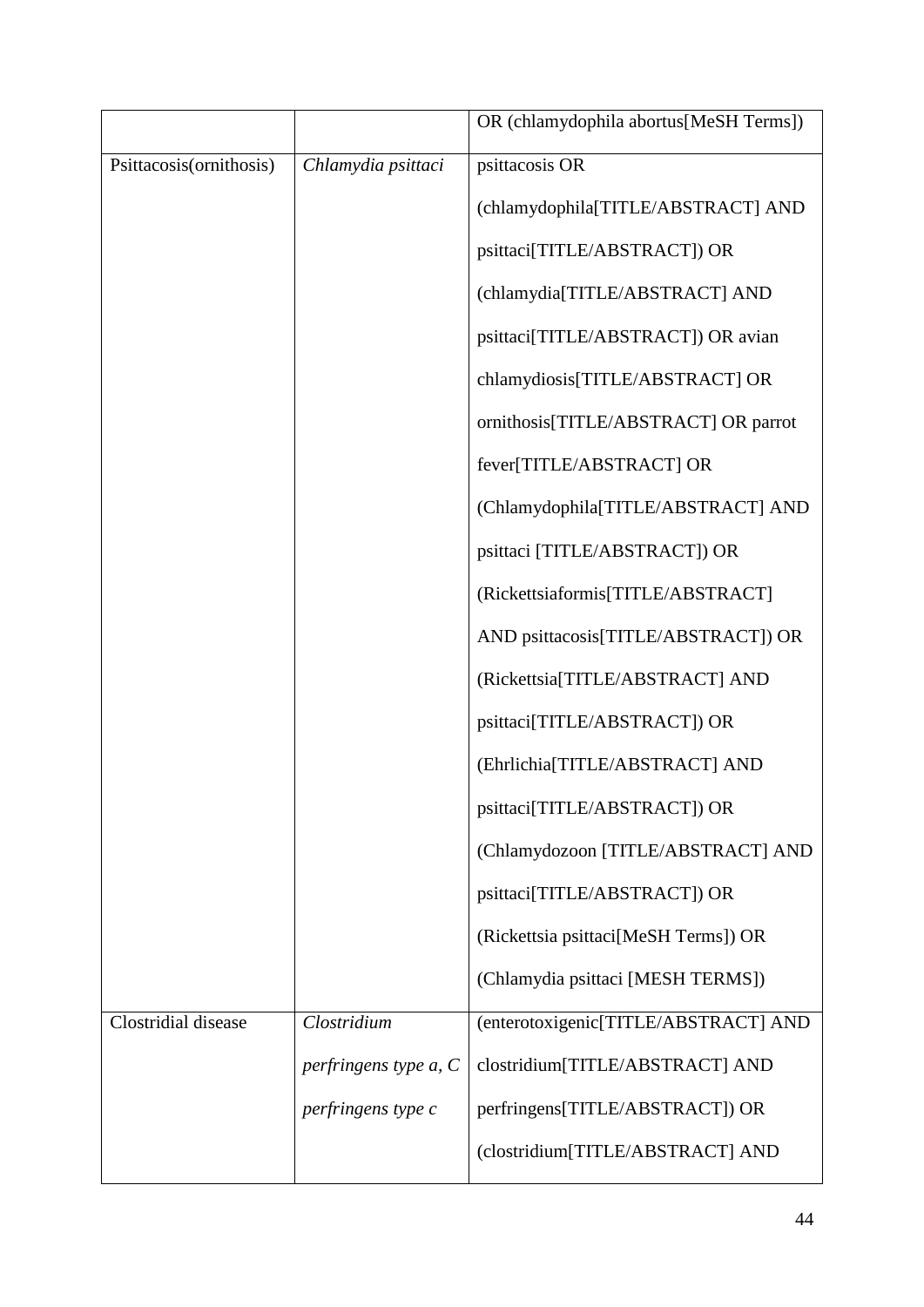|                     |                      | perfringens[TITLE/ABSTRACT] AND type   |
|---------------------|----------------------|----------------------------------------|
|                     |                      | a[TITLE/ABSTRACT]) OR                  |
|                     |                      |                                        |
|                     |                      | (clostridium[TITLE/ABSTRACT] AND       |
|                     |                      | perfringens[TITLE/ABSTRACT] AND type   |
|                     |                      | c[TITLE/ABSTRACT]) OR OR               |
|                     |                      | (clostridium perfringens[MESH TERMS])  |
|                     |                      | OR (Clostridium [TITLE/ABSTRACT]       |
|                     |                      | AND plagarum [TITLE/ABSTRACT]) OR      |
|                     |                      | (Bacterium [TITLE/ABSTRACT] AND        |
|                     |                      | welchii [TITLE/ABSTRACT]) OR (Bacillus |
|                     |                      | [TITLE/ABSTRACT] AND perfringens       |
|                     |                      | [TITLE/ABSTRACT]) OR (Clostridium      |
|                     |                      | [TITLE/ABSTRACT] AND plagarum          |
|                     |                      | [TITLE/ABSTRACT])                      |
| Clostridial disease | Clostridium          | Clostridium [TITLE/ABSTRACT] AND       |
|                     | septicum, C. Novyi   | (septicum [TITLE/ABSTRACT] OR novyi    |
|                     |                      | [TITLE/ABSTRACT]) OR (Clostridium      |
|                     |                      | septicum [MESH TERMS]) OR              |
|                     |                      | (Clostridium novyi [MESH TERMS]) OR    |
|                     |                      | (Vibrio[TITLE/ABSTRACT] AND            |
|                     |                      | septicus[TITLE/ABSTRACT]) OR (Bacillus |
|                     |                      | [TITLE/ABSTRACT] AND                   |
|                     |                      | septicus[TITLE/ABSTRACT])              |
|                     | Clostridium dificile | (clostridium[TITLE/ABSTRACT] AND       |
|                     |                      | difficile[TITLE/ABSTRACT]) OR          |
|                     |                      |                                        |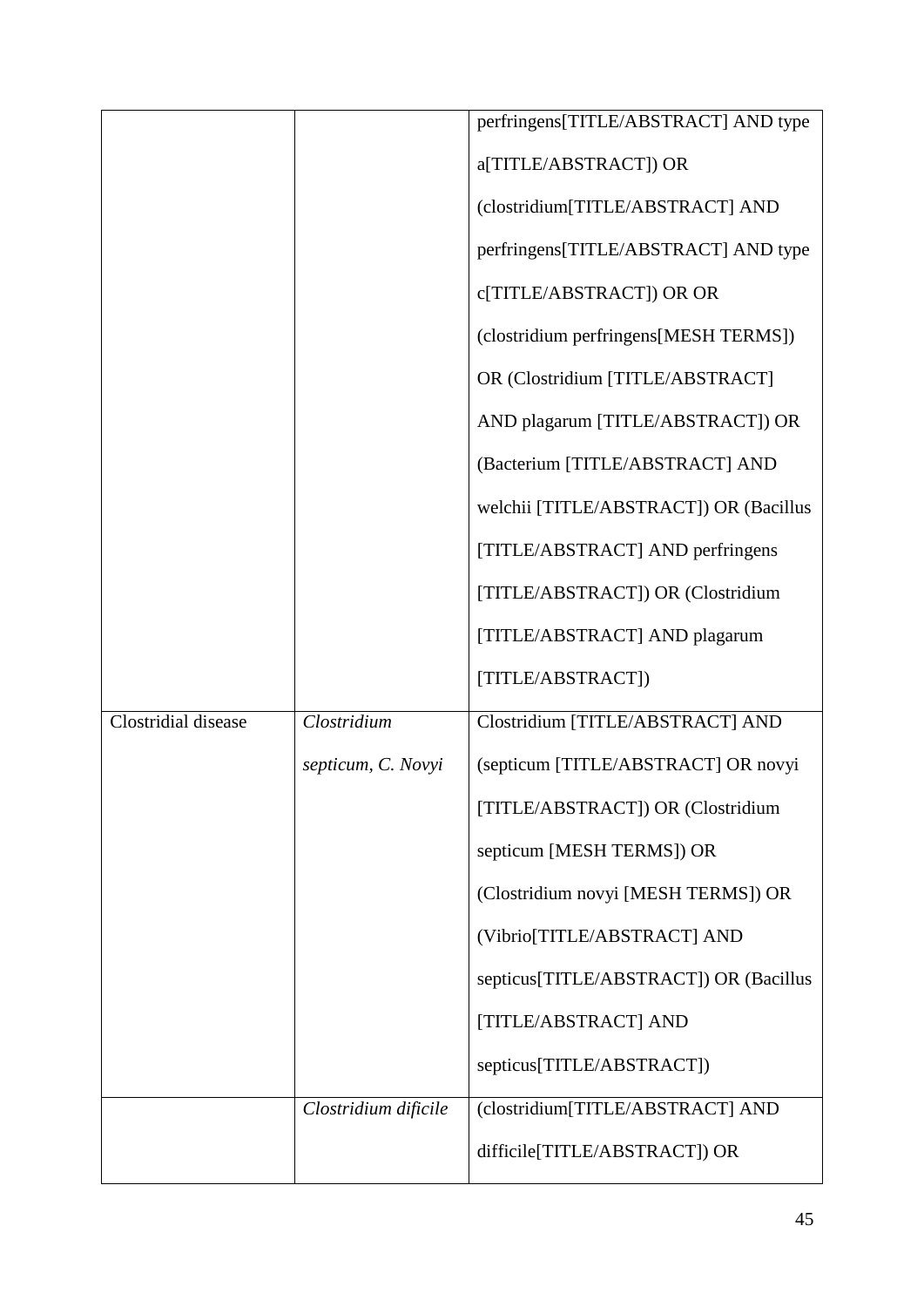|         |                            | (clostridium dificile[MESH TERMS])       |
|---------|----------------------------|------------------------------------------|
| Tetanus | Clostridium tetani         | Tetanus[TITLE/ABSTRACT] OR               |
|         |                            | (Clostridium [TITLE/ABSTRACT] AND        |
|         |                            | tetani [TITLE/ABSTRACT]) OR              |
|         |                            | (Clostridium tetani [MESH TERMS]) OR     |
|         |                            | (Bacillus[TITLE/ABSTRACT] AND            |
|         |                            | tetani[TITLE/ABSTRACT])                  |
|         | Corynebacterium            | (corynebacterium[TITLE/ABSTRACT]         |
|         | <i>pseudotuberculosis,</i> | <b>AND</b>                               |
|         | C. ulcerans, C.            | (pseudotuberculosis[TITLE/ABSTRACT]      |
|         | bovis. C renale, C         | OR ulcerans[TITLE/ABSTRACT] OR           |
|         | pilosum, C. cystitidis     | bovis[TITLE/ABSTRACT] OR                 |
|         |                            | renale[TITLE/ABSTRACT] OR                |
|         |                            | pilosum[TITLE/ABSTRACT] OR               |
|         |                            | cystitidis[TITLE/ABSTRACT])) OR          |
|         |                            | (corynebacterium pseudotuberculosis[MESH |
|         |                            | TERMS]) OR (corynebacterium              |
|         |                            | ulcerans[MESH TERMS]) OR                 |
|         |                            | (corynebacterium bovis[MESH TERMS])      |
|         |                            | OR (corynebacterium renale[MESH          |
|         |                            | TERMS]) OR (corynebacterium              |
|         |                            | pilosum[MESH TERMS]) OR                  |
|         |                            | (corynebacterium cystitidis[MESH         |
|         |                            | TERMS])                                  |
| Q fever | Coxiella burnetii          | Q fever[TITLE/ABSTRACT] OR               |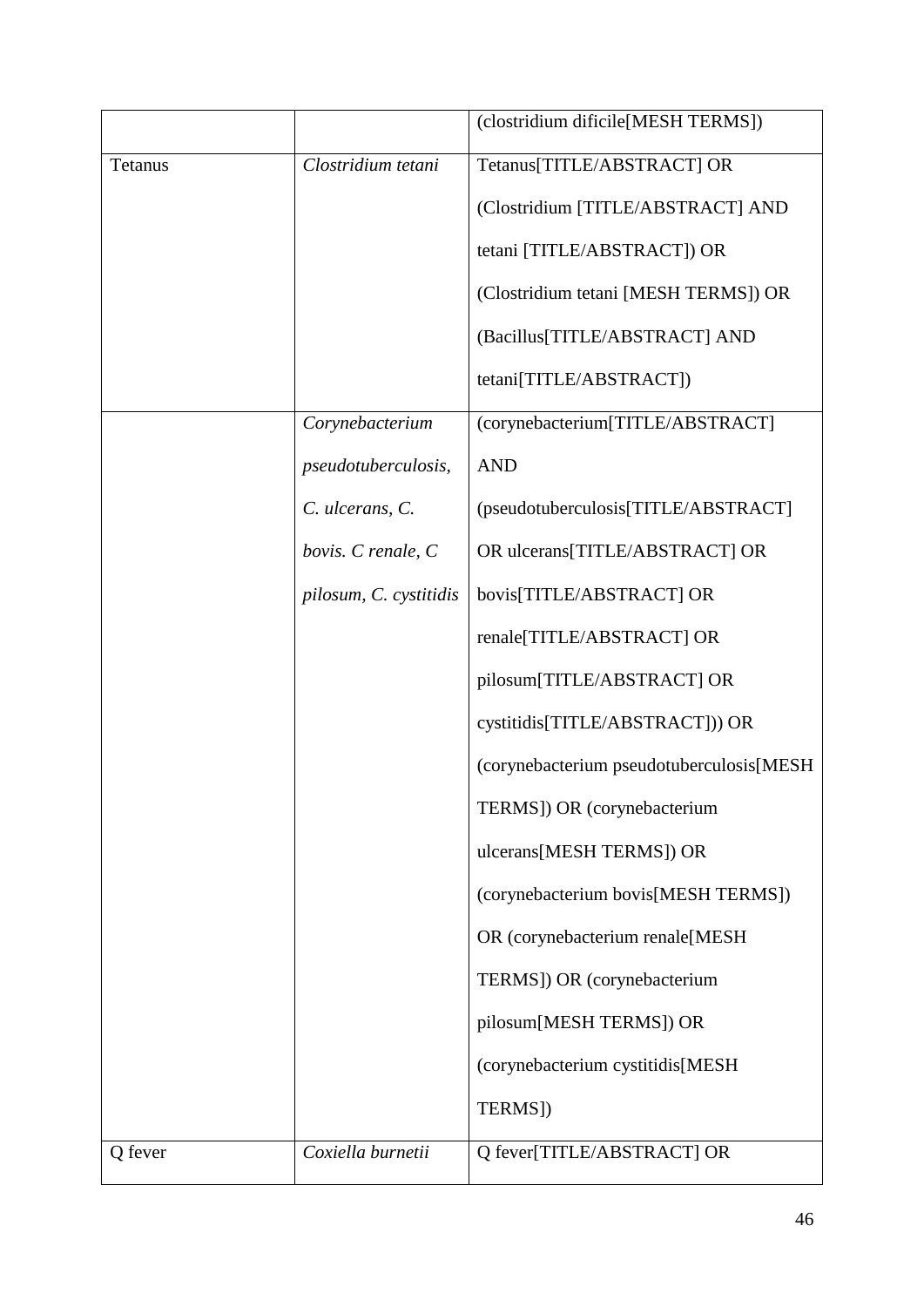|                   |                       | (coxiella[TITLE/ABSTRACT] AND          |
|-------------------|-----------------------|----------------------------------------|
|                   |                       | burnetii[TITLE/ABSTRACT]) OR (coxiella |
|                   |                       | burnetii[MESH TERMS]) OR (coxiella     |
|                   |                       | [TITLE/ABSTRACT] AND burneti           |
|                   |                       | [TITLE/ABSTRACT]) OR                   |
|                   |                       | (Rickettsia[TITLE/ABSTRACT] AND        |
|                   |                       | diaporica[TITLE/ABSTRACT]) OR          |
|                   |                       | (Rickettsia [TITLE/ABSTRACT] AND       |
|                   |                       | burneti[TITLE/ABSTRACT])               |
| Enterococosis     | Enterococcus avium,   | (enterococcus[TITLE/ABSTRACT] AND      |
|                   | E. durans, E.         | (avium[TITLE/ABSTRACT] OR              |
|                   | faecalis, E. faecium, | durans[TITLE/ABSTRACT] OR              |
|                   | E. hirae              | faecalis[TITLE/ABSTRACT] OR            |
|                   |                       | faecium[TITLE/ABSTRACT] OR             |
|                   |                       | hirae[TITLE/ABSTRACT]) OR              |
|                   |                       | (enterococcus avium[MESH TERMS]) OR    |
|                   |                       | (enterococcus durans[MESH TERMS) OR    |
|                   |                       | (enterococcus faecalis[MESH TERMS]) OR |
|                   |                       | (enterococcus faecium[MESH TERMS]) OR  |
|                   |                       | (enterococcus hirae[MESH TERMS])       |
| Enterohemorrhagic | Escherichia coli      | (Escherichia [ TITLE/ABSTRACT] AND     |
| Escherichia coli  | 0157,                 | coli[TITLE/ABSTRACT] AND               |
|                   | E. coli O26:H11,E.    | (O157[TITLE/ABSTRACT] OR               |
|                   | coli O111:H8,E. coli  | O26[TITLE/ABSTRACT] OR                 |
|                   | 0104:H21,E. coli      | O111[TITLE/ABSTRACT] OR                |
|                   |                       |                                        |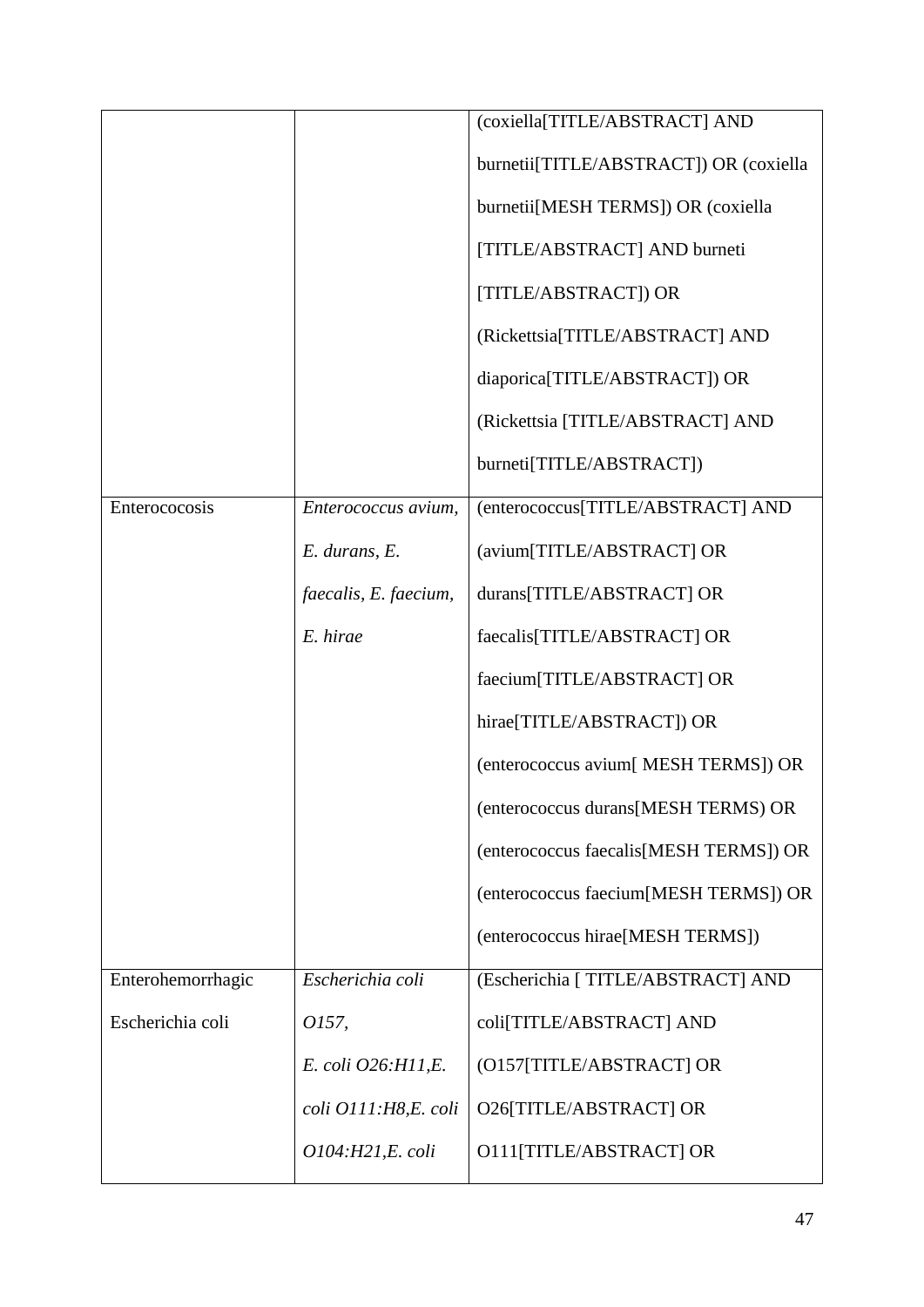|             | O48:H21        | O104[TITLE/ABSTRACT] OR               |
|-------------|----------------|---------------------------------------|
|             |                | O48[TITLE/ABSTRACT])) OR              |
|             |                | (enterococcus avium[MESH TERMS] OR    |
|             |                | (enterococcus durans[MESH TERMS]) OR  |
|             |                | (enterococcus faecalis[MESH TERMS])OR |
|             |                | (enterococcus faecium[MESH TERMS])    |
|             |                | OR(enterococcus hirae[MESH TERMS])    |
| Erysipeloid | Erysipelothrix | erysipeloid[TITLE/ABSTRACT] OR        |
|             | rhusiopathiae  | (erysipelothrix[TITLE/ABSTRACT] AND   |
|             |                | rhusiopathiae[TITLE/ABSTRACT] OR      |
|             |                | (erysipelothrix rhusiopathiae[MESH    |
|             |                | TERMS]) OR                            |
|             |                | (Erysipelothrix[TITLE/ABSTRACT] AND   |
|             |                | porci[TITLE/ABSTRACT) OR              |
|             |                | (Erysipelothrix [TITLE/ABSTRACT] AND  |
|             |                | murisepticus[TITLE/ABSTRACT]) OR      |
|             |                | (Erysipelothrix[TITLE/ABSTRACT] AND   |
|             |                | insidiosa[TITLE/ABSTRACT]) OR         |
|             |                | (Erysipelothrix[TITLE/ABSTRACT] AND   |
|             |                | erysipeloides[TITLE/ABSTRACT]) OR     |
|             |                | (Bacterium[TITLE/ABSTRACT] AND        |
|             |                | rhusiopathiae[TITLE/ABSTRACT]) OR     |
|             |                | (Bacillus[TITLE/ABSTRACT] AND         |
|             |                | rhusiopathiae [TITLE/ABSTRACT])OR     |
|             |                | (Bacillus [TITLE/ABSTRACT] AND        |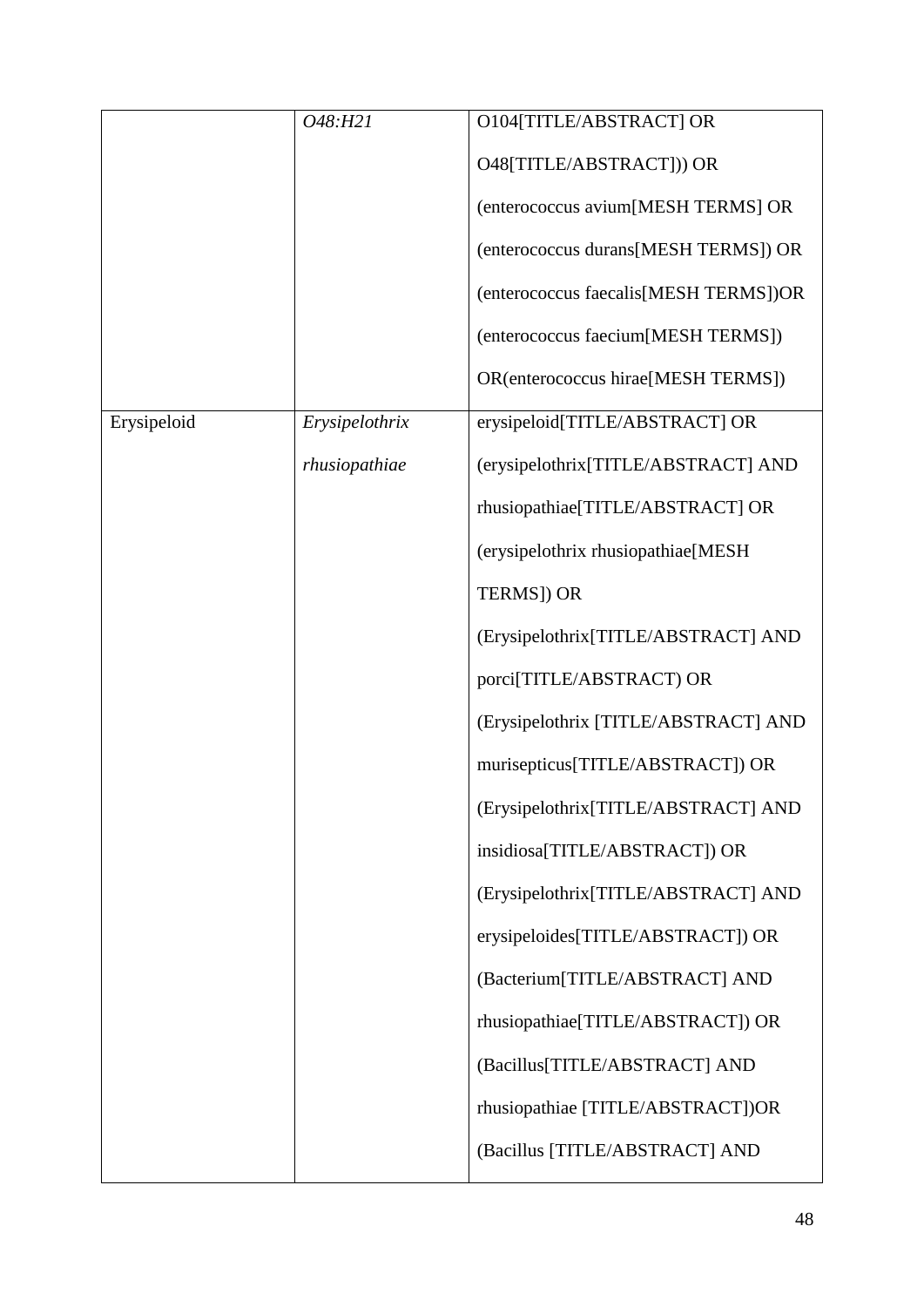|             |                | insidiosus[TITLE/ABSTRACT])             |
|-------------|----------------|-----------------------------------------|
| Erlichiosis | Erlichia       | (Ehrlichia[TITLE/ABSTRACT] AND          |
|             | phagocytophila | phagocytophila[TITLE/ABSTRACT]) OR      |
|             |                | (Ehrlichia phagocytophila[MESH TERMS])  |
| Tularemia   | Francisella    | tularemia[TITLE/ABSTRACT] OR            |
|             | tularensis     | (francisella[TITLE/ABSTRACT] AND        |
|             |                | tularensis[TITLE/ABSTRACT]) OR          |
|             |                | (francisella tularensis[MESH TERMS]) OR |
|             |                | (Pasteurella [TITLE/ABSTRACT] AND       |
|             |                | tularensis [TITLE/ABSTRACT]) OR         |
|             |                | (Francisella [TITLE/ABSTRACT] AND       |
|             |                | tularense[TITLE/ABSTRACT]) OR           |
|             |                | (Brucella [TITLE/ABSTRACT] AND          |
|             |                | tularensis[TITLE/ABSTRACT]) OR          |
|             |                | (Bacterium[TITLE/ABSTRACT] AND          |
|             |                | tularense[TITLE/ABSTRACT]) OR           |
|             |                | (Pasteurella[TITLE/ABSTRACT] AND        |
|             |                | tularensis[TITLE/ABSTRACT] OR           |
|             |                | (Francisella[TITLE/ABSTRACT] AND        |
|             |                | tularense[TITLE/ABSTRACT]) OR           |
|             |                | (Brucella[TITLE/ABSTRACT] AND           |
|             |                | tularensis[TITLE/ABSTRACT]) OR          |
|             |                | (Bacterium[TITLE/ABSTRACT] AND          |
|             |                | tularense[TITLE/ABSTRACT]) OR           |
|             |                | francicella[TITLE/ABSTRACT] AND         |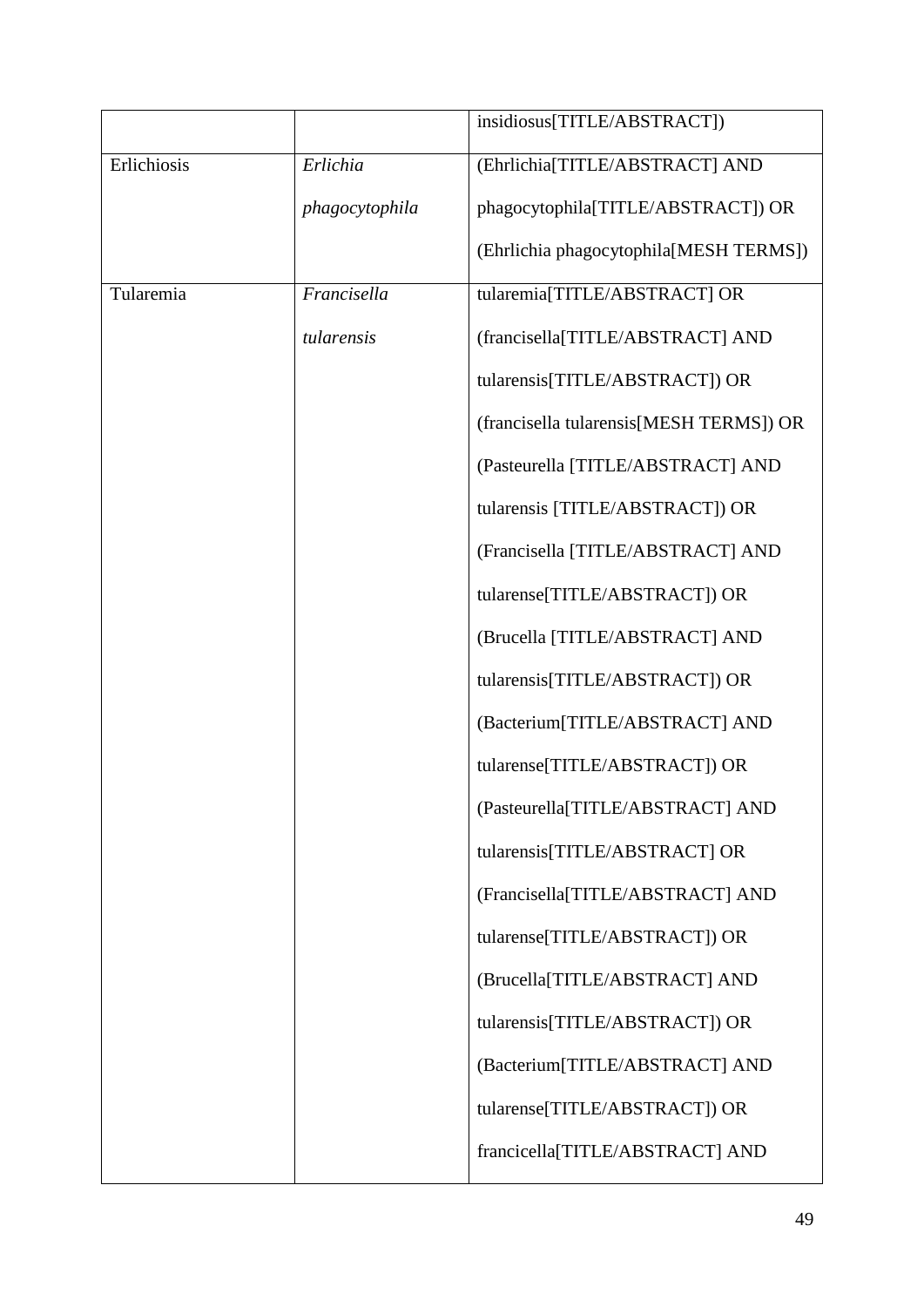|               |                  | tularensis[TITLE/ABSTRACT] OR           |
|---------------|------------------|-----------------------------------------|
|               |                  | francisella[TITLE/ASBTRACT] AND         |
|               |                  |                                         |
|               |                  | tularense[TITLE/ABSTRACT]               |
|               | Fusobacterium    | (fusobacterium[TITLE/ABSTRACT] AND      |
|               | necrophorum      | necrophorum[TITLE/ABSTRACT]) OR         |
|               |                  | (fusobacterium necrophorum[MESH         |
|               |                  | TERMS])                                 |
|               | Hafnia alvei     | (hafnia[TITLE/ABSTRACT] AND             |
|               |                  | alvei[TITLE/ABSTRACT]) OR (hafnia       |
|               |                  | alvei[MESH TERMS])                      |
| Leptospirosis | Leptospira spp.  | leptospirosis[TITLE/ABSTRACT] OR        |
|               |                  | leptospira[TITLE/ABSTRACT] OR weil's    |
|               |                  | disease[TITLE/ABSTRACT] OR weil's       |
|               |                  | syndrome[TITLE/ABSTRACT] OR             |
|               |                  | leptospirosis[MESH TERMS] OR            |
|               |                  | leptospira[MESH TERMS] OR weil's        |
|               |                  | disease[MESH TERMS] OR weil's           |
|               |                  | syndrome[MESH TERMS]                    |
| Listeriosis   | Lysteria         | listeria[TITLE/ABSTRACT] AND            |
|               | monocytogenes, L | (monocytogenes[TITLE/ABSTRACT] OR       |
|               | ivanovii         | ivanovii[TITLE/ABSTRACT])) OR (listeria |
|               |                  | monocytogenes[MESH TERMS]) OR           |
|               |                  | (listeria ivanovii[MESH TERMS])         |
|               | L. monocytogenes | Lysteria[TITLE/ABSTRACT] AND            |
|               | type $1/2 b$     | monocytogenes[TITLE/ABSTRACT] AND       |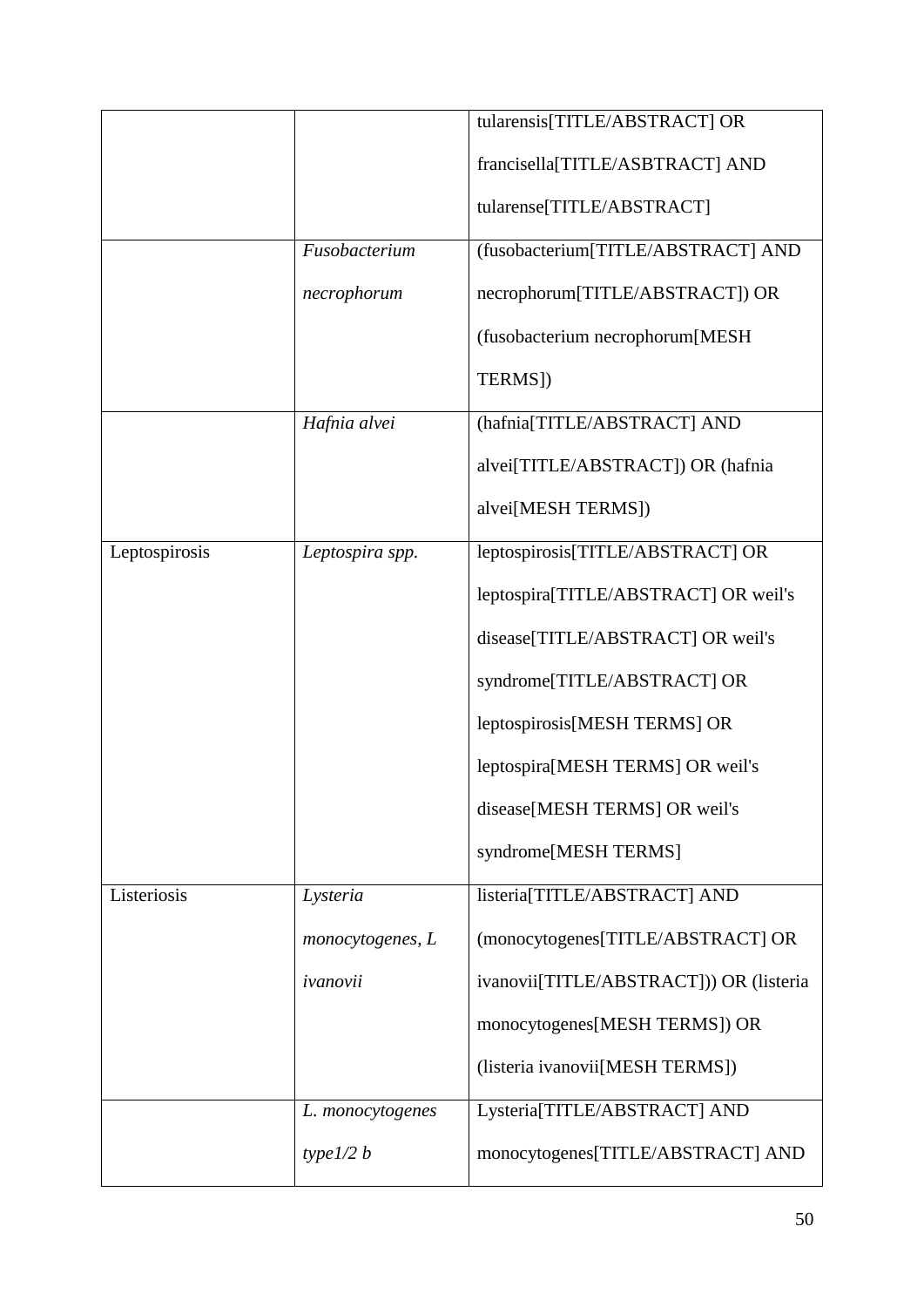|                  |                     | (type 1b[TITLE/ABSTRACT] OR type     |
|------------------|---------------------|--------------------------------------|
|                  |                     | 2b[TITLE/ABSTRACT]                   |
| Paratuberculosis | Mycobacterium       | paratuberculosis[TITLE/ABSTRACT] OR  |
|                  | avium               | (mycobacterium[TITLE/ABSTRACT] AND   |
|                  |                     | (avium[TITLE/ABSTRACT])) OR johne's  |
|                  |                     | disease[TITLE/ABSTRACT] OR           |
|                  |                     | paratuberculosis[MESH TERMS] OR      |
|                  |                     | (mycobacterium avium[MESH TERMS])    |
|                  |                     | OR johne's disease[MESH TERMS] OR    |
|                  |                     | (Mycobacterium[TITLE/ABSTRACT] AND   |
|                  |                     | paratuberculosis[TITLE/ABSTRACT]) OR |
|                  |                     | (Mycobacterium [TITLE/ABSTRACT]      |
|                  |                     | AND johnei[TITLE/ABSTRACT]) OR       |
|                  |                     | (Mycobacterium[TITLE/ABSTRACT] AND   |
|                  |                     | enteritidis[TITLE/ABSTRACT]) OR      |
|                  |                     | (Darmtuberculose[TITLE/ABSTRACT])    |
|                  |                     | OR (Bacterium[TITLE/ABSTRACT] AND    |
|                  |                     | paratuberculosis[TITLE/ABSTRACT]) OR |
|                  |                     | (Bacillus[TITLE/ABSTRACT] AND        |
|                  |                     | paratuberculosis[TITLE/ABSTRACT])    |
| Tuberculosis     | Mycobacterium       | bovine tuberculosis[TITLE/ABSTRACT]  |
|                  | bovis, M. caprae, M | OR (mycobacterium[TITLE/ABSTRACT]    |
|                  | microti             | AND (bovis[TITLE/ABSTRACT] OR        |
|                  |                     | caprae[TITLE/ABSTRACT] OR            |
|                  |                     | microti[TITLE/ABSTRACT]) OR bovine   |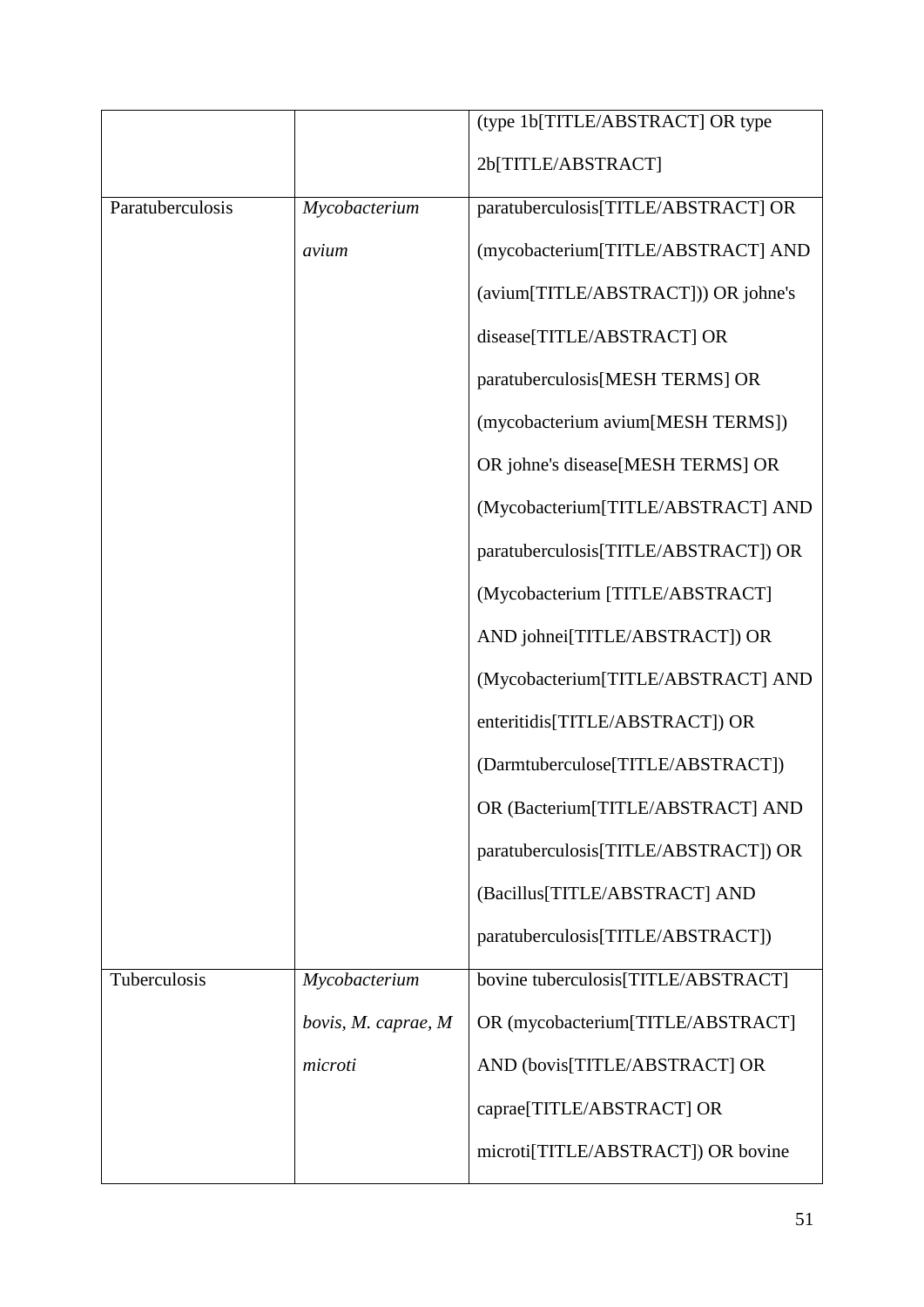|                   |                 | tuberculosis[TITLE/ABSTRACT] OR        |
|-------------------|-----------------|----------------------------------------|
|                   |                 |                                        |
|                   |                 | (mycobacterium (bovis [MeSH Terms]OR   |
|                   |                 | (mycobacterium caprae[MeSH Terms]) OR  |
|                   |                 | (mycobacterium microti[MeSH Terms])    |
| Eperythrozoonosis | Mycoplasma suis | Eperythrozoonosis[TITLE/ABSTRACT]      |
|                   |                 | OR (Mycoplasma[TITLE/ABSTRACT]         |
|                   |                 | AND suis[TITLE/ABSTRACT]) OR           |
|                   |                 | (Eperythrozoonosis[MESH TERMS]) OR     |
|                   |                 | (Mycoplasma suis[MESH TERMS]) OR       |
|                   |                 | (Mycoplasma [TITLE/ABSTRACT] AND       |
|                   |                 | haemosuis[TITLE/ABSTRACT]) OR          |
|                   |                 | (Eperythrozoon [TITLE/ABSTRACT] AND    |
|                   |                 | suis [TITLE/ABSTRACT]) OR (Candidatus  |
|                   |                 | [TITLE/ABSTRACT] AND Mycoplasma        |
|                   |                 | [TITLE/ABSTRACT] AND haemosuis         |
|                   |                 | [TITLE/ABSTRACT])                      |
| Pasteurellosis    | Pasterurella    | (pasteurella[TITLE/ABSTRACT] AND       |
|                   | multocida, P.   | (multocida[TITLE/ABSTRACT] OR          |
|                   | haemolytica     | haemolytica[TITLE/ABSTRACT]) OR        |
|                   |                 | avian cholera[TITLE/ABSTRACT] OR       |
|                   |                 | avian hemorrhagic                      |
|                   |                 | septicemia[TITLE/ABSTRACT] OR fowl     |
|                   |                 | cholera[TITLE/ABSTRACT] OR             |
|                   |                 | (pasteurella multocida[MESH TERMS]) OR |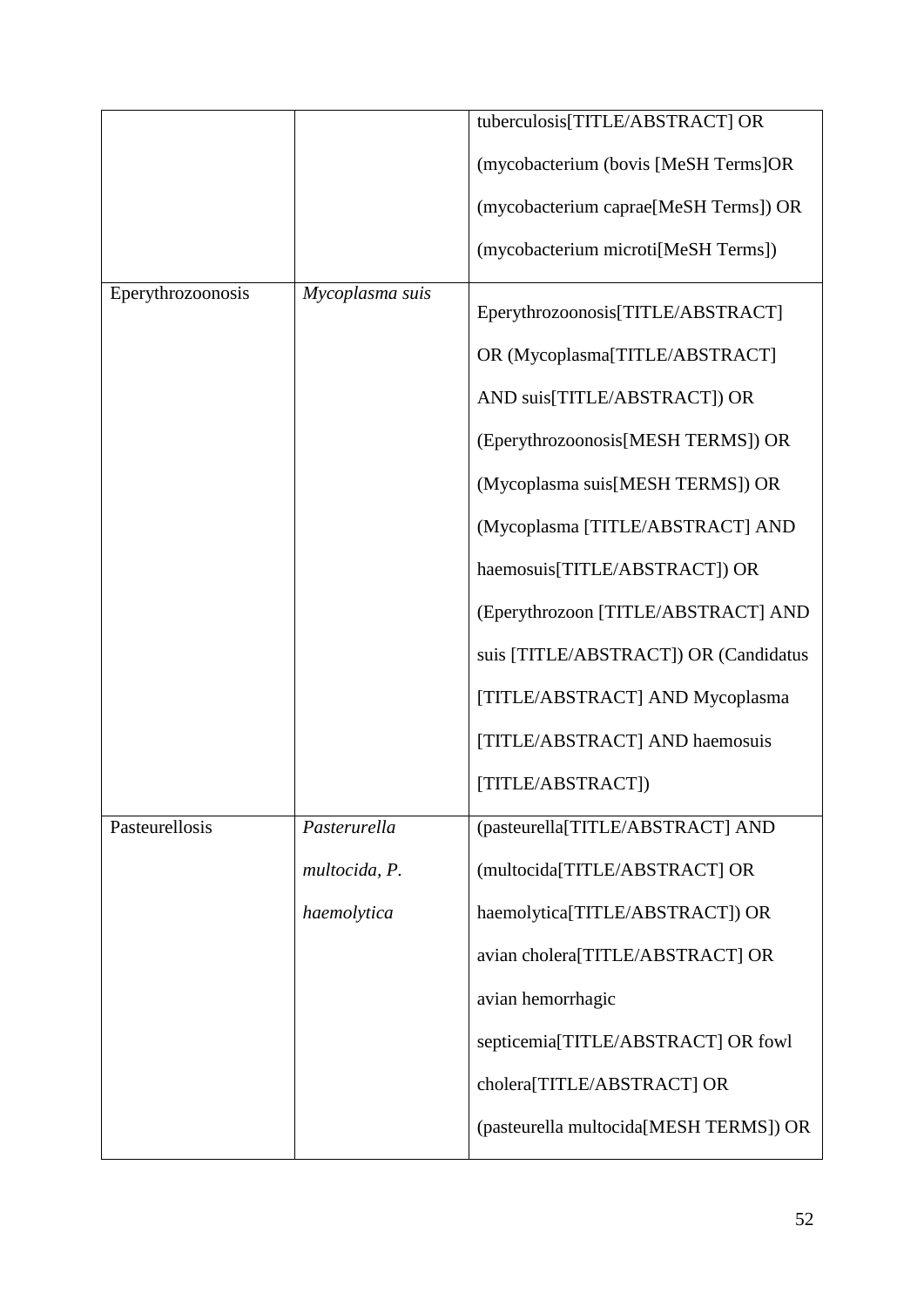|            |                     | (pasteurella haemolytica[MESH TERMS]) |
|------------|---------------------|---------------------------------------|
|            |                     | OR avian cholera[MESH TERMS] OR       |
|            |                     | avian hemorrhagic septicemia[MESH     |
|            |                     | TERMS] OR fowl cholera[MESH TERMS]    |
| Glanders   | Burkholderia mallei | glanders[TITLE/ABSTRACT] OR           |
|            | Pseudomonas mallei  | (burkholderia[TITLE/ABSTRACT] AND     |
|            |                     | mallei[TITLE/ABSTRACT]) OR            |
|            |                     | (pseudomonas[TITLE/ABSTRACT] AND      |
|            |                     | mallei[TITLE/ABSTRACT]) OR            |
|            |                     | glanders[MESH TERMS] OR (burkholderia |
|            |                     | mallei[MESH TERMS]) OR (pseudomonas   |
|            |                     | mallei[MESH TERMS]) OR                |
|            |                     | (Pfeifferella[TITLE/ABSTRACT]AND      |
|            |                     | mallei[TITLE/ABSTRACT]) OR            |
|            |                     | (Malleomyces[TITLE/ABSTRACT] AND      |
|            |                     | mallei[TITLE/ABSTRACT]) OR            |
|            |                     | (Loefferella[TITLE/ABSTRACT] AND      |
|            |                     | mallei[TITLE/ABSTRACT]) OR            |
|            |                     | (Bacillus[TITLE/ABSTRACT] AND         |
|            |                     | mallei[TITLE/ABSTRACT]) OR            |
|            |                     | (Actinobacillus[TITLE/ABSTRACT] AND   |
|            |                     | mallei[TITLE/ABSTRACT]) OR            |
|            |                     | (Acinetobacter[TITLE/ABSTRACT] AND    |
|            |                     | mallei[TITLE/ABSTRACT])               |
| Meloidosis | <b>Burkholderia</b> | melioidosis[TITLE/ABSTRACT] OR        |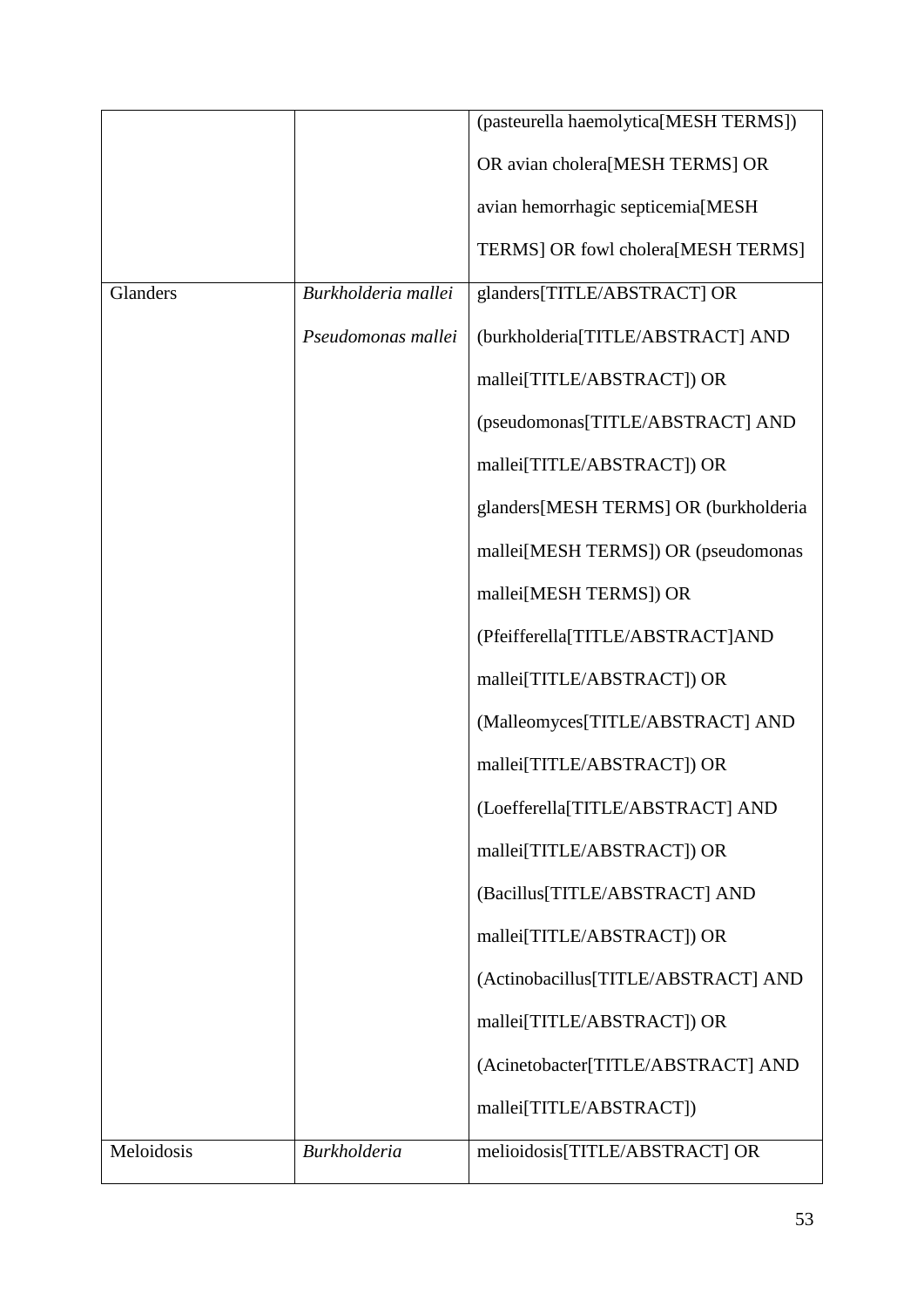|              | pseudomallei,        | (burkholderia[TITLE/ABSTRACT] AND    |
|--------------|----------------------|--------------------------------------|
|              | Pseudomonas          | pseudomallei[TITLE/ABSTRACT]) OR     |
|              | pseudomallei         | whitmore disease[TITLE/ABSTRACT] OR  |
|              |                      | melioidosis[TITLE/ABSTRACT] OR       |
|              |                      | (burkholderia[TITLE/ABSTRACT] AND    |
|              |                      | pseudomallei[TITLE/ABSTRACT]) OR     |
|              |                      | whitmore disease[MESH TERMS] OR      |
|              |                      | (Pseudomonas[TITLE/ABSTRACT] AND     |
|              |                      | pseudomallei[TITLE/ABSTRACT]) OR     |
|              |                      | (Malleomyces[TITLE/ABSTRACT] AND     |
|              |                      | pseudomallei[TITLE/ABSTRACT) OR      |
|              |                      | (Loefflerella[TITLE/ABSTRACT] AND    |
|              |                      | pseudomallei[TITLE/ABSTRACT]) OR     |
|              |                      | (Bacterium[TITLE/ABSTRACT] AND       |
|              |                      | whitmori[TITLE/ABSTRACT])            |
|              |                      |                                      |
|              | Pseudomonas          | (pseudomonas [TITLE/ABSTRACT] AND    |
|              | aeruginosa           | aeruginosa[TITLE/ABSTRACT]) OR       |
|              |                      | (pseudomonas aeruginosa[MESH TERMS]) |
|              | Rhodococcus equi     | (rhodococcus[TITLE/ABSTRACT] AND     |
|              |                      | equi[TITLE/ABSTRACT]) OR             |
|              |                      | (rhodococcus equi[MESH TERMS])       |
| Salmonelosis | Salmonella enterica, | (Salmonellosis [TITLE/ABSTRACT] OR   |
|              |                      |                                      |
|              | S cholerasuis        | (salmonella [TITLE/ABSTRACT] AND     |
|              |                      | (enteric [TITLE/ABSTRACT] OR         |
|              |                      |                                      |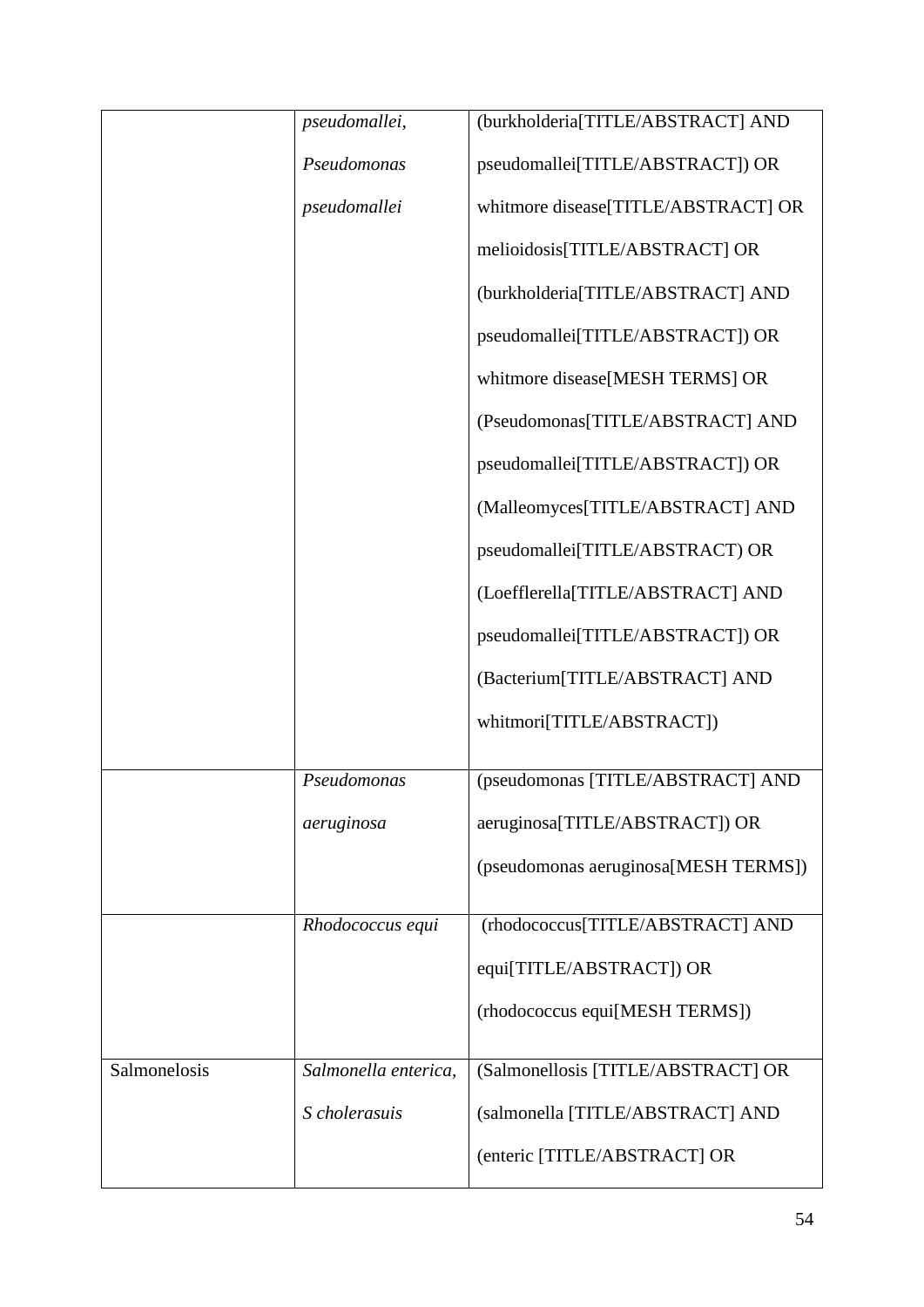|                  |                      | choleraesuis [TITLE/ABSTRACT])) NOT  |
|------------------|----------------------|--------------------------------------|
|                  |                      | salmonella bongori [TITLE/ABSTRACT]  |
|                  |                      | NOT salmonella typhi                 |
|                  |                      | [TITLE/ABSTRACT] OR (Salmonellosis   |
|                  |                      | [MESH TERMS] OR (salmonella enterica |
|                  |                      | [MESH TERMS]) OR (salmonella         |
|                  |                      | choleraesuis [MESH TERMS]) NOT       |
|                  |                      | salmonella bongori [MESH TERMS] NOT  |
|                  |                      | salmonella typhi [MESH TERMS] OR     |
|                  |                      | (Salmonella[TITLE/ABSTRACT] AND      |
|                  |                      | enterica[TITLE/ABSTRACT] AND ser.    |
|                  |                      | Choleraesuis[TITLE/ABSTRACT]) OR     |
|                  |                      | (Salmonella[TITLE/ABSTRACT] AND      |
|                  |                      | choleraesuis[TITLE/ABSTRACT]) OR     |
|                  |                      | (Bacillus[TITLE/ABSTRACT] AND        |
|                  |                      | cholerae-suis[TITLE/ABSTRACT])       |
| Staphilococcosis | Staphylococcus       | (staphylococcus[TITLE/ABSTRACT] AND  |
|                  | aereus, S. warneri   | (aureus[TITLE/ABSTRACT] OR           |
|                  |                      | warneri[TITLE/ABSTRACT])) OR         |
|                  |                      | (staphylococcus aureus[MESH TERMS])  |
|                  |                      | OR (staphylococcus warneri[MESH      |
|                  |                      | TERMS])                              |
| Streptococcosis  | <i>Streptococcus</i> |                                      |
|                  | pyogenes,            | (streptococcus[TITLE/ABSTRACT] AND   |
|                  |                      | (pyogenes[TITLE/ABSTRACT] OR         |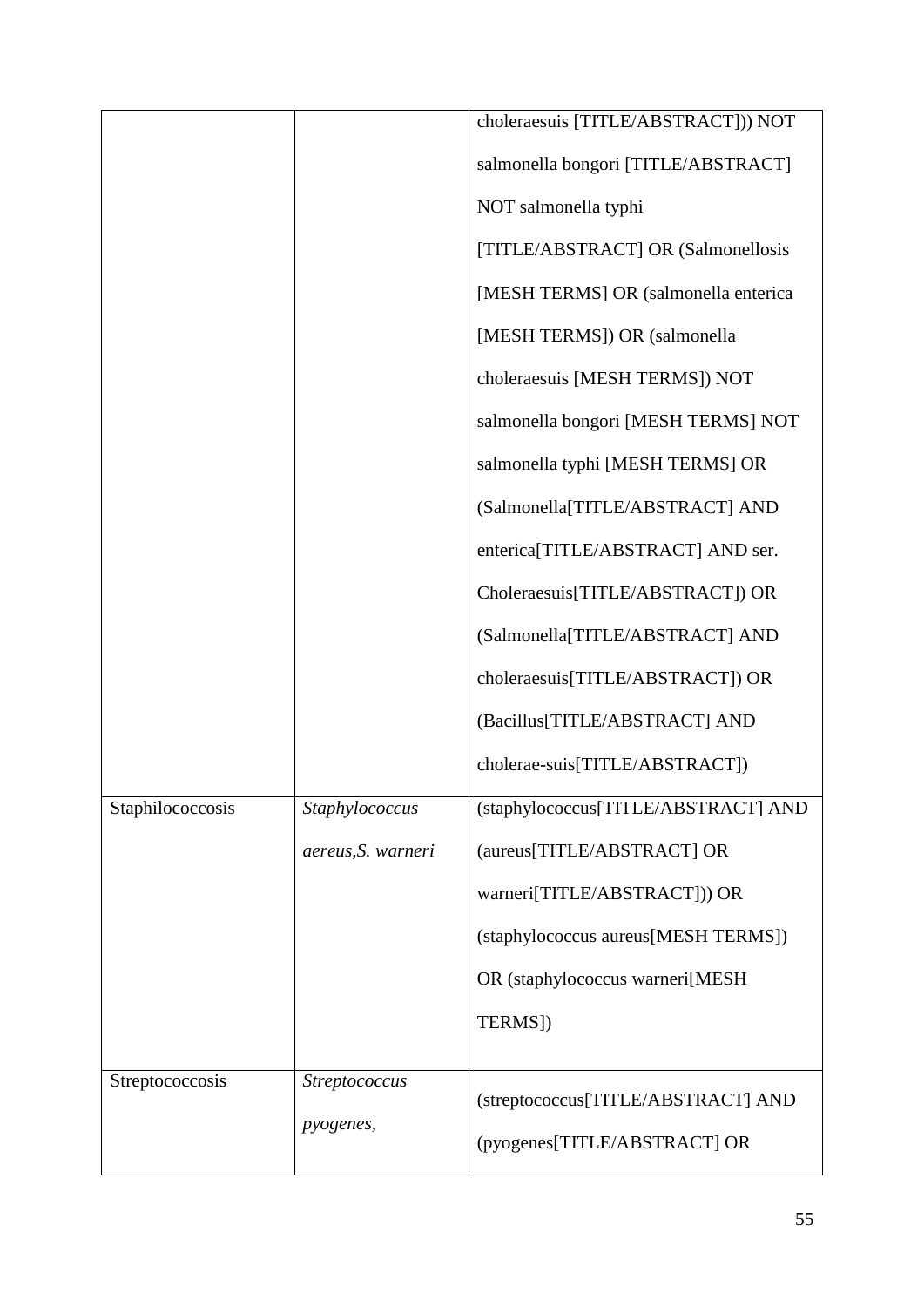| <i>Streptococcus</i>   | agalactiae[TITLE/ABSTRACT] OR         |
|------------------------|---------------------------------------|
| agalactiae, S. suis,   | suis[TITLE/ABSTRACT] OR               |
| S. equi, S.            | equi[TITLE/ABSTRACT] OR               |
| dysgalactiae, S.       | dysgalactiae[TITLE/ABSTRACT] OR       |
| porcinus, S. bovis, S. | porcinus[TITLE/ABSTRACT] OR           |
| zooepidemicus, S.      | bovis[TITLE/ABSTRACT] OR              |
| canis, S.              | zooepidemicus[TITLE/ABSTRACT] OR      |
| acidominimus, S.       | canis[TITLE/ABSTRACT] OR              |
| uberis                 | acidominimus[TITLE/ABSTRACT] OR       |
|                        | uberis[TITLE/ABSTRACT])) OR           |
|                        | (streptococcus pyogenes[MESH TERMS])  |
|                        | OR (streptococcus agalactiae[MESH]    |
|                        | TERMS]) OR (streptococcus suis[MESH   |
|                        | TERMS]) OR (streptococcus equi[MESH   |
|                        | TERMS]) OR (streptococcus             |
|                        | dysgalactiae[MESH TERMS]) OR          |
|                        | (streptococcus porcinus[MESH TERMS])  |
|                        | OR (streptococcus bovis[MESH TERMS])  |
|                        | OR (streptococcus zooepidemicus[MESH  |
|                        | TERMS]) OR (streptococcus canis[MESH  |
|                        | TERMS]) OR (streptococcus             |
|                        | acidominimus[MESH TERMS]) OR          |
|                        | (streptococcus uberis[MESH TERMS]) OR |
|                        | (Streptococcus[TITLE/ABSTRACT] AND    |
|                        | scarlatinae[TITLE/ABSTRACT]) OR       |
|                        |                                       |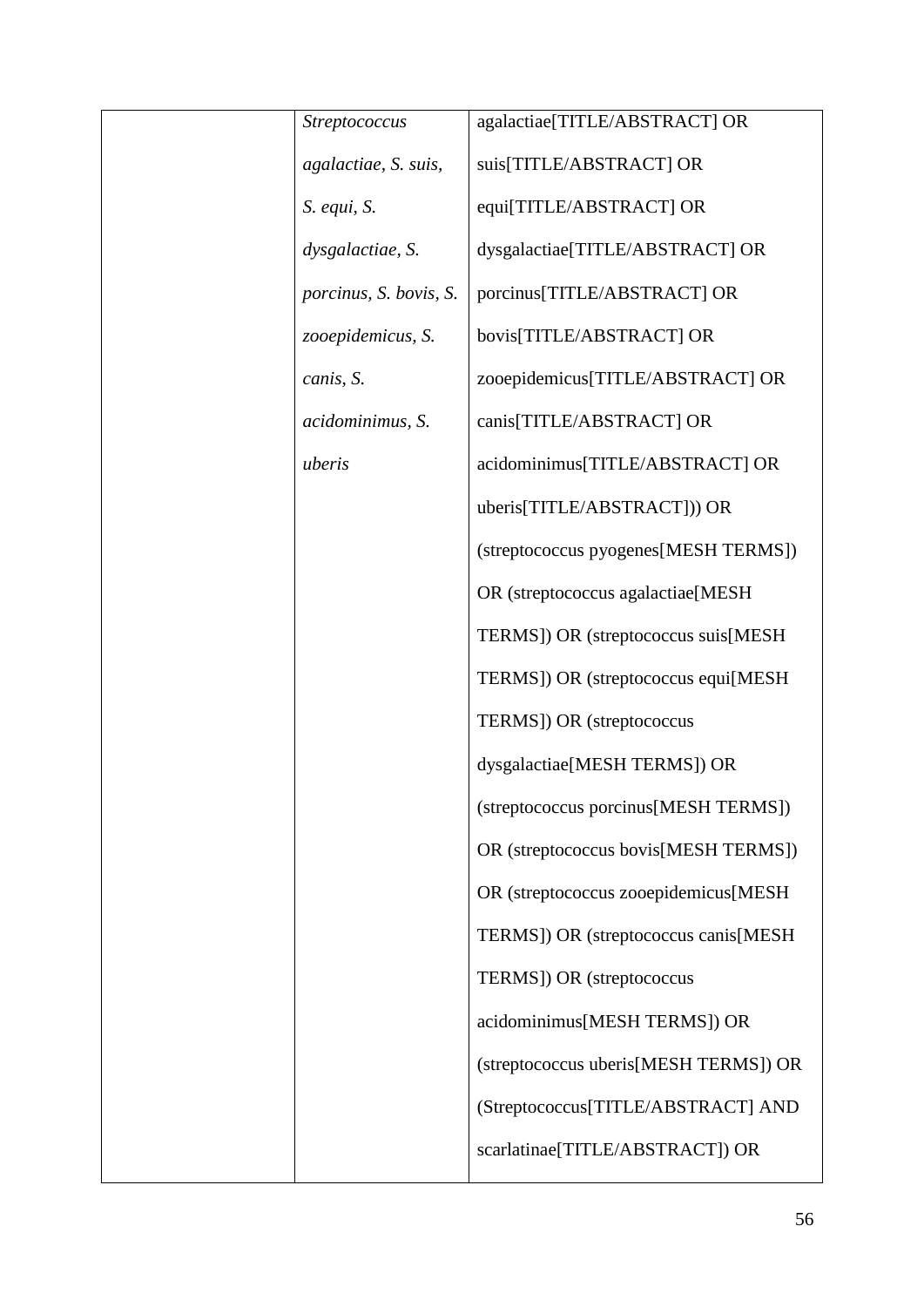|                      | (Streptococcus[TITLE/ABSTRACT] AND  |
|----------------------|-------------------------------------|
|                      | hemolyticus) OR                     |
|                      | (Streptococcus[TITLE/ABSTRACT]AND   |
|                      | erysipelatos[TITLE/ABSTRACT]) OR    |
|                      | (Micrococcus[TITLE/ABSTRACT] AND    |
|                      | scarlatinae[TITLE/ABSTRACT]) OR     |
|                      | (Streptococcus[TITLE/ABSTRACT] AND  |
|                      | mastitidis[TITLE/ABSTRACT]) OR      |
|                      | (Streptococcus[TITLE/ABSTRACT] AND  |
|                      | difficilis[TITLE/ABSTRACT]) OR      |
|                      | (Streptococcus[TITLE/ABSTRACT] AND  |
|                      | difficile[TITLE/ABSTRACT]) OR       |
|                      | (Streptococcus[TITLE/ABSTRACT] AND  |
|                      | pseudogalactiae[TITLE/ABSTRACT])    |
|                      |                                     |
| <i>Streptococcus</i> | (Streptococcus[TITLE/ABSTRACT] AND  |
| pneumoniae           | pneumoniae[TITLE/ABSTRACT]) OR      |
|                      | (Micrococcus[TITLE/ABSTRACT] AND    |
|                      | pneumonia[TITLE/ABSTRACT]) OR       |
|                      | (Streptococcus[TITLE/ABSTRACT] AND  |
|                      | equines[TITLE/ABSTRACT]) OR         |
|                      | (Diplococcus[TITLE/ABSTRACT] AND    |
|                      | pneumonia[TITLE/ABSTRACT] AND       |
|                      | Bovis[TITLE/ABSTRACT]) OR           |
|                      | (Micrococcus pneumoniae[MeSH Terms) |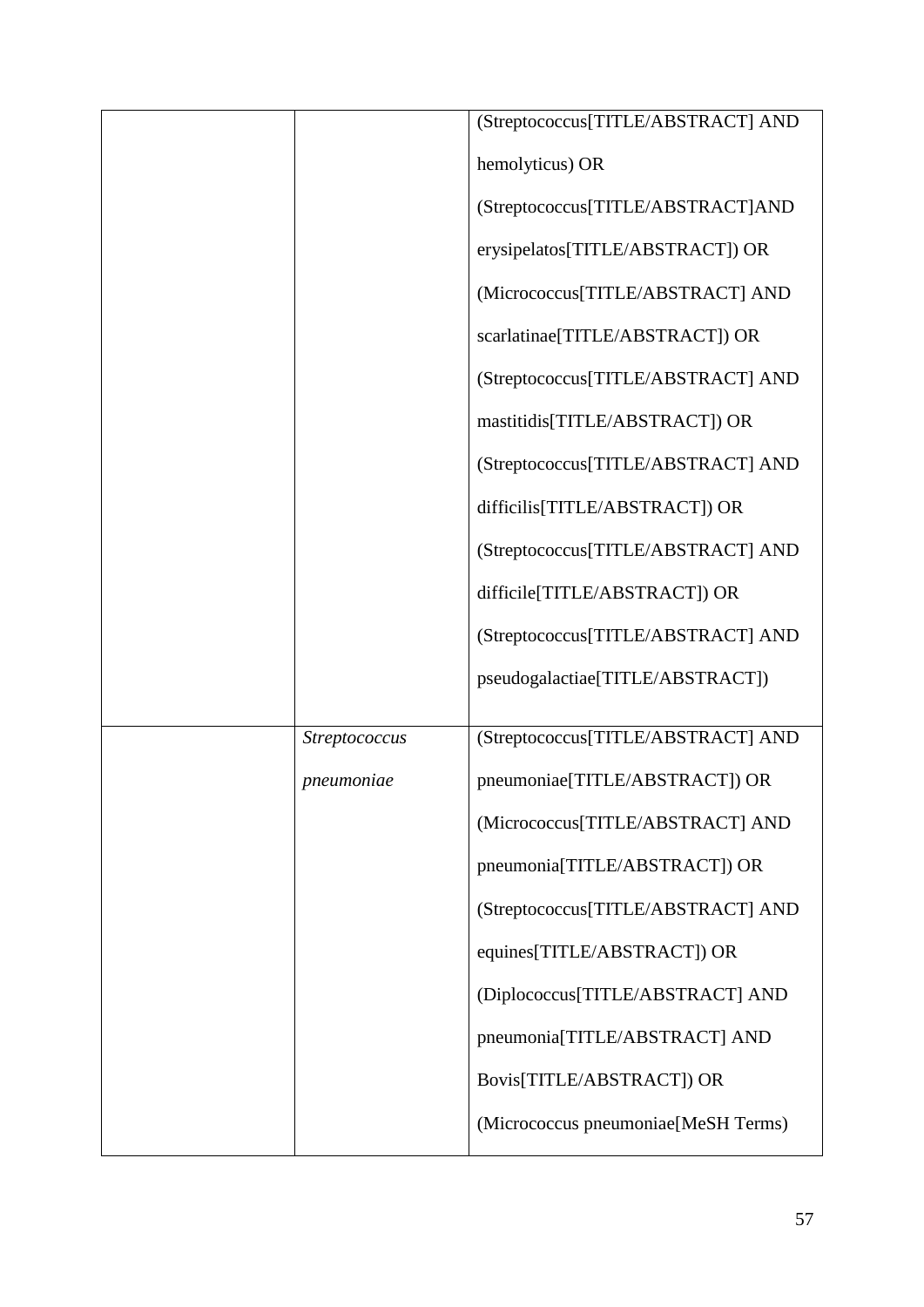|                    |                            | OR (Streptococcus equines[MeSH Terms)  |
|--------------------|----------------------------|----------------------------------------|
|                    |                            | OR (Diplococcus pneumonia[MeSH Terms]  |
|                    |                            | OR (Diplococcus Bovis[MeSH Terms) OR   |
|                    |                            | (Streptococcus pneumoniae[MeSH Terms]) |
| Yersiniosis        | Yersinia                   | (yersinia[TITLE/ABSTRACT] AND          |
|                    | <i>pseudotuberculosis,</i> | (pseudotuberculosis[TITLE/ABSTRACT]    |
|                    | Y. enterocolitica          | OR enterocolitica[TITLE/ABSTRACT]))    |
|                    |                            | OR (yersinia pseudotuberculosis[MESH   |
|                    |                            | TERMS]) OR (yersinia                   |
|                    |                            | enterocolitica[MESH TERMS])            |
| Fungal diseases    | $N = 12$                   |                                        |
|                    | Absidia corymbifera        | (Absidia[TITLE/ABSTRACT] AND           |
|                    |                            | corymbifera[TITLE/ABSTRACT]) OR        |
|                    |                            | (Absidia corymbifera[MESH TERMS])      |
|                    | Acremonium kiliense        | (Acremonium[TITLE/ABSTRACT] AND        |
|                    |                            | kiliense[TITLE/ABSTRACT]) OR           |
|                    |                            | (Acremonium kiliense[MESH TERMS])      |
| Actinomycosis      | Actinomyces israelii       | (Actinomyces[TITLE/ABSTRACT] AND       |
|                    |                            | israelii[TITLE/ABSTRACT]) OR           |
|                    |                            | (Actinomyces israelii [MESH TERMS])    |
| Coccidioidomycosis | Coccidioides immitis       | (Coccidioides[TITLE/ABSTRACT] AND      |
|                    |                            | immitis[TITLE/ABSTRACT]) OR            |
|                    |                            | (Coccidioides immitis[MESH TERMS])     |
|                    | Coccidioides               | (Coccidioides[TITLE/ABSTRACT] AND      |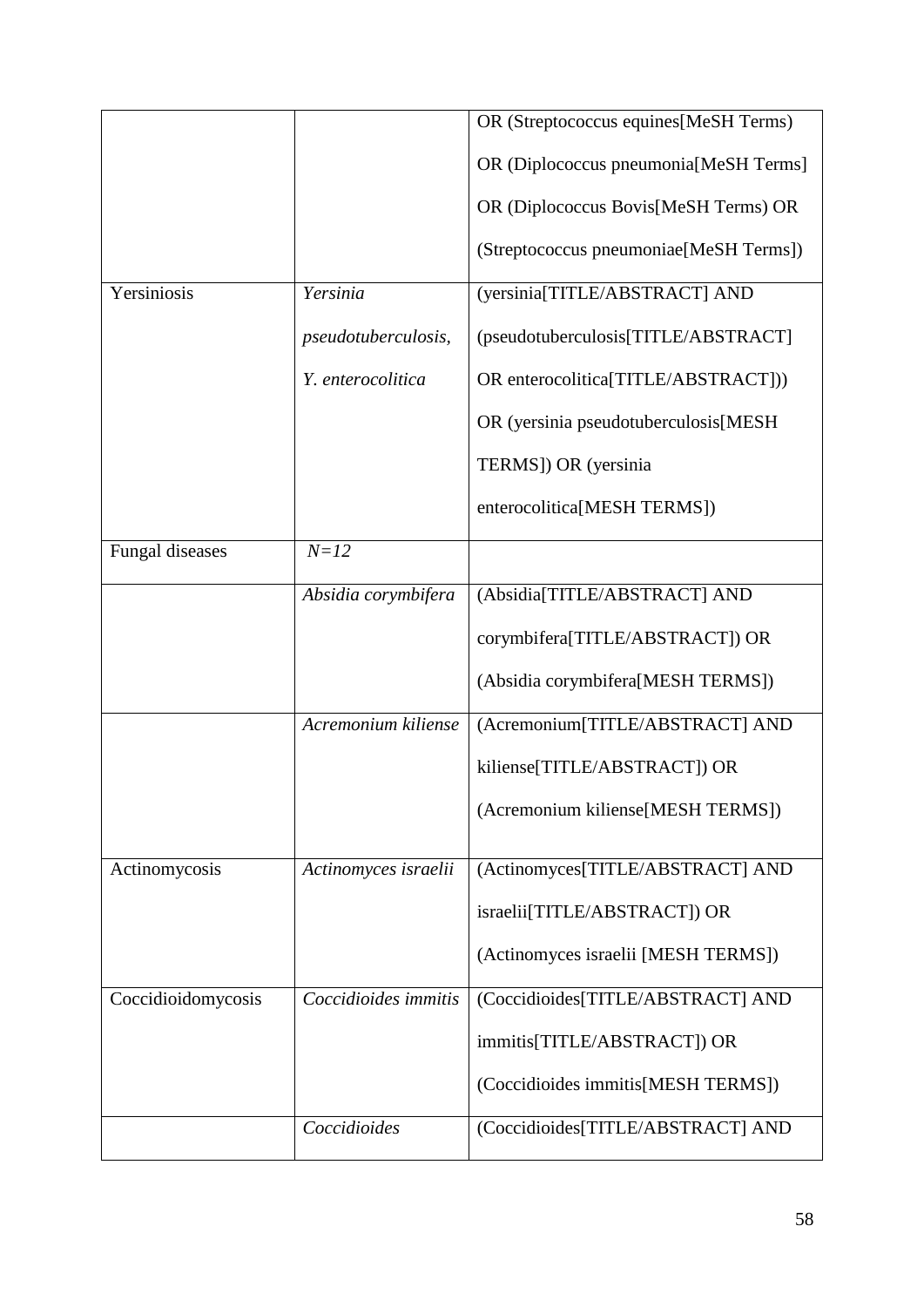|                    | posadasii            | posadasii[TITLE/ABSTRACT]) OR        |
|--------------------|----------------------|--------------------------------------|
|                    |                      | (Coccidioides posadasii[MESH TERMS]) |
| Cryptococcosis     | Cryptococcus         | (Cryptococcus[TITLE/ABSTRACT] AND    |
|                    | neoformans           | neoformans[TITLE/ABSTRACT]) OR       |
|                    |                      | (Cryptococcus neoformans[MESH]       |
|                    |                      | TERMS])                              |
| Dermatophilosis    | Dermatophilus        | (Dermatophilus[TITLE/ABSTRACT] AND   |
|                    | congolensis          | congolensis[TITLE/ABSTRACT]) OR      |
|                    |                      | (Dermatophilus congolensis[MESH      |
|                    |                      | <b>TERMS]) OR</b>                    |
|                    |                      | (Dermatophilus[TITLE/ABSTRACT AND    |
|                    |                      | dermatonomus[TITLE/ABSTRACT)         |
| Ringworm           | Microsporum spp.,    | Ringworm[TITLE/ABSTRACT] OR          |
|                    | Trchophyton spp.,    | Microsporum[TITLE/ABSTRACT] OR       |
|                    | Epidermophyton       | Trichophyton[TITLE/ABSTRACT] OR      |
|                    | spp.                 | Epidermophyton[TITLE/ABSTRACT] OR    |
|                    |                      | Ringworm[MESH TERMS] OR              |
|                    |                      | Microsporum[MESH TERMS] OR           |
|                    |                      | Trichophyton[MESH TERMS] OR          |
|                    |                      | Epidermophyton[MESH TERMS]           |
| <b>Nocardiosis</b> | Nocardia asteroides  | (Nocardia[TITLE/ABSTRACT] AND        |
|                    |                      | asteroids[TITLE/ABSTRACT]) OR        |
|                    |                      | ((Nocardia asteroids[MESH TERMS])    |
|                    |                      |                                      |
| Pneumocystis       | Pneumocystis carinii | (Pneumocystis[TITLE/ABSTRACT] AND    |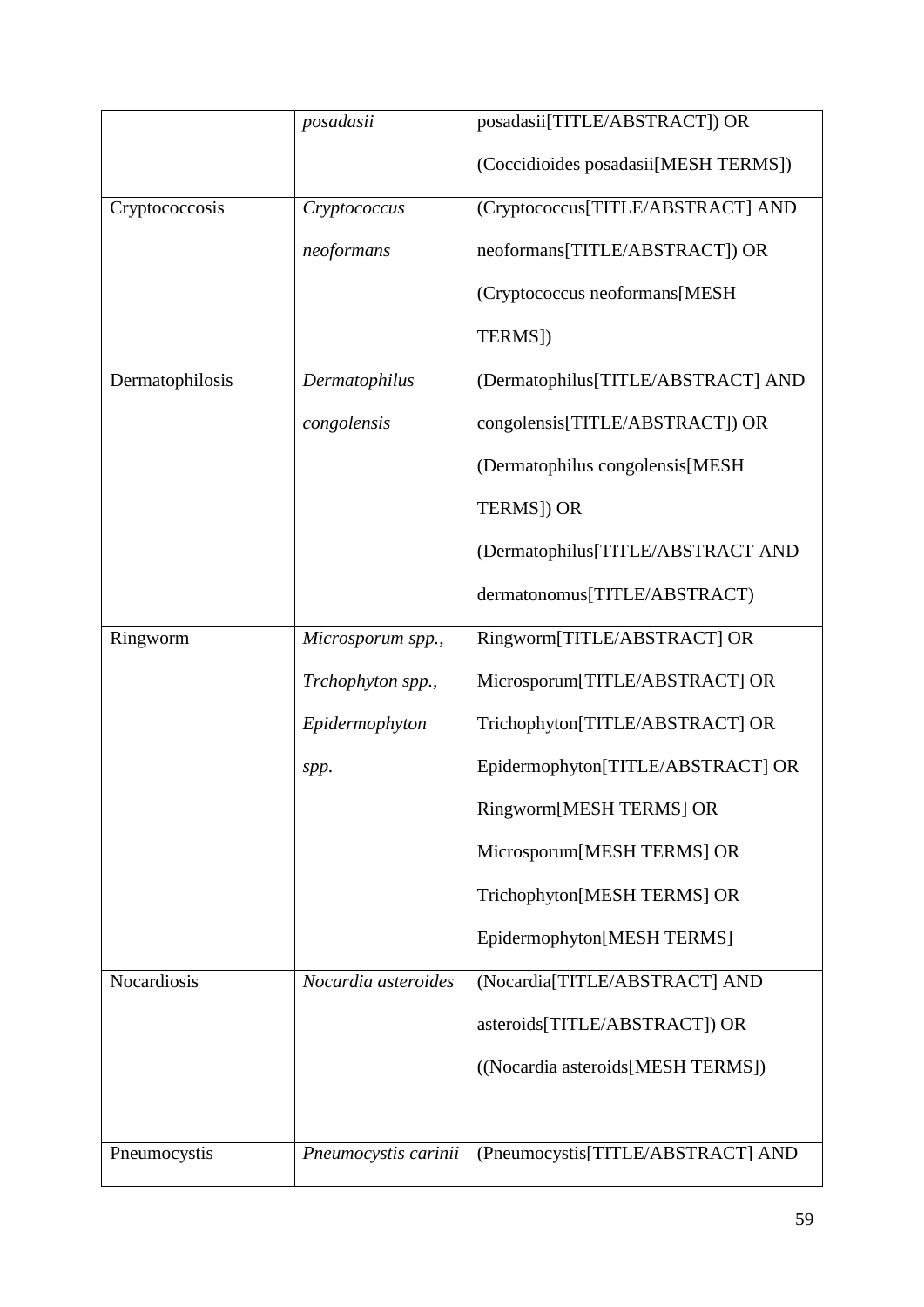| pneumonia                |                      | pneumonia[TITLE/ABSTRACT]) OR         |
|--------------------------|----------------------|---------------------------------------|
|                          |                      | (Pneumocystis[TITLE/ABSTRACT] AND     |
|                          |                      | carinii[TITLE/ABSTRACT]) OR           |
|                          |                      | (Pneumocystis pneumonia[MESH TERMS])  |
|                          |                      | OR (Pneumocystis carinii[MESH TERMS]) |
|                          |                      | OR (pneumocystis [title/abstract] AND |
|                          |                      | carini [title/abstract])              |
| Rhinosporidiosis         | Rhinosporodium       | (Rhinosporidium[TITLE/ABSTRACT]       |
|                          | seeberii             | AND seeberi[TITLE/ABSTRACT]) OR       |
|                          |                      | (Rhinosporidium seeberi[MESH TERMS])  |
|                          |                      | OR (rhinosporidium[TITLE/ABSTRACT]    |
|                          |                      | AND seeberii[TITLE/ABSTRACT])         |
| Parasitic diseases       | $N = 77$             |                                       |
| <b>Bovine babesiosis</b> | Babesia bovis, B     | (babesia[TITLE/ABSTRACT] AND          |
| $n=3$                    | divergens, B microti | (bovis[TITLE/ABSTRACT] OR             |
|                          |                      | divergens[TITLE/ABSTRACT] OR          |
|                          |                      | microti[TITLE/ABSTRACT])) OR (babesia |
|                          |                      | bovis[MeSH Terms]) OR (babesia        |
|                          |                      | divergens[MeSH Terms]) OR (babesia    |
|                          |                      | microti[MeSH Terms])                  |
| Equine piroplasmosis     | Babesia cavalli,     | (babesia[TITLE/ABSTRACT] AND          |
|                          | Theileria equi       | caballi[TITLE/ABSTRACT]) OR           |
|                          |                      | (theileria[TITLE/ABSTRACT] AND        |
|                          |                      | equi[TITLE/ABSTRACT]) OR              |
|                          |                      | equinepiroplasmosis[TITLE/ABSTRACT]   |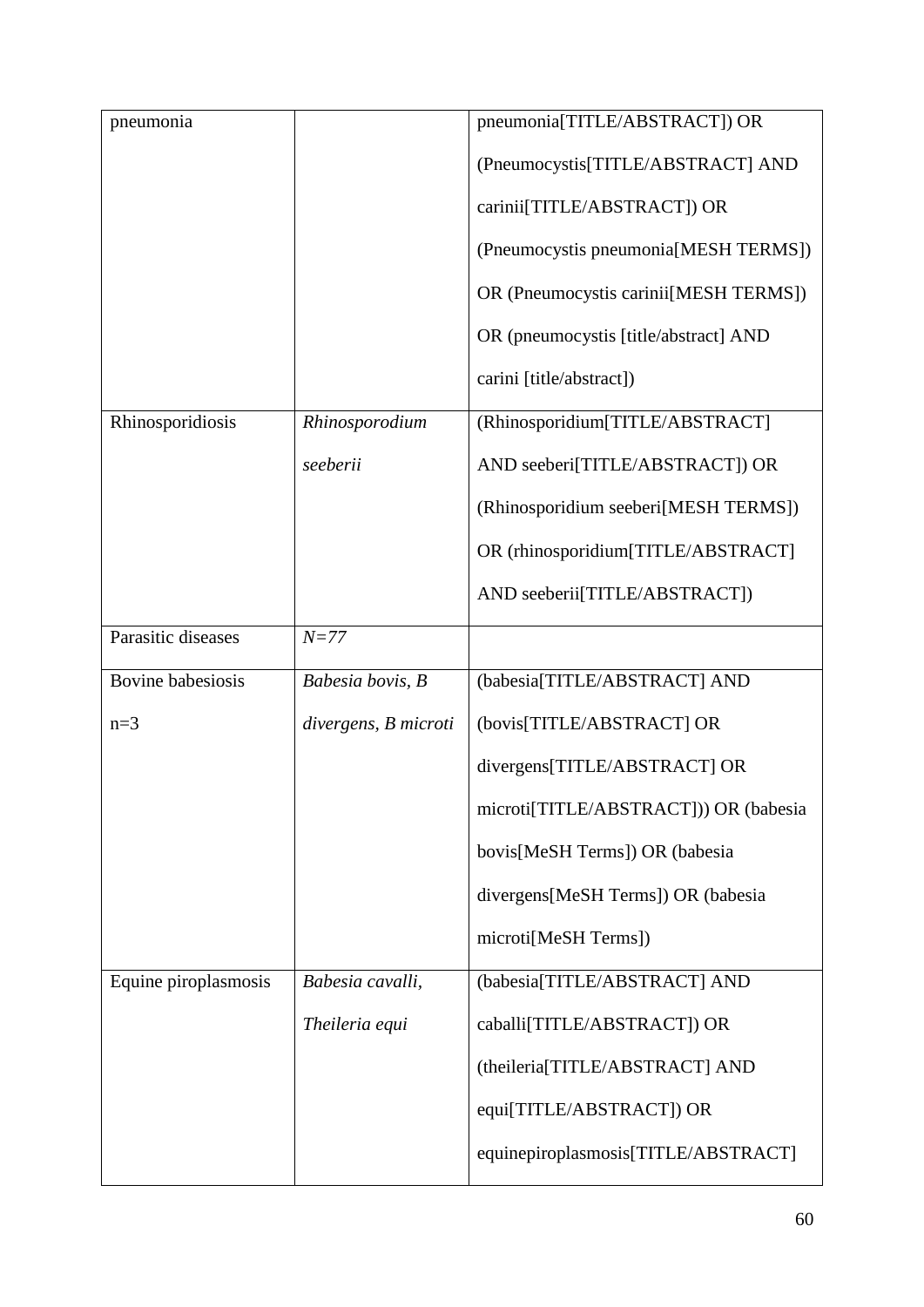|                      |                             | OR (babesia caballi[MESH TERMS]) OR    |
|----------------------|-----------------------------|----------------------------------------|
|                      |                             | (theileria equi[MESH TERMS]) OR equine |
|                      |                             | piroplasmosis[MESH TERMS]              |
| <b>Balantidiasis</b> | Balantidium coli            | balantidiasis[TITLE/ABSTRACT] OR       |
|                      |                             | (balantidium[TITLE/ABSTRACT] AND       |
|                      |                             | coli[TITLE/ABSTRACT]) OR               |
|                      |                             | balantidiasis[MESH TERMS] OR           |
|                      |                             | (balantidium coli[MESH TERMS])         |
|                      |                             |                                        |
|                      | <b>Blastocystis</b> hominis | (blastocystis[TITLE/ABSTRACT] AND      |
|                      |                             | hominis[TITLE/ABSTRACT]) OR            |
|                      |                             | (blastocystis hominis [MESH TERMS])    |
| Clonorchiasis        | Clonorchis sinensis         | clonorchiasis[TITLE/ABSTRACT] OR       |
|                      |                             | (clonorchis[TITLE/ABSTRACT] AND        |
|                      |                             | sinensis[TITLE/ABSTRACT]) OR           |
|                      |                             | clonorchiasis[MESH TERMS] OR           |
|                      |                             |                                        |
|                      |                             | (clonorchis sinensis[MESH TERMS])      |
| Cryptosporidiosis    | Cryptosporidium             | cryptosporidiosis[TITLE/ABSTRACT] OR   |
|                      | parvum                      | (cryptosporidium[TITLE/ABSTRACT]       |
|                      |                             | AND parvum[TITLE/ABSTRACT]) OR         |
|                      |                             | cryptosporidiosis[MESH TERMS] OR       |
|                      |                             | (cryptosporidium parvum[MESH TERMS])   |
| Dicrocoeliasis       | Dicrocelium                 | dicrocoeliasis[TITLE/ABSTRACT] OR      |
|                      | dendriticum                 | (dicrocoelium[TITLE/ABSTRACT] AND      |
|                      |                             | dendriticum[TITLE/ABSTRACT]) OR        |
|                      |                             |                                        |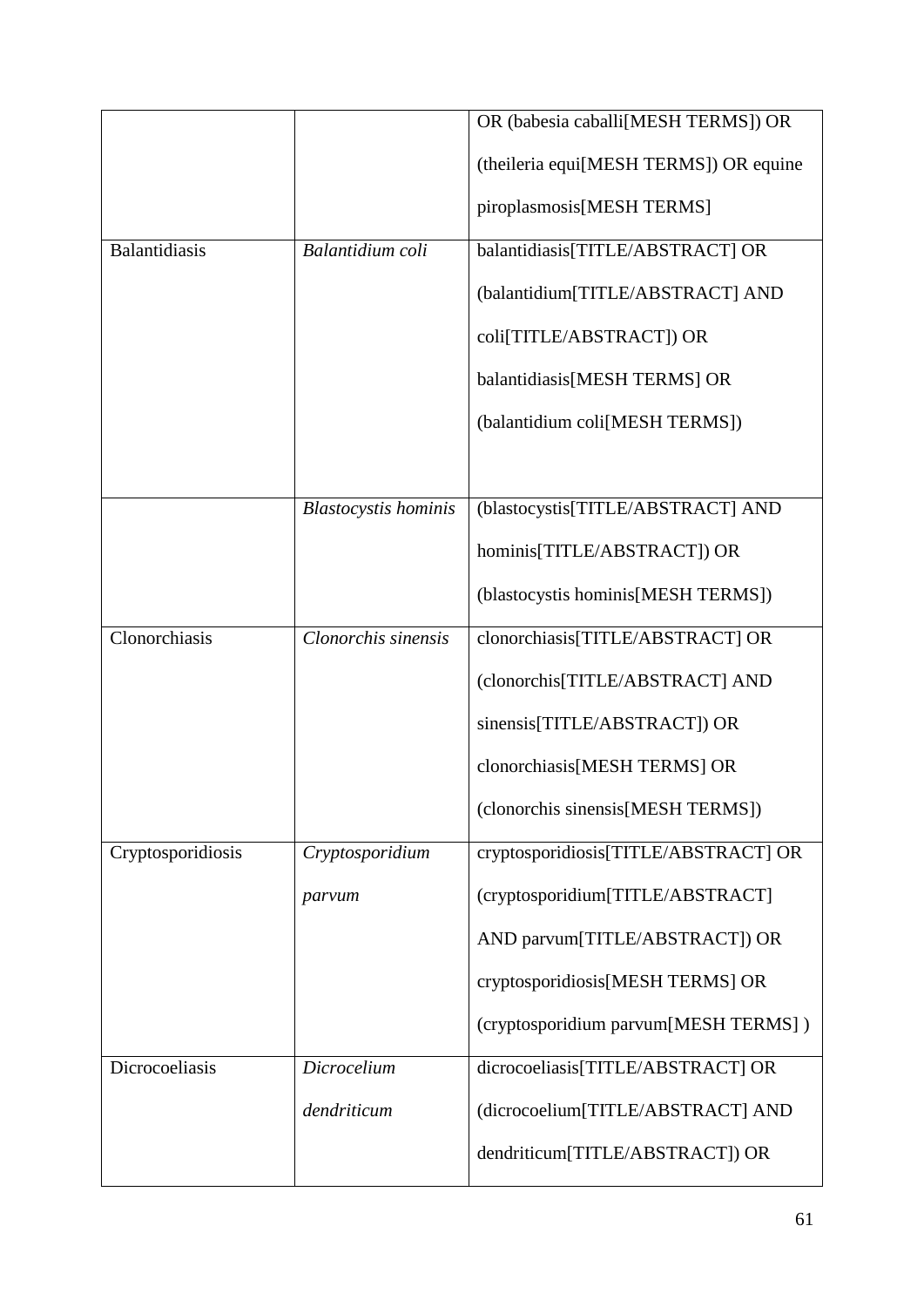|                 |                   | dicrocoeliasis[MESH TERMS] OR           |
|-----------------|-------------------|-----------------------------------------|
|                 |                   |                                         |
|                 |                   | (dicrocoelium dendriticum[MESH TERMS])  |
| Dientamoebiasis | Dientamoeba       | dientamoebiasis[TITLE/ABSTRACT] OR      |
|                 | fragilis          | (dientamoeba[TITLE/ABSTRACT] AND        |
|                 |                   | fragilis[TITLE/ABSTRACT]) OR            |
|                 |                   | dientamoebiasis[MESH TERMS] OR          |
|                 |                   | (dientamoeba fragilis[MESH TERMS])      |
| Echinococcosis  | Echinococcus      | (echinococcosis[TITLE/ABSTRACT] OR      |
|                 | granulosus        | hydatidosis[TITLE/ABSTRACT]) OR         |
|                 |                   | (echinococcus[TITLE/ABSTRACT] AND       |
|                 |                   | granulosus[TITLE/ABSTRACT]) OR          |
|                 |                   | echinococciasis[TITLE/ABSTRACT] OR      |
|                 |                   | hydatid disease[TITLE/ABSTRACT] OR      |
|                 |                   | cystic hydatid disease [TITLE/ABSTRACT] |
|                 |                   | <b>OR</b>                               |
|                 |                   | (echinococcosis[MESH TERMS] OR          |
|                 |                   | hydatidosis[MESH TERMS]) OR             |
|                 |                   | (echinococcus granulosus[MESH TERMS])   |
|                 |                   | OR echinococciasis[MESH TERMS] OR       |
|                 |                   | hydatid disease[MESH TERMS] OR cystic   |
|                 |                   | hydatid disease [MESH TERMS]            |
|                 | Echinostoma       | (echinostoma[TITLE/ABSTRACT] AND        |
|                 | malayanum         | malayanum[TITLE/ABSTRACT]) OR           |
|                 |                   | (echinostoma malayanum[MESH TERMS])     |
|                 | Entamoeba polecki | (entamoeba[TITLE/ABSTRACT] AND          |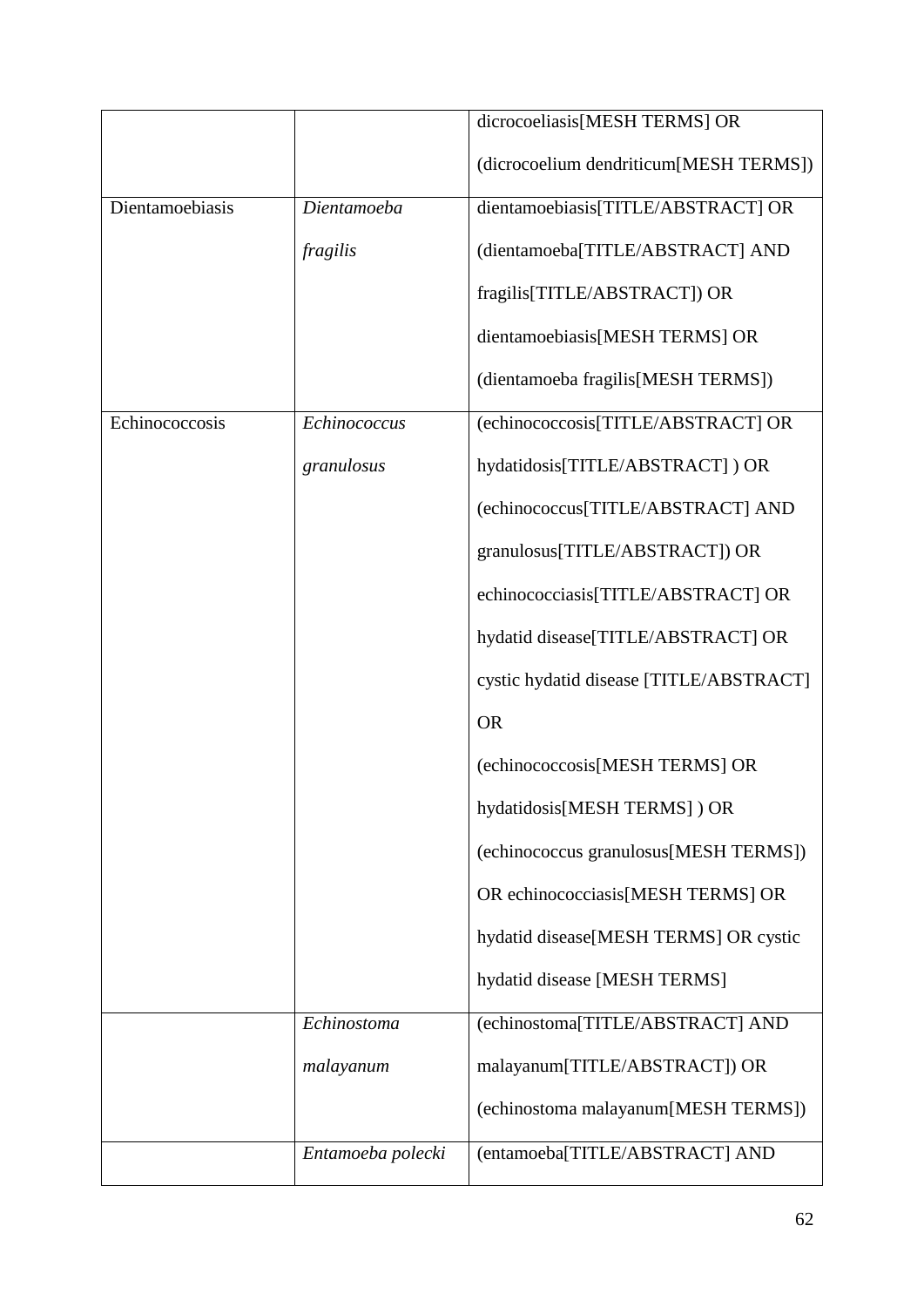|                    |                       | polecki[TITLE/ABSTRACT]) OR            |
|--------------------|-----------------------|----------------------------------------|
|                    |                       | (entamoeba polecki[MESH TERMS])        |
|                    | Eurytema              | (eurytrema[TITLE/ABSTRACT] AND         |
|                    | pancreaticum          | pancreaticum[TITLE/ABSTRACT]) OR       |
|                    |                       | (eurytrema pancreaticum[MESH TERMS])   |
| Fasciolosis        | Fasciola hepatica, f  | fascioliasis[TITLE/ABSTRACT] OR        |
|                    | . indica              | (fasciola[TITLE/ABSTRACT] AND          |
|                    |                       | (hepatica[TITLE/ABSTRACT] OR           |
|                    |                       | indica[TITLE/ABSTRACT])) OR            |
|                    |                       | fascioliasis[MESH TERMS] OR (fasciola  |
|                    |                       | hepatica[MESH TERMS]) OR (fasciola     |
|                    |                       | indica[MESH TERMS])                    |
|                    | Fasciolopsis buski    | (fasciolopsis[TITLE/ABSTRACT] AND      |
|                    |                       | buski[TITLE/ABSTRACT]) OR              |
|                    |                       | (fasciolopsis buski[MESH TERMS])       |
| Gastrodiscoidiasis | Gastrodiscoides       | gastrodiscoidiasis[TITLE/ABSTRACT] OR  |
|                    | hominis,              | (gastrodiscoides[TITLE/ABSTRACT] AND   |
|                    |                       | hominis[TITLE/ABSTRACT]) OR            |
|                    |                       | gastrodiscoidiasis [MESH TERMS] OR     |
|                    |                       | (gastrodiscoides hominis [MESH TERMS]) |
| Giardiasis         | Giardia intestinalis, | (giardia[TITLE/ABSTRACT] AND           |
|                    | G duodenalis, G       | (intestinalis[TITLE/ABSTRACT] OR       |
|                    | enteritis, Giardia    | lamblia[TITLE/ABSTRACT] OR             |
|                    | lambia                | duodenalis[TITLE/ABSTRACT] OR          |
|                    |                       | enteritis[TITLE/ABSTRACT]) OR          |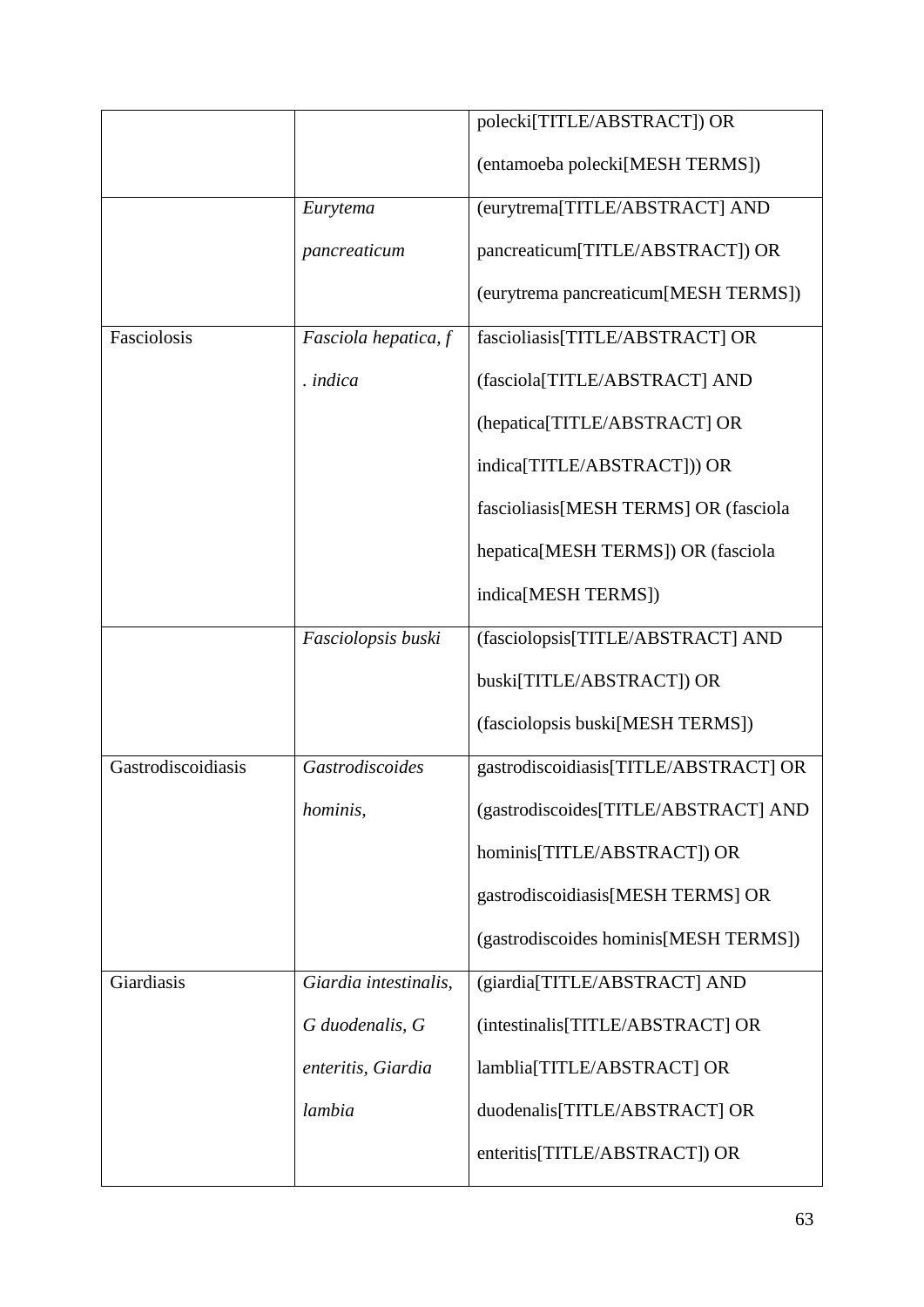|                      |                      | lambliasis[TITLE/ABSTRACT] OR (giardia |
|----------------------|----------------------|----------------------------------------|
|                      |                      | intestinalis[MESH TERMS]) OR (Giardia  |
|                      |                      | lamblia[MESH TERMS]) OR (giardia       |
|                      |                      | duodenalis[MESH TERMS]) OR (giardia    |
|                      |                      | enteritis[MESH TERMS]) OR              |
|                      |                      | lambliasis[MESH TERMS]                 |
|                      | Gnathostoma          | (gnathostoma[TITLE/ABSTRACT] AND       |
|                      | doloresi, G hispidum | (doloresi[TITLE/ABSTRACT] OR           |
|                      |                      | hispidum[TITLE/ABSTRACT]) OR           |
|                      |                      | (gnathostoma doloresi[MESH TERMS] OR   |
|                      |                      | (gnathostoma hispidum[MESH TERMS])     |
| Gongylonemiasis      | Gongylonema          | gongylonemiasis[TITLE/ABSTRACT] OR     |
|                      | pulchrum             | (gongylonema[TITLE/ABSTRACT] AND       |
|                      |                      | pulchrum[TITLE/ABSTRACT]) OR           |
|                      |                      | gongylonemiasis[MESH TERMS] OR         |
|                      |                      | (gongylonema pulchrum[MESH TERMS])     |
| Haemonchosis         | Haemonchus           | haemonchosis[TITLE/ABSTRACT] OR        |
|                      | contortus            | (haemonchus[TITLE/ABSTRACT] AND        |
|                      |                      | contortus [TITLE/ABSTRACT]) OR         |
|                      |                      | haemonchosis[MESH TERMS] OR            |
|                      |                      | (haemonchus contortus [MESH TERMS])    |
| <b>Hirundiniasis</b> | Limnatis nilotica    | hirudiniasis[TITLE/ABSTRACT] OR        |
|                      |                      | (limnatis[TITLE/ABSTRACT] AND          |
|                      |                      | nilotica [TITLE/ABSTRACT]) OR          |
|                      |                      | hirudiniasis[MESH TERMS] OR (limnatis  |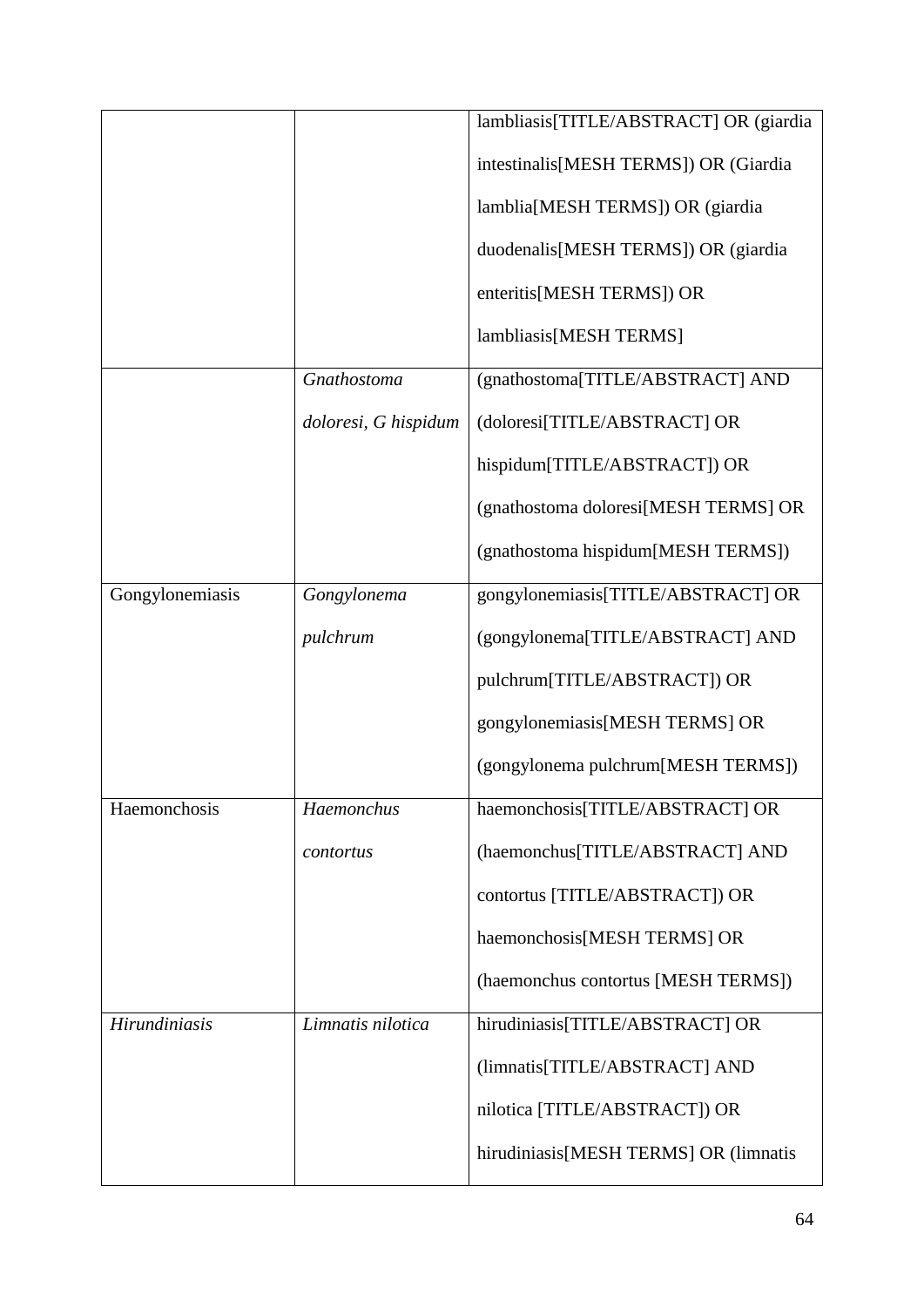|                      |                    | nilotica [MESH TERMS])                |
|----------------------|--------------------|---------------------------------------|
| Macracanthorhynchosi | Macracanthorhyncu  | (macracanthorhynchus[TITLE/ABSTRACT]  |
| S                    | s hirudinaceus     | AND hirudinaceus [TITLE/ABSTRACT])    |
|                      |                    | OR (macracanthorhynchus               |
|                      |                    | hirudinaceus[MESH TERMS])             |
| Mammomonogamiasis    | Laryngeus nasciola | mammomonogamiasis[TITLE/ABSTRACT]     |
|                      |                    | <b>OR</b>                             |
|                      |                    | mammomonogamosis[TITLE/ABSTRACT]      |
|                      |                    | OR syngamosis [TITLE/ABSTRACT] OR     |
|                      |                    | syngamiasis [TITLE/ABSTRACT] OR       |
|                      |                    | (mammomonogamus AND                   |
|                      |                    | (laryngeus[TITLE/ABSTRACT] OR         |
|                      |                    | nasicola [TITLE/ABSTRACT])) OR        |
|                      |                    | mammomonogamiasis[MESH TERMS] OR      |
|                      |                    | mammomonogamosis[MESH TERMS] OR       |
|                      |                    | syngamosis[MESH TERMS] OR             |
|                      |                    | syngamiasis[MESH TERMS] OR (laryngeus |
|                      |                    | nasicola[MESH TERMS]))                |
|                      | Marshallagia       | (marshallagia[TITLE/ABSTRACT] AND     |
|                      | marshalli          | marshalli [TITLE/ABSTRACT]) OR        |
|                      |                    | (marshallagia marshalli[MESH TERMS])  |
|                      | <b>Metagonimis</b> | (metagonimus[TITLE/ABSTRACT] AND      |
|                      | yokogawai          | yokogawai [TITLE/ABSTRACT]) OR        |
|                      |                    | (metagonimus yokogawai [MESH TERMS])  |
|                      | Metastrongylus     | (metastrongylus[TITLE/ABSTRACT] AND   |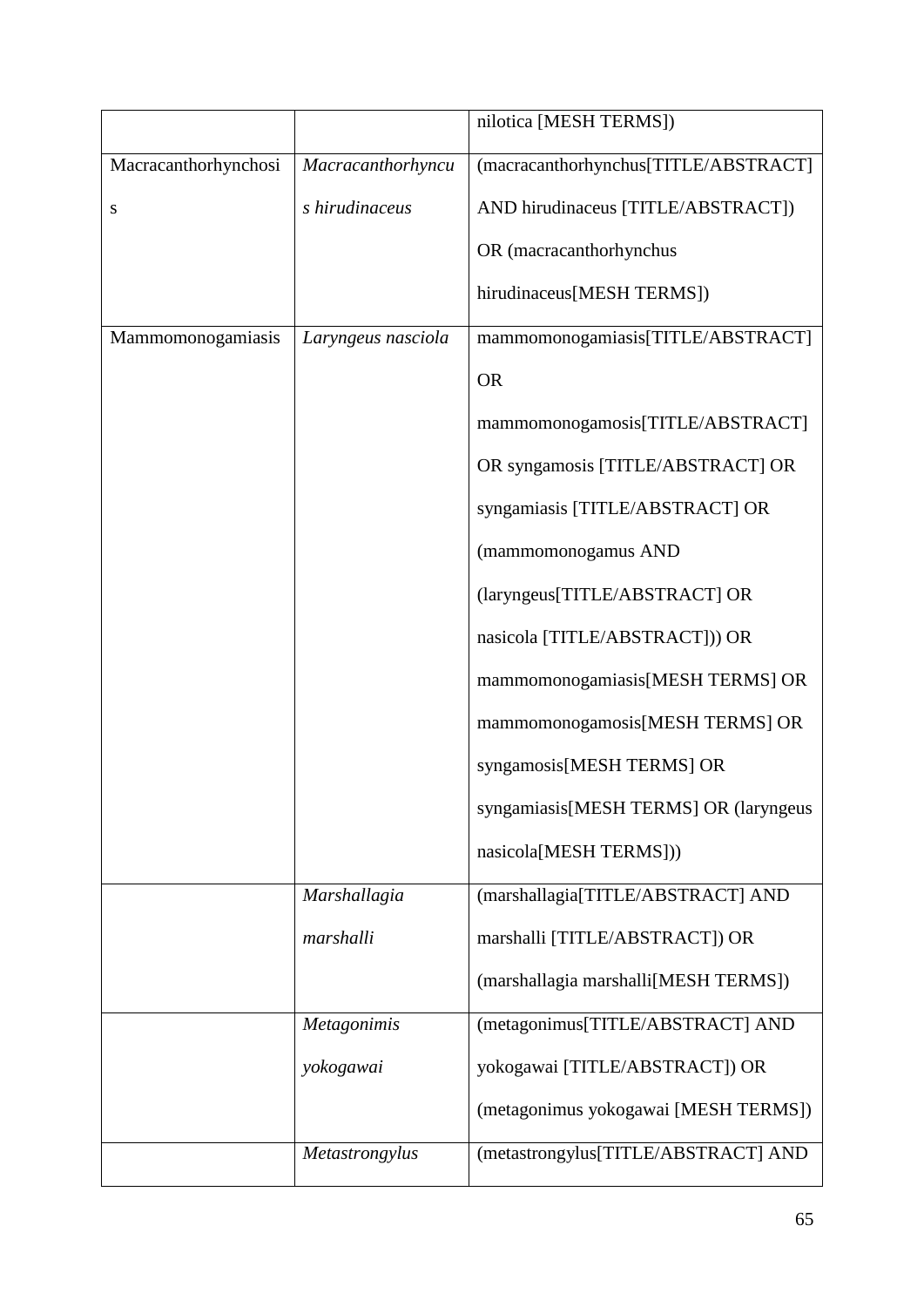|                   | elongatus               | elongatus [TITLE/ABSTRACT]) OR          |
|-------------------|-------------------------|-----------------------------------------|
|                   |                         | (metastrongylus elongatus [MESH         |
|                   |                         | TERMS])                                 |
|                   | Micronema deletrix      | (micronema[TITLE/ABSTRACT] AND          |
|                   |                         | deletrix [TITLE/ABSTRACT]) OR           |
|                   |                         | (micronema deletrix [MESH TERMS])       |
| Monieza infection | Moniezia expansa        | moniezia infection[TITLE/ABSTRACT] OR   |
|                   |                         | (moniezia[TITLE/ABSTRACT] AND           |
|                   |                         | expansa [TITLE/ABSTRACT]) OR            |
|                   |                         | moniezia infection[MESH TERMS] OR       |
|                   |                         | (moniezia expansa[MESH TERMS])          |
|                   | Nematodirus             | (nematodirus[TITLE/ABSTRACT] AND        |
|                   | abnormalis              | abnormalis [TITLE/ABSTRACT]) OR         |
|                   |                         | (nematodirus abnormalis[MESH TERMS])    |
|                   | <b>Oesophagostomums</b> | (oesophagostomum[TITLE/ABSTRACT]        |
|                   | aculeatum               | AND aculeatum [TITLE/ABSTRACT]) OR      |
|                   |                         | (oesophagostomum aculeatum [MESH        |
|                   |                         | TERMS])                                 |
|                   | <b>Opisthorchis</b>     | (opisthorchis[TITLE/ABSTRACT] AND       |
|                   | sinensis, $O$ felineus, | (sinensis [TITLE/ABSTRACT]) OR          |
|                   | O nover                 | felineus[TITLE/ABSTRACT] OR nover       |
|                   |                         | [TITLE/ABSTRACT])) OR (opisthorchis     |
|                   |                         | sinensis [MESH TERMS]) OR (opisthorchis |
|                   |                         | felineus[MESH TERMS]) OR (opisthorchis  |
|                   |                         | nover[MESH TERMS])                      |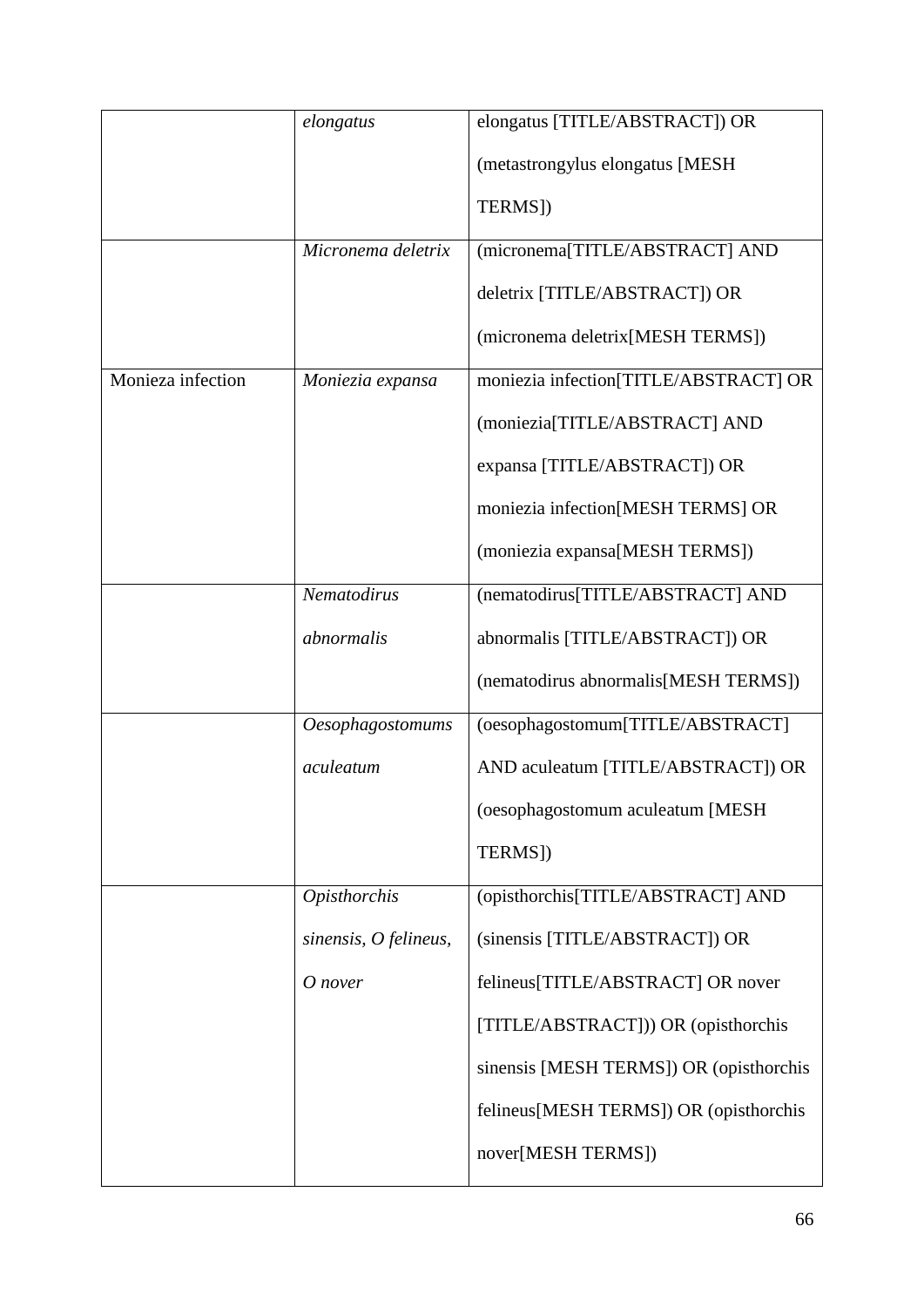| Orientobilharzia       | (orientobilharzia[TITLE/ABSTRACT] AND |
|------------------------|---------------------------------------|
| turkestanica           | turkestanica [TITLE/ABSTRACT]) OR     |
|                        | (orientobilharzia turkestanica [MESH  |
|                        | TERMS])                               |
| Ostertagia ostertagi   | (ostertagia[TITLE/ABSTRACT] AND       |
|                        | ostertagi [TITLE/ABSTRACT]) OR        |
|                        | (ostertagia ostertagi[MESH TERMS])    |
| Paragonimus            | (paragonimus[TITLE/ABSTRACT] AND      |
| kellicotti, P          | (kellicotti [TITLE/ABSTRACT]) OR      |
| westermani, P          | westermani [TITLE/ABSTRACT] OR        |
| africanus, P           | africanus[TITLE/ABSTRACT] OR          |
| caliensis, P ohirai, P | caliensis[TITLE/ABSTRACT] OR ohirai   |
| uterobilateralis       | [TITLE/ABSTRACT] OR uterobilateralis  |
|                        | [TITLE/ABSTRACT])) OR (paragonimus    |
|                        | kellicotti[MESH TERMS]) OR            |
|                        | (paragonimus westermani[MESH TERMS])  |
|                        | OR (paragonimus africanus[MESH        |
|                        | TERMS]) OR (paragonimus               |
|                        | caliensis[MESH TERMS]) OR             |
|                        | (paragonimus ohirai[MESH TERMS]) OR   |
|                        | (paragonimus uterobilateralis [MESH   |
|                        | TERMS])                               |
| Parascaris equorum     | (parascaris[TITLE/ABSTRACT] AND       |
|                        | equorum [TITLE/ABSTRACT]) OR          |
|                        | (parascaris equorum[MESH TERMS])      |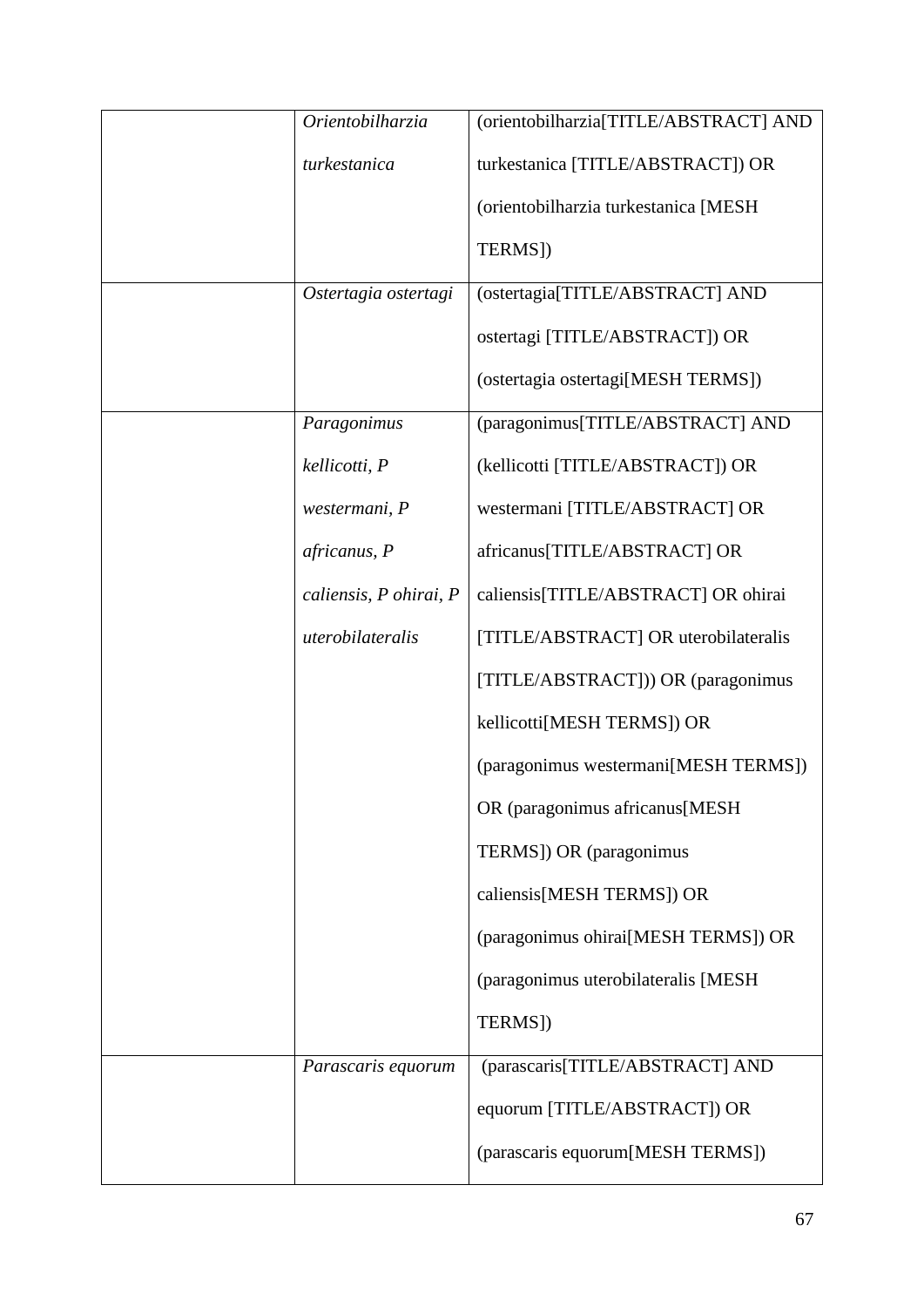|                  | Pedolera           | (pelodera[TITLE/ABSTRACT] AND           |
|------------------|--------------------|-----------------------------------------|
|                  | strongyloides      | strongyloides [TITLE/ABSTRACT]) OR      |
|                  |                    | (pelodera strongyloides[MESH TERMS])    |
| Sarcosporidiosis | Sarcocystis        | sarcocystosis[TITLE/ABSTRACT] OR        |
|                  | suihominis, S      | (sarcocystis[TITLE/ABSTRACT] AND        |
|                  | hominis,           | (suihominis [TITLE/ABSTRACT] OR         |
|                  |                    | hominis[TITLE/ABSTRACT])) OR            |
|                  |                    | (sarcosporidiosis[TITLE/ABSTRACT] OR    |
|                  |                    | (sarcocystosis suihominis [MESH TERMS]) |
|                  |                    | OR (sarcocystis hominis [MESH TERMS])   |
|                  |                    | OR sarcosporidiosis[MESH TERMS]         |
| Schistosomiasis  | Schistosoma        | schistosomiasis[TITLE/ABSTRACT] OR      |
| $N=6$            | mansoni, S         | (schistosoma[TITLE/ABSTRACT] AND        |
|                  | japonicum, S       | (mansoni [TITLE/ABSTRACT] OR            |
|                  | mattheei, S        | japonicum[TITLE/ABSTRACT] OR            |
|                  | intercalatum, S    | mattheei[TITLE/ABSTRACT] OR             |
|                  | spindle, S mekongi | intercalatum [TITLE/ABSTRACT] OR        |
|                  |                    | spindle[TITLE/ABSTRACT] OR              |
|                  |                    | mekongi[TITLE/ABSTRACT])) OR            |
|                  |                    | schistosomiasis [MESH TERMS] OR         |
|                  |                    | (schistosomamansoni[MESH TERMS] OR      |
|                  |                    | (schistosoma japonicum[MESH TERMS])     |
|                  |                    | OR (schistosoma mattheei[MESH TERMS])   |
|                  |                    | OR (schistosoma intercalatum[MESH       |
|                  |                    | TERMS]) OR (schistosoma spindle [MESH]  |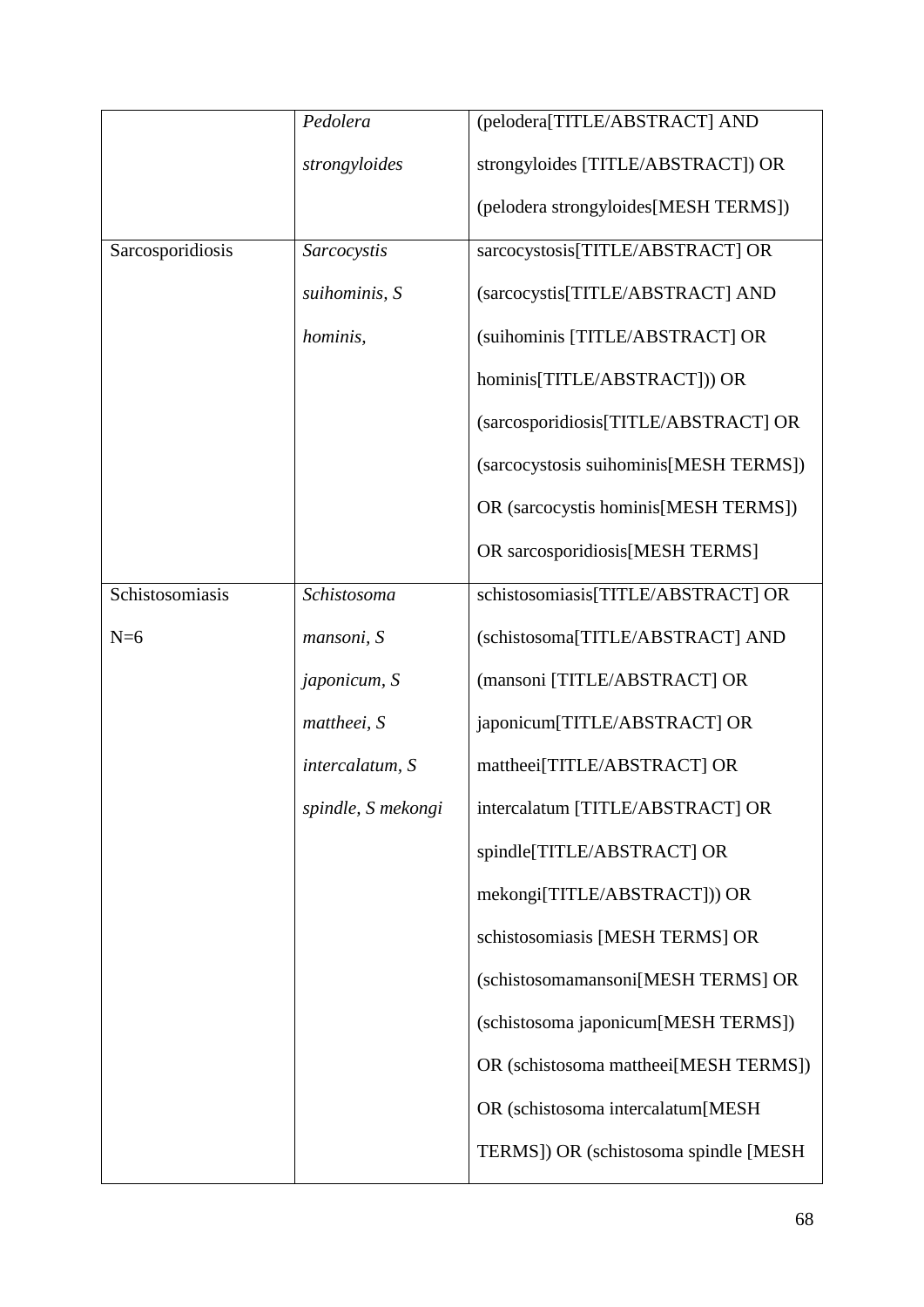|                  |                       | TERMS]) OR (schistosoma mekongi[MESH  |
|------------------|-----------------------|---------------------------------------|
|                  |                       | TERMS])                               |
|                  | Setaria equina        | (setaria[TITLE/ABSTRACT] AND equina   |
|                  |                       | [TITLE/ABSTRACT]) OR (setaria         |
|                  |                       | equina[MESH TERMS])                   |
| Sparganosis      | Spirometra            | sparganosis[TITLE/ABSTRACT] OR        |
|                  |                       | spirometra [TITLE/ABSTRACT] OR        |
|                  |                       | sparganosis[MESH TERMS] OR            |
|                  |                       | spirometra[MESH TERMS]                |
|                  | Strongyloides         | (strongyloides[TITLE/ABSTRACT] AND    |
|                  | ransomi, S westeri, S | (ransomi [TITLE/ABSTRACT] OR          |
|                  | papillosus            | westeri[TITLE/ABSTRACT] OR            |
|                  |                       | papillosus[TITLE/ABSTRACT])) OR       |
|                  |                       | (strongyloides[MESH TERMS] AND        |
|                  |                       | (ransomi[MESH TERMS] OR westeri       |
|                  |                       | [MESH TERMS] OR papillosus[MESH       |
|                  |                       | TERMS]))                              |
| Asian taeniasis  | Taenia asiatica       | Taenia [TITLE/ABSTRACT] AND asiatica  |
|                  |                       | [TITLE/ABSTRACT] OR Taenia asiatica   |
|                  |                       | [MESH TERMS]                          |
| Taeniasis* (pork | Taenia solium,        | neurocysticercosis[TITLE/ABSTRACT] OR |
| tapeworm)        |                       | (taenia[TITLE/ABSTRACT] AND           |
|                  |                       | (solium[TITLE/ABSTRACT]) OR           |
|                  |                       | neurocysticercosis[MESH TERMS] OR     |
|                  |                       | (taenia solium[MESH TERMS])           |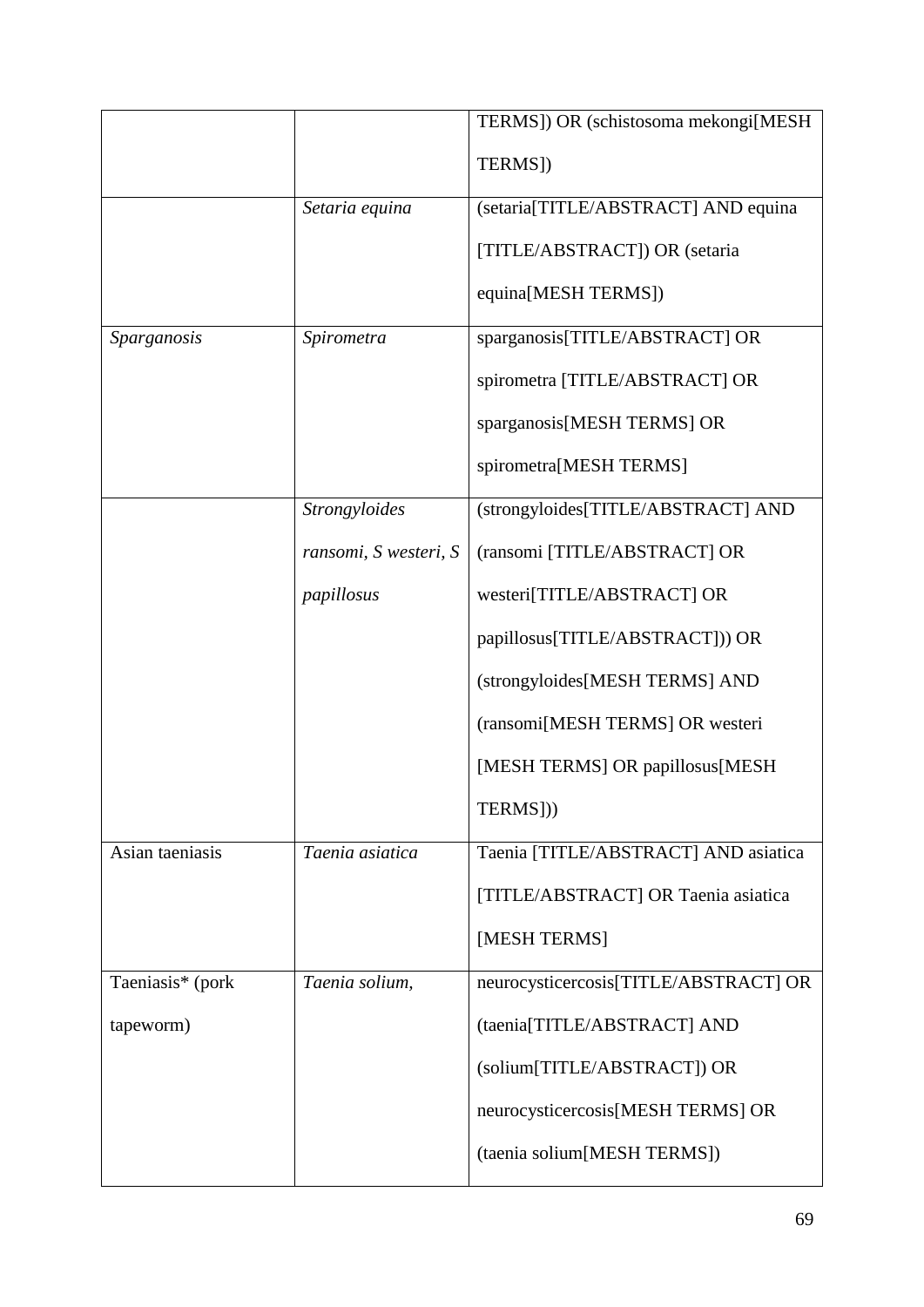|                | Taenia multiceps  | (taenia[TITLE/ABSTRACT] AND             |
|----------------|-------------------|-----------------------------------------|
|                |                   | multiceps[TITLE/ABSTRACT]) OR (taenia   |
|                |                   | multiceps[MESH TERMS])                  |
|                | Taenia ovis       | (taenia[TITLE/ABSTRACT] AND             |
|                |                   | ovis[TITLE/ABSTRACT]) OR (taenia        |
|                |                   | ovis[MESH TERMS])                       |
|                | Taenia hydatigena | (taenia[TITLE/ABSTRACT] AND             |
|                |                   | hydatigena[TITLE/ABSTRACT]) OR          |
|                |                   | (taenia hydatigena[MESH TERMS])         |
|                |                   | pork tapeworm*[TITLE/ABSTRACT] OR       |
|                |                   | Cysticercus cellulosae[TITLE/ABSTRACT]  |
|                |                   | OR pork tapeworm[MESH TERMS] OR         |
|                |                   | (Cysticercus cellulosae[MESH TERMS])    |
| Taeniasis(beef | Taenia saginata   | (taenia[TITLE/ABSTRACT] AND saginata    |
| tapeworm)      |                   | [TITLE/ABSTRACT]) OR beef               |
|                |                   | tapeworm*[TITLE/ABSTRACT] OR (taenia    |
|                |                   | saginata [MESH TERMS]) OR beef          |
|                |                   | tapeworm*[MESH TERMS]                   |
|                | Taeniarhynchus    | (taeniarhynchus[TITLE/ABSTRACT] AND     |
|                | saginatus         | saginatus [TITLE/ABSTRACT]) OR          |
|                |                   | (taeniarhynchus saginatus [MESH TERMS]) |
|                | Teladorsagia      | (teladorsagia[TITLE/ABSTRACT] AND       |
|                | circumcincta      | circumcincta [TITLE/ABSTRACT]) OR       |
|                |                   | (teladorsagia circumcincta [MESH        |
|                |                   | TERMS])                                 |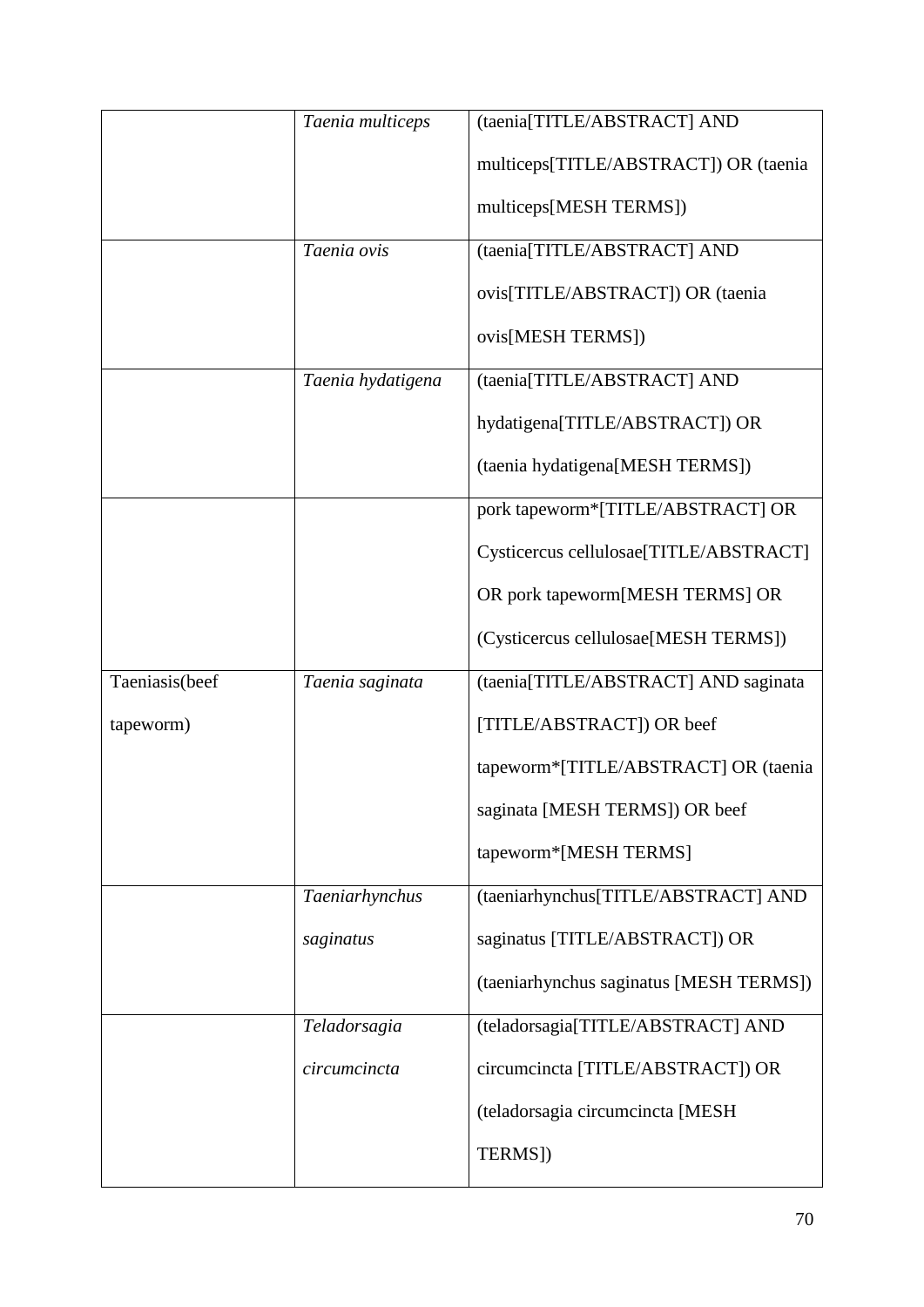| Thelaziasis     | Thelazia rhodesii    | (thelazia[TITLE/ABSTRACT] AND           |
|-----------------|----------------------|-----------------------------------------|
|                 |                      | rhodesii [TITLE/ABSTRACT]) OR (thelazia |
|                 |                      | rhodesii[MESH TERMS])                   |
| Trichinellosis  | Trichinella spirosis | (Trichinella [TITLE/ABSTRACT] AND       |
|                 |                      | spirosis [TITLE/ABSTRACT]) OR           |
|                 |                      | Trichinella spirosis[MESH TERMS]        |
| Trichomonosis   | Trichomonas foetus   | (Trichomonas [TITLE/ABSTRACT] AND       |
|                 |                      | foetus [TITLE/ABSTRACT]) OR             |
|                 |                      | Trichomonas foetus [MESH TERMS]         |
| Trypanosomiasis | Trypanosoma          | (Trypanosom*[TITLE/ABSTRACT] AND        |
|                 | gambiense, T. cruzi, | gambiense[TITLE/ABSTRACT]) OR           |
|                 | T. evansi            | (Trypanosom*[TITLE/ABSTRACT] AND        |
|                 |                      | cruzi[TITLE/ABSTRACT]) OR               |
|                 |                      | Chagas[TITLE/ABSTRACT] OR sleeping      |
|                 |                      | sickness[TITLE/ABSTRACT] OR Human       |
|                 |                      | African trypanosome*[TITLE/ABSTRACT]    |
|                 |                      | OR trypanosoma [TITLE/ABSTRACT]         |
|                 |                      | AND evansi [TITLE/ABSTRACT]) OR         |
|                 |                      | (Trypanosoma gambiense[MESH TERMS])     |
|                 |                      | OR (Trypanosoma cruzi [MESH TERMS])     |
|                 |                      | OR Chagas disease [MESH TERMS] OR       |
|                 |                      | sleeping sickness[MESH TERMS] OR        |
|                 |                      | Human African trypanosomiasis[MESH      |
|                 |                      | TERMS] OR (trypanosoma evansi [MESH     |
|                 |                      | TERMS])                                 |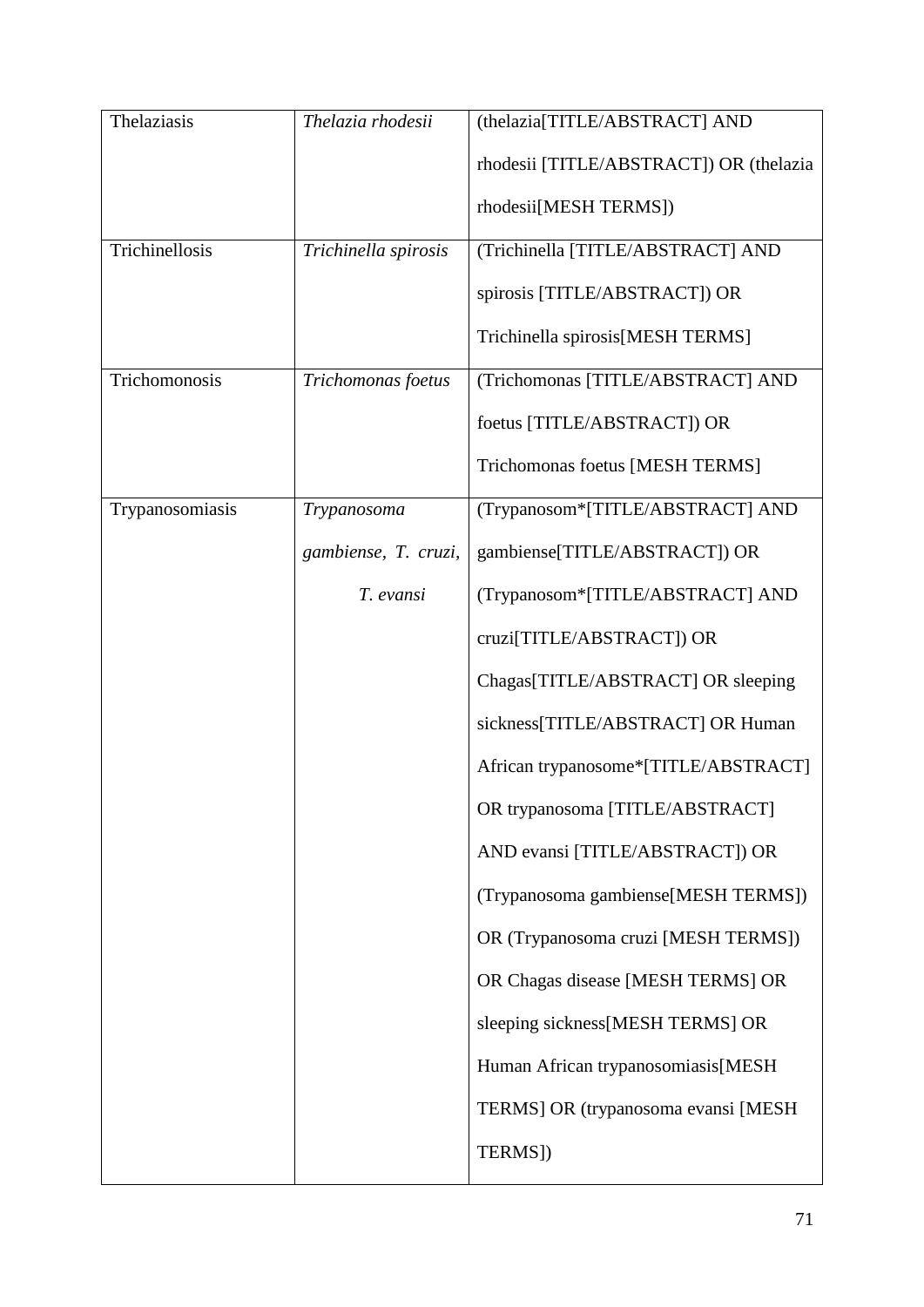|                      | Trypanosoma        | (Trypanosom*[TITLE/ABSTRACT] AND      |
|----------------------|--------------------|---------------------------------------|
|                      | rhodesiense        | rhodesiense[TITLE/ABSTRACT]) OR       |
|                      |                    | (Trypanosoma rhodesiense[MeSH Terms]) |
| Arthropodal diseases | $N=5$              |                                       |
| <b>Scabies</b>       | Sarcoptes          | Sarcoptic[TITLE/ABSTRACT] OR          |
|                      |                    | Sarcoptes[TITLE/ABSTRACT] OR          |
|                      |                    | Scabies[TITLE/ABSTRACT] OR            |
|                      |                    | Scabies[MESH TERMS]                   |
| Red mites            | Dermanyssus        | Red mite*[TITLE/ABSTRACT] OR          |
|                      | gallinae           | (Dermanyssus[TITLE/ABSTRACT] AND      |
|                      |                    | gallinae [TITLE/ABSTRACT]) OR Red     |
|                      |                    | mite[MESH TERMS] OR (Dermanyssus      |
|                      |                    | gallinae [MESH TERMS])                |
| New world screwworm  | Cochliomyia        | New world                             |
|                      | hominivorax        | screwworm[TITLE/ABSTRACT] OR          |
|                      |                    | (Cochliomyia[TITLE/ABSTRACT] AND      |
|                      |                    | hominivorax [TITLE/ABSTRACT]) OR      |
|                      |                    | (Cochliomyia hominivorax [MESH        |
|                      |                    | TERMS])                               |
| Old world screwworm  | Chrsomoya bezziana | Old world screwworm[TITLE/ABSTRACT]   |
|                      |                    | OR (Chrysomya[TITLE/ABSTRACT] AND     |
|                      |                    | bezziana[TITLE/ABSTRACT]) OR          |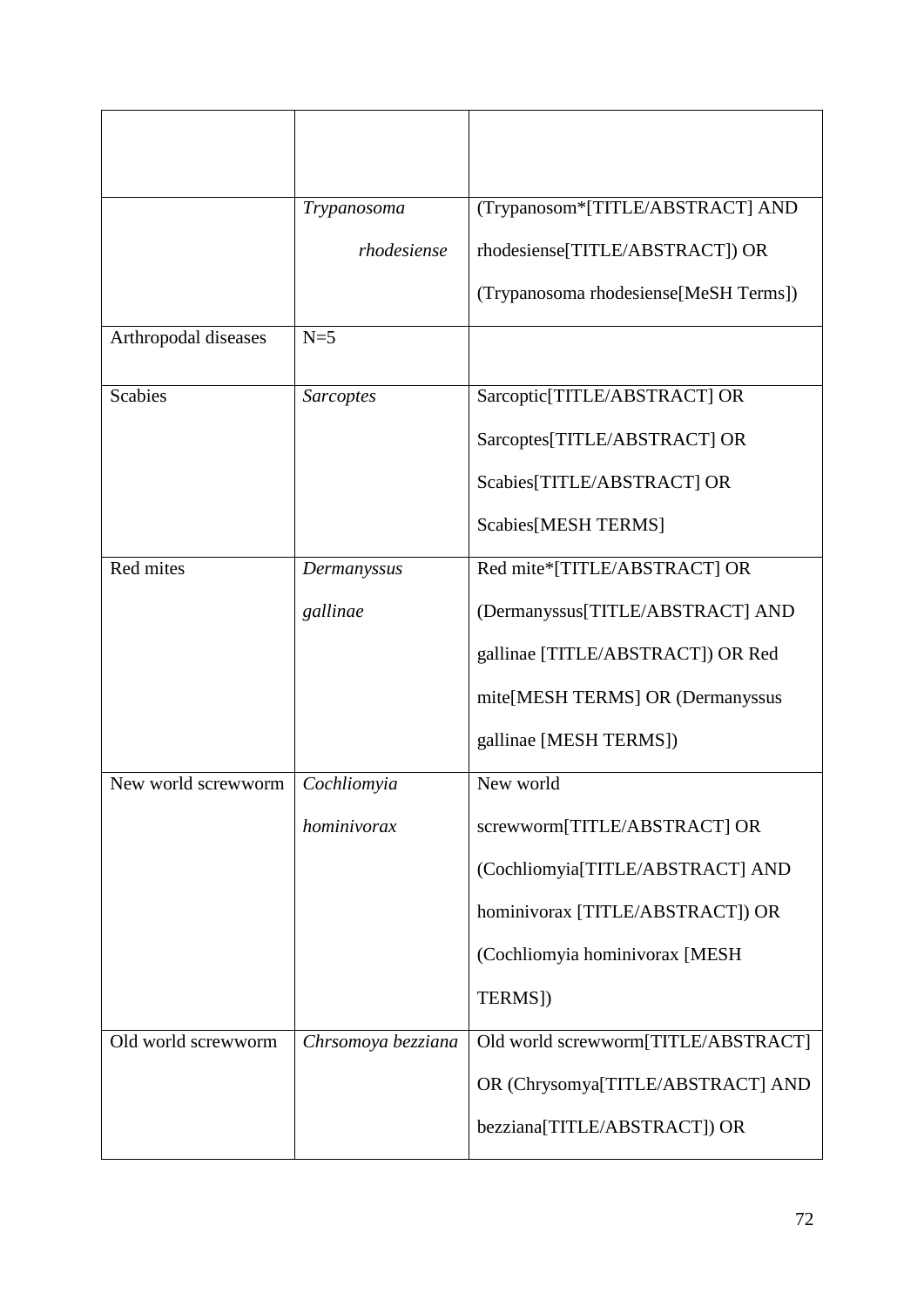|                       |                 | (Chrysomya bezziana[MESH TERMS])           |
|-----------------------|-----------------|--------------------------------------------|
|                       | Tunga penetrans | (Tunga[TITLE/ABSTRACT] AND                 |
|                       |                 | penetrans [TITLE/ABSTRACT]) OR             |
|                       |                 | (Tunga penetrans[MESH TERMS])              |
|                       |                 |                                            |
|                       |                 |                                            |
| <b>Prion Diseases</b> | $N=1$           |                                            |
| Bovine spongiform     |                 | Bovine spongiform[TITLE/ABSTRACT]          |
| encephalopathy        |                 | OR (Variant[TITLE/ABSTRACT] AND            |
|                       |                 | Creutzfel*[TITLE/ABSTRACT] AND             |
|                       |                 | Jakob[TITLE/ABSTRACT]) OR                  |
|                       |                 | (Variant[TITLE/ABSTRACT] AND               |
|                       |                 | CJD[TITLE/ABSTRACT]) OR                    |
|                       |                 | BSE[TITLE/ABSTRACT] OR Mad                 |
|                       |                 | cow*[TITLE/ABSTRACT] OR                    |
|                       |                 | <b>BSE[TITLE/ABSTRACT] NOT Breast self</b> |
|                       |                 | examination [ TITLE/ABSTRACT] NOT          |
|                       |                 | Basolateral sorting endosome [             |
|                       |                 | TITLE/ABSTRACT] NOT Backscatter            |
|                       |                 | electron [TITLE/ABSTRACT] NOT Boiling      |
|                       |                 | solven extraction [TITLE/ABSTRACT]         |
|                       |                 | NOT Boswellia serrate extracts             |
|                       |                 | [TITLE/ABSTRACT] NOT Belthe-Salpeter       |
|                       |                 | equation [TITLE/ABSTRACT] NOT              |
|                       |                 | Bojesodok-eum [TITLE/ABSTRACT] NOT         |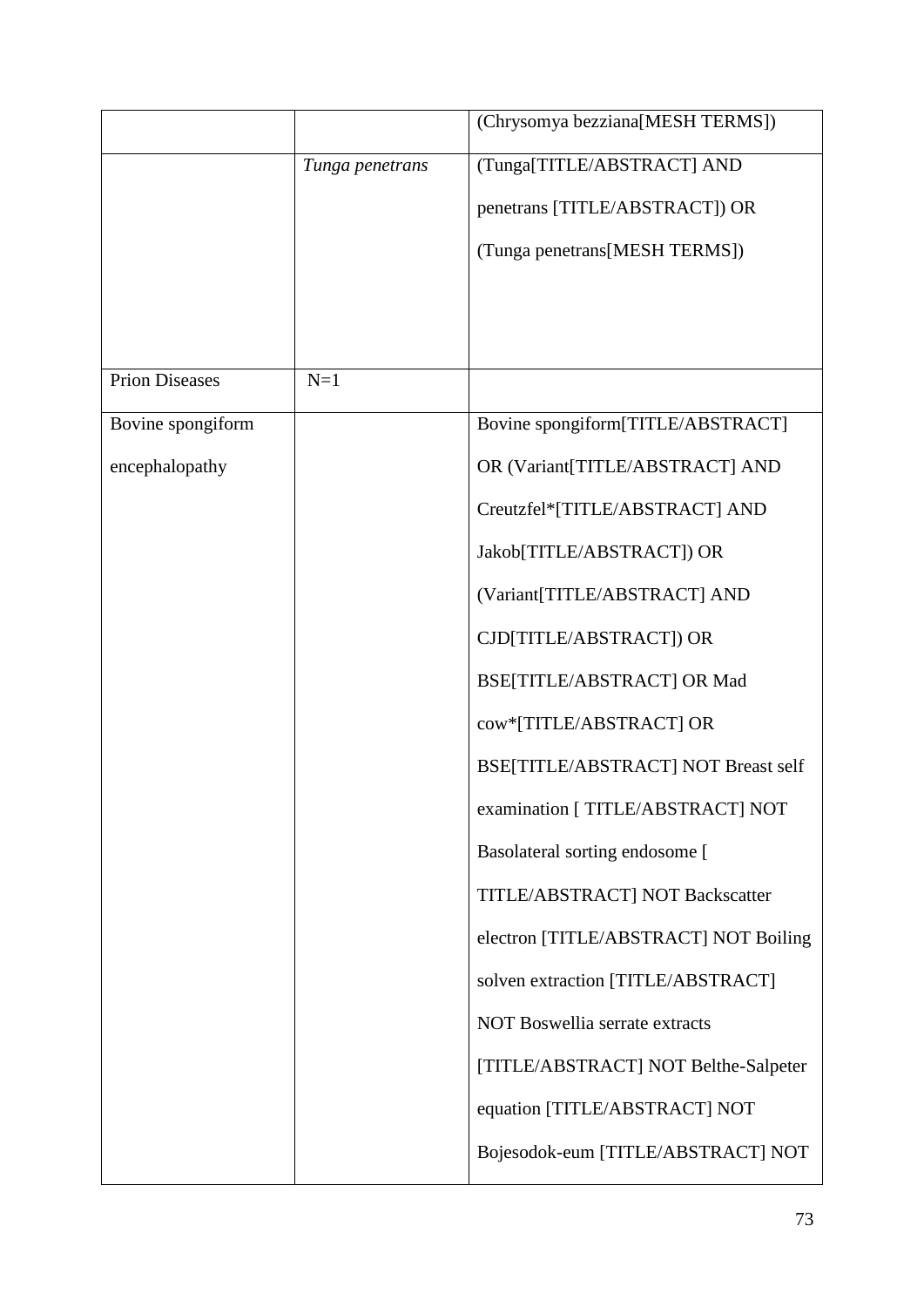|                     |                     | Brain extraction algorithms             |
|---------------------|---------------------|-----------------------------------------|
|                     |                     | [TITLE/ABSTRACT] NOT Beck self-         |
|                     |                     | esteem scales [TITLE/ABSTRACT] OR       |
|                     |                     | (bovine spongiform encephalopathy[mesh] |
|                     |                     | terms])                                 |
| Viral diseases      | $N = 32$            |                                         |
| Borna disease virus | Borna disease virus | (borna[TITLE/ABSTRACT] AND              |
|                     |                     | disease[TITLE/ABSTRACT]) OR             |
|                     |                     | (borna[TITLE/ABSTRACT] AND virus        |
|                     |                     | [TITLE/ABSTRACT]) OR (borna             |
|                     |                     | disease[MESH TERMS])                    |
| Bovine ephemeral    |                     | Bovine[TITLE/ABSTRACT] AND              |
| fever               |                     | ephemeral[TITLE/ABSTRACT] AND           |
|                     |                     | fever[TITLE/ABSTRACT] OR bovine         |
|                     |                     | ephemeral fever virus [MESH TERMS]      |
| camelpox            | camelpox            | camelpox [TITLE/ABSTRACT] OR            |
|                     |                     | camelpox virus[MESH TERMS]              |
| Contagious ecthyma  | Contagious ecthyma  | (bovine[TITLE/ABSTRACT] AND papular     |
|                     |                     | stomatitis[TITLE/ABSTRACT]) OR          |
|                     |                     | contagious ecthyma[TITLE/ABSTRACT]      |
|                     |                     | OR ecthyma contag*[TITLE/ABSTRACT]      |
|                     |                     | OR contagious ecthyma[MESH TERMS]       |
| Cowpox virus        | Cowpox virus        | Cow[TITILE/ABSTRACT] AND POX            |
|                     |                     | [TITLE/ABSTRACT] OR                     |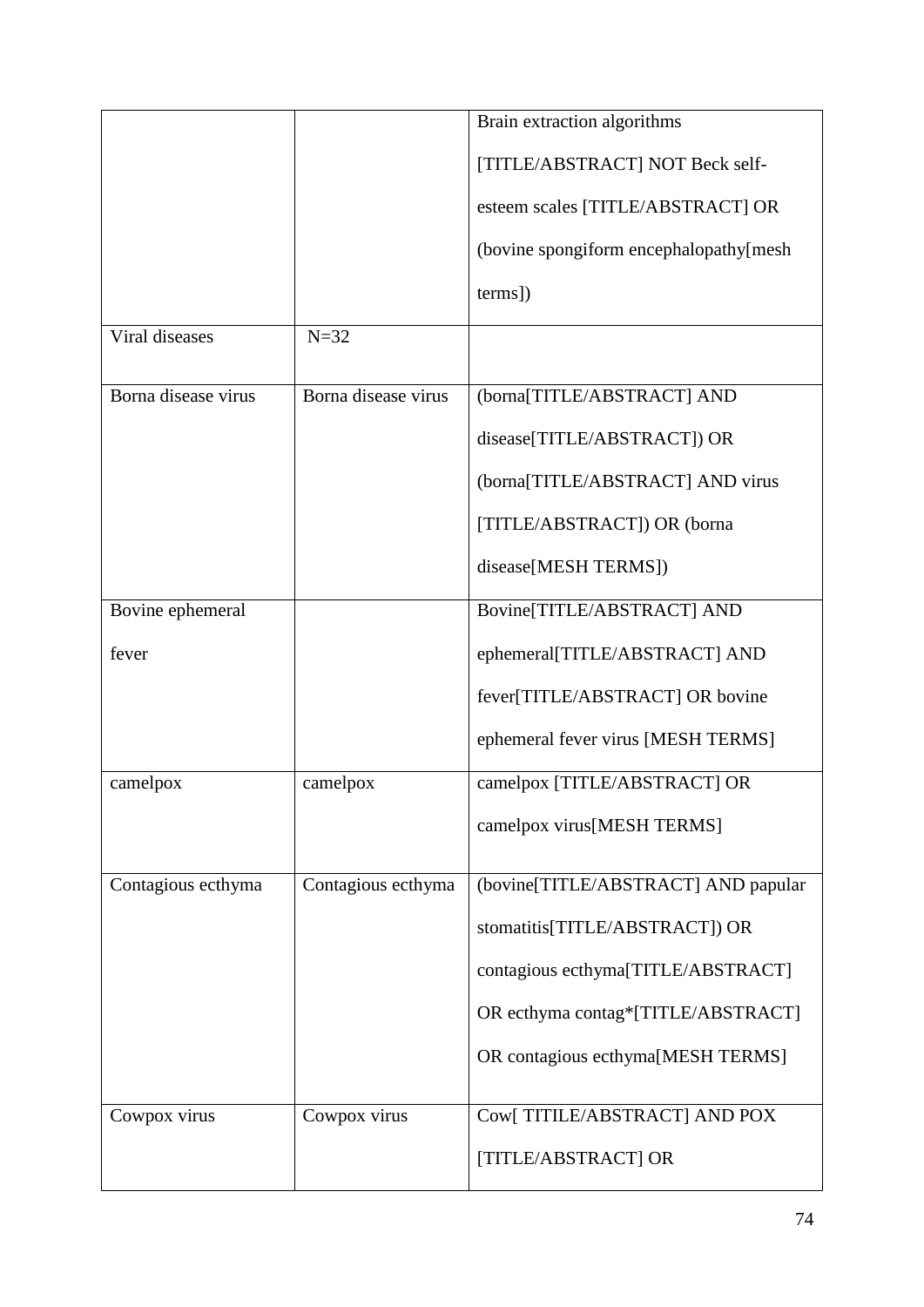|                    |                    | cowpox*[TITLE/ABSTRACT] OR Cowpox      |
|--------------------|--------------------|----------------------------------------|
|                    |                    |                                        |
|                    |                    | virus [MESH TERMS]                     |
| Orf virus          | Orf virus          | Orf virus*[TITLE/ABSTRACT]) OR (Orf    |
|                    |                    | disease[TITLE/ABSTRACT]) OR            |
|                    |                    | (Orf[TITLE/ABSTRACT] AND               |
|                    |                    | parapox*[TITLE/ABSTRACT]) OR           |
|                    |                    | contagious pustular                    |
|                    |                    | dermatitis[TITLE/ABSTRACT] OR scabby   |
|                    |                    | mouth[TITLE/ABSTRACT] OR sore          |
|                    |                    | mouth[TITLE/ABSTRACT] OR orf           |
|                    |                    | infection*[TITLE/ABSTRACT] OR human    |
|                    |                    | orf[TITLE/ABSTRACT] OR contagious      |
|                    |                    | pustular dermatitis[MESH TERMS] OR orf |
|                    |                    | virus[MESH TERMS]                      |
| Crimean Congo      | Crimean Congo      | (crimea*[TITLE/ABSTRACT] AND           |
| haemorrhagic fever | haemorrhagic fever | hemorrhagic [TITLE/ABSTRACT] AND       |
|                    |                    | congo[TITLE/ABSTRACT] AND              |
|                    |                    | fever[TITLE/ABSTRACT]) OR (crimean     |
|                    |                    | congo haemorrhagic fever[MESH TERMS])  |
| Ganjam virus       | Ganjam virus       | (ganjam[TITLE/ABSTRACT] AND            |
|                    |                    | virus*[TITLE/ABSTRACT]) OR (ganjam     |
|                    |                    | virus[MESH TERMS])                     |
| Getah virus        | Getah virus        | (getah[TITLE/ABSTRACT] AND             |
|                    |                    | virus*[TITLE/ABSTRACT]) OR (getah      |
|                    |                    | virus[MESH TERMS])                     |
|                    |                    |                                        |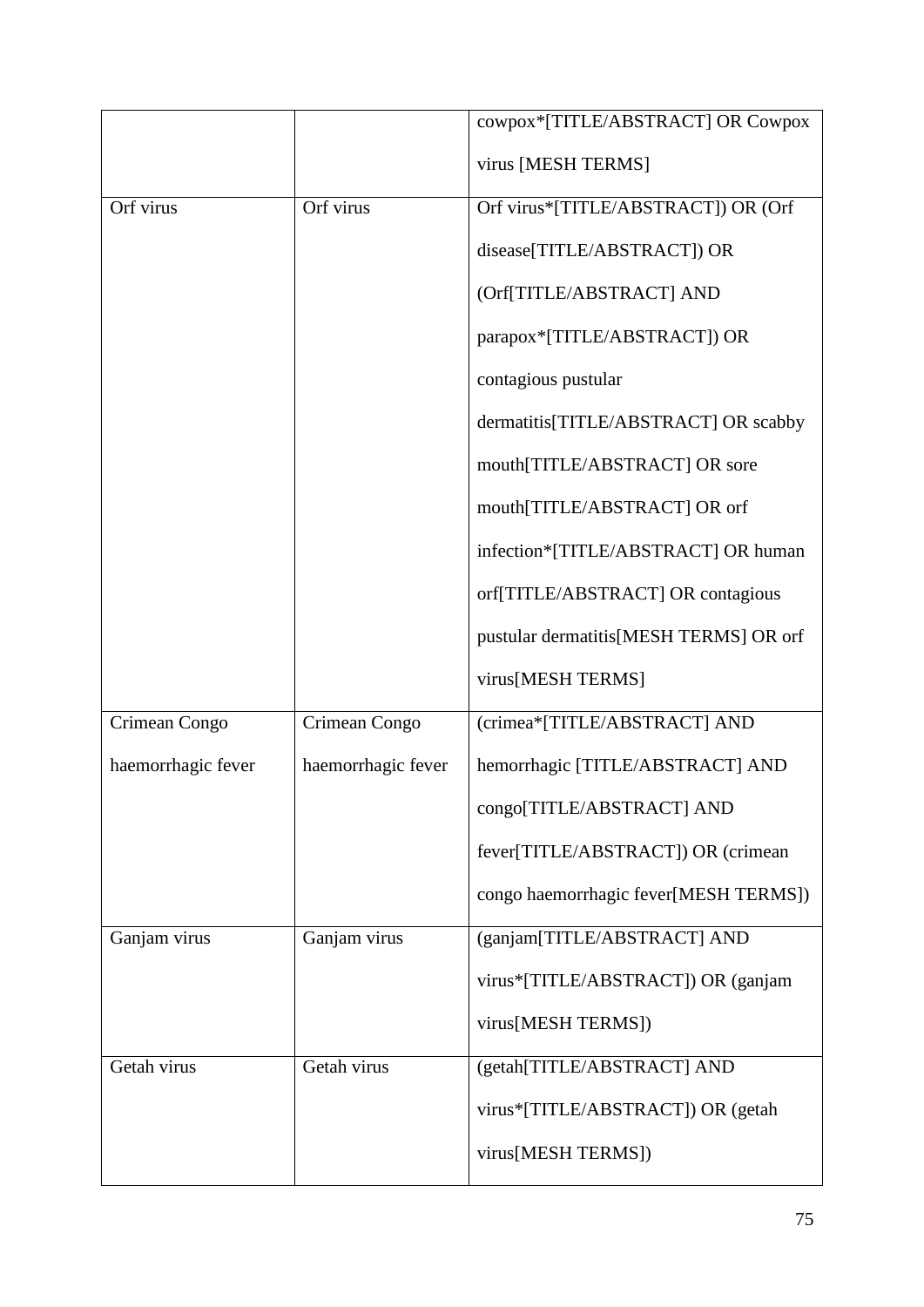| Hendra virus | Hendra virus | hendra[TITLE/ABSTRACT] OR hendra    |
|--------------|--------------|-------------------------------------|
|              |              | virus[MESH TERMS]                   |
| Hepatitis E  | Hepatitis E  | hepatitis e[TITLE/ABSTRACT] OR      |
|              |              | hepatitis e [MESH TERMS]            |
| Influenza    | Influenza    | H1n*[TITLE/ABSTRACT] OR             |
|              |              | H2N*[TITLE/ABSTRACT] OR             |
|              |              | h3n*[TITLE/ABSTRACT] OR             |
|              |              | h4n*[TITLE/ABSTRACT] OR             |
|              |              | h5n*[TITLE/ABSTRACT] OR             |
|              |              | h6n*[TITLE/ABSTRACT] OR             |
|              |              | h7n*[TITLE/ABSTRACT] OR             |
|              |              | H8N*[TITLE/ABSTRACT] OR             |
|              |              | H9N*[TITLE/ABSTRACT] OR             |
|              |              | H10N*[TITLE/ABSTRACT] OR            |
|              |              | H11N*[TITLE/ABSTRACT] OR            |
|              |              | H12N*[TITLE/ABSTRACT] OR            |
|              |              | H13N*[TITLE/ABSTRACT] OR            |
|              |              | H14N*[TITLE/ABSTRACT] OR            |
|              |              | H15N*[TITLE/ABSTRACT] OR            |
|              |              | H16N*[TITLE/ABSTRACT]               |
| influenza    |              | swine flu[TITLE/ABSTRACT] OR avian  |
|              |              | influenza*[TITLE/ABSTRACT] OR avian |
|              |              | flu[TITLE/ABSTRACT] OR bird         |
|              |              | flu[TITLE/ABSTRACT] OR fowl         |
|              |              | plague*[TITLE/ABSTRACT]             |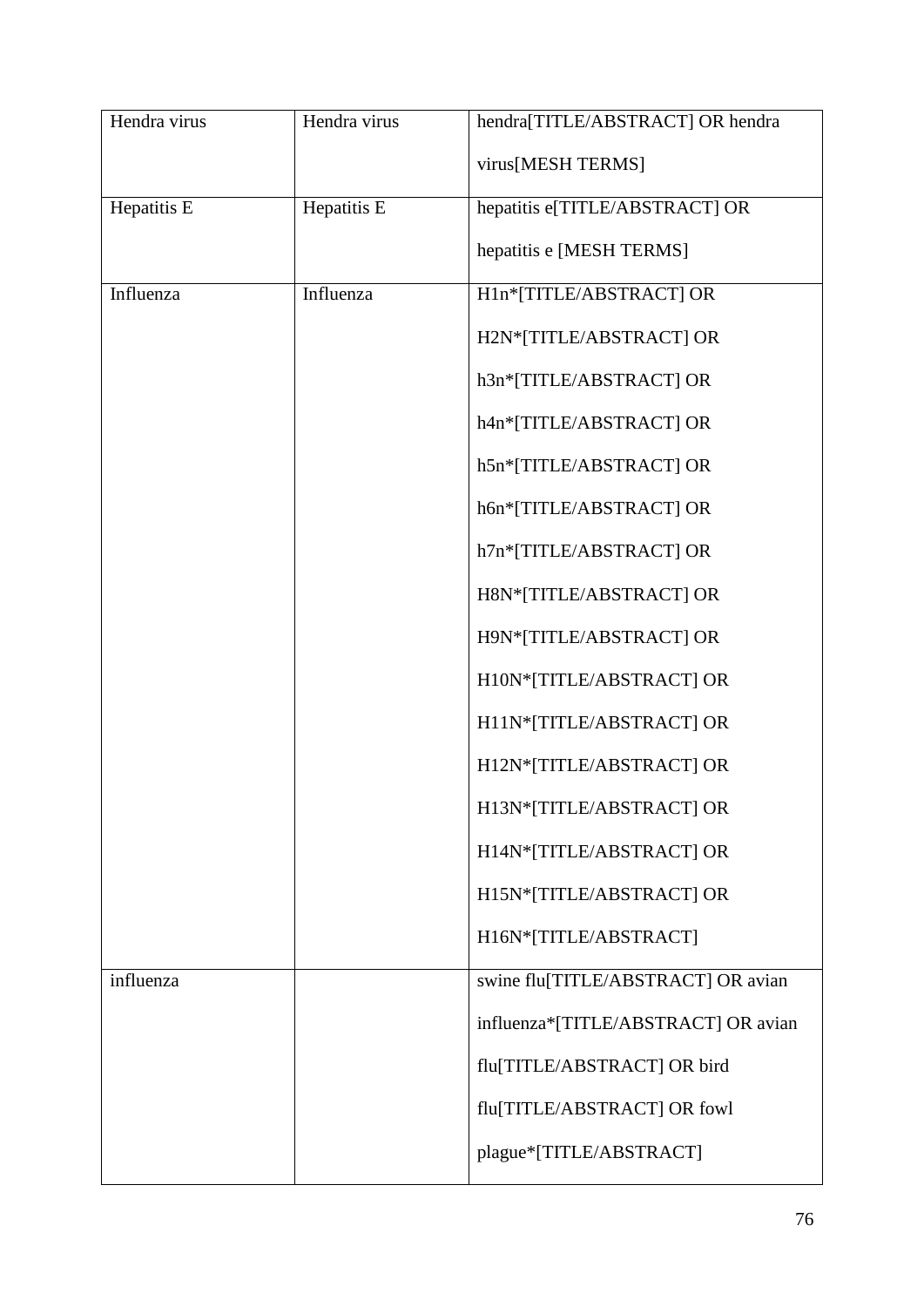| Influenza A            | Influenza A        | Influenza A [TITLE/ABSTRACT]            |
|------------------------|--------------------|-----------------------------------------|
| Influenza C            |                    | Influenza c [TITLE/ABSTRACT] or swine   |
|                        | Influenza C        | influenza*[TITLE/ABSTRACT] OR           |
|                        |                    | influenza c[TITLE/ABSTRACT]             |
| Japanese encephalistis | Japanese           | japanese encephalitis[TITLE/ABSTRACT]   |
| virus                  | encephalitis virus | OR japanese B                           |
|                        |                    | encephalitis[TITLE/ABSTRACT] OR         |
|                        |                    | japanese encephalitis[MESH TERMS] OR    |
|                        |                    | japanese encephalitis virus[MESH TERMS] |
| Kokobera virus         | Kokobera virus     | kokobera[TITLE/ABSTRACT]                |
| Kairi virus            | Kairi virus        | kairi[TITLE/ABSTRACT] AND               |
|                        |                    | virus*[TITLE/ABSTRACT]                  |
| Louping ill            | Louping ill        | louping ill[TITLE/ABSTRACT] OR louping  |
|                        |                    | ill[MESH TERMS]                         |
| Nairobi sheep disease  | Nairobi sheep      | nairobi sheep disease*[TITLE/ABSTRACT]  |
|                        | disease            | OR nairobi sheep disease[MESH TERMS]    |
| Newcastle              | Newcastle disease  | newcastle disease[TITLE/ABSTRACT] OR    |
|                        |                    | newcastle virus*[TITLE/ABSTRACT] OR     |
|                        |                    | newcastle disease[MESH TERMS]           |
| Nipah virus            | Nipah virus        | nipah*[TITLE/ABSTRACT] OR nipah         |
|                        |                    | virus[MESH TERMS]                       |
| pseudocowpox           | pseudocowpox       | pseudocowpox*[TITLE/ABSTRACT] OR        |
|                        |                    | pseudo cowpox[TITLE/ABSTRACT] OR        |
|                        |                    | pseudocowpox virus[MESH TERMS]          |
| Milkers node virus     | Milkers node virus | Milker's Nod*[TITLE/ABSTRACT]           |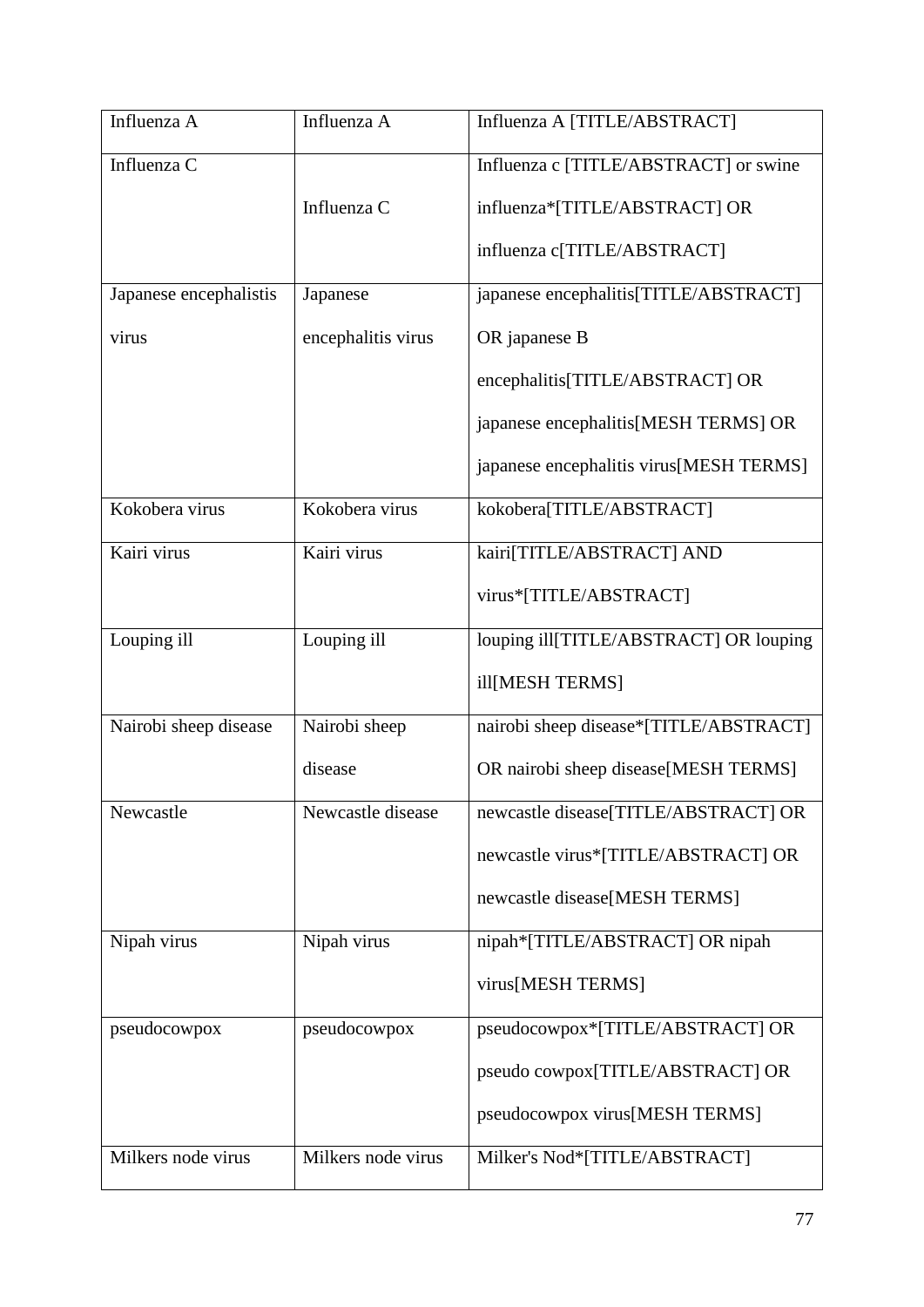| Rabies                  | Rabies             | rabies*[TITLE/ABSTRACT] OR             |
|-------------------------|--------------------|----------------------------------------|
|                         |                    | lyssa*[TITLE/ABSTRACT] OR              |
|                         |                    | rabies[MESH TERMS]                     |
| Rift valley fever virus | Rift valley fever  | rift valley fever [TITLE/ABSTRACT] OR  |
|                         | virus              | rift valley fever [MESH TERMS]         |
| St. Louis encephalitis  | St. Louis          | ((St. louis[TITLE/ABSTRACT] OR Saint   |
| virus                   | encephalitis virus | louis[TITLE/ABSTRACT] OR St            |
|                         |                    | louis[TITLE/ABSTRACT]) AND             |
|                         |                    | (encephalitis[TITLE/ABSTRACT]          |
|                         |                    | ORencephalomyelitis[TITLE/ABSTRACT])   |
|                         |                    | ) OR St. Louis encephalitis virus[mesh |
|                         |                    | terms]                                 |
| Vaccinia virus          | Vaccinia virus     | Vaccinia Virus [TITLE/ABSTRACT] OR     |
|                         |                    | VACV [TITLE/ABSTRACT] OR Bovine        |
|                         |                    | Vaccinia [TITLE/ABSTRACT] OR           |
|                         |                    | Vaccinia Virus [MESH TERMS]            |
|                         |                    |                                        |
| Venezuelan equine       | Venezuelan equine  | (venezuelan equine[TITLE/ABSTRACT]     |
| encephalits             | encephalitis       | AND encep*[TITLE/ABSTRACT]) OR         |
|                         |                    | (venezuelan[TITLE/ABSTRACT] AND        |
|                         |                    | equine encep*[TITLE/ABSTRACT]) OR      |
|                         |                    | (Venezuelan equine encephalitis[MESH   |
|                         |                    | TERMS])                                |
| Eastern equine          | Eastern equine     | (eastern equine[TITLE/ABSTRACT] AND    |
| encephalitis            | encephalitis       | encep*[TITLE/ABSTRACT]) OR (eastern    |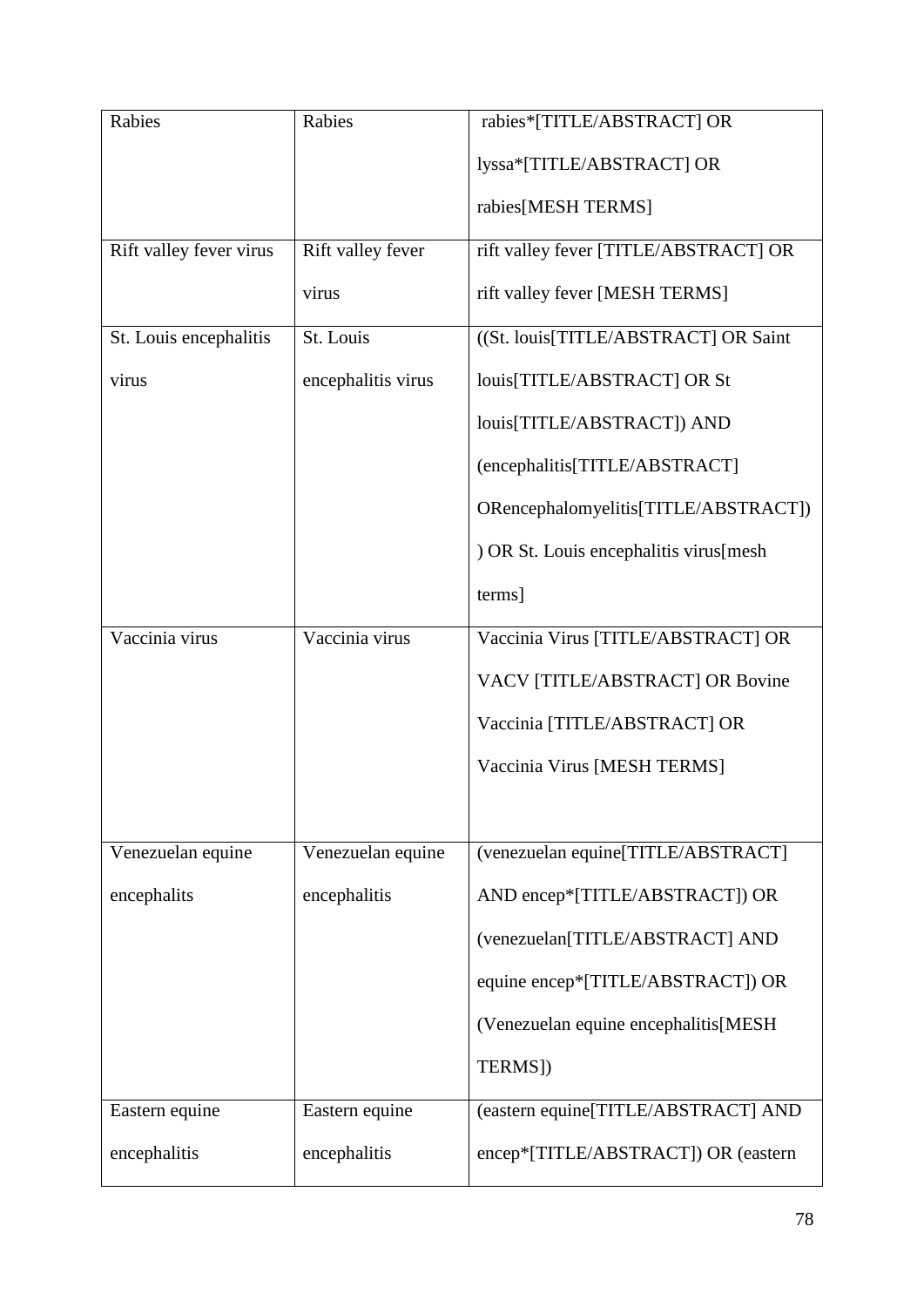|                      |                        | [TITLE/ABSTRACT] AND equine           |
|----------------------|------------------------|---------------------------------------|
|                      |                        | encep*[TITLE/ABSTRACT]) OR (eastern   |
|                      |                        | equine encepalitis [MESH TERMS])      |
| Western equine       | Western equine         | (western equine[TITLE/ABSTRACT] AND   |
| encephalitis         | encephalitis           | encep*[TITLE/ABSTRACT]) OR            |
|                      |                        | (western[TITLE/ABSTRACT] AND equine   |
|                      |                        | encep*[TITLE/ABSTRACT]) OR (western   |
|                      |                        | equine encephalitis [MESH TERMS])     |
| Vesicular stomatitis | Vesicular stomatitis   | vesicular stomatitis [TITLE/ABSTRACT] |
|                      |                        | OR vesicular stomatitis [MESH TERMS]  |
| Wesselsbron fever    | Wesselsbron fever      | wesselsbron*[TITLE/ABSTRACT] OR       |
|                      |                        | wesselsbron fever[MESH TERMS]         |
| West Nile virus      | <b>West Nile Virus</b> | west nile[TITLE/ABSTRACT] AND         |
|                      |                        | fever[TITLE/ABSTRACT]) OR (west       |
|                      |                        | nile[TITLE/ABSTRACT] AND              |
|                      |                        | enceph*[TITLE/ABSTRACT]) OR west      |
|                      |                        | nile disease[TITLE/ABSTRACT] OR (west |
|                      |                        | nile[TITLE/ABSTRACT] AND              |
|                      |                        | virus*[TITLE/ABSTRACT]) OR (west      |
|                      |                        | nile[TITLE/ABSTRACT] AND              |
|                      |                        | WN[TITLE/ABSTRACT]) OR west nile      |
|                      |                        | outbreak*[TITLE/ABSTRACT] OR west     |
|                      |                        | nile infection*[TITLE/ABSTRACT] OR    |
|                      |                        | west nile virus [MESH TERMS]          |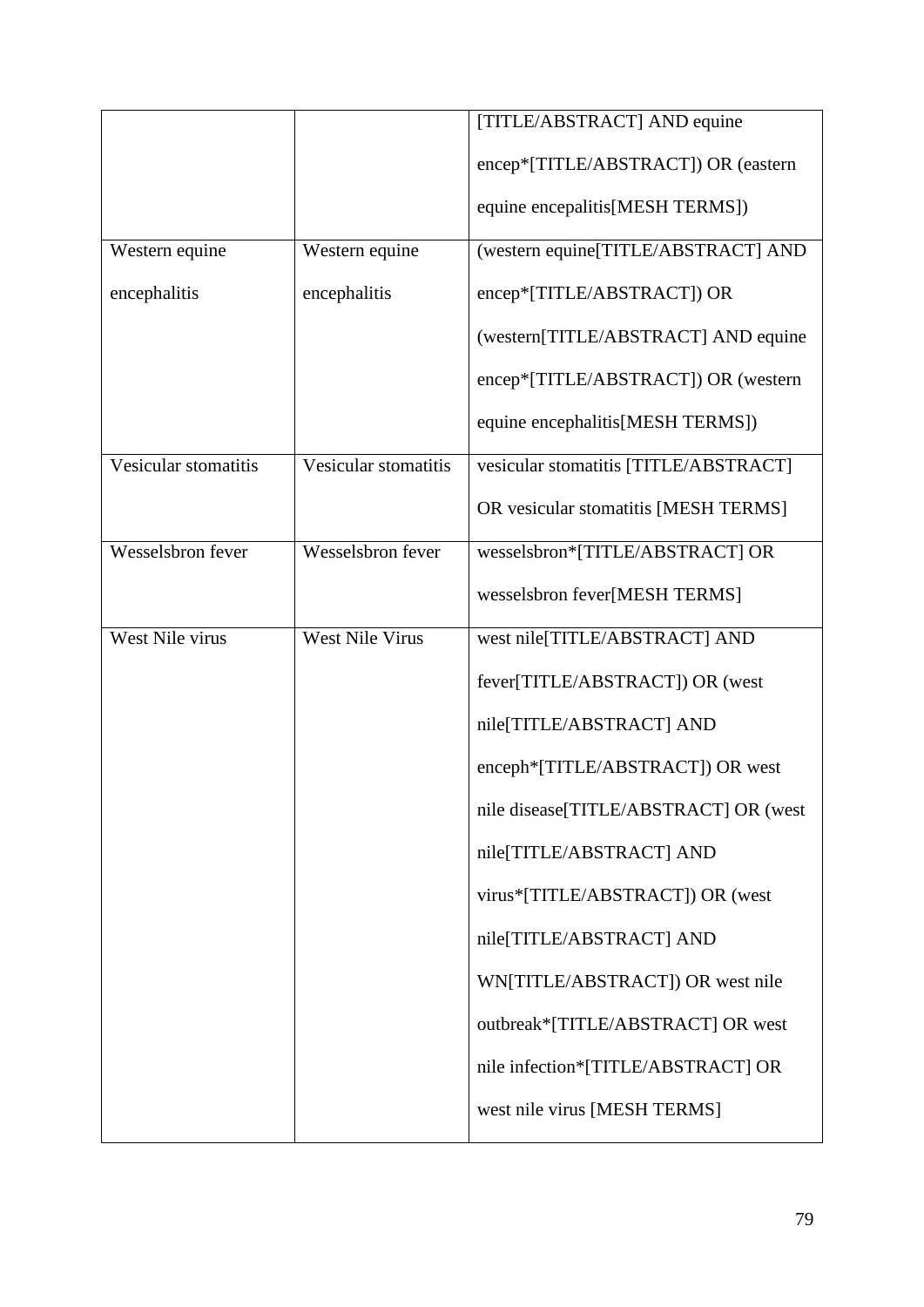| Region | country       | search                                                  |
|--------|---------------|---------------------------------------------------------|
| amazon | amazon        | amazon[Title/Abstract] OR amazon][Title/Abstract] OR    |
|        |               | amazon's[Title/Abstract] OR amazone[Title/Abstract] OR  |
|        |               | amazonean[Title/Abstract] OR amazones[Title/Abstract]   |
|        |               | OR amazonia[Title/Abstract] OR                          |
|        |               | amazonia's[Title/Abstract] OR amazonian[Title/Abstract] |
|        |               | OR amazonian'[Title/Abstract] OR                        |
|        |               | amazonic[Title/Abstract] OR amazonies[Title/Abstract]   |
|        |               | OR amazons[Title/Abstract] OR amazons'[Title/Abstract]  |
|        |               | OR amazon*[TITLE/ABSTRACT]                              |
|        | <b>Brasil</b> | Brazil [TITLE/ABSTRACT] OR                              |
|        |               | Brazilian*[TITLE/ABSTRACT] OR Brasilia                  |
|        |               | [TITLE/ABSTRACT] OR Acre [TITLE/ABSTRACT] OR            |
|        |               | roraima [TITLE/ABSTRACT] OR Rondônia                    |
|        |               | [TITLE/ABSTRACT] OR Alagoas [TITLE/ABSTRACT]            |
|        |               | OR Amapá [TITLE/ABSTRACT] OR Belo Horizonte             |
|        |               | [TITLE/ABSTRACT] OR Ceará [TITLE/ABSTRACT]              |
|        |               | OR Curitiba [TITLE/ABSTRACT] OR OR Espírito Santo       |
|        |               | [TITLE/ABSTRACT] OR Goiás [TITLE/ABSTRACT]              |

Search term for the regions that were the focus of this study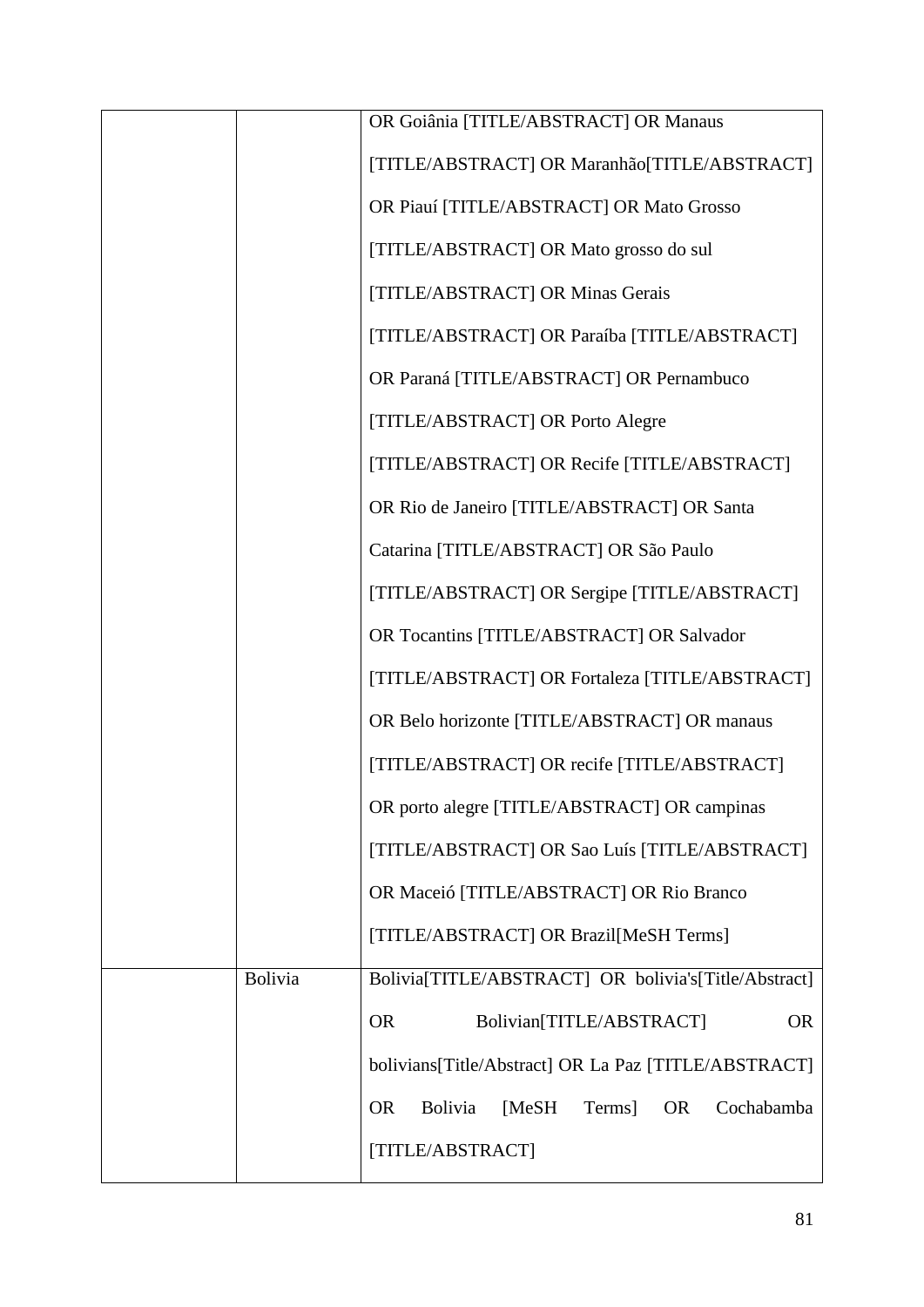| Peru     | Peru[TITLE/ABSTRACT] OR                         |
|----------|-------------------------------------------------|
|          | Peru's[TITLE/ABSTRACT] OR                       |
|          | Peruvian[TITLE/ABSTRACT] OR                     |
|          | Peruvians[TITLE/ABSTRACT] OR Lima               |
|          | [TITLE/ABSTRACT] OR Peru [MeSH Terms ] OR       |
|          | Ancash [TITLE/ABSTRACT] OR Cuzco                |
|          | [TITLE/ABSTRACT]OR Tacna [TITLE/ABSTRACT] OR    |
|          | Obes [TITLE/ABSTRACT]                           |
| Colombia | Colombia [TITLE/ABSTRACT] OR                    |
|          | Colombia*[TITLE/ABSTRACT] OR                    |
|          | Bogota*[TITLE/ABSTRACT] OR Colombia [MeSH       |
|          | Terms] OR Antioquia [TITLE/ABSTRACT] OR Boyaca  |
|          | [TITLE/ABSTRACT] OR cauca [TITLE/ABSTRACT]      |
|          | OR Choco [TITLE/ABSTRACT] OR Cundinamarca       |
|          | [TITLE/ABSTRACT] OR Guainia [TITLE/ABSTRACT]    |
|          | OR Guaviare [TITLE/ABSTRACT] ] OR La guajira    |
|          | [TITLE/ABSTRACT] OR Narino [TITLE/ABSTRACT]     |
|          | OR Valle del Cauca [TITLE/ABSTRACT] OR Medellín |
|          | [TITLE/ABSTRACT] OR Popayan [TITLE/ABSTRACT]    |
|          | OR Monteria [TITLE/ABSTRACT] OR Riohacha        |
|          | [TITLE/ABSTRACT] OR Cucuta [TITLE/ABSTRACT]     |
|          | OR Mocoa [TITLE/ABSTRACT]                       |
| Ecuador  | Ecuador[TITLE/ABSTRACT] OR                      |
|          | Ecuador's[TITLE/ABSTRACT] OR                    |
|          | Ecuadorian*[TITLE/ABSTRACT] OR                  |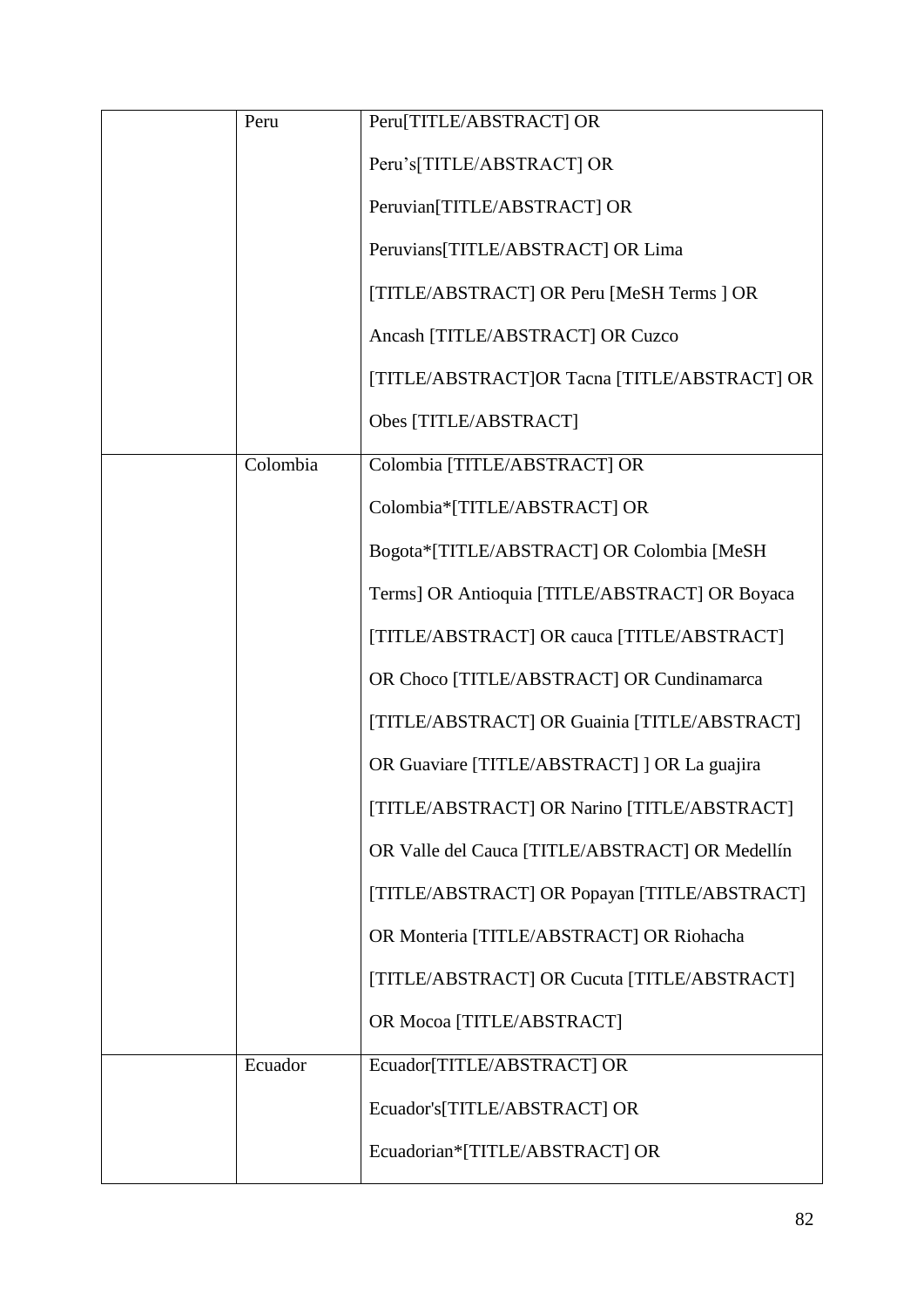|         |                | Quito[TITLE/ABSTRACT] OR Guayaquil              |
|---------|----------------|-------------------------------------------------|
|         |                | [TITLE/ABSTRACT] OR Ecuador [MeSH Terms] OR     |
|         |                | Guayas [TITLE/ABSTRACT]                         |
|         | Venezuela      | Venezuela [TITLE/ABSTRACT] OR                   |
|         |                | Venezuela*[TITLE/ABSTRACT] OR                   |
|         |                | Caracas[TITLE/ABSTRACT] OR Venezuela [MeSH      |
|         |                | Terms] Anzoátegui [TITLE/ABSTRACT] OR Aragua    |
|         |                | [TITLE/ABSTRACT] OR Carabobo                    |
|         |                | [TITLE/ABSTRACT] OR Táchira [TITLE/ABSTRACT]    |
|         |                | OR Ciudad Bolívar [TITLE/ABSTRACT]OR            |
|         |                | Barquisimeto [TITLE/ABSTRACT] OR Maturín        |
|         |                | [TITLE/ABSTRACTt] OR                            |
|         |                | Maracaibo[TITLE/ABSTRACT]                       |
|         |                |                                                 |
| Guianas | French         | French Guiana [TITLE/ABSTRACT] OR French        |
|         | Guiana         | Guianese[TITLE/ABSTRACT] OR Cayenne             |
|         |                | [TITLE/ABSTRACT] OR French Guiana [ MeSH Terms] |
|         | <b>British</b> | British Guiana [TITLE/ABSTRACT] OR guyanese     |
|         | Guiana         | [TITLE/ABSTRACT] OR Georgetown                  |
|         |                | [TITLE/ABSTRACT] OR Bartica [TITLE/ABSTRACT]    |
|         |                | OR English Guiana [ MeSH Terms]                 |
|         | Suriname       | Suriname [TITLE/ABSTRACT] OR Surinamese         |
|         |                | [TITLE/ABSTRACT] OR Paramaribo                  |
|         |                | [TITLE/ABSTRACT] OR Suriname [ MeSH Terms]      |
|         |                |                                                 |
|         |                |                                                 |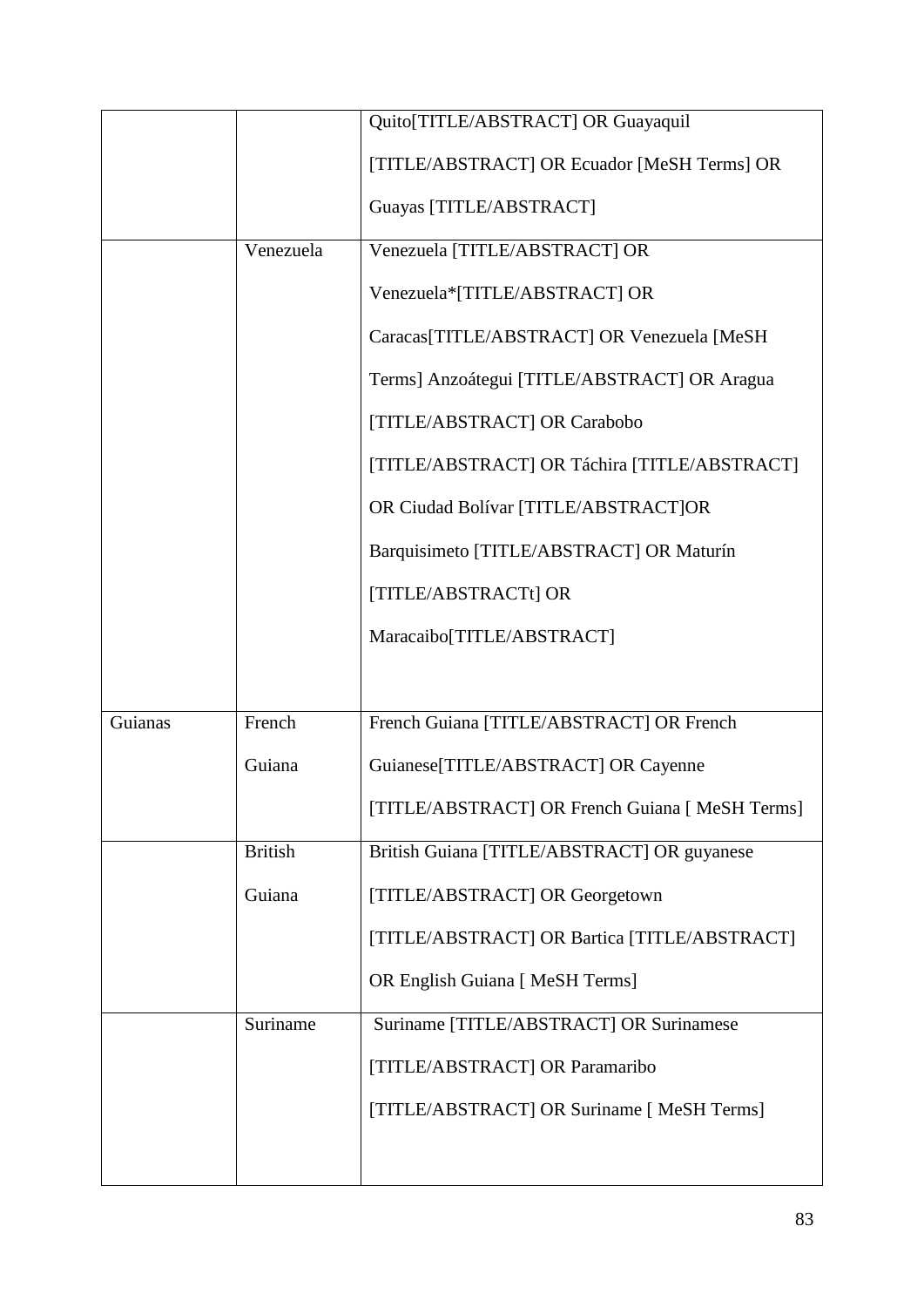| Congo Basin | Angola       | Angola [Title/Abstract] OR Angola'*[Title/Abstract] OR   |
|-------------|--------------|----------------------------------------------------------|
|             |              | Angolan*[Title/Abstract] OR Luanda[Title/Abstract] OR    |
|             |              | Angola [MeSH Terms]                                      |
|             | Burundi      | Burundi*[Title/Abstract] OR Burundian                    |
|             |              | [TITLE/ABSTRACT] OR Bujumbura[Title/Abstract] OR         |
|             |              | Burundi [MeSH Terms]                                     |
|             | Central      | Central African*[Title/Abstract] OR                      |
|             | African      | Bangui*[Title/Abstract] OR Central Africa Republic       |
|             | Republic     | [MeSH Terms]                                             |
|             | Democratic   | Congo[Title/Abstract] OR Congolese[Title/Abstract] OR    |
|             | Republic of  | Kongo[Title/Abstract] OR Congo [MeSH Terms]              |
|             | Congo        |                                                          |
|             | Equatorial   | Equatorial Guinea*[Title/Abstract] OR                    |
|             | Guinea       | Malabo[Title/Abstract] OR Bioko[Title/Abstract] OR       |
|             |              | <b>Equatorial [MeSH Terms]</b>                           |
|             | Rwanda       | Rwand*[Title/Abstract] OR Kigali*[Title/Abstract] OR     |
|             |              | <b>Rwand [MeSH Terms]</b>                                |
|             | Sao Tome and | Sao tome*[Title/Abstract] OR Sao Tome and principe       |
|             | Principe     | [MeSH Terms]                                             |
|             | Tanzania     | Tanzania*[Title/Abstract] OR Dar es                      |
|             |              | Salaam*[Title/Abstract] OR Tanzania [MeSH Terms] OR      |
|             |              | Iringa[Title/Abstract] OR Kilimanjaro[Title/Abstract] OR |
|             |              | Mbeya[Title/Abstract] OR Morogoro[Title/Abstract] OR     |
|             |              | Tanga[Title/Abstract] OR Zanzibar[Title/Abstract]        |
|             | Uganda       | Uganda*[Title/Abstract] OR Kampala*[Title/Abstract] OR   |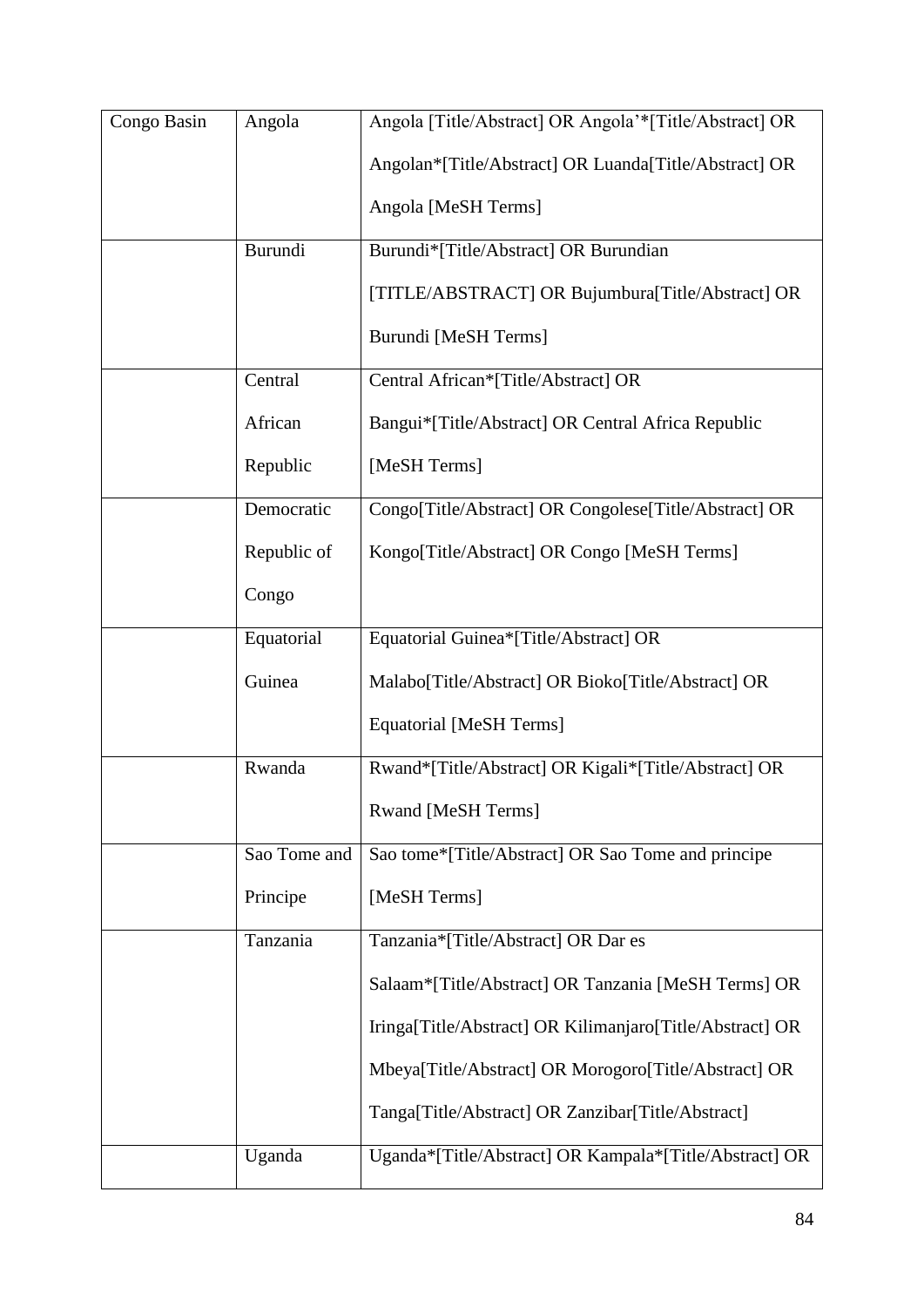|         |               | Entebbe[Title/Abstract] OR Mbarara*[Title/Abstract] OR |
|---------|---------------|--------------------------------------------------------|
|         |               | Kinshasa*[Title/Abstract] OR Uganda [MeSH Terms]       |
| Central | Costa Rica    | Costa Rica[TITLE/ABSTRACT] OR costa Rican              |
| America |               | [TITLE/ABSTRACT] OR San josé [TITLE/ABSTRACT]          |
|         |               | <b>OR Costa Rica [MeSH Terms]</b>                      |
|         | <b>Belize</b> | Belize [TITLE/ABSTRACT] OR                             |
|         |               | belize*[TITLE/ABSTRACT] OR belize                      |
|         |               | city[TITLE/ABSTRACT] OR Belizean                       |
|         |               | [TITLE/ABSTRACT] OR Belize                             |
|         |               | [MeSH Terms]                                           |
|         | Guatemala     | Guatemala [TITLE/ABSTRACT] OR                          |
|         |               | Guatemala*[TITLE/ABSTRACT] OR Alta verapaz             |
|         |               | [TITLE/ABSTRACT] OR Guatemala [MeSH Terms]             |
|         | Honduras      | Honduras [TITLE/ABSTRACT] OR                           |
|         |               | hondura*[Title/abstract] OR Catracho                   |
|         |               | [TITLE/ABSTRACT] OR Tegucigalpa                        |
|         |               | [TITLE/ABSTRACT] OR Honduras [MeSH Terms] OR           |
|         |               | Intibucá [TITLE/ABSTRACT] OR Islas de la Bahía         |
|         |               | [TITLE/ABSTRACT]                                       |
|         | Nicaragua     | Nicaragua [TITLE/ABSTRACT] OR                          |
|         |               | Nicaragua*[TITLE/ABSTRACT] OR Managua                  |
|         |               | [TITLE/ABSTRACT] OR Nicaragua [MeSH Terms]             |
|         | Panama        | Panama [TITLE/ABSTRACT] OR Panamanian                  |
|         |               | [TITLE/ABSTRACT] OR panama city [                      |
|         |               | TITLE/ABSTRACT] OR Panama[MeSH Terms]                  |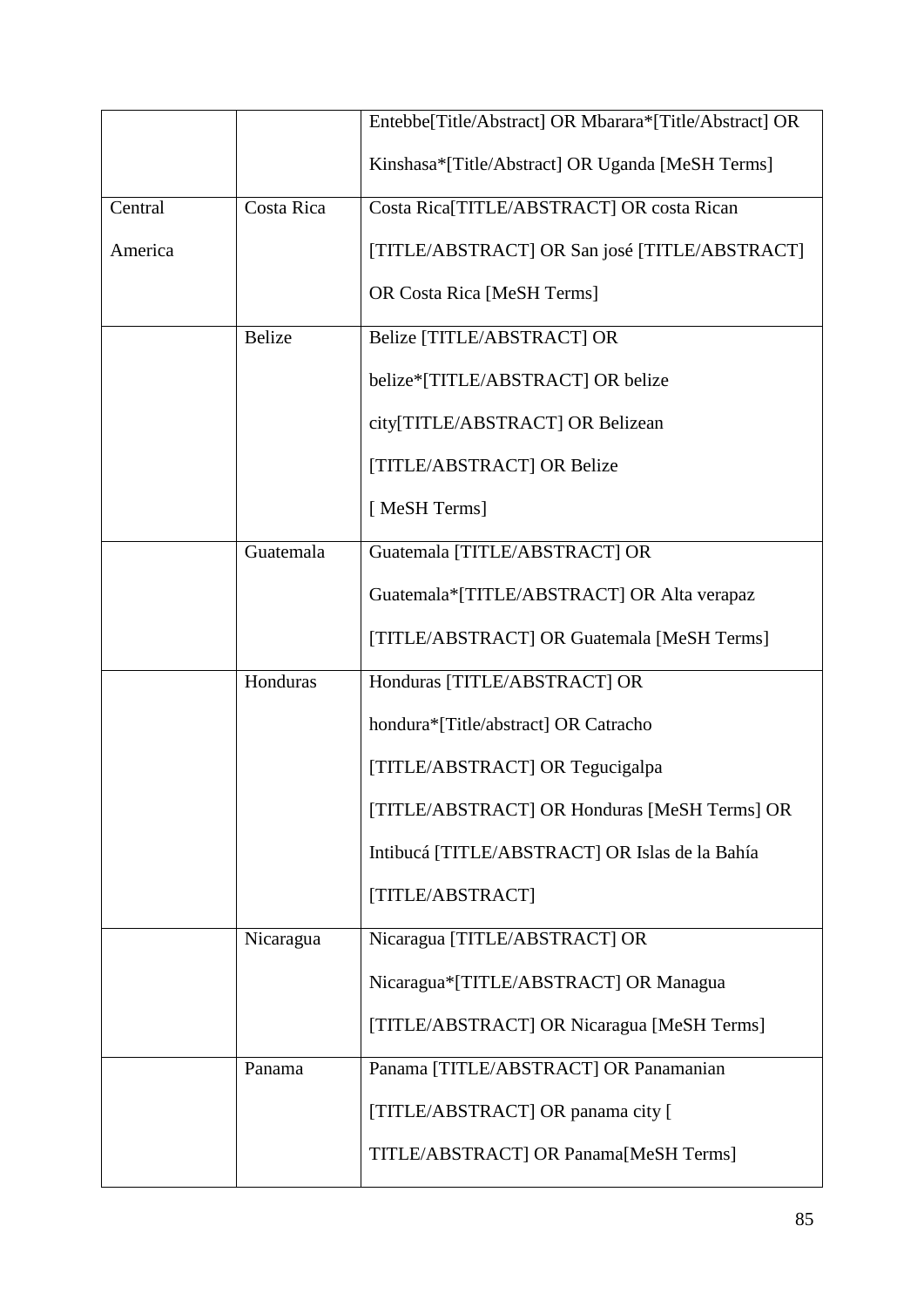|        | El Salvador | El Salvador [TITLE/ABSTRACT] OR                         |
|--------|-------------|---------------------------------------------------------|
|        |             | Salvador*[TITLE/ABSTRACT] OR San Salvador               |
|        |             | [TITLE/ABSTRACT] OR Santa Ana                           |
|        |             | [TITLE/ABSTRACT] OR Sonsonate                           |
|        |             | [TITLE/ABSTRACT] OR la Libertad                         |
|        |             | [TITLE/ABSTRACT] OR Cuscatlán                           |
|        |             | [TITLE/ABSTRACT] Or Cojutepeque                         |
|        |             | [TITLE/ABSTRACT] OR san Vicente                         |
|        |             | [TITLE/ABSTRACT] OR San Miguel                          |
|        |             | [TITLE/ABSTRACT] OR La Unión [TITLE/ABSTRACT]           |
|        |             | <b>OR El Salvador [MeSH Terms]</b>                      |
| Mexico | Mexico      | Mexico*[TITLE/ABSTRACT]<br><b>OR</b>                    |
|        |             | Mexican*[TITLE/ABSTRACT]<br><b>OR</b><br>Veracruz       |
|        |             | [TITLE/ABSTRACT] OR Mexico [MeSH terms] OR              |
|        |             | Guanajuato<br>[TITLE/ABSTRACT]<br><b>OR</b><br>Chiapas  |
|        |             | <b>OR</b><br>Tamaulipas<br>[TITLE/ABSTRACT]             |
|        |             | [TITLE/ABSTRACT]<br><b>OR</b><br>San<br>Luis<br>Potosi  |
|        |             | [TITLE/ABSTRACT]<br><b>OR</b><br>Queretaro              |
|        |             | [TITLE/ABSTRACT] OR Tlaxcala [TITLE/ABSTRACT]           |
|        |             | [TITLE/ABSTRACT] OR<br>Nayarit<br><b>OR</b><br>Campeche |
|        |             | [TITLE/ABSTRACT] OR Colima [TITLE/ABSTRACT]             |
|        |             | [TITLE/ABSTRACT] OR<br><b>OR</b><br>Culiacán<br>Tijuana |
|        |             | [TITLE/ABSTRACT] OR Puebla [TITLE/ABSTRACT]             |
|        |             | OR Guadalajara [TITLE/ABSTRACT] OR Ciudad Juarez        |
|        |             | [TITLE/ABSTRACT] OR Zapopan [TITLE/ABSTRACT]            |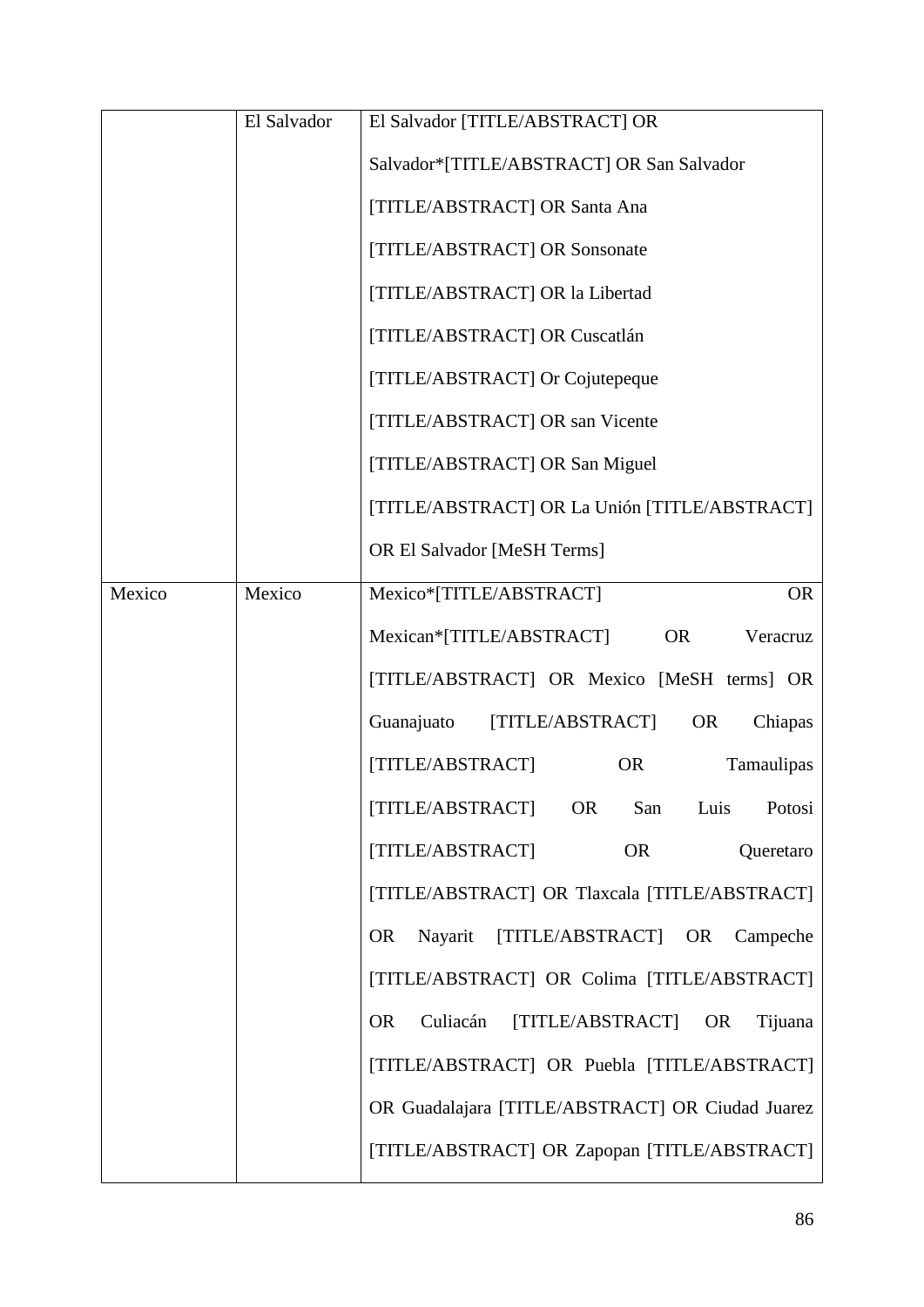|            |            | OR Monterrey [TITLE/ABSTRACT] OR Nezahualcóyotl            |
|------------|------------|------------------------------------------------------------|
|            |            |                                                            |
|            |            | [TITLE/ABSTRACT]<br><b>OR</b><br>Ecatepec<br>De<br>Morelos |
|            |            | [TITLE/ABSTRACT]<br><b>OR</b><br>Juárez<br>Naucalpan<br>de |
|            |            | [TITLE/ABSTRACT] OR Toluca [TITLE/ABSTRACT]                |
|            |            | OR Chihuahua<br>[TITLE/ABSTRACT] OR Querétaro              |
|            |            | [TITLE/ABSTRACT]<br><b>OR</b><br>Aguascalientes            |
|            |            | [TITLE/ABSTRACT] OR Acapulco [TITLE/ABSTRACT]              |
|            |            | OR Hermosillo [TITLE/ABSTRACT] OR San Luis Potosí          |
|            |            | [TITLE/ABSTRACT] OR Morelia [TITLE/ABSTRACT]               |
|            |            | OR Tlalnepantla de Baz [TITLE/ABSTRACT]<br>OR              |
|            |            | Cancun[Title/Abstract]                                     |
| South Asia | Bangladesh | Bangla*[Title/Abstract] OR Dhaka[Title/Abstract]           |
|            | Ganges     | Ganges[Title/Abstract]                                     |
|            | India      | India[Title/Abstract] OR Indian[Title/Abstract] OR         |
|            |            | India'*[Title/Abstract] OR Delhi[Title/Abstract] OR        |
|            |            | Andhra Pradesh[Title/Abstract] OR Arunachal                |
|            |            | Pradesh[Title/Abstract] OR Assam[Title/Abstract] OR        |
|            |            | Bihar[Title/Abstract] OR Chhattisgarh[Title/Abstract] OR   |
|            |            | Goa[Title/Abstract] OR Gujarat[Title/Abstract] OR          |
|            |            | Haryana[Title/Abstract] OR Himachal                        |
|            |            | Pradesh[Title/Abstract] OR Jammu and                       |
|            |            | Kashmi[Title/Abstract] OR Jharkhand[Title/Abstract] OR     |
|            |            | Karnataka[Title/Abstract] OR Kerala[Title/Abstract] OR     |
|            |            | Madhya Pradesh[Title/Abstract] OR                          |
|            |            | Maharashtra[Title/Abstract] OR Manipur[Title/Abstract]     |
|            |            |                                                            |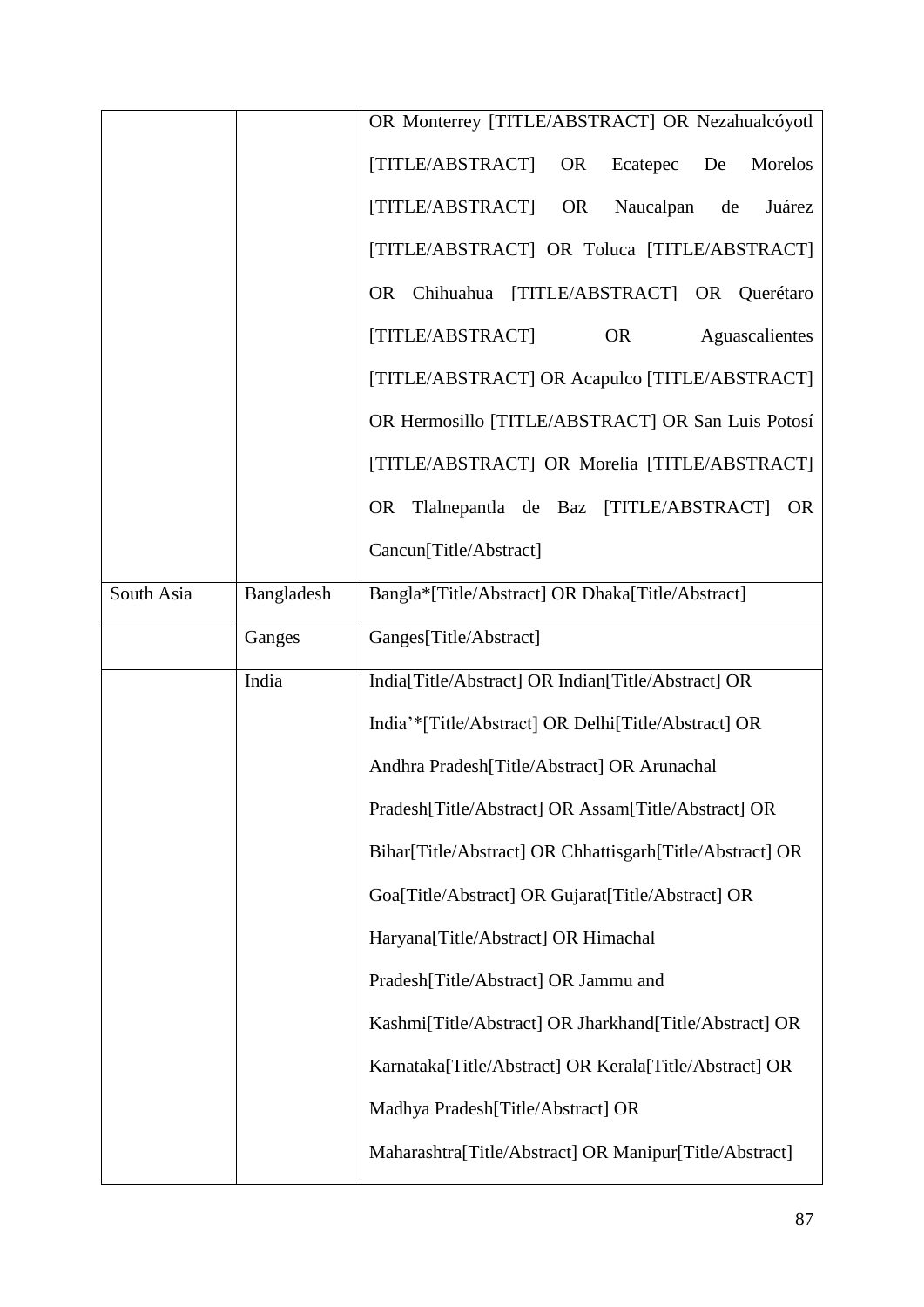|               | OR Meghalaya[Title/Abstract] OR                           |
|---------------|-----------------------------------------------------------|
|               | Mizoram[Title/Abstract] OR Nagaland[Title/Abstract] OR    |
|               | Orissa[Title/Abstract] OR Punjab[Title/Abstract] OR       |
|               | Rajasthan[Title/Abstract] OR Sikkim[Title/Abstract] OR    |
|               | Tamil Nadu[Title/Abstract] OR Tripura[Title/Abstract] OR  |
|               | Uttar Pradesh[Title/Abstract] OR                          |
|               | Uttarakhand[Title/Abstract] OR West                       |
|               | Bengal[Title/Abstract] OR Mumbai[Title/Abstract] OR       |
|               | Bangalore [Title/Abstract] OR Kolkata [Title/Abstract] OR |
|               | Chennai[Title/Abstract] OR Hyderabad[Title/Abstract] OR   |
|               | Ahmedabad[Title/Abstract] OR Pune[Title/Abstract] OR      |
|               | Surat[Title/Abstract] OR Kanpur[Title/Abstract] OR        |
|               | Jaipur[Title/Abstract] OR Lucknow[Title/Abstract] OR      |
|               | Nagpur[Title/Abstract] OR Patna[Title/Abstract] OR        |
|               | Indore[Title/Abstract] OR Thane[Title/Abstract] OR        |
|               | Bhopal[Title/Abstract]                                    |
| Nepal         | Nepal*[Title/Abstract] OR Kathmandu[Title/Abstract] OR    |
|               | Nepal [MeSH Terms]                                        |
| <b>Bhutan</b> | bhutan [Title/Abstract] OR                                |
|               | Bhutanese*[TITLE/ABSTRACT] OR Timphu                      |
|               | [Title/Abstract] OR bhutan [MeSH Terms]                   |
| Pakistan      | Pakistan [Title/Abstract] OR Pakistani [                  |
|               | TITLE/ABSTRACT] OR Karachi [Title/Abstract] OR            |
|               | Pakistan [MeSH Terms] OR Islamabad [Title/Abstract] OR    |
|               | Sindh [Title/Abstract] OR Lahore [Title/Abstract] OR      |
|               |                                                           |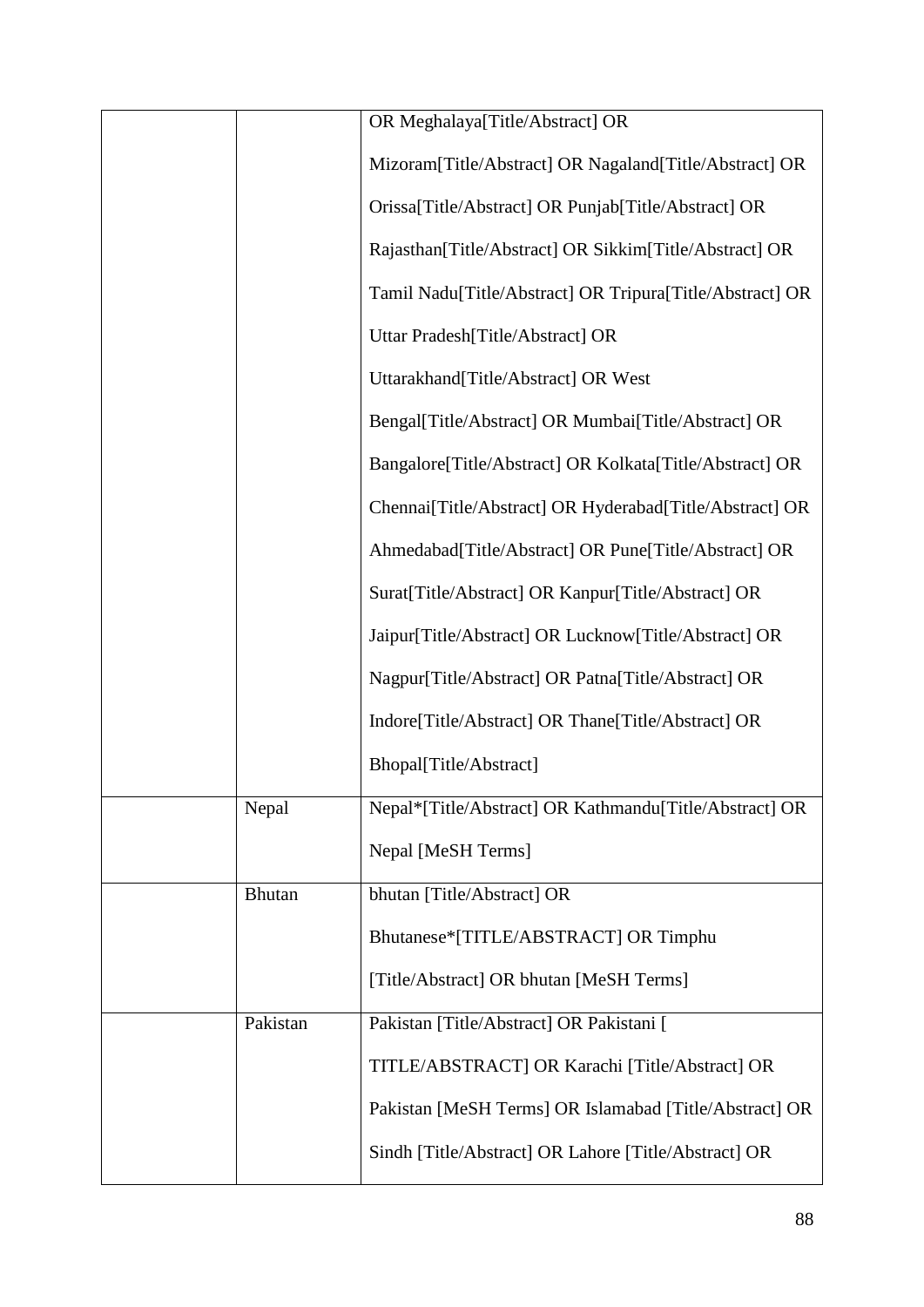|                |               | Punjab [Title/Abstract] OR Balochistan [Title/Abstract]   |
|----------------|---------------|-----------------------------------------------------------|
|                |               | OR Sargodha [Title/Abstract] OR Bahawalpur                |
|                |               | [Title/Abstract] OR Sukkur [Title/Abstract] OR Gujrat     |
|                |               | [Title/Abstract] OR Kasur[Title/Abstract]                 |
| Southeast Asia | <b>Brunei</b> | Brunei*[Title/Abstract] OR Brunei [MeSH Terms] OR         |
|                |               | Bandar Seri Begawan [TITLE/ABSTRACT]                      |
|                | China         | China[Title/Abstract] OR China's[Title/Abstract] OR       |
|                |               | Chinese[Title/Abstract] OR Hong Kong[Title/Abstract]      |
|                |               | OR Beijing[Title/Abstract] OR Hebei[Title/Abstract] OR    |
|                |               | Inner [TITLE/ABSTRACT] OR Macau[Title/Abstract] OR        |
|                |               | Macao[Title/Abstract] OR Tianjin[Title/Abstract] OR       |
|                |               | Shanxi[Title/Abstract] OR China [ MeSH Terms]             |
|                | Cambodia      | Cambodia*[Title/Abstract] OR Khmer[Title/Abstract] OR     |
|                |               | Phnom Pehn[Title/Abstract] OR Cambodia [MeSH Terms]       |
|                | Lao People's  | Lao[Title/Abstract] OR Laos[Title/Abstract] OR            |
|                | Democratic    | Laotian*[Title/Abstract] OR Laos [ MeSH Terms] OR         |
|                | Republic      | Vientane[TITLE/ABSTRACT]                                  |
|                | Malaysia      | Malaysia*[Title/Abstract] OR Malay[Title/Abstract] OR     |
|                |               | Kuala Lumpur[Title/Abstract] OR Malaysia [MeSH            |
|                |               | Terms]                                                    |
|                | Mekong        | Mekong[Title/Abstract] OR Mekong Valley [MesH Terms]      |
|                | Myanmar       | Burma*[Title/Abstract] OR Myanmar*[Title/Abstract] OR     |
|                |               | Burmese[Title/Abstract] OR Yangon[Title/Abstract] OR      |
|                |               | Rangoon[Title/Abstract] OR Burma [MeSH Terms]             |
|                | Philippines   | Philippines*[Title/Abstract] OR Filipino*[Title/Abstract] |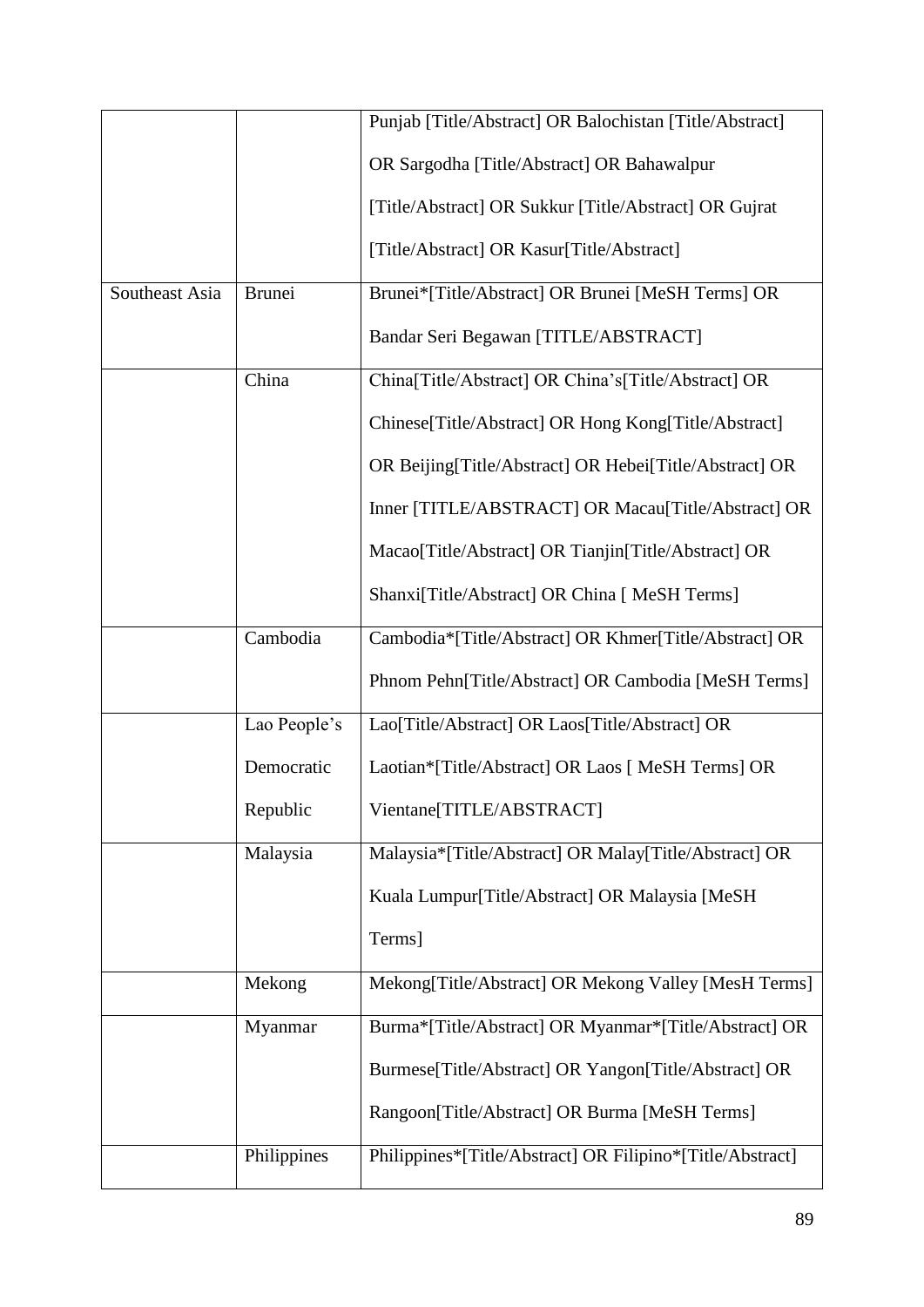|           | OR Filipina*[Title/Abstract] OR Manila[Title/Abstract]     |
|-----------|------------------------------------------------------------|
|           | OR quezon city [Title/Abstract] OR national capital region |
|           | [Title/Abstract] OR davao region [Title/Abstract] OR       |
|           | central visyas [Title/Abstract] OR zamboanga peninsula     |
|           | [Title/Abstract] OR calabarzón [Title/Abstract] OR         |
|           | northern Mindanao [Title/Abstract] OR western              |
|           | visayas[Title/Abstract] OR central Luzon [Title/Abstract]  |
|           | OR Caloocan [Title/Abstract] OR davao city                 |
|           | [Title/Abstract] OR cebu city [Title/Abstract] OR antipolo |
|           | [Title/Abstract] OR pasig [Title/Abstract] OR taguig       |
|           | [Title/Abstract] OR Cagayan de oro [Title/Abstract] OR     |
|           | Paranaque [Title/Abstract] OR das marinas [Title/Abstract] |
|           | OR las pinas [Title/Abstract] OR Makati [Title/Abstract]   |
|           | OR bacoor [Title/Abstract] OR Bacolod [Title/Abstract]     |
|           | OR muntinlupa [Title/Abstract] Philippines [ MeSH          |
|           | Terms]                                                     |
| Vietnam   | Vietnam[TITLE/ABSTRACT] OR                                 |
|           | Vientiame*[Title/Abstract] OR Vietnam*[Title/Abstract]     |
|           | OR Viet Nam[Title/Abstract] OR Hanoi[Title/Abstract]       |
|           | OR Ho Chi Minh[Title/Abstract] OR Vietnam [ MeSH           |
|           | Terms]                                                     |
| Yangtze   | Yangtze[Title/Abstract]                                    |
| Indonesia | Indonesia[TITLE/ABSTRACT] OR                               |
|           | Indonesia*[TITLE/ABSTRACT] OR Indonesian                   |
|           |                                                            |
|           | [Title/Abstract] OR Indonesia [MeSH Terms] OR Java         |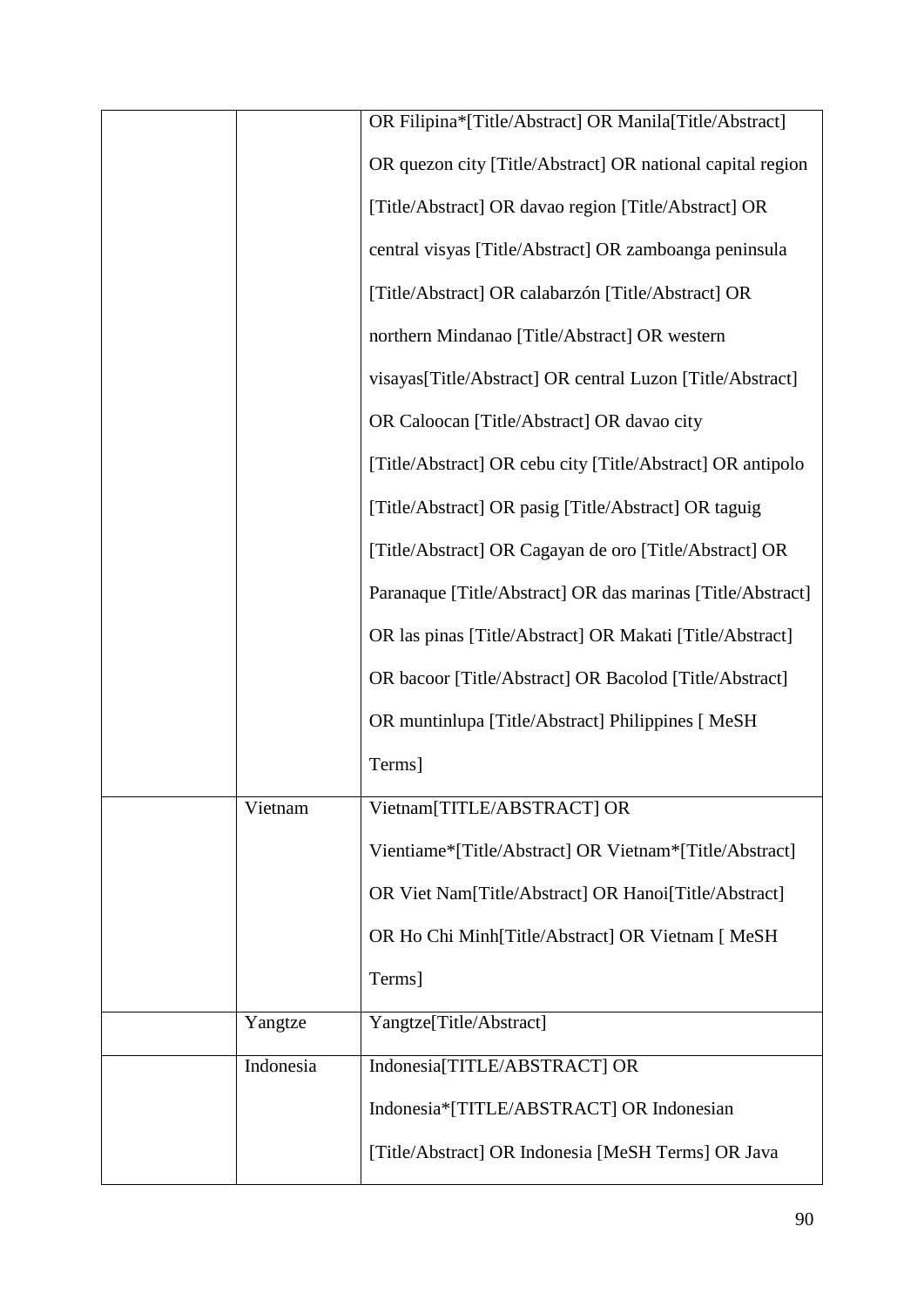|           | [Title/Abstract] OR Javanese [Title/Abstract] OR Sumatra  |
|-----------|-----------------------------------------------------------|
|           | [Title/Abstract] OR Sumatera Utara [Title/Abstract] OR    |
|           | West Sumatra [Title/Abstract] OR South Sumatra            |
|           | [Title/Abstract] OR Sumatera Selatan                      |
|           | [Title/Abstract]Jakarta [Title/Abstract] OR Bandung       |
|           | [Title/Abstract] OR Semarang [Title/Abstract] OR Bali     |
|           | [Title/Abstract] Or Kupang [Title/Abstract] OR            |
|           | Kalimantan [Title/Abstract] OR South Kalimantan           |
|           | [Title/Abstract]OR East Kalimantan [Title/Abstract] OR    |
|           | Kalimantan Timur [Title/Abstract] OR Manado               |
|           | [Title/Abstract] OR Gorontalo [Title/Abstract] OR         |
|           | Gorontalo city [Title/Abstract] OR Central Sulawesi       |
|           | [Title/Abstract] OR Sulawsi Tengah [Title/Abstract] OR    |
|           | Palu [Title/Abstract]                                     |
| Papua New |                                                           |
| Guinea    | Papua New Guinea [TITLE/ABSTRACT] OR Port                 |
|           | Moresby [TITLE/ABSTRACT] OR papua new guinean             |
|           | [TITLE/ABSTRACT] OR papua new guinea [MeSH                |
|           | Terms] OR Gumine [Title/Abstract] OR Karimui-Nomana       |
|           | district [Title/Abstract] OR Karimui [Title/Abstract] OR  |
|           | Eastern Highlands province [Title/Abstract] OR Goroka     |
|           | [Title/Abstract] OR Mount Hagen district [Title/Abstract] |
|           | OR Mount Hagen [Title/Abstract] OR West Sepik             |
|           | [Title/Abstract] Or Aitape [Title/Abstract] OR Nuku       |
|           | district [Title/Abstract] OR Nuku [Title/Abstract]        |
|           |                                                           |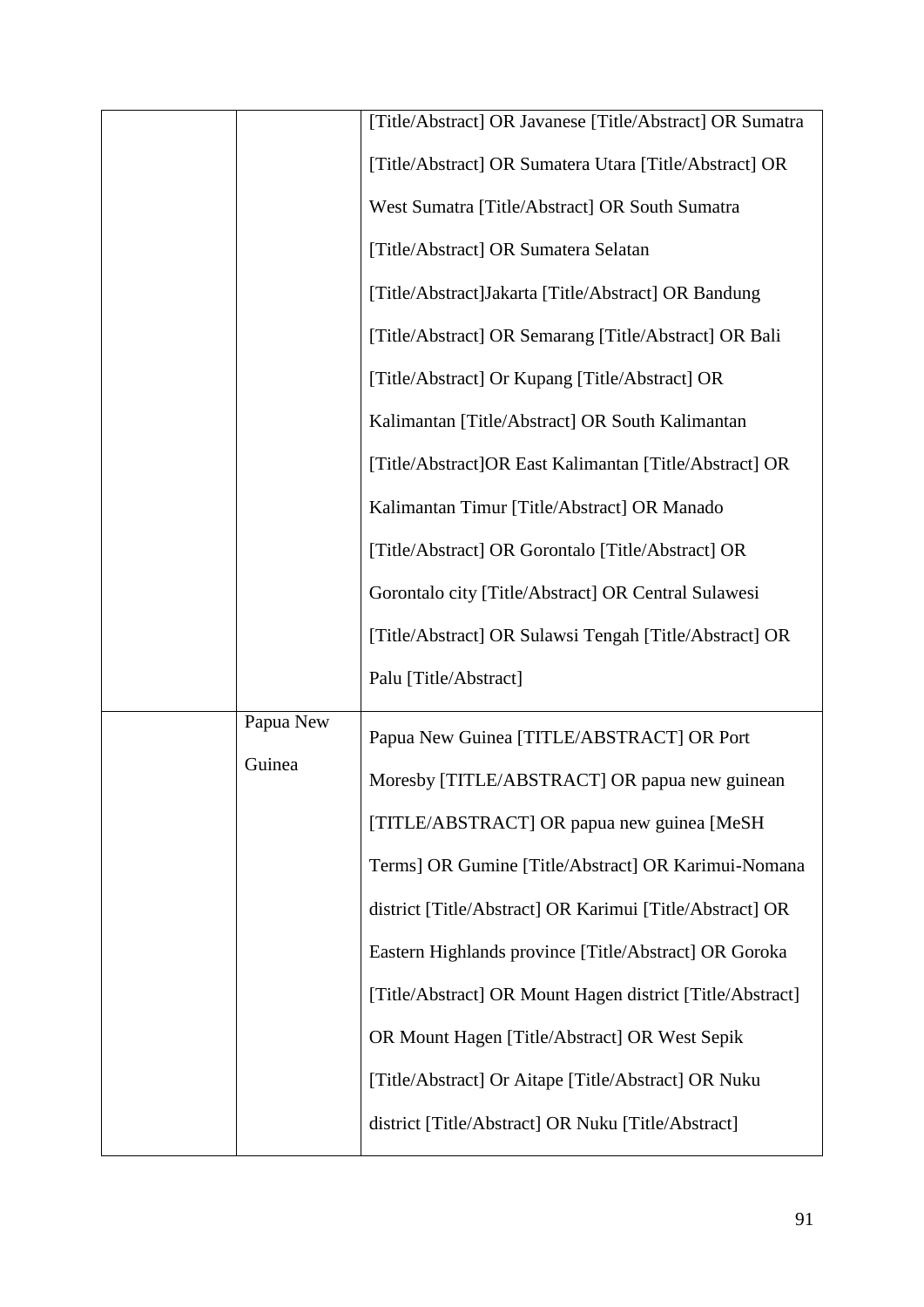| Thailand  | Thailand [TITLE/ABSTRACT] OR Thai*[Title/Abstract]   |
|-----------|------------------------------------------------------|
|           | OR Bangkok [Title/Abstract] OR Thailand [MeSH Terms] |
|           | OR Thailand [MeSH Terms] OR Chiang Mai               |
|           | [TITLE/ABSTRACT] OR Nakhom Ratchaisma                |
|           | [TITLE/ABSTRACT] OR Surat tani                       |
|           | [TITLE/ABSTRACT] OR Khon Kaen                        |
|           | [TITLE/ABSTRACT] OR PHitsanulok                      |
|           | [TITLE/ABSTRACT] OR Chiang Rai                       |
|           | [TITLE/ABSTRACT] OR Chonburi [TITLE/ABSTRACT]        |
|           | OR Chiang mai [TITLE/ABSTRACT] OR Nakhom Sawan       |
|           | [TITLE/ABSTRACT]                                     |
| Singapore | Singapore*[Title/Abstract] OR Bandar Seri Begawan    |
|           | [Title/Abstract] OR Singapore [MeSH Terms]           |

## Search terms for the nine livestock species groups included in the study

| Species  | Animal species  | Search terms                                |
|----------|-----------------|---------------------------------------------|
|          |                 |                                             |
|          |                 |                                             |
| group    |                 |                                             |
|          |                 |                                             |
| camelids | Llamas          | Llama*[TITLE/ABSTRACT] OR Lama glama        |
|          |                 |                                             |
|          |                 | [TITLE/ABSTRACT] OR Ilama [MeSH Terms]      |
|          |                 |                                             |
|          |                 |                                             |
|          | alpacas         | alpaca*[TITLE/ABSTRACT] OR alpaca [MeSH]    |
|          |                 |                                             |
|          |                 | Terms]                                      |
|          |                 |                                             |
|          |                 |                                             |
|          | dromedary camel | dromedar*[TITLE/ABSTRACT OR dromedary camel |
|          |                 |                                             |
|          |                 | [MeSH Terms]                                |
|          |                 |                                             |
|          |                 |                                             |
|          | camels          | Camel [TITLE/ABSTRACT] OR                   |
|          |                 |                                             |
|          |                 |                                             |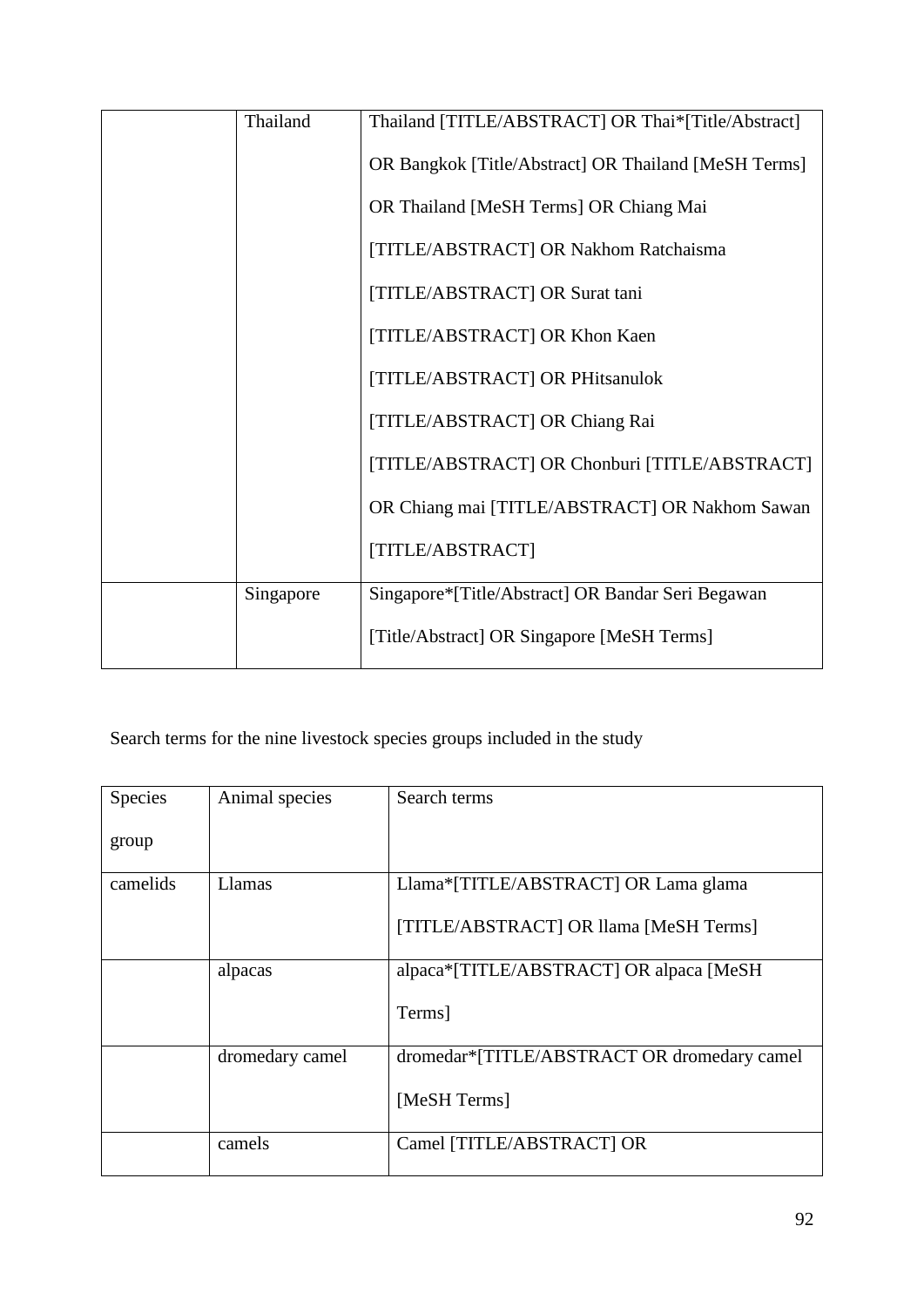|        |                | Camels[TITLE/ABSTRACT] OR                      |
|--------|----------------|------------------------------------------------|
|        |                | dromedar*[TITLE/ABSTRACT] OR                   |
|        |                | Camelid*[TITLE/ABSTRACT] OR camels [MeSH       |
|        |                | Terms]                                         |
|        | bactrian camel | Bactrian [TITLE/ABSTRACT] OR                   |
|        |                | Camelid*[TITLE/ABSTRACT] OR Bactrian camel     |
|        |                | [MeSH Terms]                                   |
| bovine | banteng        | banteng*[TITLE/ABSTRACT] OR banteng [MeSH      |
|        |                | Terms]                                         |
|        | Cattle         | Buffalo*[TITLE/ABSTRACT] OR Bos taurus         |
|        |                | [TITLE/ABSTRACT] OR bovine*                    |
|        |                | [TITLE/ABSTRACT] OR calves[TITLE/ABSTRACT]     |
|        |                | OR calf[TITLE/ABSTRACT] OR                     |
|        |                | Cattle*[TITLE/ABSTRACT] OR cattle [MeSH Terms] |
|        |                | OR heifer*[TITLE/ABSTRACT] OR                  |
|        |                | cows[TITLE/ABSTRACT] OR                        |
|        |                | cow[TITLE/ABSTRACT] OR                         |
|        |                | cow'*[TITLE/ABSTRACT] OR                       |
|        |                | cows'*[TITLE/ABSTRACT] OR Bos indicus          |
|        |                | [TITLE/ABSTRACT] OR beef [TITLE/ABSTRACT]      |
|        |                | OR steer[TITLE/ABSTRACT] OR                    |
|        |                | steers[TITLE/ABSTRACT] OR                      |
|        |                | bulls[TITLE/ABSTRACT] OR                       |
|        |                | veal[TITLE/ABSTRACT] OR                        |
|        |                | Holstein*[TITLE/ABSTRACT] OR                   |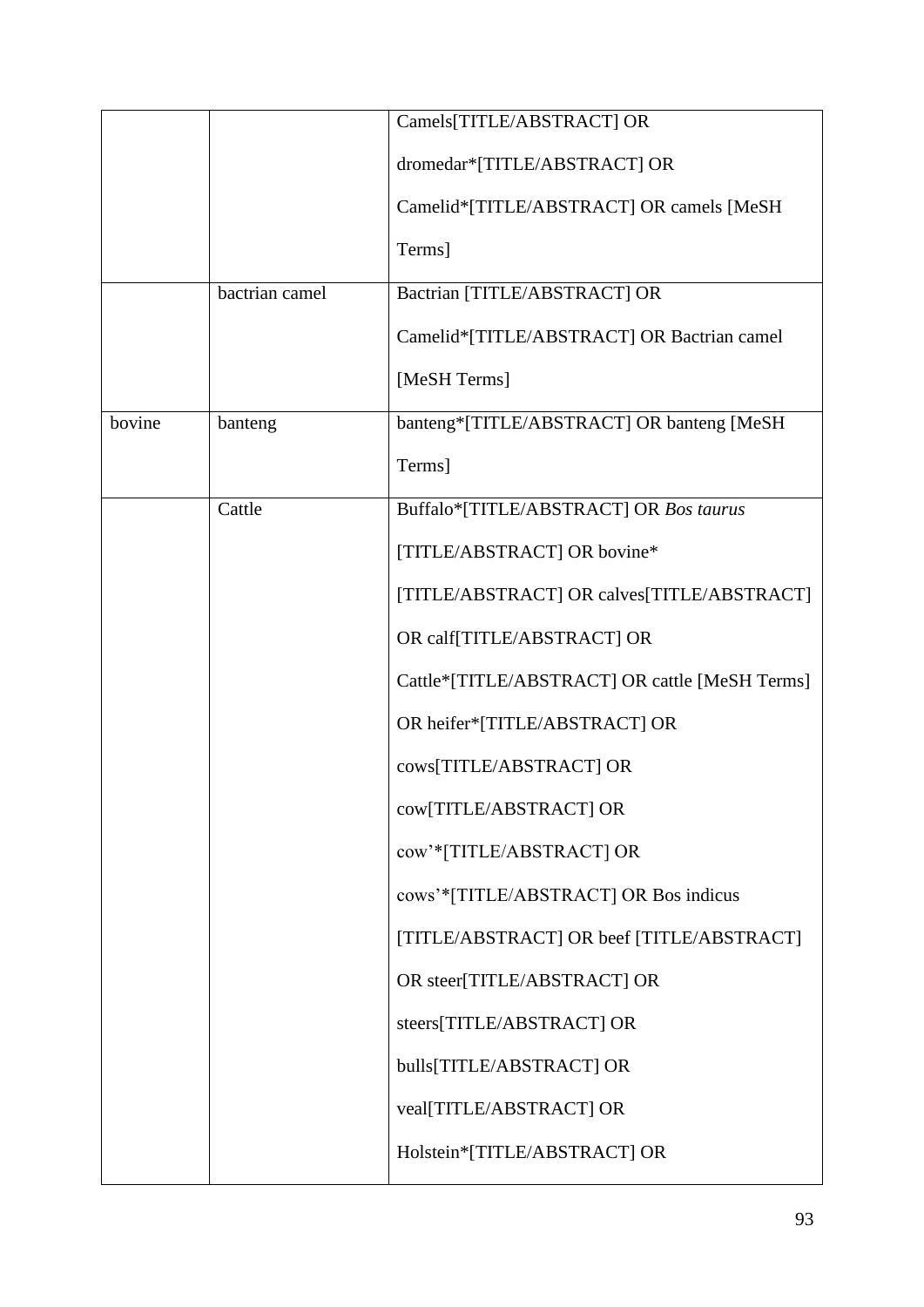|       |                | cattleman[TITLE/ABSTRACT]                   |
|-------|----------------|---------------------------------------------|
|       | Farmed bison   | farmed bison*[TITLE/ABSTRACT] OR bison      |
|       |                | farm*[TITLE/ABSTRACT] OR domestic           |
|       |                | bison*[TITLE/ABSTRACT] OR bison             |
|       |                | production*[TITLE/ABSTRACT] OR farmed bison |
|       |                | water[TITLE/ABSTRACT] OR buffaloe [MeSH     |
|       |                | Terms]                                      |
|       |                |                                             |
|       | Water buffaloe | beefalo*[TITLE/ABSTRACT] OR Murrah          |
|       |                | buffalo*[TITLE/ABSTRACT] OR Water           |
|       |                | buffalo*[TITLE/ABSTRACT] OR River           |
|       |                | buffalo*[TITLE/ABSTRACT] OR Swamp           |
|       |                | buffalo*[TITLE/ABSTRACT] OR                 |
|       |                | carabaos[TITLE/ABSTRACT] OR bubalus         |
|       |                | bubalus[TITLE/ABSTRACT] OR                  |
|       |                | bubalis[TITLE/ABSTRACT] OR bos              |
|       |                | bubalus[TITLE/ABSTRACT] OR water buffaloe   |
|       |                | [MeSH Terms]                                |
|       | yak            | Yak [TITLE/ABSTRACT] OR Yaks                |
|       |                | [TITLE/ABSTRACT] OR Yak'*[TITLE/ABSTRACT]   |
|       |                | OR Yaks'*[TITLE/ABSTRACT] OR Bos            |
|       |                | Grunniens[TITLE/ABSTRACT] OR yak water      |
|       |                | buffaloe [MeSH Terms]                       |
|       | zebu           | zebu*[TITLE/ABSTRACT] OR zebu [MeSH Terms]  |
| Small | Sheep          | cashmere*[TITLE/ABSTRACT] OR                |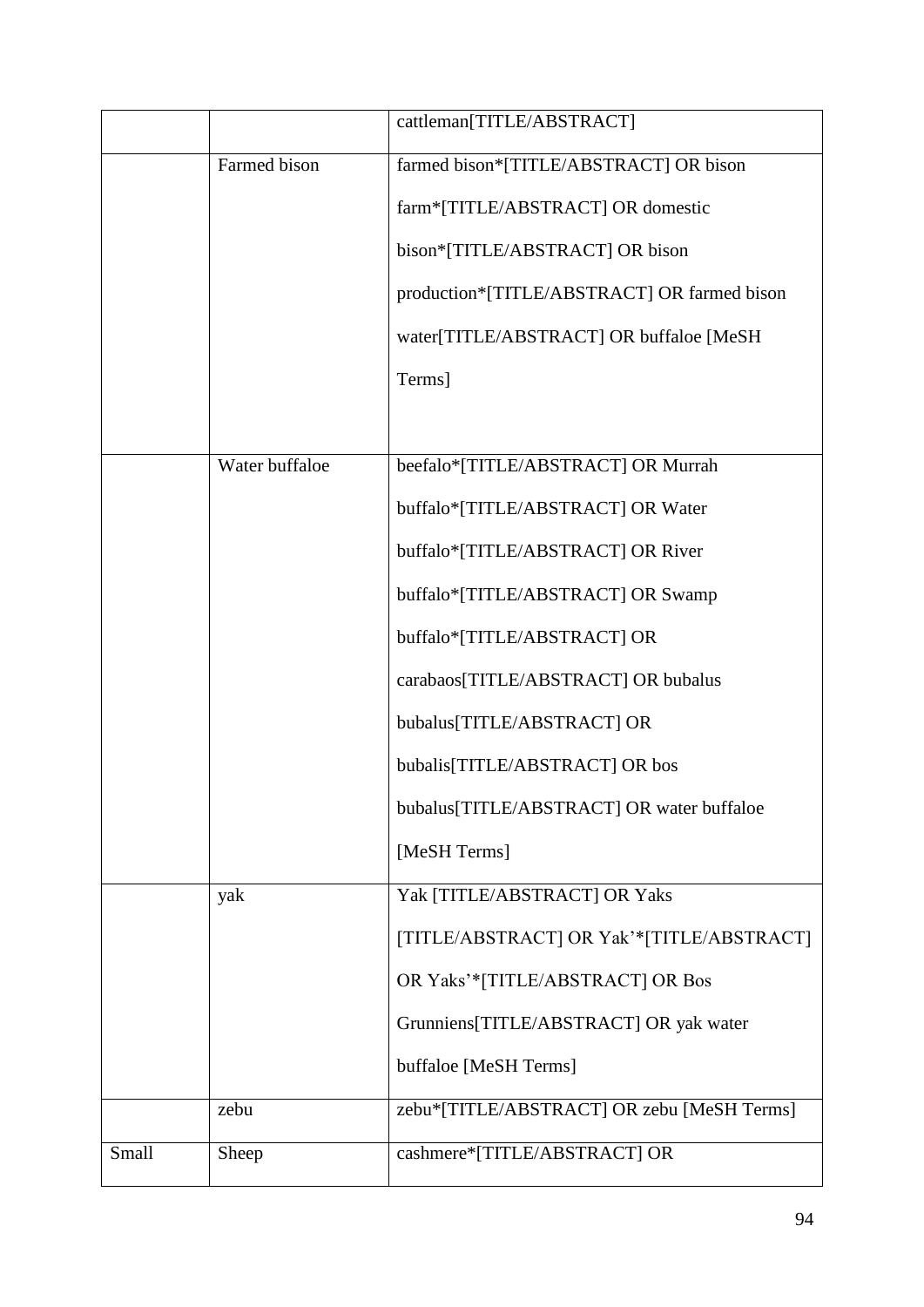|       | Ewe[TITLE/ABSTRACT] OR                     |
|-------|--------------------------------------------|
|       | Ewes[TITLE/ABSTRACT] OR                    |
|       | Ewe'*[TITLE/ABSTRACT] OR                   |
|       | Ewes'*[TITLE/ABSTRACT OR                   |
|       | Hogget*[TITLE/ABSTRACT] OR                 |
|       | Lambing*[TITLE/ABSTRACT] OR lamb           |
|       | meat[TITLE/ABSTRACT] OR lambs              |
|       | [TITLE/ABSTRACT] OR                        |
|       | Merino*[TITLE/ABSTRACT] OR                 |
|       | mohair[TITLE/ABSTRACT] OR                  |
|       | mutton*[TITLE/ABSTRACT] OR                 |
|       | ovine*[TITLE/ABSTRACT] OR Ovis aries       |
|       | [TITLE/ABSTRACT] OR Rams[TITLE/ABSTRACT]   |
|       | OR Sheep[TITLE/ABSTRACT] OR                |
|       | sheepherd*[TITLE/ABSTRACT] OR              |
|       | sheep'*[TITLE/ABSTRACT] OR                 |
|       | sheeps'*[TITLE/ABSTRACT] OR sheepmeat      |
|       | [TITLE/ABSTRACT] OR sheep [MeSH Terms] OR  |
|       | Wethers[TITLE/ABSTRACT] OR small           |
|       | ruminants[TITLE/ABSTRACT]                  |
| goats | Small ruminant*[TITLE/ABSTRACT] OR Goat    |
|       | [TITLE/ABSTRACT] OR Goats [TITLE/ABSTRACT] |
|       | OR Goat'*[TITLE/ABSTRACT] OR               |
|       | Goats'*[TITLE/ABSTRACT] OR                 |
|       | goatling*[TITLE/ABSTRACT] OR               |
|       |                                            |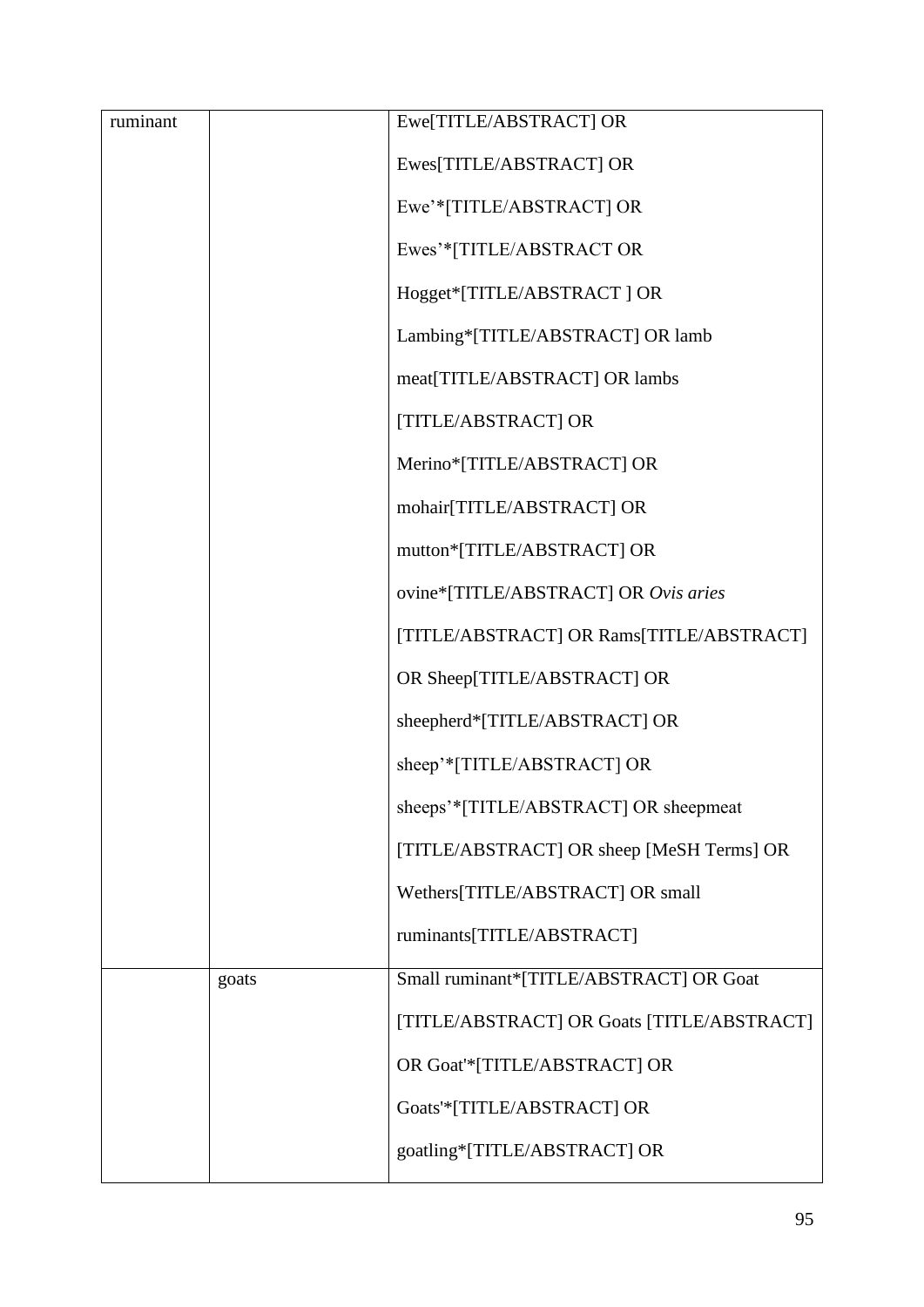|        |       | goatowner*[TITLE/ABSTRACT] OR                 |
|--------|-------|-----------------------------------------------|
|        |       | goats'[TITLE/ABSTRACT] OR                     |
|        |       | goatskin*[TITLE/ABSTRACT] OR                  |
|        |       | goat'*[TITLE/ABSTRACT] OR                     |
|        |       | billies[TITLE/ABSTRACT] OR Capra              |
|        |       | hircus[TITLE/ABSTRACT] OR                     |
|        |       | cabrito*[TITLE/ABSTRACT] OR                   |
|        |       | goatmeat[TITLE/ABSTRACT] OR                   |
|        |       | Chevon[TITLE/ABSTRACT] OR                     |
|        |       | goatherd*[TITLE/ABSTRACT] OR                  |
|        |       | caprine[TITLE/ABSTRACT] OR goats [MeSH Terms] |
| Equine | Horse | Horse [TITLE/ABSTRACT] OR                     |
|        |       | Horses[TITLE/ABSTRACT] OR                     |
|        |       | horse'*[TITLE/ABSTRACT] OR                    |
|        |       | horses'*[TITLE/ABSTRACT] OR                   |
|        |       | horsebite[TITLE/ABSTRACT] OR                  |
|        |       | horsebreeding[TITLE/ABSTRACT] OR              |
|        |       | horseman*[TITLE/ABSTRACT] OR                  |
|        |       | horsemen[TITLE/ABSTRACT] OR                   |
|        |       | horsemen's[TITLE/ABSTRACT] OR                 |
|        |       | horserac*[TITLE/ABSTRACT] OR                  |
|        |       | horses'[TITLE/ABSTRACT] OR                    |
|        |       | horsewom*[TITLE/ABSTRACT] OR equid            |
|        |       | [TITLE/ABSTRACT] OR equids                    |
|        |       | [TITLE/ABSTRACT] OR equine                    |
|        |       |                                               |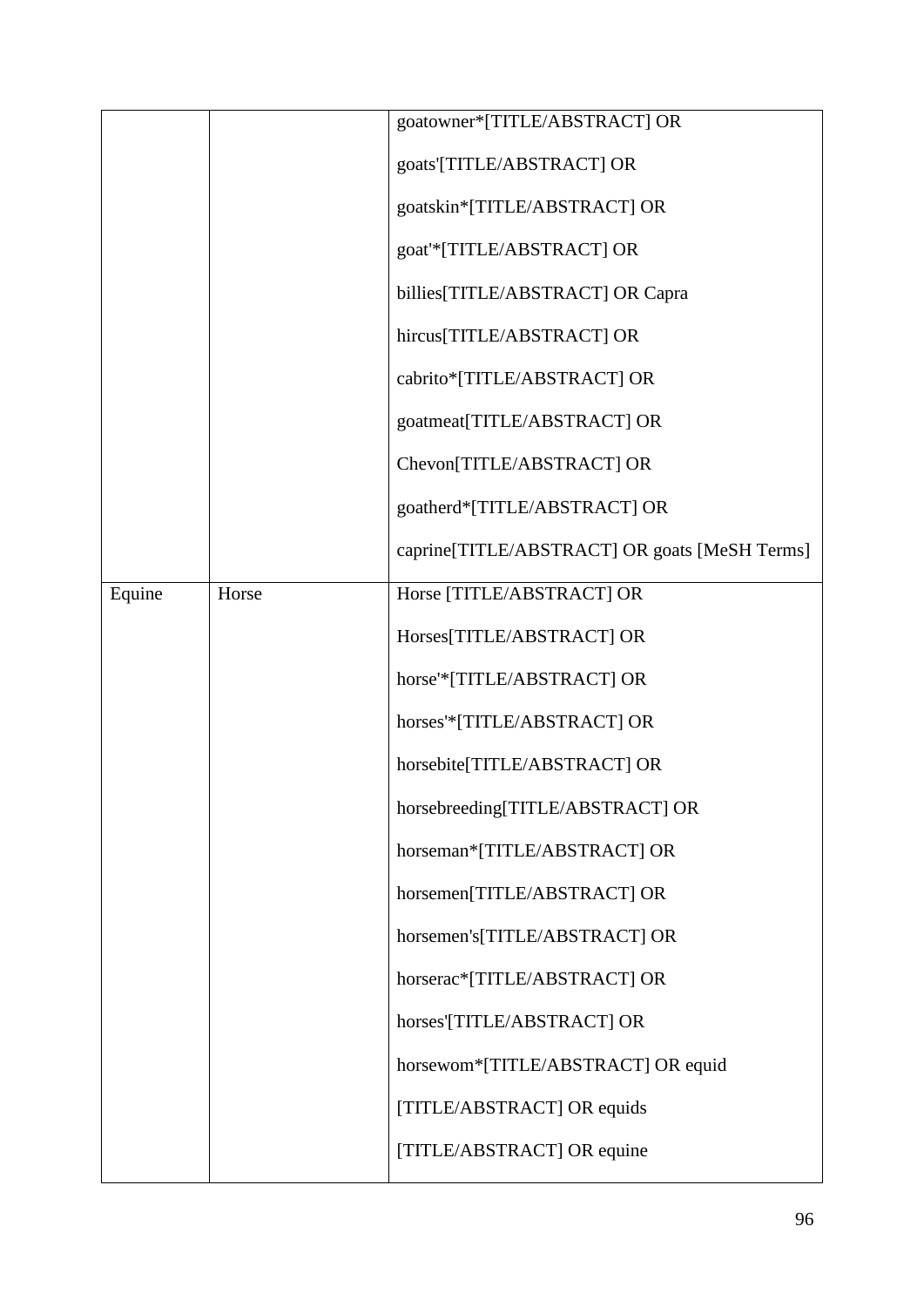|              | [TITLE/ABSTRACT] OR equines                 |
|--------------|---------------------------------------------|
|              | [TITLE/ABSTRACT] OR foal [TITLE/ABSTRACT]   |
|              | OR foals [TITLE/ABSTRACT] OR                |
|              | stallion*[TITLE/ABSTRACT] OR                |
|              | Racehorse*[TITLE/ABSTRACT] OR               |
|              | Mare[TITLE/ABSTRACT] OR                     |
|              | Mares[TITLE/ABSTRACT] OR                    |
|              | throughbred*[TITLE/ABSTRACT] OR             |
|              | Thoroughbred*[TITLE/ABSTRACT] OR            |
|              | standardbred*[TITLE/ABSTRACT] OR            |
|              | filly[TITLE/ABSTRACT] OR                    |
|              | fillies[TITLE/ABSTRACT] OR                  |
|              | Gelding*[TITLE/ABSTRACT] OR                 |
|              | colt[TITLE/ABSTRACT] OR horse [MeSH Terms]  |
| Donkey, mule | donkey*[TITLE/ABSTRACT] OR equus            |
|              | asinus[TITLE/ABSTRACT] OR equus             |
|              | caballus[TITLE/ABSTRACT] OR                 |
|              | Mule[TITLE/ABSTRACT] OR                     |
|              | Mules[TITLE/ABSTRACT] OR donkey mule [MeSH  |
|              | Terms] OR donkey [MeSH Terms] OR mule [MeSH |
|              | Terms]                                      |
| hinnie       | Hinny[TITLE/ABSTRACT] OR                    |
|              | Hinnies[TITLE/ABSTRACT]                     |
| ponnies      | Pony[TITLE/ABSTRACT] OR                     |
|              | Ponnies[TITLE/ABSTRACT]                     |
|              |                                             |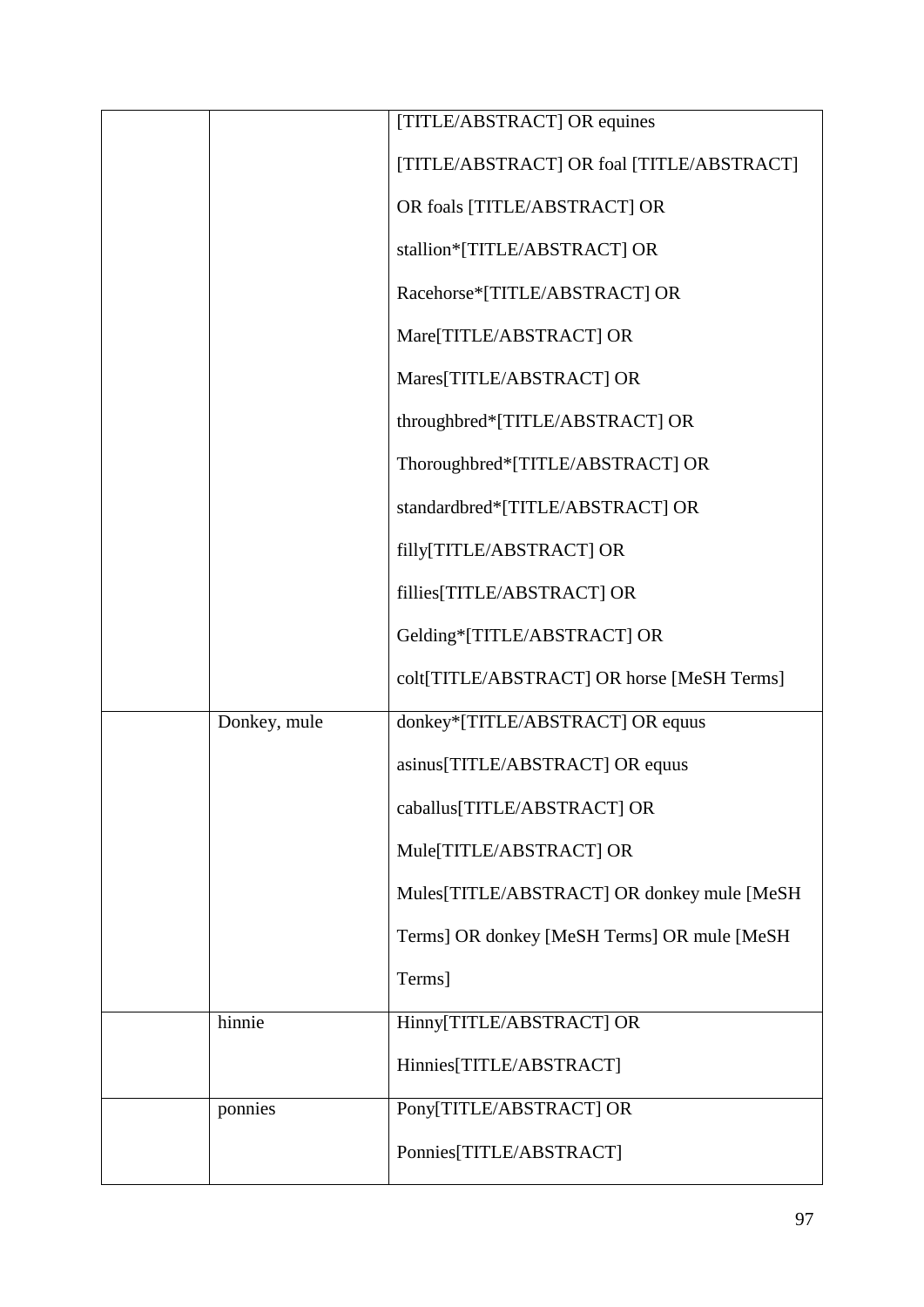| Poultry | Chicken | Poultry*[TITLE/ABSTRACT] OR           |
|---------|---------|---------------------------------------|
|         |         | Fowl[TITLE/ABSTRACT] OR               |
|         |         | Fowls[TITLE/ABSTRACT] OR              |
|         |         | Poultries[TITLE/ABSTRACT] OR domestic |
|         |         | bird*[TITLE/ABSTRACT] OR farm         |
|         |         | bird*[TITLE/ABSTRACT] OR farmed       |
|         |         | bird*[TITLE/ABSTRACT] OR bird         |
|         |         | production[TITLE/ABSTRACT] OR Layers  |
|         |         | [TITLE/ABSTRACT] OR                   |
|         |         | broiler*[TITLE/ABSTRACT] OR chick     |
|         |         | [TITLE/ABSTRACT] OR chicks            |
|         |         | [TITLE/ABSTRACT] OR                   |
|         |         | chick'*[TITLE/ABSTRACT] OR            |
|         |         | chicks'*[TITLE/ABSTRACT] OR gallus    |
|         |         | [TITLE/ABSTRACT] OR                   |
|         |         | pullet*[TITLE/ABSTRACT] OR poult      |
|         |         | [TITLE/ABSTRACT] OR poults            |
|         |         | [TITLE/ABSTRACT] OR                   |
|         |         | chicken[TITLE/ABSTRACT] OR            |
|         |         | chickens[TITLE/ABSTRACT] OR           |
|         |         | chicken'*[TITLE/ABSTRACT] OR          |
|         |         | chickens'*[TITLE/ABSTRACT] OR         |
|         |         | Rooster*[TITLE/ABSTRACT] OR           |
|         |         | cocks[TITLE/ABSTRACT] OR fighting     |
|         |         | cock[TITLE/ABSTRACT] OR cock          |
|         |         |                                       |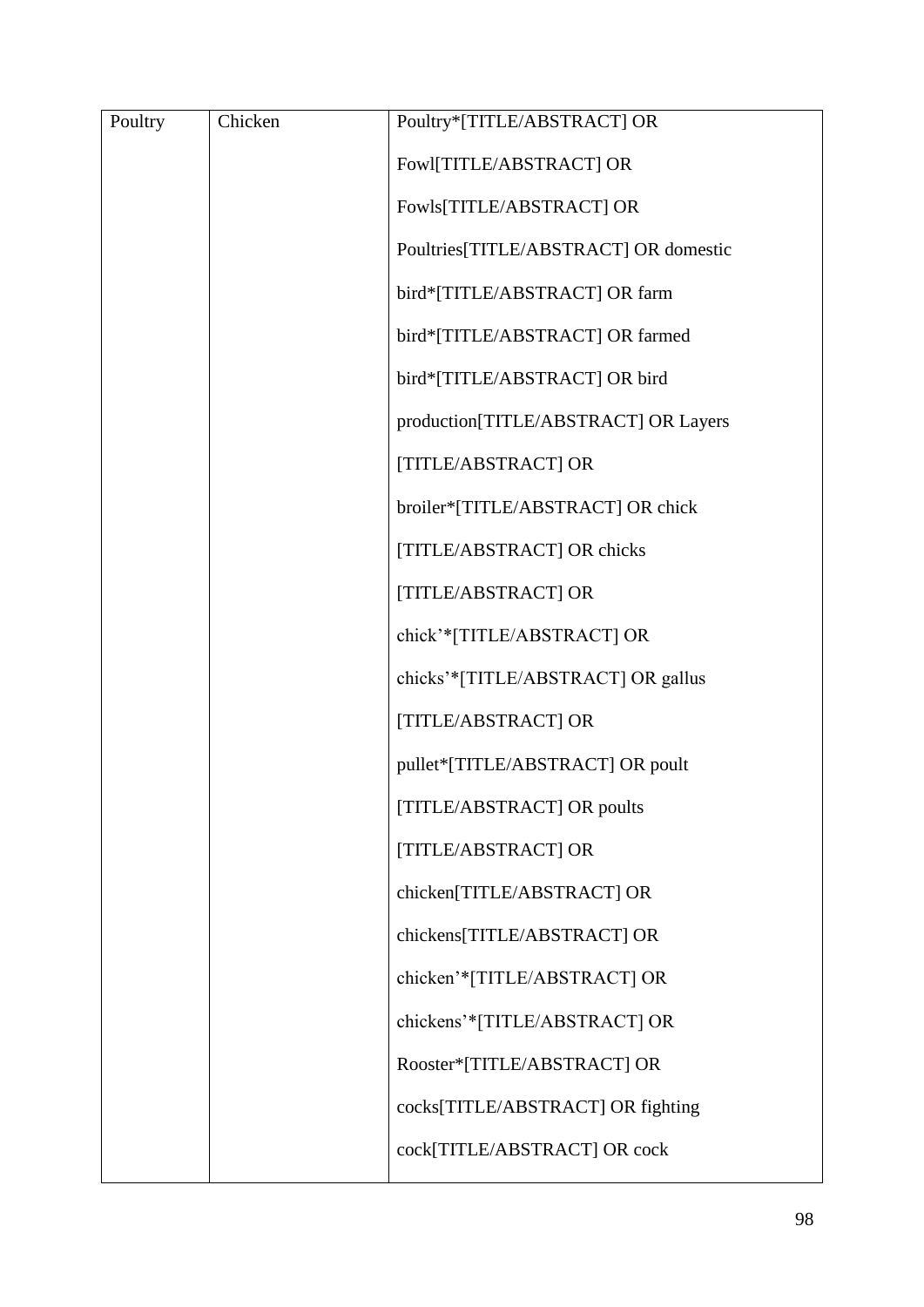|         | fight*[TITLE/ABSTRACT] OR                  |
|---------|--------------------------------------------|
|         | Capon[TITLE/ABSTRACT] OR                   |
|         | Capons[TITLE/ABSTRACT] OR                  |
|         | caponiz*[TITLE/ABSTRACT] OR                |
|         | caponis*[TITLE/ABSTRACT] OR                |
|         | Hens[TITLE/ABSTRACT] OR                    |
|         | Hens'*[TITLE/ABSTRACT] OR                  |
|         | Hen'*[TITLE/ABSTRACT] OR OR                |
|         | Leghorn*[TITLE/ABSTRACT] OR poultry [MeSH  |
|         | Terms]                                     |
| duck    | Duck[TITLE/ABSTRACT] OR                    |
|         | Ducks*[TITLE/ABSTRACT] OR                  |
|         | Duck'*[TITLE/ABSTRACT] OR                  |
|         | Duckling*[TITLE/ABSTRACT] Or               |
|         | Muscovy*[TITLE/ABSTRACT] OR                |
|         | Drakes[TITLE/ABSTRACT] OR farmed           |
|         | mallard*[TITLE/ABSTRACT] OR mallard        |
|         | farm*[TITLE/ABSTRACT] OR captive           |
|         | mallard*[TITLE/ABSTRACT] OR domestic       |
|         | mallard*[TITLE/ABSTRACT] OR Cairina        |
|         | moschata[TITLE/ABSTRACT] OR duck [MeSH     |
|         | Terms]                                     |
| turkeys | turkeys*[TITLE/ABSTRACT] OR Meleagris      |
|         | gallopavo [TITLE/ABSTRACT] OR turkey [MeSH |
|         | Terms]                                     |
|         |                                            |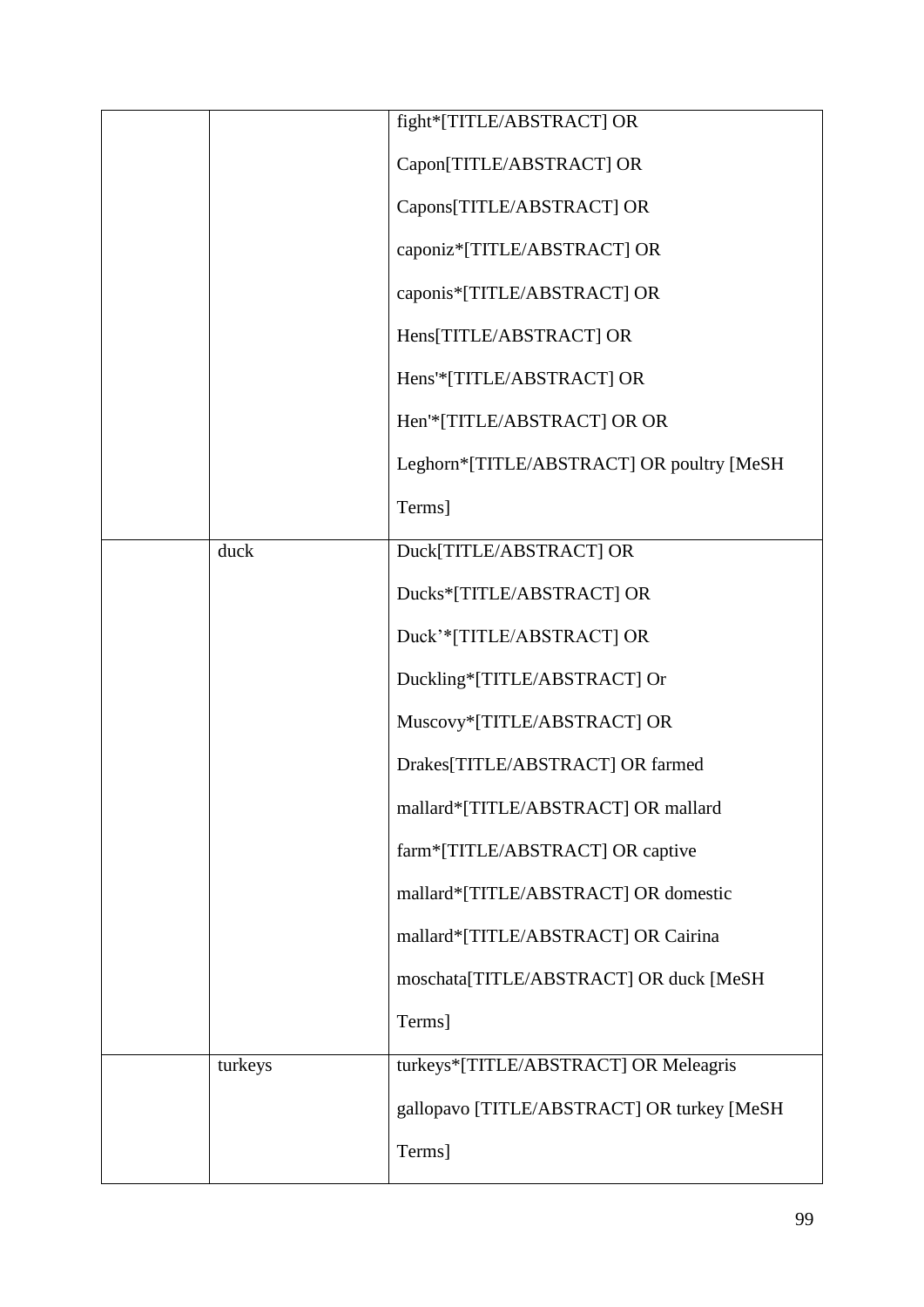| guineafowl | guinea fowl[TITLE/ABSTRACT] OR                 |
|------------|------------------------------------------------|
|            | guineafowl*[TITLE/ABSTRACT] OR Numida          |
|            | meleagris[TITLE/ABSTRACT]                      |
| goose      | goose[TITLE/ABSTRACT] OR                       |
|            | goose's[TITLE/ABSTRACT] OR                     |
|            | geese*[TITLE/ABSTRACT] OR                      |
|            | gosling*[TITLE/ABSTRACT] OR goose[MeSH         |
|            | Terms]                                         |
| quail      | quail [TITLE/ABSTRACT] OR                      |
|            | quails[TITLE/ABSTRACT] OR                      |
|            | quail'*[TITLE/ABSTRACT] OR                     |
|            | quails'*[TITLE/ABSTRACT] OR quail [MeSH Terms] |
| pheasant   | pheasant[TITLE/ABSTRACT] OR                    |
|            | pheasants[TITLE/ABSTRACT] OR Phasianus         |
|            | colchicus[TITLE/ABSTRACT] OR pheasant [MeSH    |
|            | Terms]                                         |
| pigeon     | pigeon[TITLE/ABSTRACT] OR                      |
|            | pigeons[TITLE/ABSTRACT] OR                     |
|            | pigeon'*[TITLE/ABSTRACT] OR                    |
|            | pigeons'*[TITLE/ABSTRACT] OR pigeon [MeSH      |
|            | Terms]                                         |
| ratite     | squab*[TITLE/ABSTRACT] OR                      |
|            | ostrich*[TITLE/ABSTRACT] OR                    |
|            | emu[TITLE/ABSTRACT] OR                         |
|            | emus[TITLE/ABSTRACT] OR                        |
|            |                                                |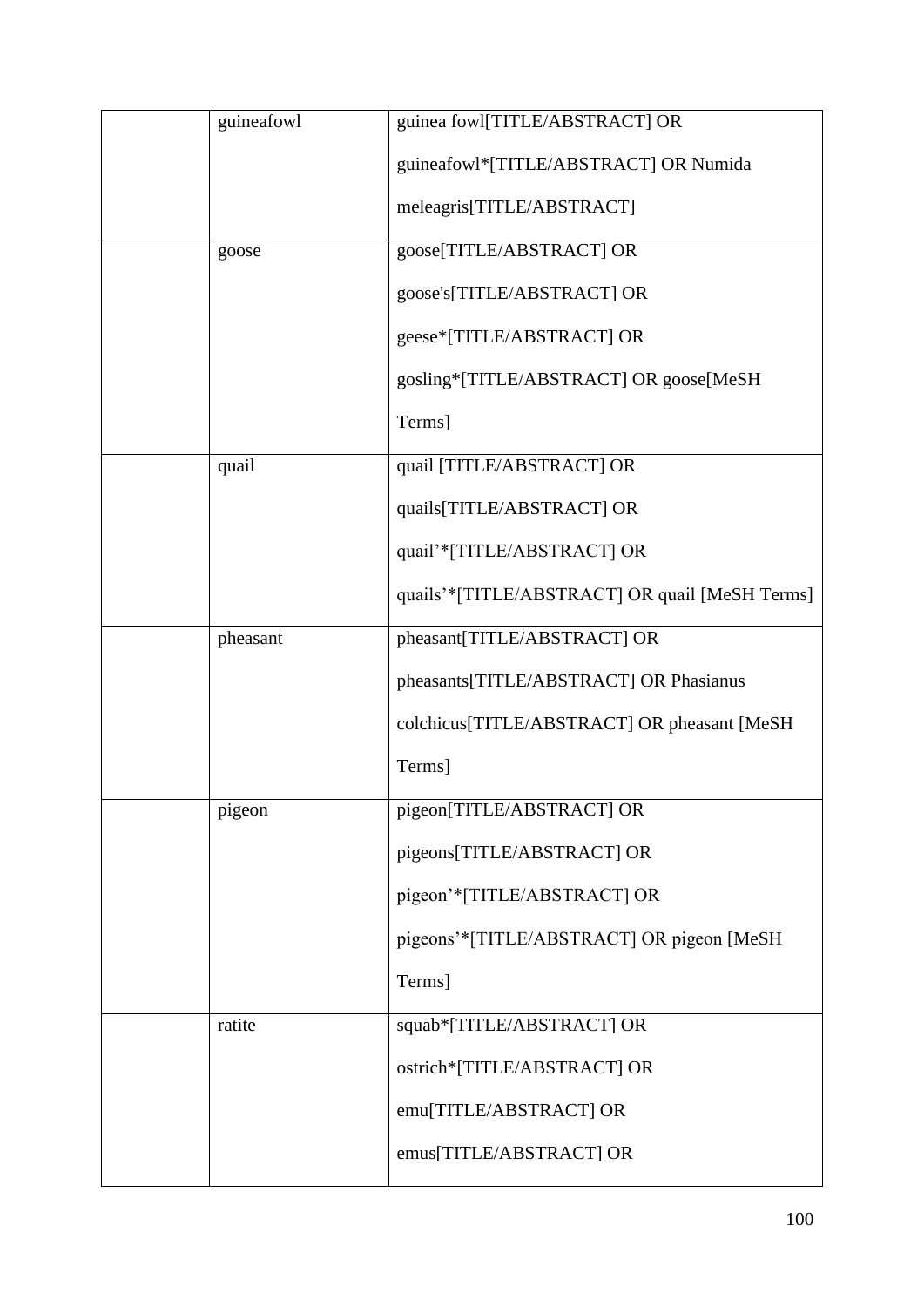|             |                   | rhea[TITLE/ABSTRACT] OR                       |
|-------------|-------------------|-----------------------------------------------|
|             |                   | rheas[TITLE/ABSTRACT] OR                      |
|             |                   | partridge*[TITLE/ABSTRACT] OR ostrich [MeSH   |
|             |                   | Terms] OR emus [MeSH Terms] OR rhea [MeSH     |
|             |                   | Terms]                                        |
|             |                   |                                               |
| Other       | Other farmed wild | farmed reindeer[TITLE/ABSTRACT] OR reindeer   |
| farmed wild | mammals           | farm*[TITLE/ABSTRACT] OR farmed               |
| mammals     |                   | deer[TITLE/ABSTRACT] OR deer                  |
|             |                   | farm*[TITLE/ABSTRACT] OR domestic             |
|             |                   | reindeer[TITLE/ABSTRACT] OR domestic          |
|             |                   | deer[TITLE/ABSTRACT] OR reindeer              |
|             |                   | production[TITLE/ABSTRACT] OR deer            |
|             |                   | production[TITLE/ABSTRACT] OR semidomestic    |
|             |                   | reindeer*[TITLE/ABSTRACT] OR semidomesticated |
|             |                   | reindeer[TITLE/ABSTRACT] OR semidomesticated  |
|             |                   | deer*[TITLE/ABSTRACT] OR semidomestic         |
|             |                   | reindeer*[TITLE/ABSTRACT] OR elk              |
|             |                   | farm*[TITLE/ABSTRACT] OR domesticated         |
|             |                   | elk*[TITLE/ABSTRACT] OR domestic              |
|             |                   | elk*[TITLE/ABSTRACT] OR elk                   |
|             |                   | production*[TITLE/ABSTRACT] OR domesticated   |
|             |                   | elephant*[TITLE/ABSTRACT]                     |
|             |                   |                                               |
| Generic     | Generic animal-   | domestic ruminant*[TITLE/ABSTRACT] OR         |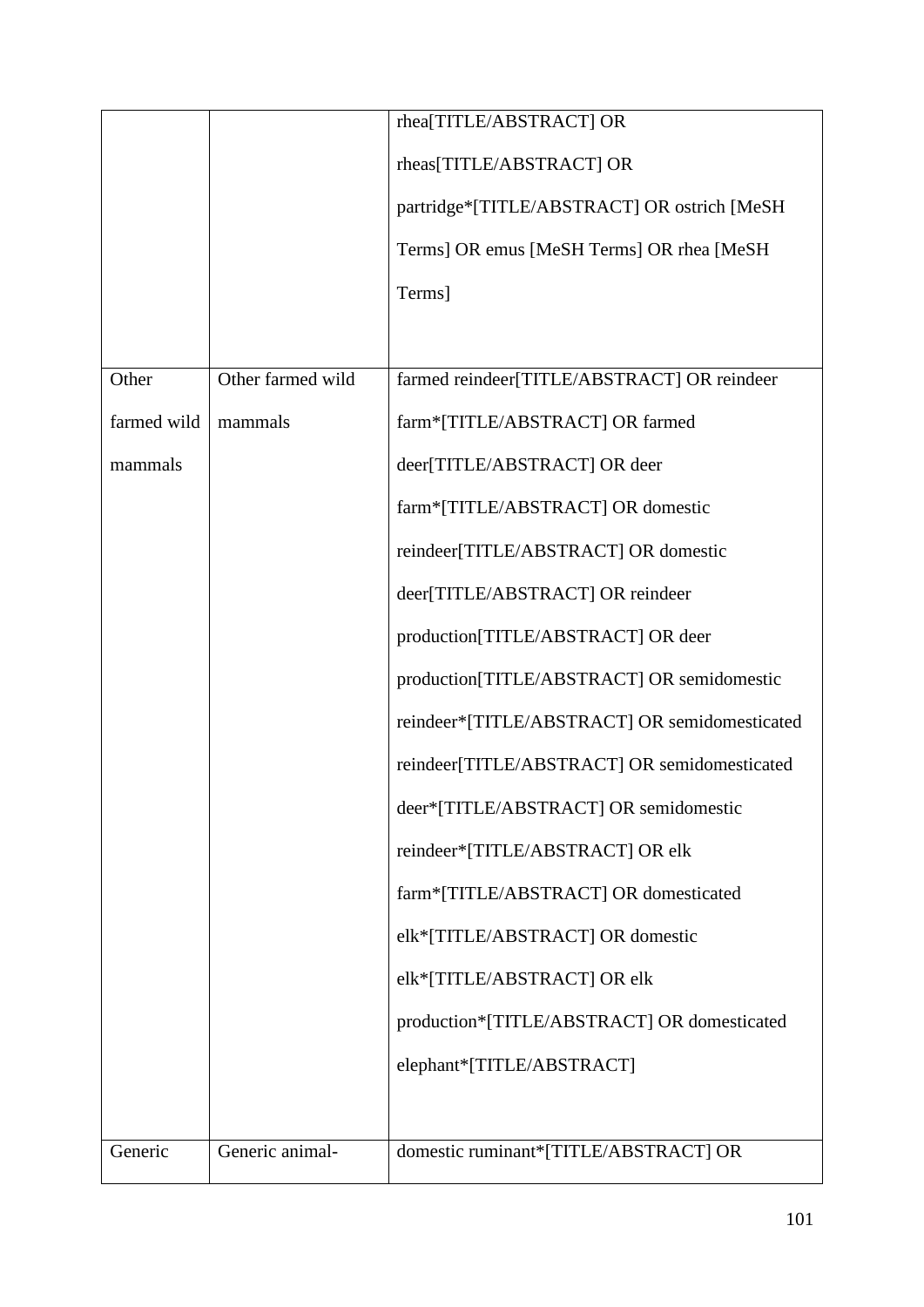| related terminology | ruminant farm*[TITLE/ABSTRACT] OR farmed      |
|---------------------|-----------------------------------------------|
|                     | ruminant*[TITLE/ABSTRACT] OR Ruminant         |
|                     | production*[TITLE/ABSTRACT] OR                |
|                     | Livestock*[TITLE/ABSTRACT] OR Livestock       |
|                     | [MeSH Terms] OR Herd[TITLE/ABSTRACT] OR       |
|                     | Herds[TITLE/ABSTRACT] OR                      |
|                     | Flock[TITLE/ABSTRACT] OR                      |
|                     | Flocks[TITLE/ABSTRACT] OR                     |
|                     | Cheese*[TITLE/ABSTRACT] OR Cheese [MeSH       |
|                     | Terms] OR milk[TITLE/ABSTRACT] OR milk        |
|                     | [MeSH Terms] OR yoghurt*[TITLE/ABSTRACT] OR   |
|                     | yogurt[TITLE/ABSTRACT] OR yoghurt [MeSH       |
|                     | Terms] OR kefir[TITLE/ABSTRACT] OR kefir      |
|                     | [MeSH Terms] OR buttermilk[TITLE/ABSTRACT]    |
|                     | OR sour cream[TITLE/ABSTRACT] OR              |
|                     | Ghee[TITLE/ABSTRACT] OR                       |
|                     | Butter[TITLE/ABSTRACT] OR butter [MeSH Terms] |
|                     | OR Smetana[TITLE/ABSTRACT] OR Smetana         |
|                     | [MeSH Terms] OR Quark[TITLE/ABSTRACT] OR      |
|                     | Quark[MeSH Terms] OR Paneer [TITLE/ABSTRACT]  |
|                     | OR Smen[TITLE/ABSTRACT] OR Kumis OR           |
|                     | Airag[TITLE/ABSTRACT] OR                      |
|                     | leather[TITLE/ABSTRACT] OR                    |
|                     | meat[TITLE/ABSTRACT] OR                       |
|                     | Meats[TITLE/ABSTRACT] OR                      |
|                     |                                               |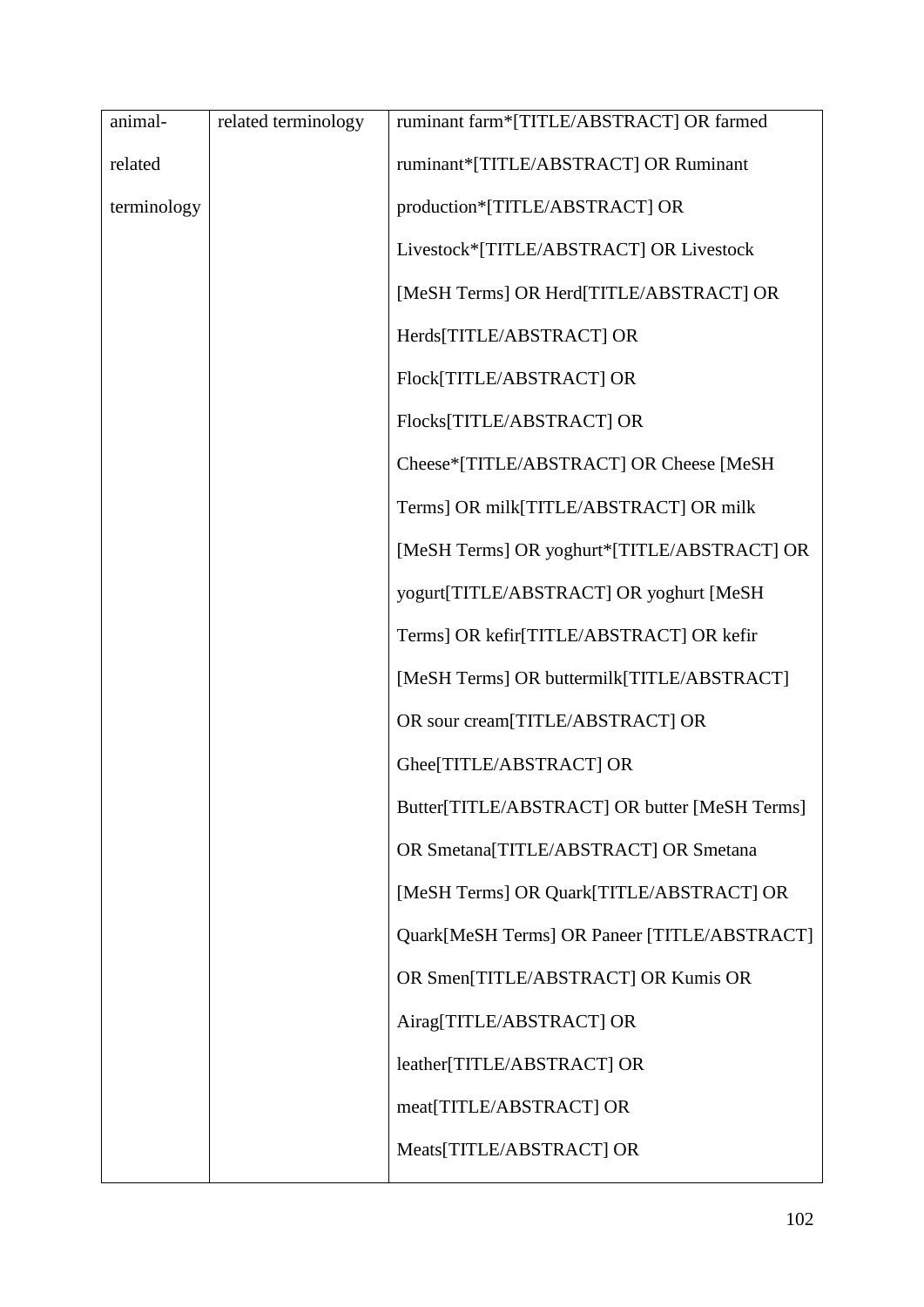|         |         | wool[TITLE/ABSTRACT] OR bone              |
|---------|---------|-------------------------------------------|
|         |         | meal[TITLE/ABSTRACT] OR                   |
|         |         | dung[TITLE/ABSTRACT] OR                   |
|         |         | Sausage*[TITLE/ABSTRACT] OR               |
|         |         | Hamburger*[TITLE/ABSTRACT] OR             |
|         |         | Mayonnaise[TITLE/ABSTRACT] OR             |
|         |         | Omelette*[TITLE/ABSTRACT] OR              |
|         |         | slaughterman[TITLE/ABSTRACT] OR           |
|         |         | abbatoir[TITLE/ABSTRACT] OR               |
|         |         | sluaughterhouse[TITLE/ABSTRACT] OR        |
|         |         | butcher[TITLE/ABSTRACT]                   |
|         |         |                                           |
| rabbits | rabbits | rabbit [TITLE/ABSTRACT] OR                |
|         |         | rabbit'*[TITLE/ABSTRACT] OR               |
|         |         | Rabbits[TITLE/ABSTRACT] OR                |
|         |         | Rabbits'*[TITLE/ABSTRACT] OR rabbit [MeSH |
|         |         | Terms] OR Oryctolagus[TITLE/ABSTRACT] OR  |
|         |         | cuy[TITLE/ABSTRACT] OR cane               |
|         |         | rat[TITLE/ABSTRACT]                       |
| swine   | swine   | Pig [TITLE/ABSTRACT] OR Pigs              |
|         |         | [TITLE/ABSTRACT] OR Pig'*[TITLE/ABSTRACT] |
|         |         | OR Pigs'*[TITLE/ABSTRACT] OR              |
|         |         | pigger*[TITLE/ABSTRACT] OR                |
|         |         | pigmeat*[TITLE/ABSTRACT] OR swine         |
|         |         | [TITLE/ABSTRACT] OR                       |
|         |         |                                           |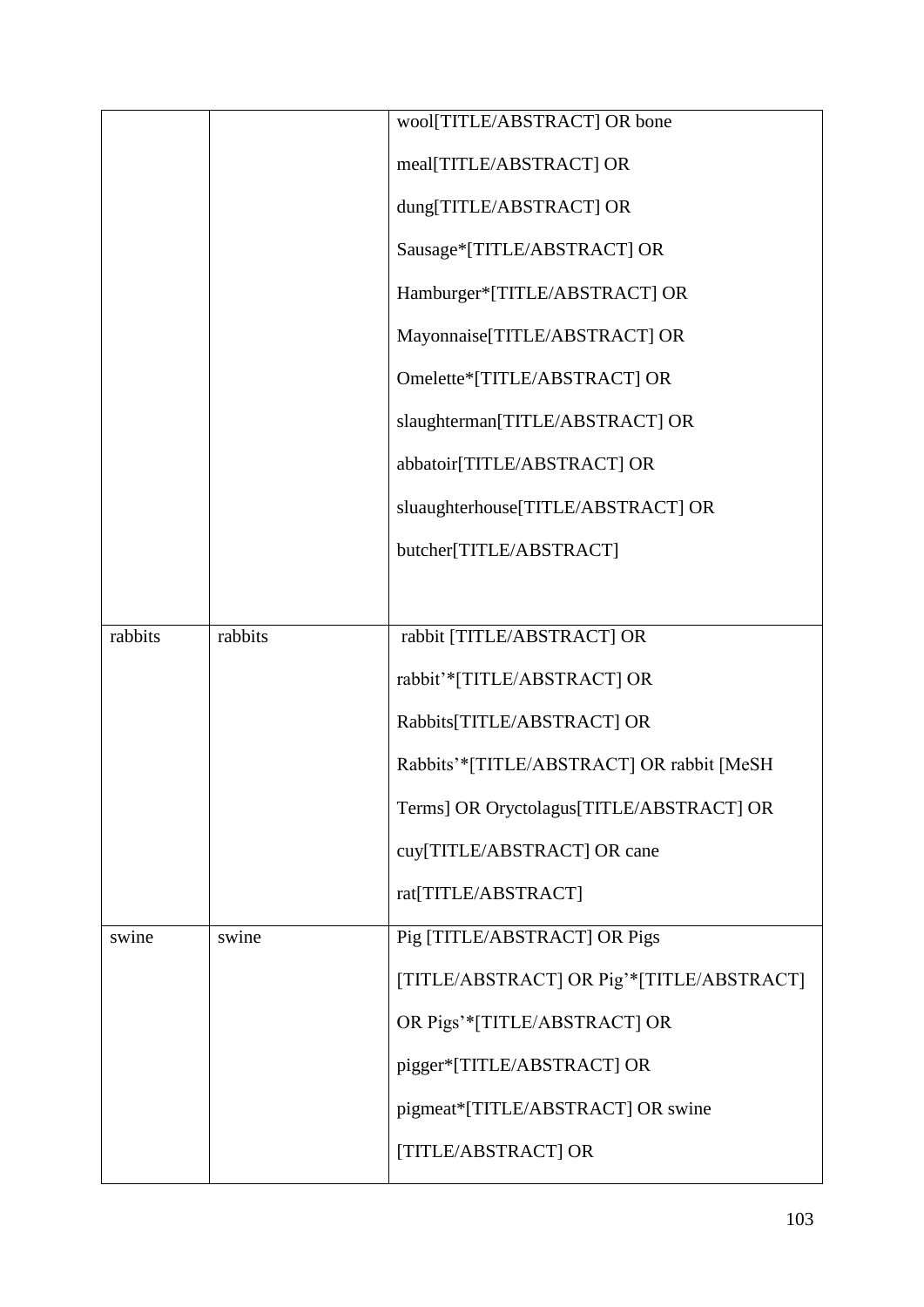|  | swine'*[TITLE/ABSTRACT] OR                 |
|--|--------------------------------------------|
|  | swines'*[TITLE/ABSTRACT] OR                |
|  | porcine[TITLE/ABSTRACT] OR                 |
|  | swineherd*[TITLE/ABSTRACT] OR              |
|  | swineries*[TITLE/ABSTRACT] OR              |
|  | swinery*[TITLE/ABSTRACT] OR Sus domesticus |
|  | [TITLE/ABSTRACT] OR suid [TITLE/ABSTRACT]  |
|  | OR suids [TITLE/ABSTRACT] OR               |
|  | pork[TITLE/ABSTRACT] OR                    |
|  | swines[TITLE/ABSTRACT] OR Sus              |
|  | domesticus[TITLE/ABSTRACT] OR              |
|  | suid[TITLE/ABSTRACT] OR                    |
|  | suids[TITLE/ABSTRACT] OR                   |
|  | pork[TITLE/ABSTRACT] OR                    |
|  | pork'*[TITLE/ABSTRACT] OR                  |
|  | pork's*[TITLE/ABSTRACT] OR                 |
|  | piglet*[TITLE/ABSTRACT] OR                 |
|  | sows[TITLE/ABSTRACT] OR                    |
|  | gilts[TITLE/ABSTRACT] OR                   |
|  | hogs[TITLE/ABSTRACT] OR wild boar          |
|  | farm*[TITLE/ABSTRACT] OR domestic wild     |
|  | boar*[TITLE/ABSTRACT] OR wild boar         |
|  | production[TITLE/ABSTRACT] OR farmed wild  |
|  | boar[TITLE/ABSTRACT] OR                    |
|  | bacon[TITLE/ABSTRACT] OR                   |
|  |                                            |